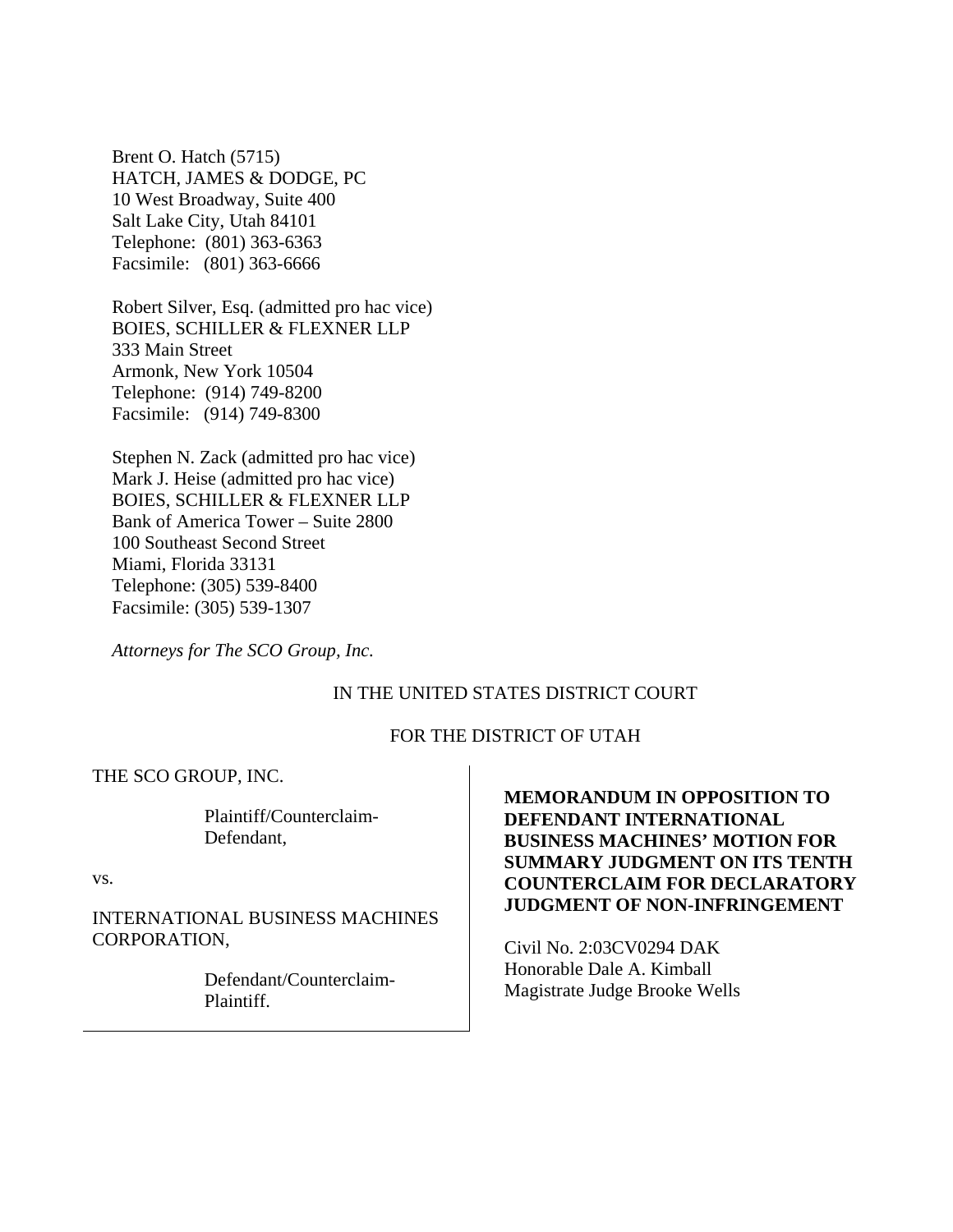# **TABLE OF CONTENTS**

|                | A.                                                                                                                                                                                                |                                                                                                                                                                                                  |                                                                                                                |  |  |
|----------------|---------------------------------------------------------------------------------------------------------------------------------------------------------------------------------------------------|--------------------------------------------------------------------------------------------------------------------------------------------------------------------------------------------------|----------------------------------------------------------------------------------------------------------------|--|--|
|                | <b>B.</b>                                                                                                                                                                                         |                                                                                                                                                                                                  |                                                                                                                |  |  |
|                | C.                                                                                                                                                                                                |                                                                                                                                                                                                  |                                                                                                                |  |  |
|                | D.                                                                                                                                                                                                |                                                                                                                                                                                                  |                                                                                                                |  |  |
|                |                                                                                                                                                                                                   | 1.                                                                                                                                                                                               |                                                                                                                |  |  |
|                |                                                                                                                                                                                                   | 2.                                                                                                                                                                                               |                                                                                                                |  |  |
|                | Ε.                                                                                                                                                                                                | IBM's Tenth Counterclaim and Summary Judgment Motion 22                                                                                                                                          |                                                                                                                |  |  |
|                | F.                                                                                                                                                                                                |                                                                                                                                                                                                  |                                                                                                                |  |  |
|                | G.                                                                                                                                                                                                |                                                                                                                                                                                                  |                                                                                                                |  |  |
|                | H.                                                                                                                                                                                                |                                                                                                                                                                                                  |                                                                                                                |  |  |
|                |                                                                                                                                                                                                   |                                                                                                                                                                                                  |                                                                                                                |  |  |
| $\mathbf{I}$ . | IBM'S REQUEST FOR A RETROACTIVE DISCOVERY CUT-OFF, AND<br>THE SANCTION OF SUMMARY JUDGMENT, ON ITS RECENTLY-<br>ADDED TENTH COUNTERCLAIM IS MERITLESS AS A MATTER OF<br><b>FACT AND LAW</b><br>42 |                                                                                                                                                                                                  |                                                                                                                |  |  |
|                | A.                                                                                                                                                                                                | IBM's Misguided Accusations Fail to Establish Any Discovery<br>Noncompliance, Much Less Bad Faith Noncompliance, by SCO, A<br>Legal Prerequisite to the Imposition of Any Dispositive Sanction44 |                                                                                                                |  |  |
|                |                                                                                                                                                                                                   | 1.                                                                                                                                                                                               | SCO Has Complied With Its Discovery Obligations In Good                                                        |  |  |
|                |                                                                                                                                                                                                   | 2.                                                                                                                                                                                               | Bad Faith Noncompliance Is an Indispensable Legal<br>Prerequisite to the Extreme Dispositive Sanction That IBM |  |  |
|                | <b>B.</b>                                                                                                                                                                                         |                                                                                                                                                                                                  | The Extreme Sanction That IBM Requests Lacks Any Legal Basis 51                                                |  |  |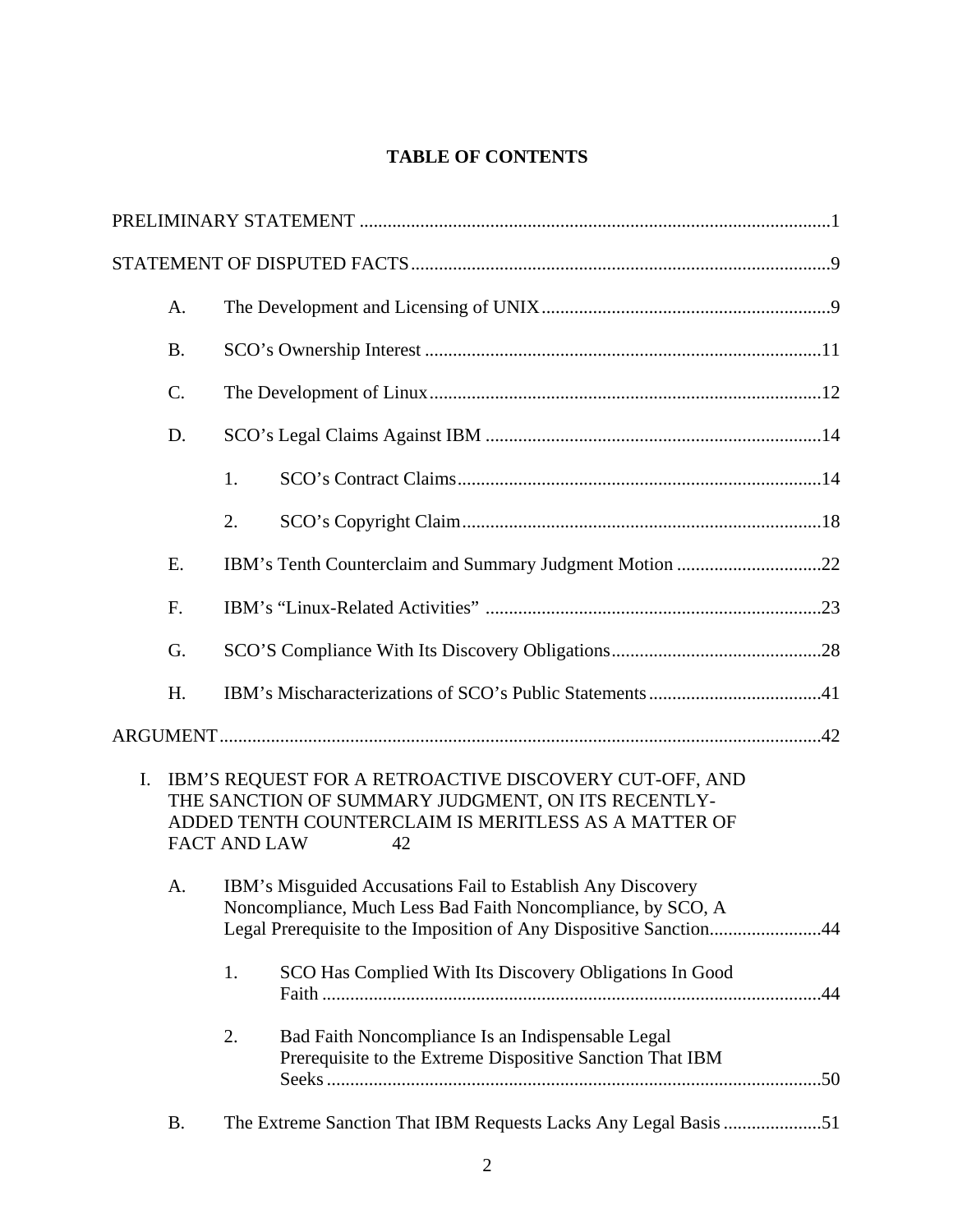|                 | 1. | IBM's Motion Ignores, and Miserably Fails, All Five Prongs                                                    |  |  |
|-----------------|----|---------------------------------------------------------------------------------------------------------------|--|--|
|                 | 2. | IBM's Requested Sanction Is Not Even Rationally, Much Less                                                    |  |  |
|                 |    | II. EVEN IF CONSTRUED AS A PROPER MOTION FOR SUMMARY<br>JUDGMENT, IBM'S MOTION FAILS UNDER THE FACTS AND      |  |  |
| A.              |    | IBM Has Failed to Meet Its Burden of Production on Summary                                                    |  |  |
| <b>B.</b>       |    | IBM's Motion for Summary Judgment Is Premature Under Federal                                                  |  |  |
|                 | 1. | In Conjunction with SCO's Rule 56(f) Materials, the<br>Procedural Posture of the Case Compels Denial of IBM's |  |  |
|                 | 2. | The Materials SCO Has Filed Pursuant to Rule 56(f)                                                            |  |  |
|                 |    |                                                                                                               |  |  |
| <b>ADDENDUM</b> |    |                                                                                                               |  |  |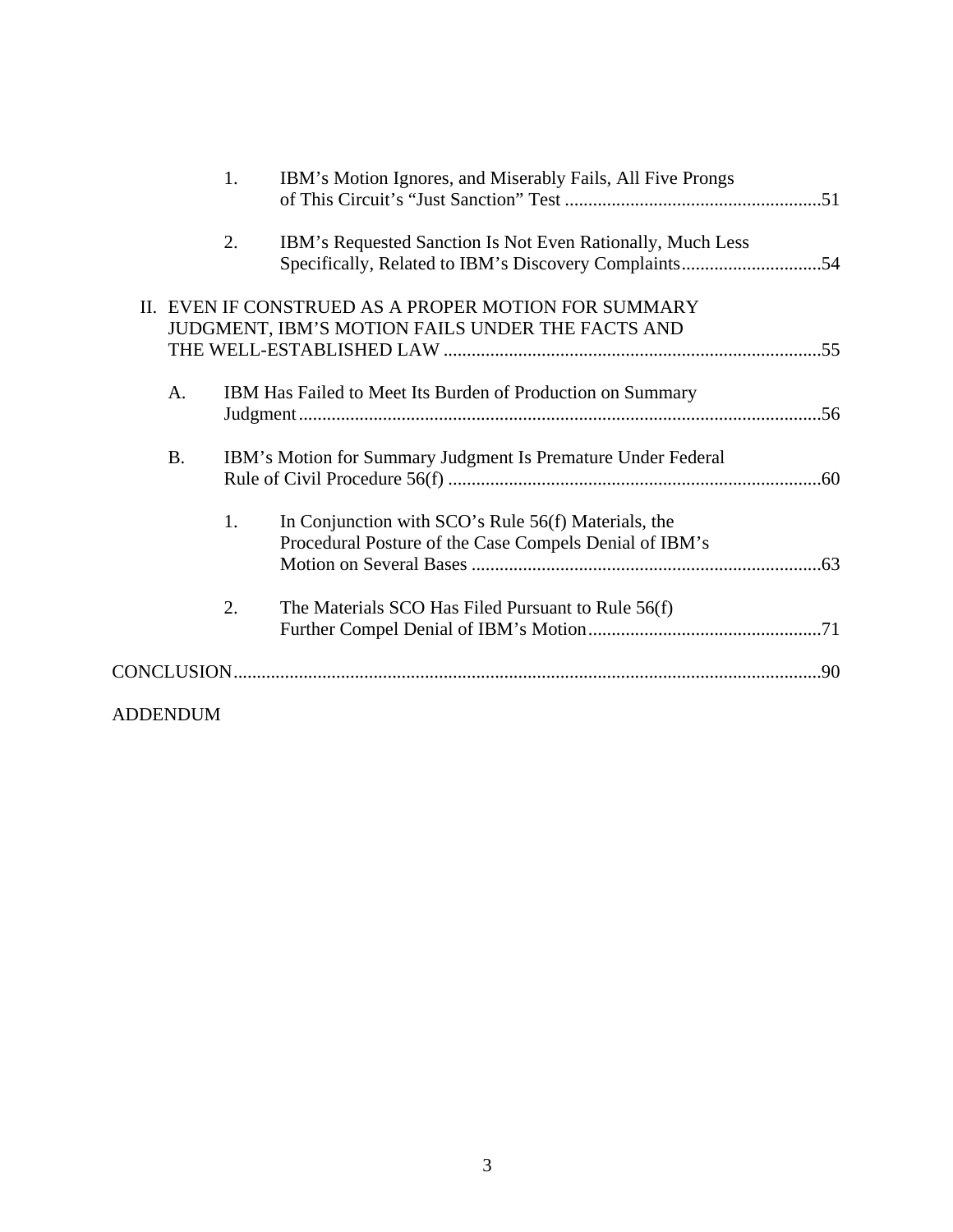Plaintiff The SCO Group, Inc. ("SCO") respectfully submits this memorandum in opposition to Defendant International Business Machines' ("IBM") Motion for Partial Summary Judgment on its Tenth Counterclaim for Declaratory Judgment of Non-Infringement.

#### **PRELIMINARY STATEMENT**

IBM moves for summary judgment on its broad and complex Tenth Counterclaim less than two months after it was filed, and after SCO has moved to dismiss it. Given its prematurity, IBM's motion does not attempt to address the underlying substantive issues: IBM does not contend that, with the benefit of discovery going forward, SCO could not develop facts to oppose the Tenth Counterclaim.

Instead, IBM makes a procedural argument: IBM argues that SCO must oppose the counterclaim now – only with facts SCO discovered and developed before the counterclaim was filed. IBM actually claims that SCO should be sanctioned with the penalty of summary judgment if SCO even attempts to develop additional evidence to oppose IBM's new counterclaim.

No doubt IBM, like many litigants, would like to win its claim before it even has to file it. But if IBM has a claim, it must support that claim and permit SCO to test it through discovery and on its merits. IBM presents no facts or law to excuse it from that obligation.

On March 29, 2004, IBM filed its Tenth Counterclaim, seeking a declaration that "IBM does not infringe, induce the infringement of, or contribute to the infringement of any SCO copyright through its Linux activities, including its use, reproduction and improvement of Linux, and that some or all of SCO's purported copyrights in UNIX are invalid and unenforceable." IBM's Second Am. Countercl. ¶ 173. On April 23, SCO moved to dismiss or stay the counterclaim, and that motion is now pending before the Court. On May 18, IBM opposed SCO's motion and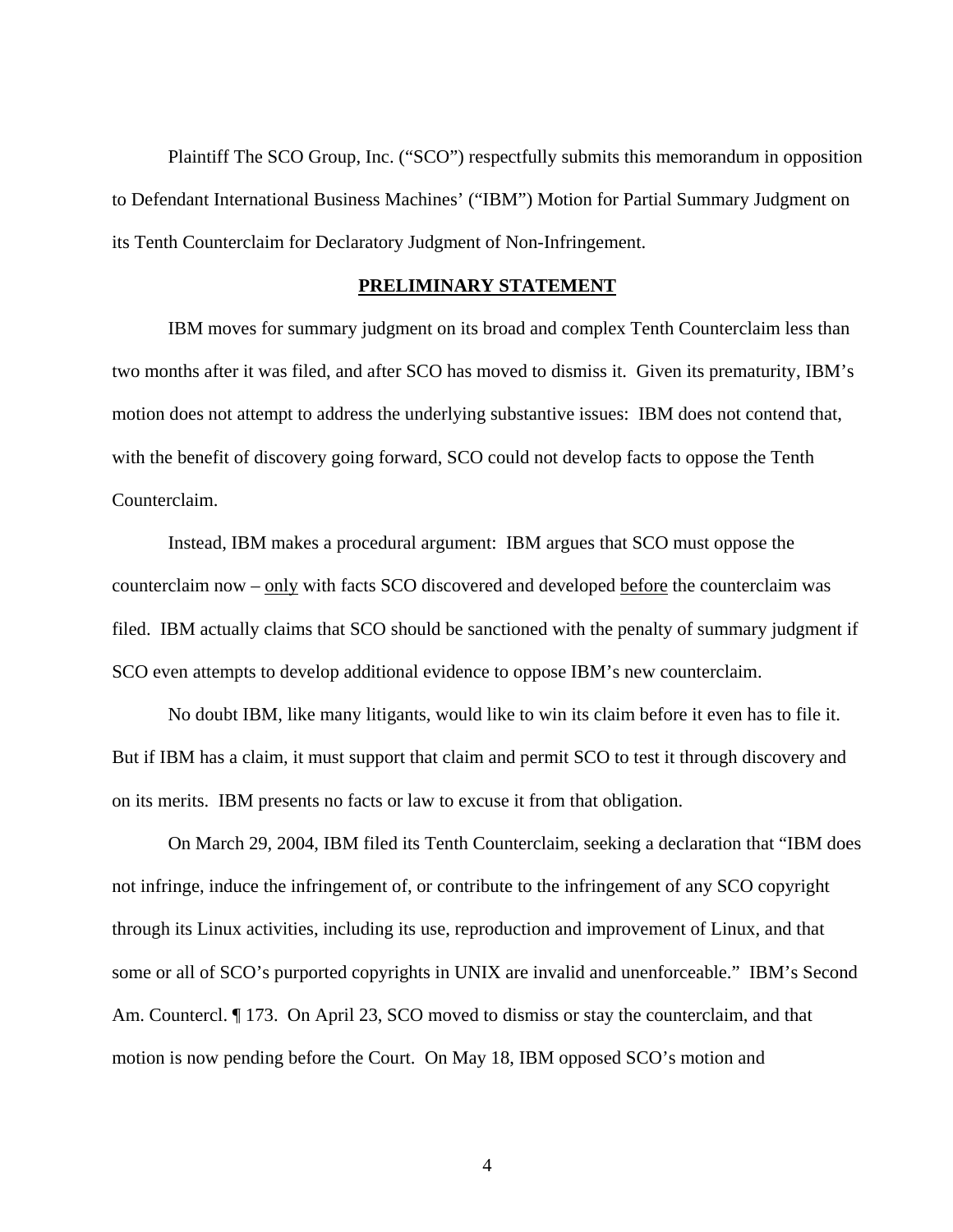simultaneously filed its present motion asking the Court to declare that none of IBM's ongoing "Linux activities" infringes any SCO copyright. $<sup>1</sup>$ </sup>

The scope of the issues included in the proposed declaration is sweeping: even aside from the issue of its own contributions and other Linux-related activities, in its capacity just as a Linux end-user, IBM would not be entitled to a non-infringement declaration under the copyright laws if Linux contains any infringing material – no matter who contributed it. IBM's claim thus adds the substantial issue of such third-party contributions, made by thousands of unaffiliated computer programmers over almost a decade.

Despite the sweeping immunity that IBM seeks and even now unforseeable number of issues its new claim would add, IBM claims that SCO must defend against that claim based only on facts SCO developed before that claim was filed.

To support its extraordinary request, IBM relies on claims about certain discovery documents and Magistrate decisions. Those are the claims that provide the material fact questions at the center of this summary judgment motion. It is precisely because IBM places those claims at the center of its motion – and because the facts at issue are all matters of record available for the Court's review – that IBM's demonstrably inaccurate descriptions are so inexplicable. To support its claim that SCO should not be permitted to develop additional facts to defend against its new counterclaim, IBM offers selected quotations from documents and omits key portions that contradict its theory. IBM then reinforces these selected quotations with an equally selective presentation of the Magistrate Judge's Orders, omitting decisions that expressly contradict the facts as IBM has portrayed them.

<sup>&</sup>lt;sup>1</sup> IBM's Linux activities – which just last year caused a  $50\%$  increase in IBM's multi-billion-dollar Linuxrelated revenues –appear to be vast and constantly expanding. See ¶ 44, below.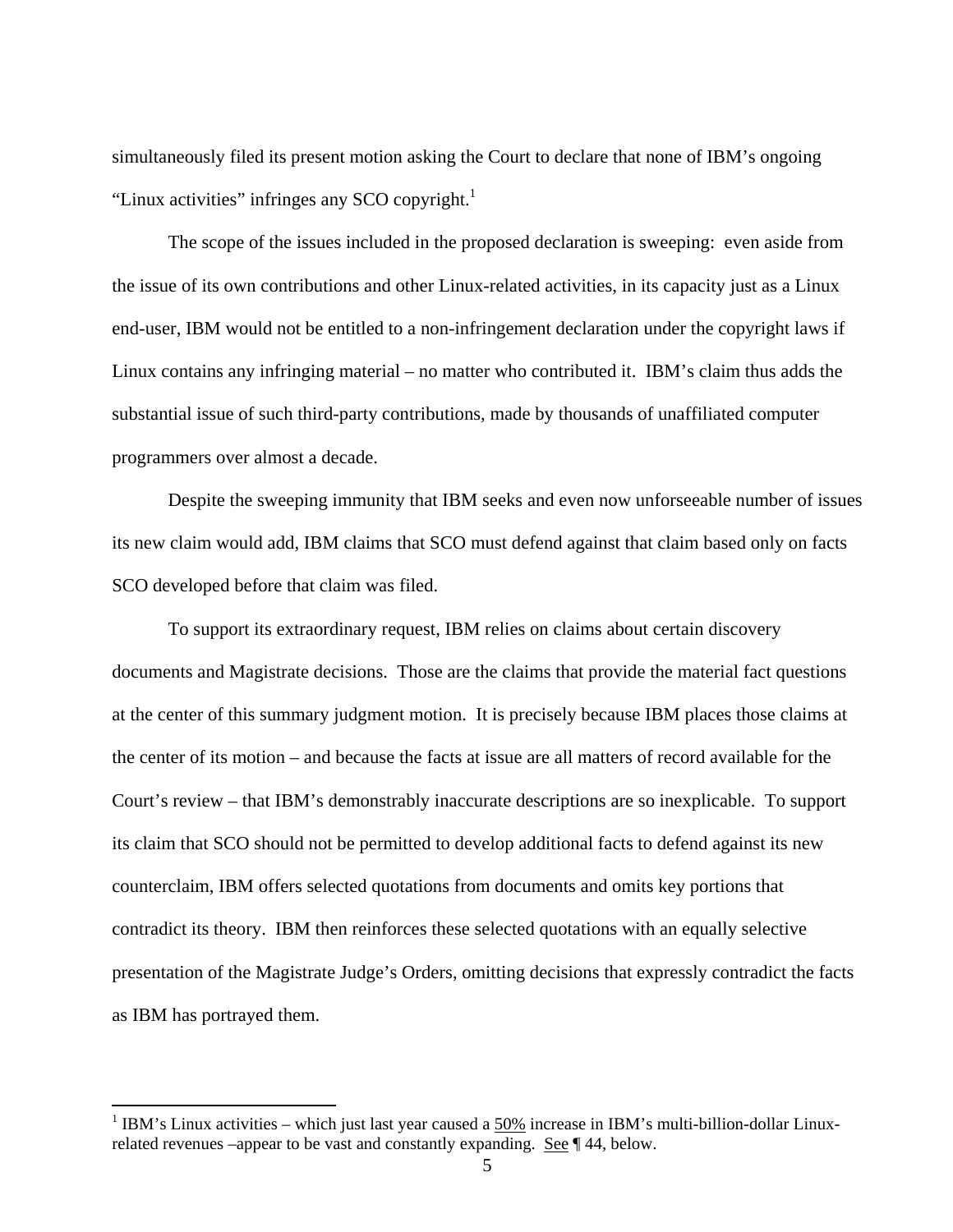The problem before the Court is not whether IBM's motion is premised on material inaccuracies – it demonstrably is – but why IBM has required SCO and the Court to go through the exercise of correcting them. This is not the first time IBM has advanced such inaccurate discovery claims in an attempt to cut short SCO's ability to develop its proof for trial. When IBM was last before this Court, it argued for, but did not receive, an August 4, 2004 fact-discovery cut-off. Now IBM seeks the retroactive imposition of an April 19, 2003 cut-off – four months earlier than the cutoff IBM requested last time, and ten months earlier than the cut-off this Court imposed.

### IBM's Motion Rests on Selected and Misleading Quotations from SCO's Discovery Responses and the Court's Discovery Rulings

At the center of IBM's argument are the discovery responses that SCO provided on January 12 and April 19, 2004, with which SCO provided certifications in accordance with the Magistrate Judge's December and March Orders. Pursuant to those Orders, SCO described in the certfications its good faith discovery compliance efforts. IBM tells the Court that SCO certified its responses as "complete, detailed and thorough," and, on that basis, argues that SCO should be limited to those responses for purposes of IBM's dispositive motion. SJ Mem. ¶ 40. Alternatively, IBM claims, if SCO seeks to oppose the counterclaim with material not produced in January or April, or if SCO seeks more discovery to develop such facts, then SCO "falsely certified that it has provided complete, detailed and thorough answers to IBM's interrogatories and the Court's orders." Id. at 30. In that case, IBM asserts, this Court should sanction SCO by granting IBM summary judgment on its Tenth Counterclaim. Id.

This is the sole ground for IBM's motion, and it depends on the accuracy and "completeness" of IBM's description of SCO's discovery certifications and the Magistrate Judge's orders. But the very documents and decisions on which IBM relies by their express terms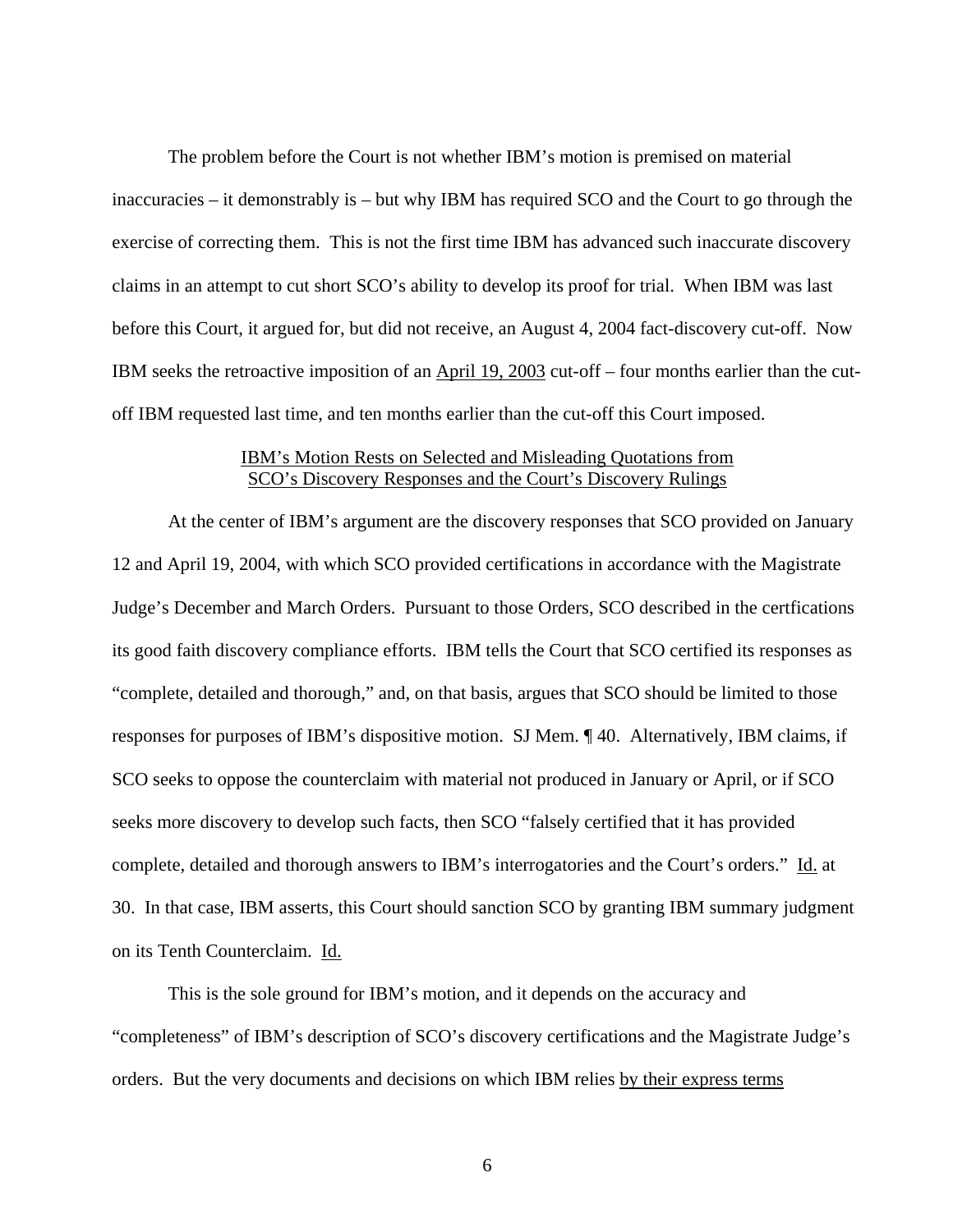contradict IBM's representations to this Court. For example, IBM fails to mention either of the following statements from SCO's discovery responses:

"These Supplemental Responses, which exceed 60 pages, fully respond to the interrogatories based on the information in SCO's possession. Upon receiving complete discovery from IBM, including all versions of AIX and Dynix/ptx, there undoubtedly will be further evidence of IBM's contractual breaches and other violations of law, as detailed in the attached Declaration of Ryan Tibbits. Accordingly, SCO reserves the right to further supplement or amend its answers as discovery or further investigation may reveal." SCO's Notification of Compliance, Jan. 12, 2004 (Ex. 11) (emphasis added).

"Based on the information currently in SCO's possession, the answers given and materials produced in response to the Order are given to the best of SCO's knowledge and are complete detailed and thorough." Decl. of Chris Sontag, Apr. 19, 2004 (Ex. 18) (emphasis added).

Consistent with the approach the Magistrate Judge approved, these certifications described why

SCO's discovery responses were not final and complete, and explained what additional information

SCO needed from IBM in order to provide more complete responses.

What makes IBM's omissions even worse is that at the time SCO provided its certifications,

there was a live dispute as to whether SCO had even the beginnings of sufficient discovery from

IBM and, as IBM further fails to mention, the Magistrate Judge agreed with SCO. In her March 3

Order, the Magistrate Judge concluded:

that SCO's efforts to comply with its discovery obligations were in "good faith," 3/3/04 Order at 3 ¶ 1 (Ex. 15); and

that SCO did need more information from IBM to respond to IBM's discovery demands (and to develop its own case), ordering IBM to provide some of the basic information SCO said it needed to provide additional discovery responses, id. at 4 ¶ 1.

Until these orders – issued nine months after SCO requested the material – IBM had not provided SCO with even a single version of one of the two (not publicly available) operating systems at the center of SCO's contract case, IBM's AIX program. Id. Until SCO could begin work on that program, it could not begin portions of work needed even to begin to respond more fully to IBM's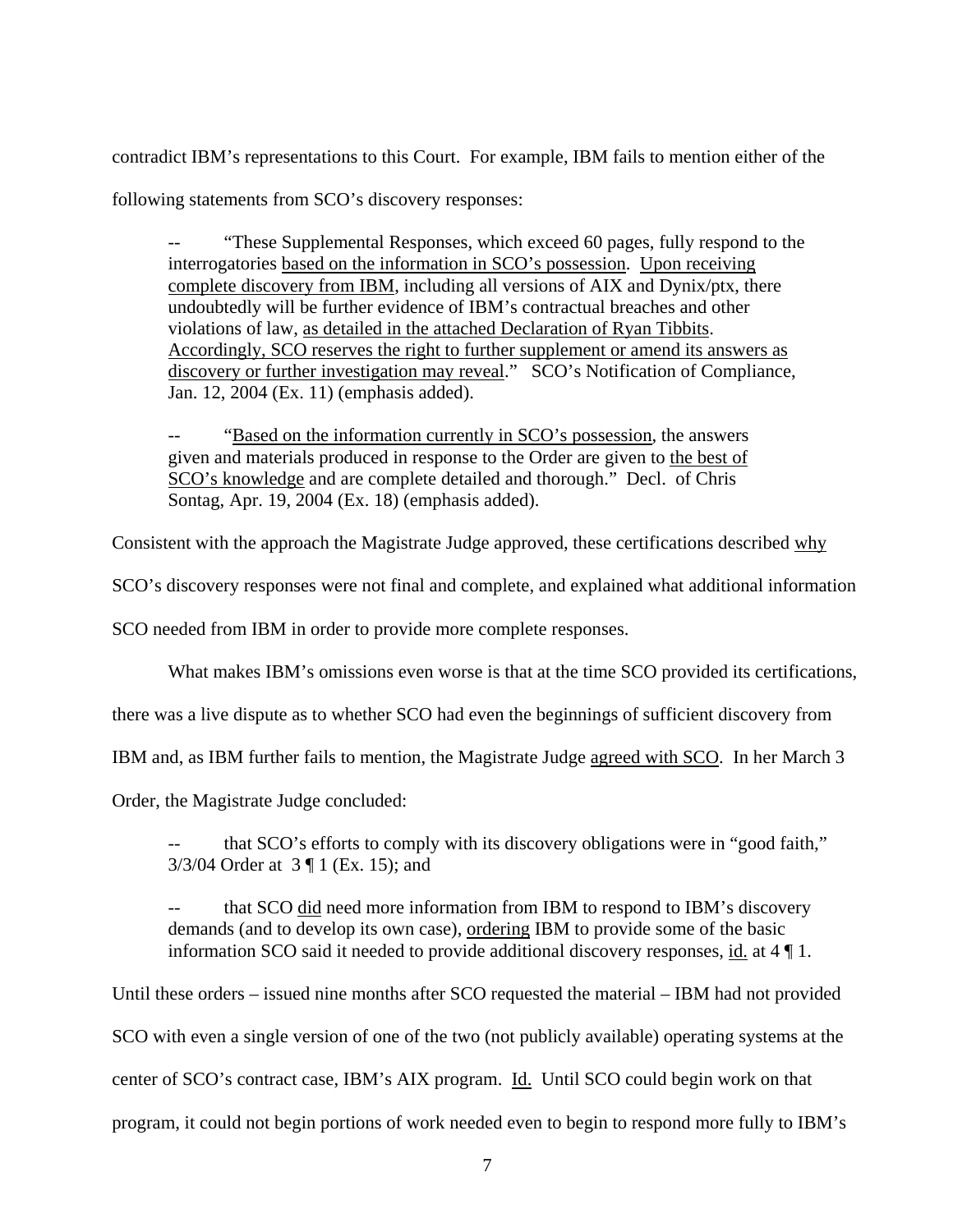discovery requests. By the time IBM produced a readable version of AIX, SCO had been unable even to begin that initial work until fewer than twenty business days before the April 19 fact cut-off that IBM now proposes.

 Moreover, based on the Court's "good faith" finding and the very points from SCO's certification that IBM's motion omits, the Magistrate Judge also established a procedure for deciding additional such issues. The Magistrate established the ongoing procedure – which is now underway – precisely to preserve its jurisdiction to accord SCO the very discovery rights that IBM asks this Court to sanction SCO for seeking to exercise.

Thus, in addition to relying on selective quotations directly contradicted by omitted express language, IBM's motion ignores – and depends on the outright denial of – this indisputable discovery history.

# IBM's Continued Stonewalling Has Forced SCO to File a *Renewed* Motion to Compel in Order to Obtain Fundamental Discovery

 While asking the Court to block SCO from even trying to develop facts beyond what it had on April 19, IBM also continues to hold back material that the Magistrate Judge ordered IBM to produce in her March 3 Order. This is discovery material of the most rudimentary kind that SCO requested over a year ago, that courts routinely rely on in making copyright infringement determinations, and for which SCO has now been forced to renew its prior motion to compel – this time simply to secure compliance with the Court's Order. See SCO's Renewed Motion to Compel, July 6, 2004 (Exh. 25).

SCO seeks material that directly overlaps with the kinds of discovery and fact development IBM wants to stop by imposing its retroactive April 19 cut-off. For example, SCO has been seeking for over a year, and in March the Magistrate ordered IBM to produce, the identities and precise contributions of AIX programmers. In the first instance, this information would allow SCO to take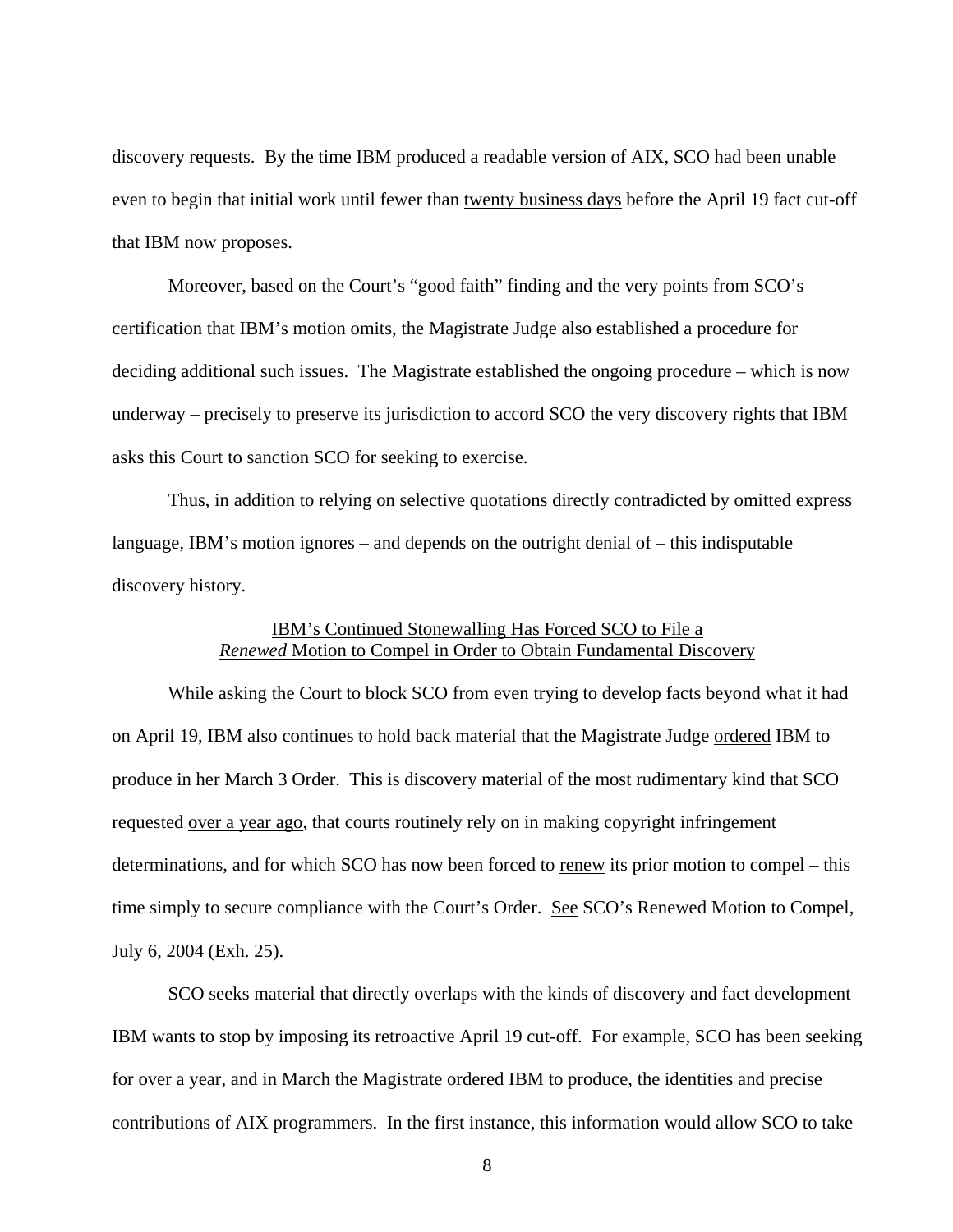depositions of principal programmer contributors to show IBM's reliance on protected SCO material; such depositions would provide, or lead to, admissions of IBM's contract liability. See Part I.B.2, below. But this discovery is also directly relevant to IBM's new counterclaim: SCO needs such depositions to streamline the otherwise extremely time-consuming investigation and discovery process so that SCO can further develop proof of IBM's non-literal copyright violations. See Part II.B.1, below. IBM still refuses to provide this information, claiming that it was contained in the AIX program itself. Even if that claim were true, SCO only received access to the first version of AIX from IBM on March 24, far too short a time to notice and take depositions and then build on the results before the April 19 cut-off that IBM's motion seeks to impose. But, as SCO has shown in its renewed motion to compel, IBM's claim is not true. See id. IBM's present motion makes the extraordinary request to this Court to cut-off SCO's ability to work, so that even IBM's refusal to comply with its Court-ordered obligations to produce critically relevant discovery will have no impact on SCO's ability to defend against IBM's counterclaim.

# IBM Attempts to Force SCO to Use an Impossibly Time-Consuming Copyright Investigation Process (Without Discovery or Relevant Depositions) – While Cutting Off SCO's Time to Develop Its Case.

IBM further contends that SCO should be forced to use the most inefficient and timeconsuming means of developing its defense to IBM's counterclaim. IBM notes that it is possible for SCO to set UNIX and Linux side by side and simply compare the millions and millions of lines of source code in the multiple versions of these operating systems. Although it is possible to do this, when the comparison is being made to find evidence of non-literal copying, and when the magnitude of the search is as broad as this comparison would entail, this method would waste an enormous amount of time and resources. See Part II.B.2, below.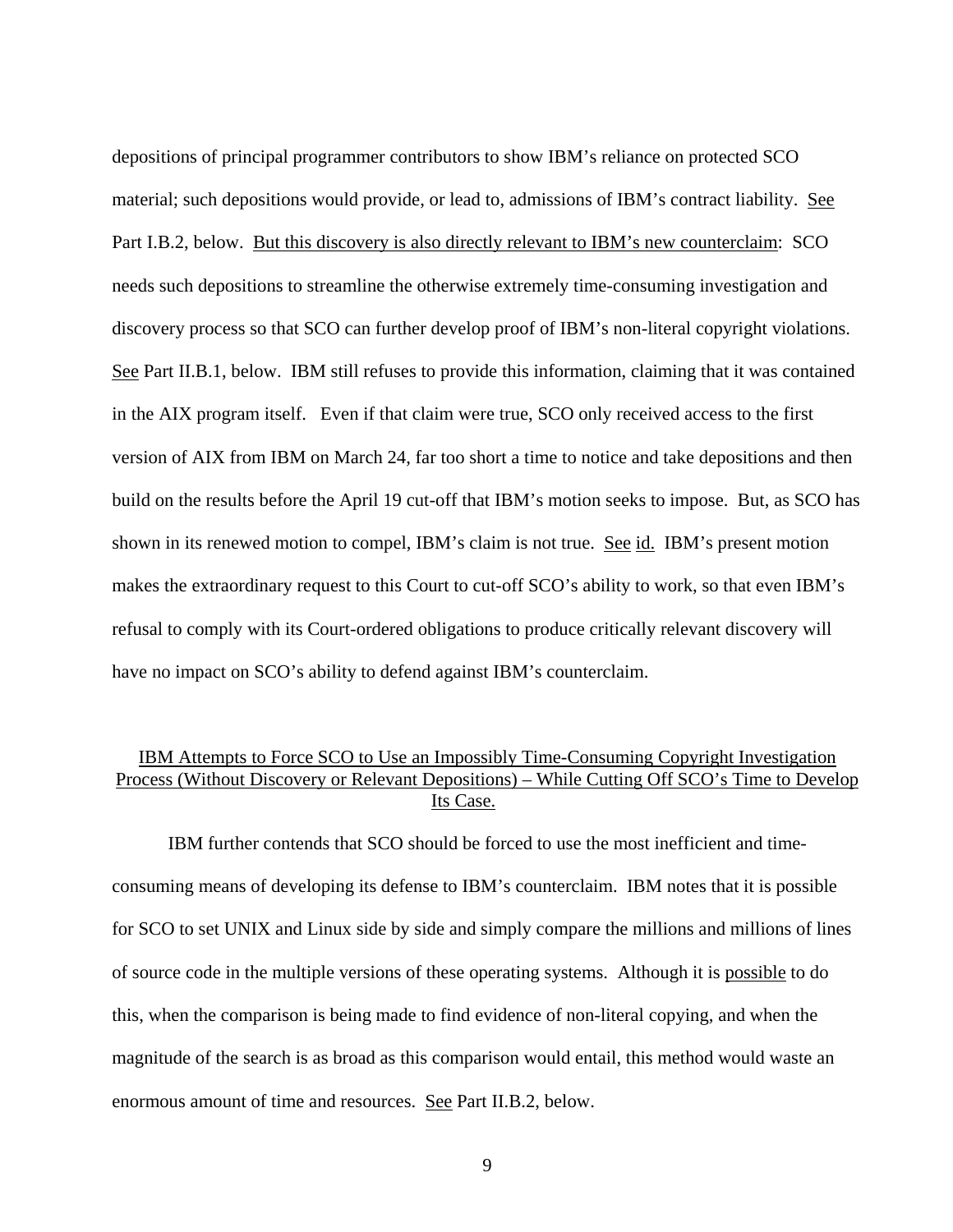SCO is not required to try to accomplish a non-literal copyright investigation of this magnitude in the least efficient way, without targeted depositions and other discovery that IBM's withholding of fundamental information has precluded. As discussed above, the discovery IBM seeks to prevent by its motion includes the very deposition discovery SCO would be able to pursue once IBM complies with the Magistrate Judge's order. IBM may not force SCO to use the least efficient and most time-consuming method of investigation – which would shield IBM's admissions of contract liability from scrutiny – while at the same time demanding that SCO's investigation be cut off on a retroactive basis.

IBM's motion thus turns the law of summary judgment on its head. IBM tries to withhold discovery, slow down the process of investigation, and then cut off the time for work. The law requires just the opposite: that discovery be used to make the process as efficient as possible – and then, in complex software cases involving non-literal copying, that summary judgment motions be deferred until after fact and expert discovery has been completed (where, even then, they are disfavored). See Part II.A, below.

#### IBM's Motion Fails for Several Additional, Independent Legal Reasons

In sum, IBM's motion depends on the actual facts of the discovery process in this case – and IBM's version of those facts cannot withstand scrutiny. As discussed further herein, IBM's motion fails for the following independently-sufficient reasons:

-- IBM cannot satisfy a single element of the multi-part test a litigant must meet to warrant the sanction IBM seeks, see Part I, below;

Even if its motion is construed as a proper motion for summary judgment, IBM does not remotely satisfy its burden of production, see Part II.A, below;

If necessary, the Court should deny IBM's motion under Fed. R. Civ. P.  $56(f)$  in light of the procedural posture of this case, such as the absence of any expert reports in this complex area of copyright law, SCO's pending and renewed motion to compel, and the very early stage of discovery on the Tenth Counterclaim, see Part II.B.1, below; and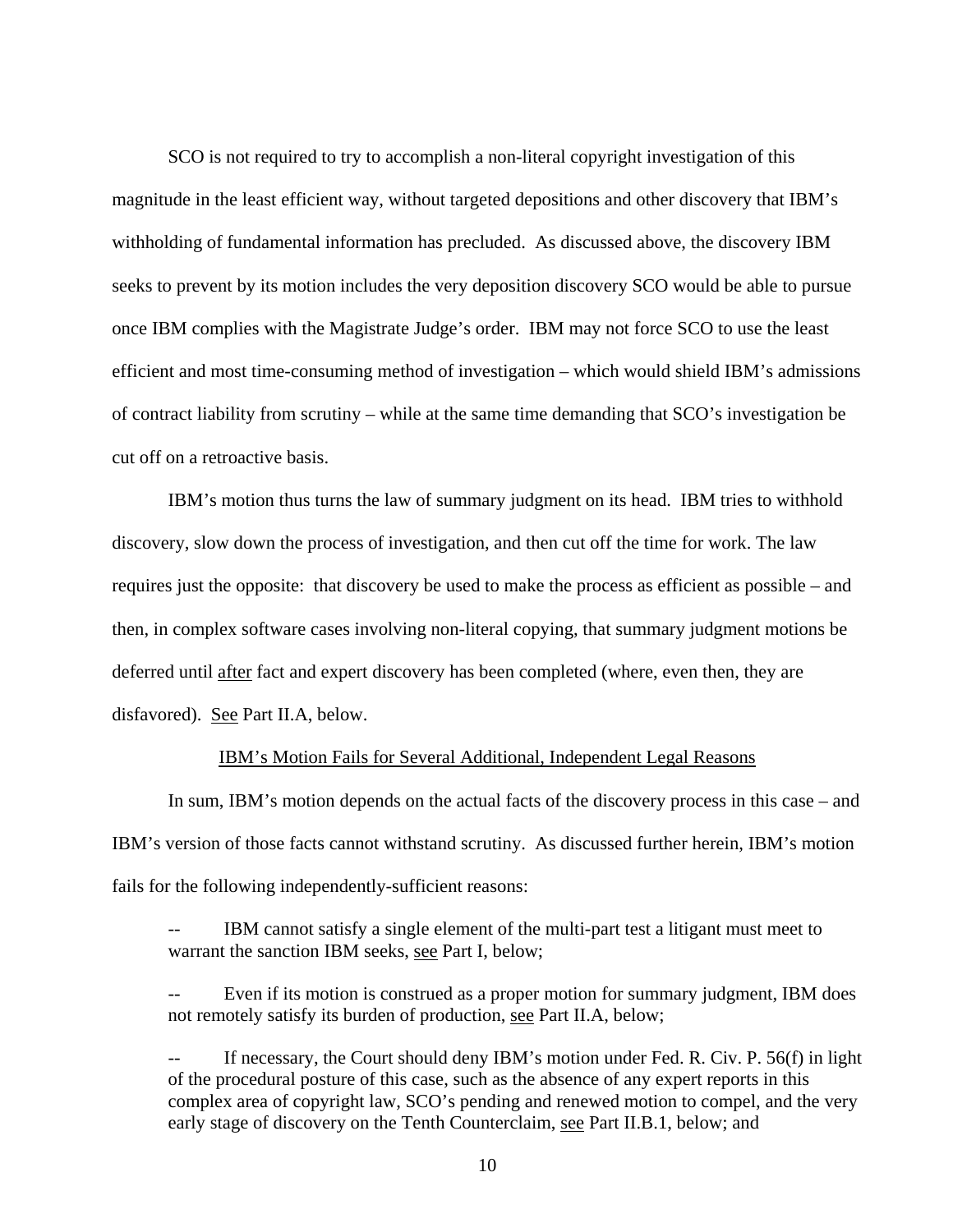The Court should deny IBM's motion on the grounds set forth in  $SCO's 56(f)$ materials, which also demonstrate the existence of genuine issues of material fact, see Part II.B.2, below.

As to each of those independent lines of authority, IBM's only response is its contention that SCO represented its previous discovery responses to constitute all of the evidence SCO could ever find on the subject of the requests. As shown above, that contention is not at all accurate; indeed, it is inexplicably inaccurate.

\_\_\_\_\_\_\_\_\_\_\_\_\_\_\_

A pattern to IBM's conduct has emerged. First, IBM takes every possible step to hold back the most basic information to prevent SCO's investigation from proceeding. Second, IBM inaccurately represents what has occurred in discovery and inaccurately represents the Magistrate Judge's response. Third, having prevented SCO from receiving basic discovery, IBM asks the Court to cut off the possibility of further discovery and further work. The same pattern characterized IBM's opposition to SCO's motion to amend the Scheduling Order, where IBM implicated the same discovery matters that it does here, asked the Court to cut short work before IBM had even allowed it to begin, and asked the Court to overrule Judge Wells in some (though not all) of the same ways it does here.

IBM repeatedly tells the Court (and the world) that SCO has no case and that SCO seeks only to delay. But a defendant who truly believes its adversary has no case, who truly wishes to avoid delay, does not:

take every possible step – even in the face of court orders – to withhold access to the information needed to test its position, thereby ensuring great delay; and

then ask the Court to cut off all work so that its position can never be tested, thereby ensuring that even a plaintiff with a very strong case could never prosecute it.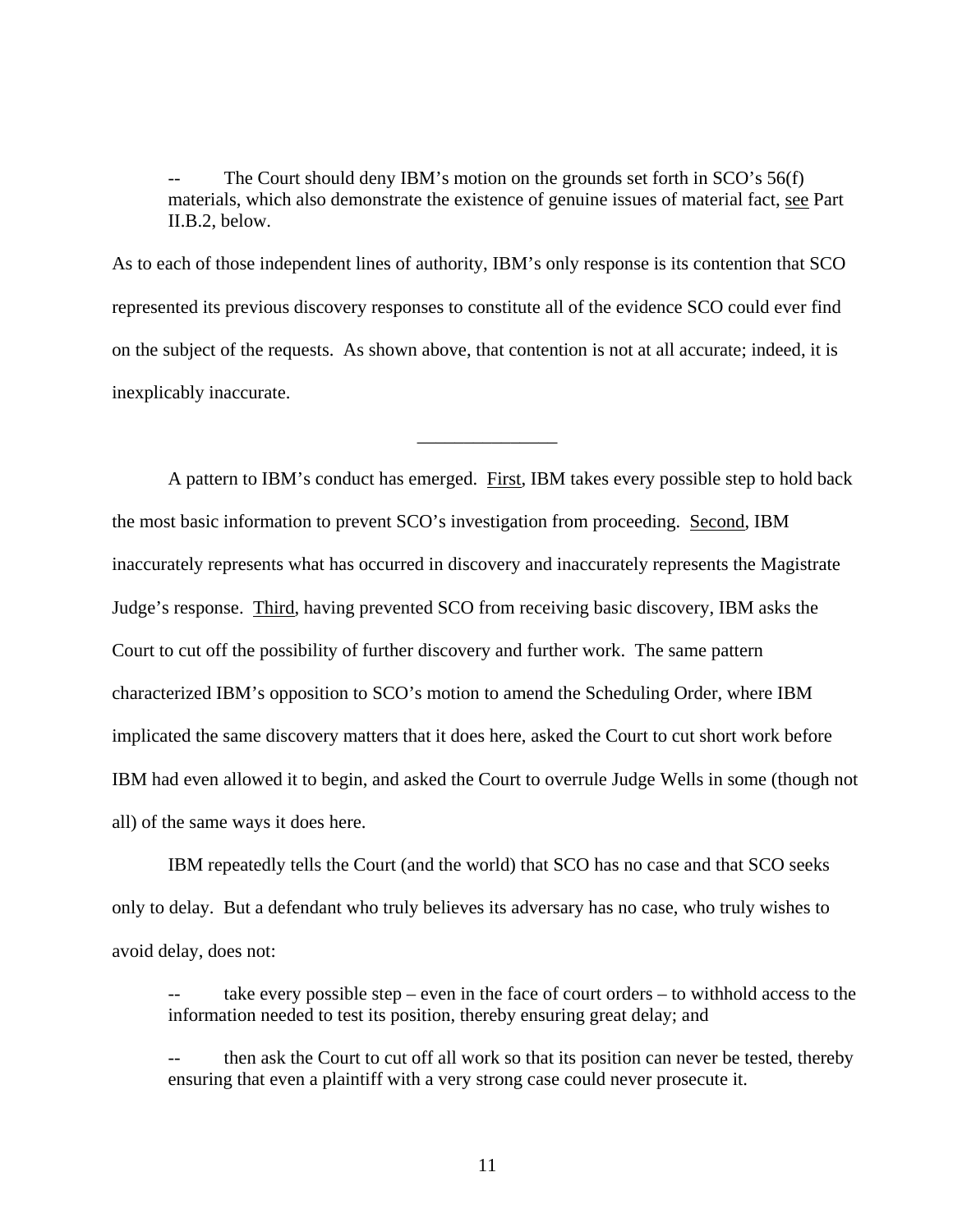Discovery battles are common and, to some extent, unavoidable in complex civil litigation. This pattern is not. SCO demonstrates below the multiple, independently-sufficient grounds that defeat IBM's motion.

# **STATEMENT OF DISPUTED FACTS**<sup>2</sup>

### **A. The Development and Licensing of UNIX**

1. In 1969, SCO's predecessor-in-interest, AT&T, created the UNIX computer

operating system ("UNIX").<sup>3</sup> IBM's Second Am. Countercl.  $\P 8$  (Exh. 16).<sup>4</sup>

2. Over the years, AT&T Technologies, Inc., a wholly-owned subsidiary of AT&T,

participated with related companies in licensing UNIX to numerous businesses for widespread

enterprise use. Id. ¶ 9. IBM, Hewlett-Packard, Inc. ("HP"), Sun Microsystems, Inc. ("Sun"),

Silicon Graphics, Inc. ("SGI"), and Sequent Computer Systems, Inc. ("Sequent") (which has since

merged into IBM through a stock acquisition) became some of the principal United States-based

UNIX licensees. See, e.g., IBM Software Agreement (Exh. 26); Sequent Software Agreement

(Exh. 30); SGI Software Agreement (Exh. 34).

 $\overline{a}$ 

3. IBM, HP, Sun, SGI and Sequent each created modifications of UNIX to operate on

 $3$  A computer's operating system manages the hardware and software resources of the computer. Essentially, it acts as a link between the computer hardware and the applications (programs). Sontag Decl. ¶ 6.

<sup>&</sup>lt;sup>2</sup> IBM's "Statement of Undisputed Facts" contains numerous improper conclusions of fact and law, legal argument, and other statements that are inappropriate under Local Rule of Civil Procedure 56-1(b). Much of IBM's Statement is rhetoric or legal argument. The following paragraphs in IBM's "Statement of Undisputed Facts" contain, in whole or in part, improper legal arguments and conclusions of law: Paragraphs 23-25, 28-30, and 33-48. Genuine issues of material fact also exist regarding the purported "undisputed facts" in Paragraphs 1-3, 16-17, 19-23, 25, 28-30, 33-34, 36-37, and 39-48 of IBM's Statement. SCO also attaches, in the Addendum hereto, a chart detailing which paragraphs of IBM's Statement SCO disputes, and where SCO's response is addressed in this Memorandum.

 $4$  As used herein, "Exh." refers to the exhibits attached to this brief; "Harrop Decl." refers to the Rule 56(f) Declaration of John K. Harrop; "Sontag Decl." refers to the Declaration of Christopher Sontag; and "Gupta Decl." refers to the Declaration of Sandeep Gupta. Also, "SJ Mem." refers to IBM's Memorandum in Support of Its Cross-Motion for Partial Summary Judgment on Its Claim for Declaratory Judgment of Non-Infringement, and "IBM Statement" refers to IBM's "Statement of Undisputed Facts" included therein.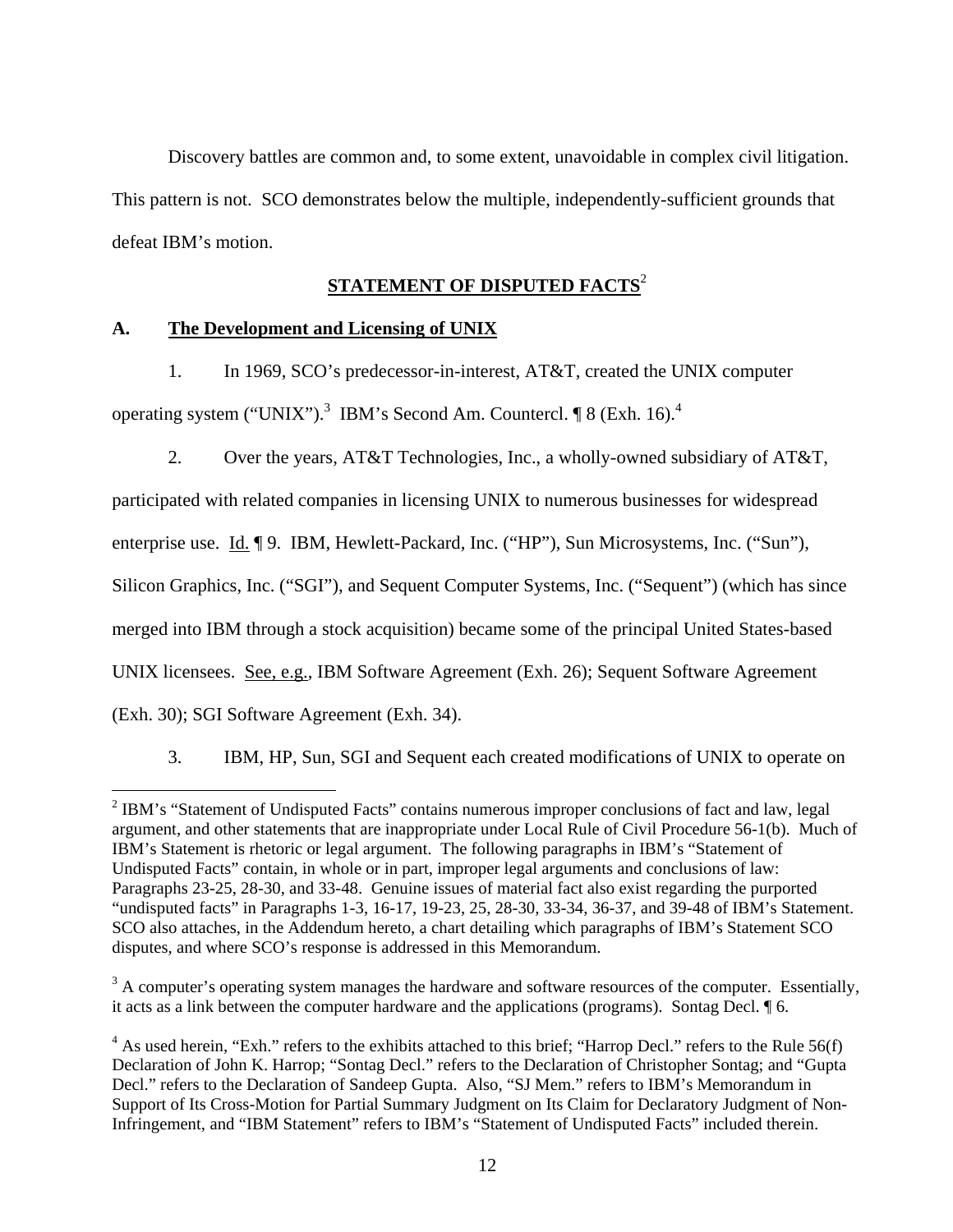their processors, modifications that are commonly referred to as "flavors." The Many Flavors of Unix, http://www.albion.com/security/intro-3.html (last visited July 8, 2004) (Exh. 57).

4. After licensing UNIX System V (a version of UNIX) in 1985, IBM devised its AIX operating system, IBM's Second Am. Countercl. ¶ 13 (Exh. 16), and Sequent devised its Dynix/ptx ("Dynix") operating system. Id. ¶ 16.

5. AIX and Dynix/ptx are each modifications of, and derivative works based on, UNIX System V source code: AIX and Dynix each contain thousands of lines of UNIX System V Code, SCO's Am. Resp. to IBM's Fourth Set of Interrogs. at 11-44 (Exh. 5-1), and IBM's internal documents even refer to AIX as a derivative work based on UNIX System V. Exhs. S-5 at 2 ("AIX was derived from System V."); S-6 ¶ 8.4 ("AIX is derived from software under license from SCO."); S-4 (stating that AIX is "derived from System V"); <u>see also</u> Rodgers Dep. at 19-23 (Exh. S-2) (discussing how Sequent required access to UNIX source code), 138 ("Dynix/ptx is almost certainly a derivative work of Unix System V.").

#### **B. SCO's Ownership Interest**

6. Through a series of corporate acquisitions, SCO owns all right, title, and interest in and to UNIX operating system source code, software, licensing agreements, and any legal claims arising out of those agreements. SCO also owns copyrights and additional licensing rights in and to UNIX. Specifically, in May 2001, Caldera International, Inc. ("Caldera International") purchased the Professional Services and Server divisions and their UNIX-related assets from The Santa Cruz Operation, Inc., IBM Statement ¶ 14, which had acquired these assets in 1995 from Novell, Inc. ("Novell"). See Asset Purchase Agreement Between SCO and Novell, Sept. 19, 1995 (Exh. 32). Novell, in turn, had purchased its rights from AT&T in 1993. See IBM's Second Am. Countercl. Against SCO ¶ 10 (Exh. 16).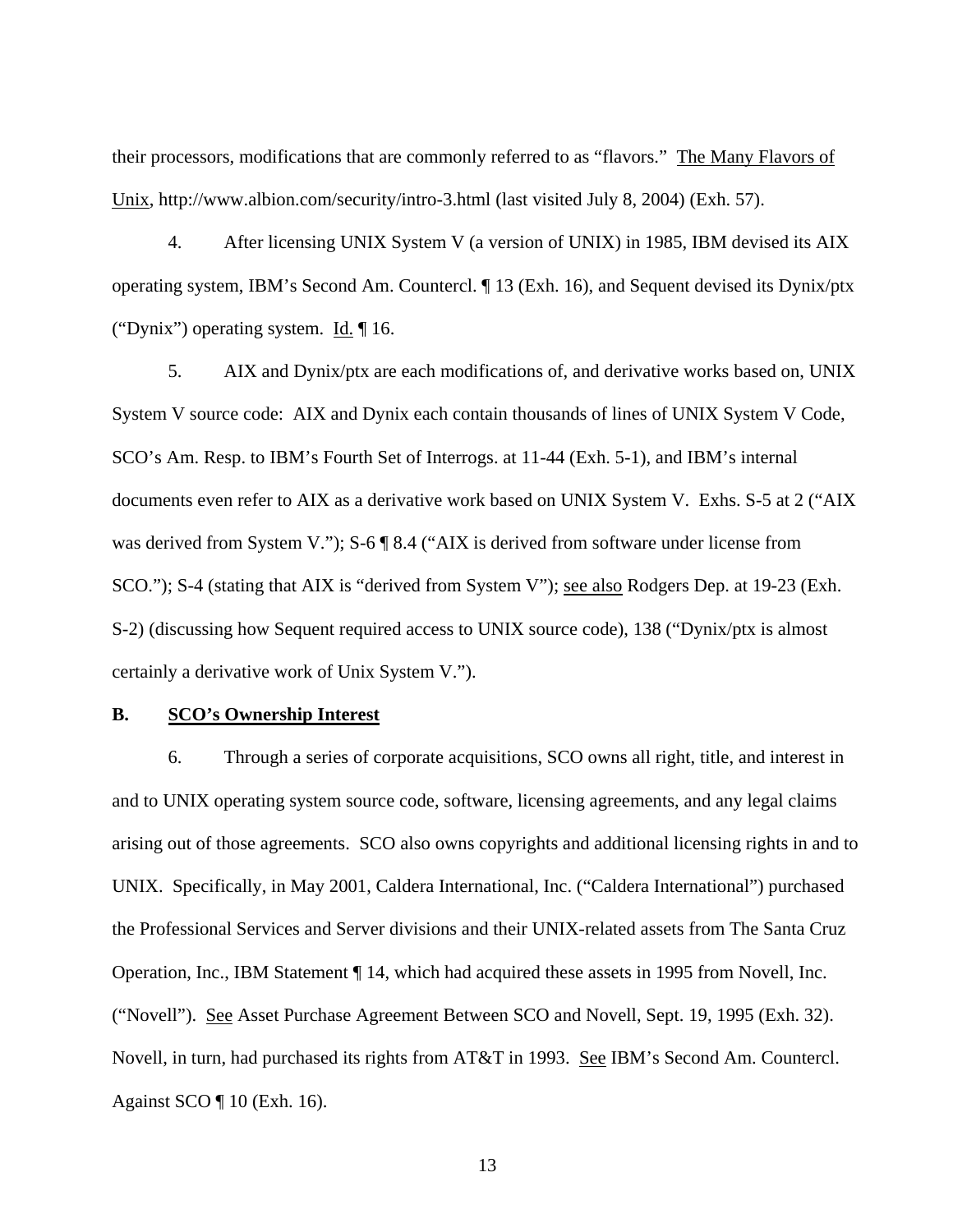7. At the time of Caldera International's acquisition of Santa Cruz's assets in 2001, Caldera International also acquired the stock of Caldera Systems, Inc., which had been formed in 1998. Caldera International Reports Second Quarter Results, Business Wire, June 6, 2001 (Exh. 40). In May 2003, Caldera International changed its name to The SCO Group. IBM Statement ¶ 15.

### **C. The Development of Linux**

 $\overline{a}$ 

8. Linux is a computer operating system that was developed through decentralized contributions of computer code by thousands of developers around the world. IBM Statement ¶ 4; Sontag Decl. ¶ 57. Linux is an "open source" program, meaning that the program's source code is available for anyone to access, use, extend, or modify. IBM's Second Am. Countercl. ¶ 22 (Exh. 16).

9. Linux was first created in 1991, when a Finnish college student named Linus Torvalds began developing Linux as a hobby after studying an operating system that one of his professors had based on and derived from UNIX. IBM Statement ¶ 2; SCO Linux Introduction Version 1.2 § 1-5 (2002) (Exh. S-7).

10. Thereafter, Mr. Torvalds posted his programming material on the Internet for comment, and the development of the operating system became in effect a group project in which Mr. Torvalds and his delegates made final determinations about which suggestions from third parties to incorporate. Sontag Decl. 1 57. The kernel of the operating system<sup>5</sup> that resulted came to be known as Linux. IBM Statement ¶ 3.

<sup>&</sup>lt;sup>5</sup> An operating system is organized into three layers: applications, shell, and kernel. Applications include such programs as word processors and spreadsheets. The shell interprets user commands and interacts with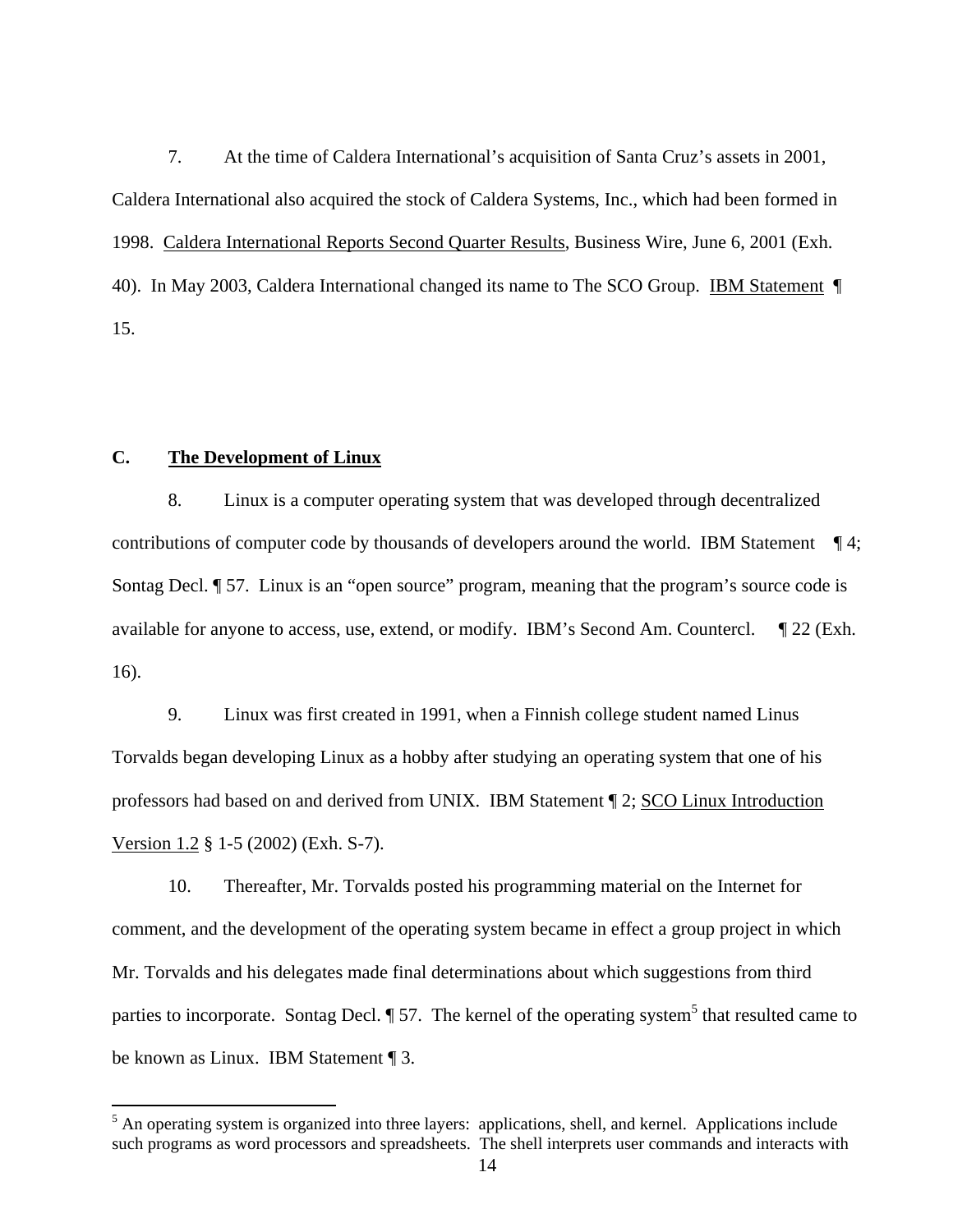11. The Linux development process did not employ any mechanism to ensure that intellectual property rights, confidentiality, or security were protected, or to prevent the improper inclusion of computer code that had been stolen outright or had been developed by improper use of proprietary methods and concepts; contributors to Linux were not even required to formally assign their copyrights or to guarantee their ownership of copyrights over the materials they contributed. Sontag Decl. ¶ 57; Roger Parloff, Gunning for Linux, Fortune, May 17, 2004, at 90, 92 (Exh. 44).

12. SCO is not aware of any "road map" that allows it to trace the migration of UNIX code into Linux. Sontag Decl. ¶ 57. Although there is limited public information (and some public consensus) regarding contributors of source code into Linux, even the identities of all the principal contributors to Linux are not public information. Amy Harmon, The Rebel Code, N.Y. Times, Feb. 21, 1999, § 6 at 34 (Exh. 59). Some contributors of source code indicate their identity therein – but even then their identity may be pseudonymous. Id. Many other contributors of source code do not indicate their identity therein, and have not publicly acknowledged their contributions. Id.

13. It is undisputed that IBM has contributed source code to Linux. Frye Decl. ¶ 5 (Exh. 21); IBM Statement ¶ 4. In fact, IBM has contributed source code from UNIX "flavors" AIX and Dynix into Linux. See SCO's Revised Supplemental Response to IBM's First and Second Set of Interrogs. at 3-29 (Exh. 13); 4/19/04 Hatch Letter Tabs C, D, E and F (Exh. 19). Moreover, SCO has identified evidence of literal and non-literal copying of material from UNIX into Linux. See Harrup Decl. ¶ 72; Gupta Decl. ¶ 3.

14. Linux contains approximately 8,750 individual files and 4 million lines of code, in the kernel alone. Sontag Decl. ¶ 4.

<u>.</u>

the kernel. In turn, the kernel is the heart of the operating system. It interacts with the computer's hardware, schedules processes, and manages program storage. See Sontag Decl. ¶ 6; SCO Linux Introduction Version 1.2 § 1-14 (2002) (Exh. S-7).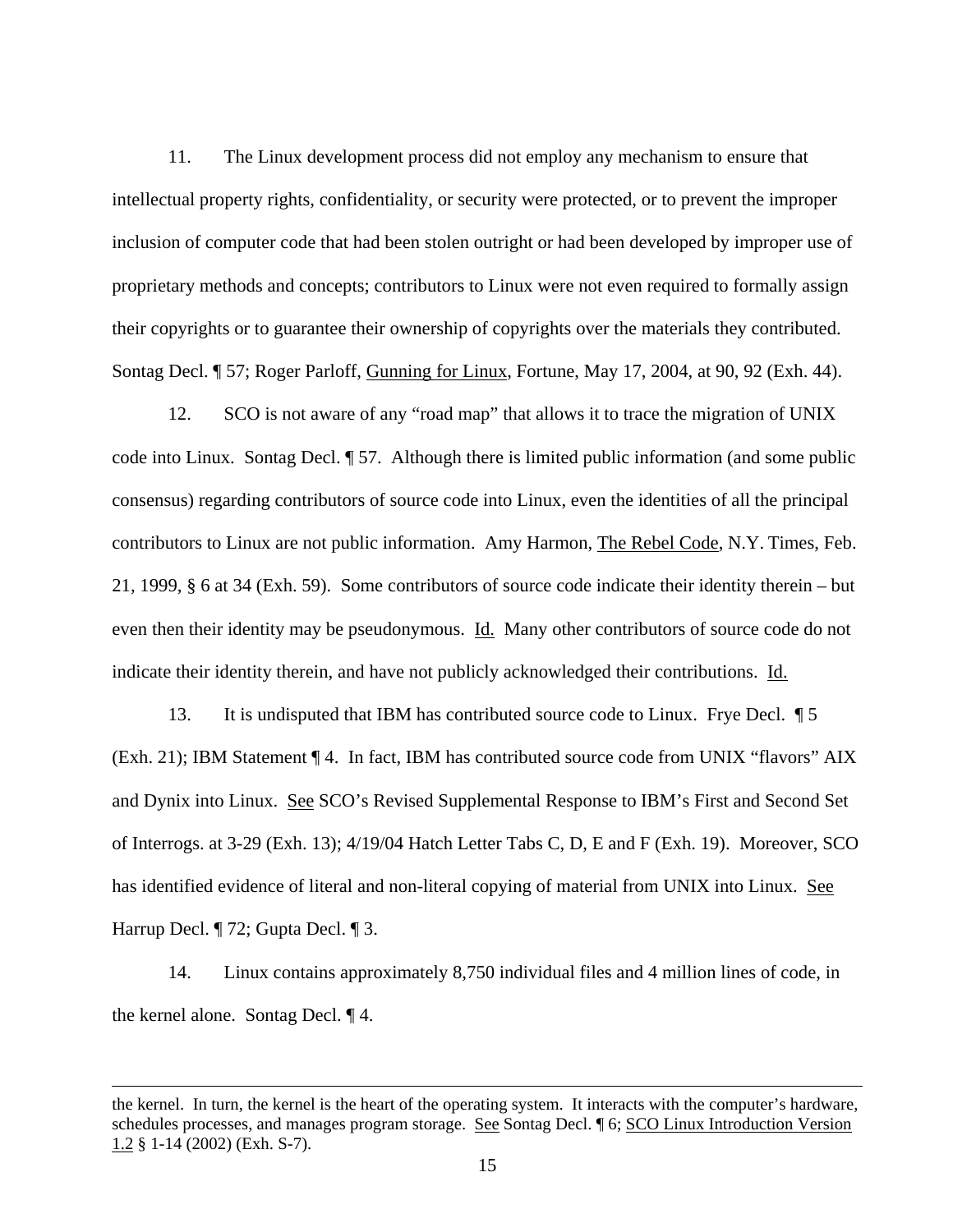# **D. SCO's Legal Claims Against IBM**

 $\overline{a}$ 

### **1. SCO's Contract Claims.**

15. SCO filed this lawsuit against IBM on March 6, 2003. SCO's lawsuit has always

been based principally on IBM's violation of its obligations under UNIX licensing agreements that

IBM and its predecessor-in-interest Sequent had entered into with SCO's predecessor-in-interest,

AT&T. $6$  The primary license agreements at issue in this case were entered into by IBM on

February 1, 1985 and by Sequent on April 18, 1985 (the "Software Agreements").<sup>7</sup>

16. These Software License Agreements prohibited the licensees from transferring, in

any manner, in whole or in part, UNIX and/or any derivative works based on UNIX:

AT&T grants to Licensee a personal, nontransferable and nonexclusive right to use in the United States each Software Product<sup>8</sup> identified in the one or more

<sup>&</sup>lt;sup>6</sup> Claims arising out of IBM's violation of its contractual obligations as UNIX licensee have always predominated in SCO's complaints. In addition to contract-related claims – which account for six of SCO's nine claims in its Second Am. Complaint – SCO's complaints have asserted claims for interference with business relationships and unfair competition, which arise out of the same basic facts. See Second Am. Compl. ¶¶ 181-88 (Exh. 14). SCO originally asserted, but later voluntarily withdrew, a trade secrets claim, and, as explained in paragraph 15 n.6, SCO added a limited copyright claim in its Second Amended Complaint based on IBM's use and distribution of AIX and Dynix following the termination of its license agreements.

<sup>&</sup>lt;sup>7</sup> Specifically, on February 1, 1985, AT&T and IBM entered into the following agreements, among others: Software Agreement Number SOFT-00015 (Exh. 26), Sublicensing Agreement Number SUB-00015A (Exh. 27), and a side letter agreement (Exh. 28). AT&T and Sequent entered into Software Agreement Number SOFT-000321 (Exh. 30) on April 18, 1985, as well as Sublicensing Agreement Number SUB-000321A (Exh. 31) on January 28, 1986.

<sup>&</sup>lt;sup>8</sup> Section 1.04 of the Software License Agreements define "Software Product" broadly: "Software Product means materials such as Computer Programs, information used or interpreted by Computer Programs and documentation relating to the use of Computer Programs. Materials available from AT&T for a specific Software Product are listed in the Schedule for such Software Product." Exhs. 26, 30. "Computer Program" is defined in section 1.02 to mean "any instruction or instructions, in source-code or object-code format, for controlling the operation of a CPU [which, in turn, is defined in section 1.01 to mean 'central processing unit']." Exhs. 26, 30.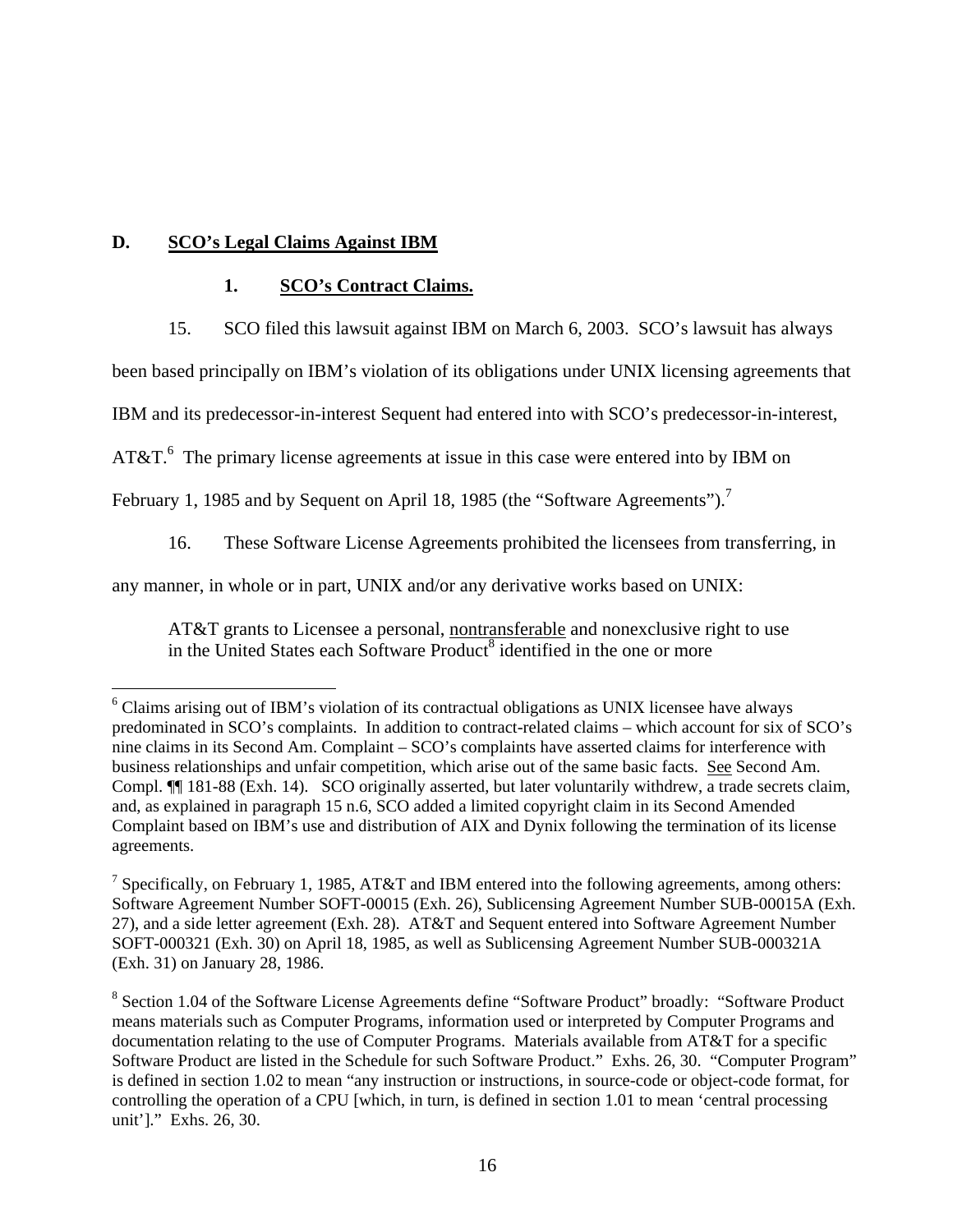Supplements hereto, solely for Licensee's own internal business purposes and solely on or in conjunction with Designated CPUs for such Software Product. Such right to use includes the right to modify such Software Product and to prepare derivative works based on such Software product, provided the resulting materials are treated hereunder as part of the original Software Product. IBM Software Agreement, SOFT-00015 § 2.01 (Exh. 26) (emphases added).

17. In addition to specifying that the licensees' use of UNIX and its derivatives was "nontransferable" and restricted to the licensees' "own internal business purposes" on designated computers, the Software Agreements provided, in Section 2.05, that "[n]o right is granted by this Agreement for the use of Software Products directly for others, or for any use of Software Products by others." $9$  Exh. 26.

18. Each of the UNIX licensees was also required to hold "Software Products subject to this Agreement" – i.e., UNIX and any "resulting materials" from "derivative works based on such Software product" under Paragraph 2.01 – "in confidence." Sequent Software Agreement, SOFT 000321 § 7.06 (Exh. 30); IBM Side Letter ¶ A.9 (Exh. 28). Moreover, Sequent's Software Agreement prohibited it from making "any disclosures of any or all of such SOFTWARE PRODUCTS (including methods or concepts utilized therein) to anyone, except to employees of LICENSEE to whom such disclosure is necessary to the use for which rights are granted hereunder." Sequent Software Agreement, SOFT 000321 § 7.06 (Exh. 30) (emphasis added).

19. At the time that IBM executed its Software Agreement, it also entered into a side letter agreement with AT&T (the "IBM Side Agreement"), by which the parties agreed that IBM would own derivative works prepared by or for it: "Regarding Section 2.01, we agree that modifications and derivative works prepared by or for you are owned by you. However, ownership

<sup>&</sup>lt;sup>9</sup> Separate sublicensing agreements permitted UNIX licensees such as IBM and Sequent to subdistribute computer programs in object-code format based on UNIX provided that such licensees required their sublicenses to comply with certain provisions of the Software License Agreements, specifically including Section 2.01. See Exhs. 27, 31.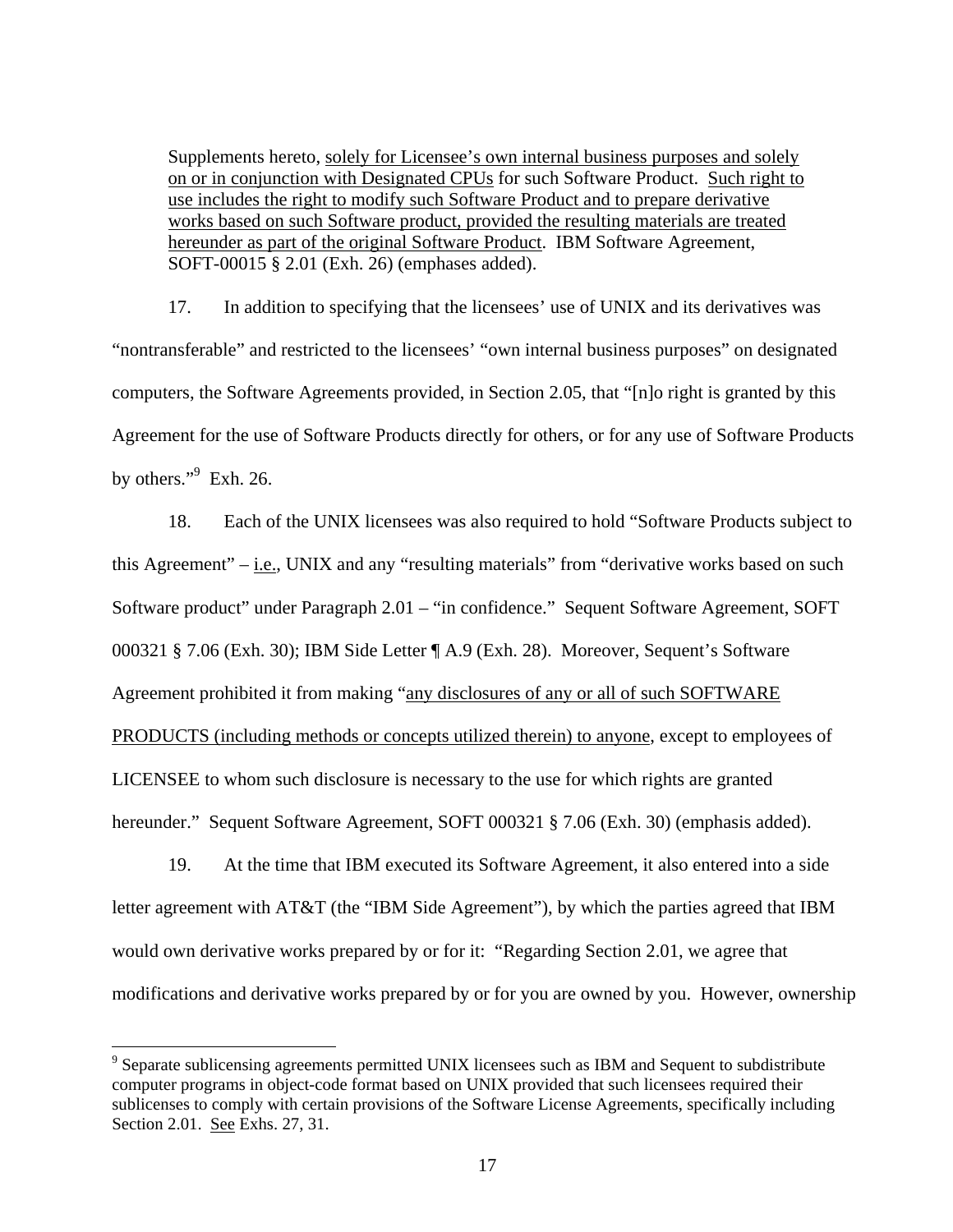of any portion or portions of SOFTWARE PRODUCTS included in any such modification or derivative work remains with us." IBM Side Agreement ¶ A.2 (Exh. 28). Nothing in the IBM Side Agreement abrogated IBM's obligation, pursuant to the plain language of Section 2.01 of its Software Agreement, to restrict its use of derivative works based on UNIX according to the terms of that agreement.  $10$ 

20. The Sequent Software Agreement (Exh. 30), which was executed more than two months after both IBM's Software Agreement and the IBM Side Letter, never included any such side agreement.

21. SCO's contract claims do not depend on any proof that IBM contributed original source code from UNIX to Linux. Rather, the theory of SCO's case – which is based on the plain, unambiguous meaning of the Software Agreements – is that IBM breached those agreements by contributing code from AIX and Dynix – "modifications or derivative works based on" the UNIX Software Product – to Linux, in violation of IBM's obligation to treat such works as if they had been part of the original Software Product (*i.e.*, solely for IBM's own internal business purposes, in confidence, without transferring them, as required by the Software Agreements). IBM Software Agreement, SOFT 00015 § 2.01 (Exh. 26) and Sequent Software Agreement, SOFT 000321 § 2.01 (Exh. 30). Furthermore, IBM's contributions of code from Dynix violated its obligation under the Sequent Software Agreement not to disclose "any or all of such SOFTWARE PRODUCTS

<sup>&</sup>lt;sup>10</sup> The IBM Side Agreement, as subsequently amended, see Amendment X  $\P$  6 (Exh. 29), also differed from the Sequent Software License Agreement in that it permitted IBM to "develop[ ] or market[ ] products or services employing ideas, concepts, know-how or techniques relating to data processing embodied in SOFTWARE PRODUCTS subject to this Agreement, provided that LICENSEE shall not copy any code from such SOFTWARE PRODUCTS into any such product or in connection with any such service." IBM Side Agreement ¶ 9 (Exh. 28). Although this provision amended and replaced in its entirety paragraph 7.06(a) of the IBM Software Agreement, it of course had no effect on IBM's obligations under paragraph 7.01 of that agreement or on any other contractual obligations of either IBM or Sequent.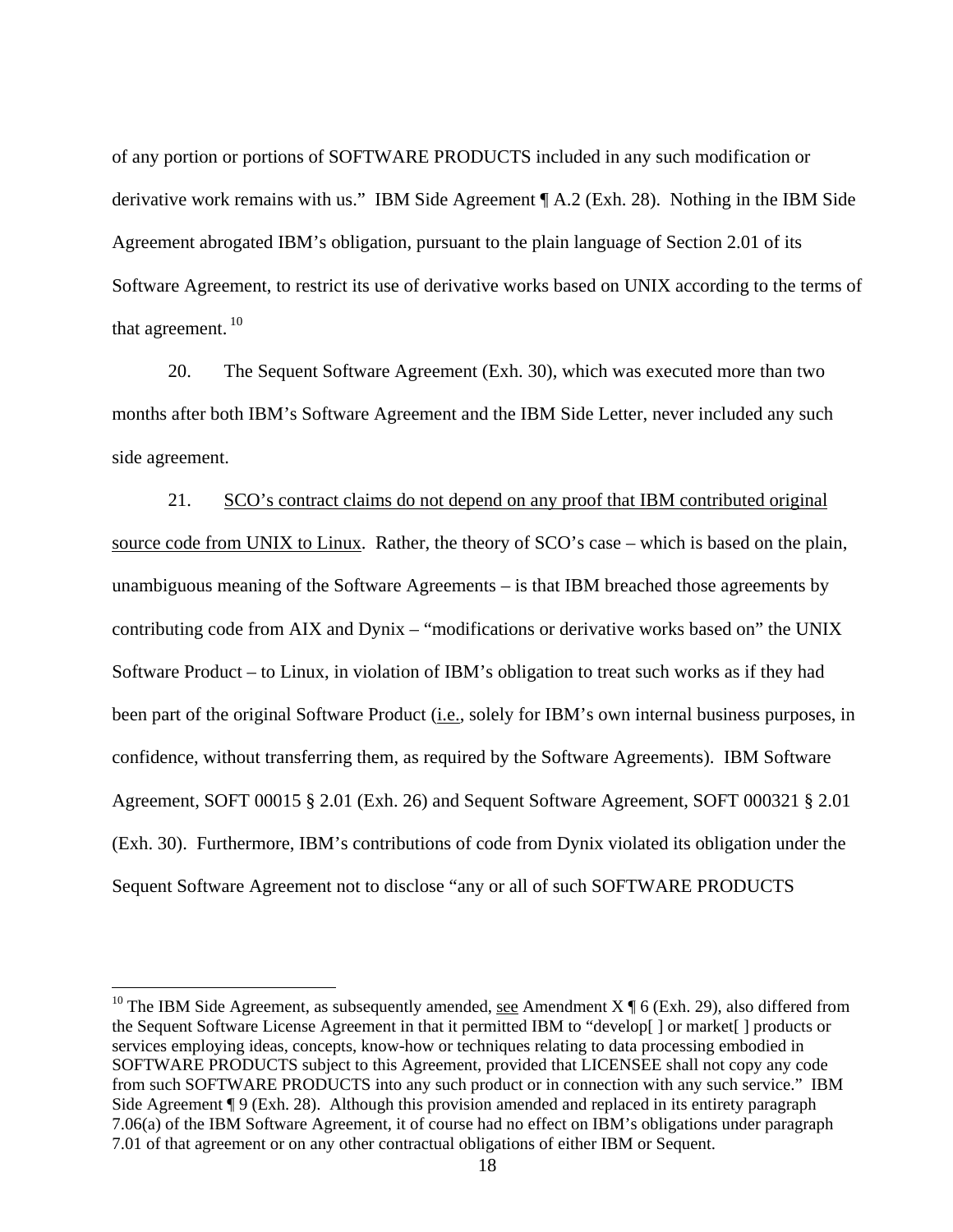(including methods or concepts utilized therein)." Sequent Software Agreement, SOFT 000321 § 7.06(a) (Exh. 30).

22. SCO has detailed for IBM its proof of the substantial contributions of offending code from both AIX and Dynix to the Linux operating system. See ¶¶ 59-61, below.

23. SCO believes that IBM does not want to defend against a breach of contract action. For example, it is IBM's position that, to establish such a breach, SCO must show IBM copying of UNIX code into Linux. But that is what SCO would have to show under the copyright laws, rendering the much broader language of the license agreements inexplicable and also making it impossible to explain what protections the innovator received beyond what it had without the agreement. (Indeed, SCO would have more rights and fewer burdens under the copyright laws than under the contracts as IBM now describes them.)

24. SCO contends that if IBM did not want the burden of responsibility for contract breaches, it should not have entered into and accepted the benefits of the contracts now at issue. If IBM only wanted to be responsible under the copyright laws, it should have foregone the benefits of the agreements it signed. Others – who would remain subject only to copyright regulation – did not receive those benefits and thus, unlike IBM and Sequent, were not able to rely on SCO predecessor innovations as the bases for products critical to their own businesses.

#### **2. SCO's Copyright Claim.**

25. Accordingly, this case, from its outset, has been about IBM's breaches of its own Software Agreement as well as the Software Agreement that it inherited when it acquired Sequent. And, until February 2004, there was no copyright claim of any sort in this case. On February 27,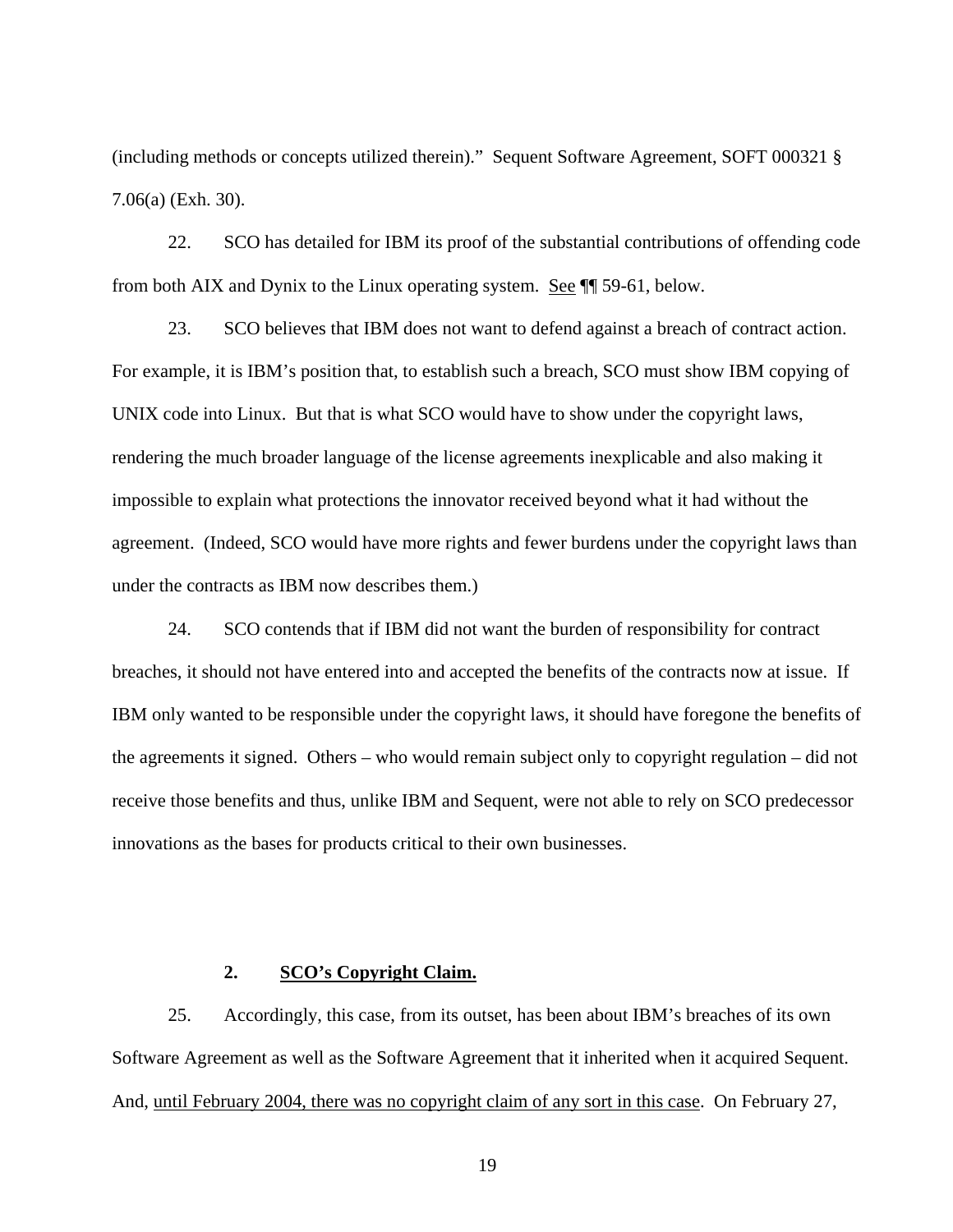2004, with the filing of its Second Amended Complaint, SCO added a single copyright claim (Count V) against IBM. As SCO's complaint makes abundantly clear, however, that claim is based primarily on IBM's use and distribution of AIX and Dynix after SCO terminated IBM's UNIX licenses. See Second Am. Compl.  $\P$  173-80 (Exh. 14).<sup>11</sup>

26. Indeed, SCO's sole copyright claim is expressly predicated on its claim that "Despite termination of such Agreements, IBM has continued to reproduce, prepare derivative works of, and distribute UNIX software, source code, object code, programming tools, and documentation related to UNIX operating system technology, and has induced others to do the same." Second Am. Compl. ¶ 175 (Exh. 14); <u>see generally id.</u> ¶ 173-80. It is on that basis that SCO has alleged that "IBM's breaches of the IBM Related [software license] Agreements and the Sequent [software license] Agreements and its post-termination actions have infringed, have induced infringement of, and have contributed to the infringement of, copyright registrations of SCO and its predecessors." Id. ¶ 179.

27. Furthermore, in a prior submission to this Court, SCO has expressly acknowledged that its copyright claim does not involve any claim relating to IBM's Linux-related activities:

The only copyright claim SCO has asserted against IBM is primarily for IBM's continuing use of AIX and Dynix after SCO terminated IBM's UNIX licenses. See Second Amended Complaint, Count V. The Second Amended Complaint, however, does not contain a claim against IBM for copyright infringement arising out of its use, reproduction or improvement of Linux. Mem. in Support of SCO's Motion to Dismiss or Stay the Tenth Counterclaim at 3 (Exh. 20).

 $11$  In addition to IBM's post-termination use of SCO's copyrighted materials giving rise to copyright infringement, SCO claims IBM exceeded the scope of the license in other ways that make IBM liable for copyright infringement. For example, IBM violated the geographic limitations of the license when it used UNIX outside the United States without written permission. SCO alleged in the complaint that IBM used UNIX in India without such written permission, Second Am. Compl.  $\P\P$  114, 147, which results in copyright infringement. See Gilliam v. Am. Broad. Cos., 538 F.2d 13, 20 (2d Cir. 1976).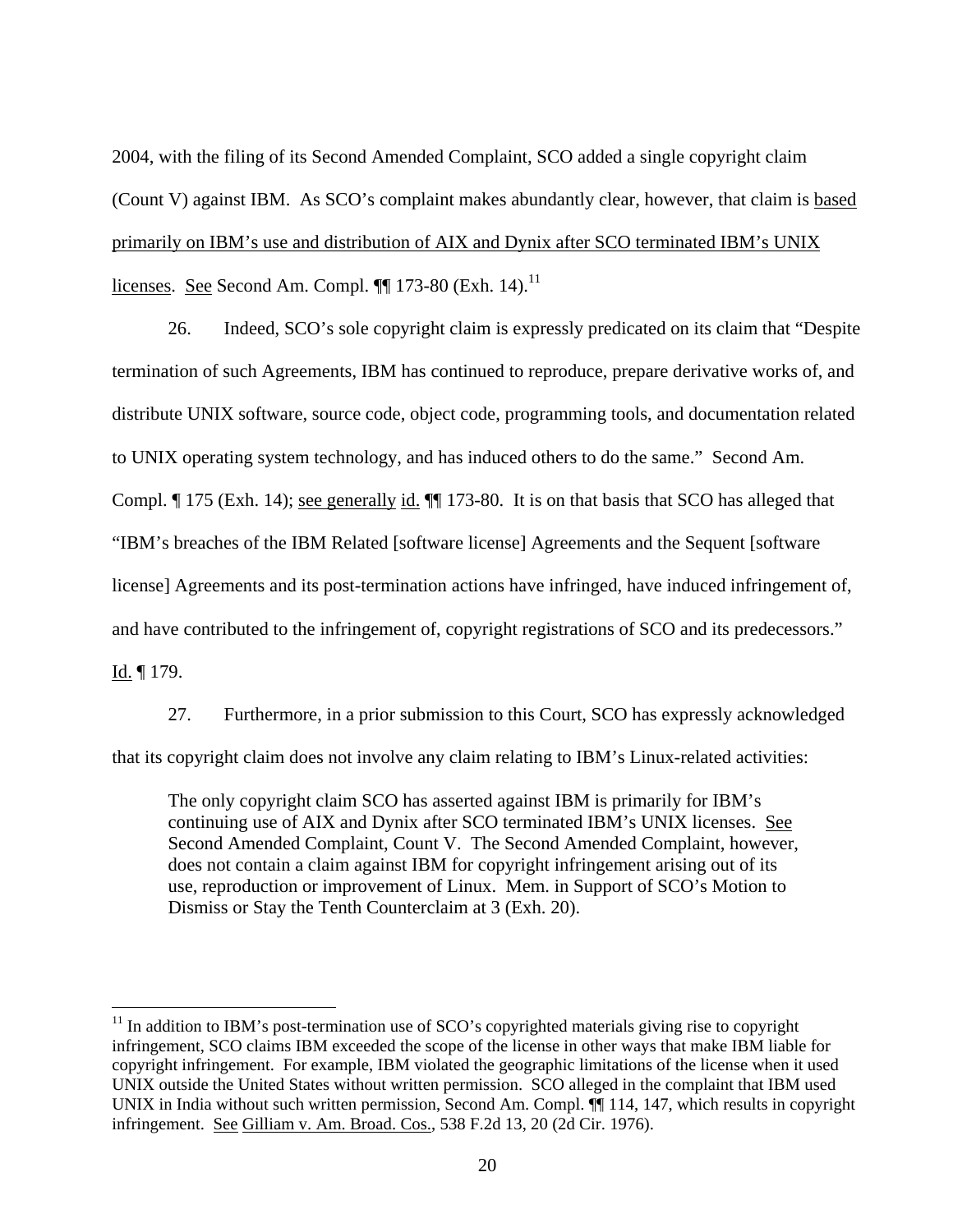28. Thus, SCO's complaint does not involve any claims arising out of contributions to Linux of any sort by parties other than IBM. Moreover, SCO's Linux-related claims in this case are expressly limited to contract claims involving IBM's capacity as a contributor to Linux; SCO has not asserted any claims arising out of any of IBM's other numerous, varied, and expanding activities involving Linux. See ¶¶ 42-45, below.

29. Even though nothing in SCO's copyright claim concerns IBM's Linux-related activities and SCO has expressly stated to this Court that it has no such claim, in support of its argument that SCO has already had an adequate opportunity to develop its proof of IBM's Linuxrelated copyright infringement, IBM attempts to construct for SCO a copyright claim that SCO has never asserted against IBM.

30. In paragraphs 19 and 20 of its "Statement of Undisputed Facts," IBM cobbles together selected, isolated portions of SCO's complaint and concludes, in paragraph 23, that "After all, SCO has charged IBM with copyright infringement, including with respect to IBM's Linux activities." IBM's selective quotations from SCO's complaint mischaracterizes SCO's copyright claim.

31. For one thing, IBM's depiction of SCO's complaint omits any mention of the allegations from SCO's statement of its copyright claim (quoted in paragraph 25 above), which make clear that SCO's claim is based primarily on IBM's post-termination conduct, and does not concern IBM's Linux-related activities.

32. Moreover, only one of the six quotations that IBM employs from SCO's Second Amended Complaint actually comes from the section in which SCO states its copyright claim and IBM does not even quote that one paragraph accurately.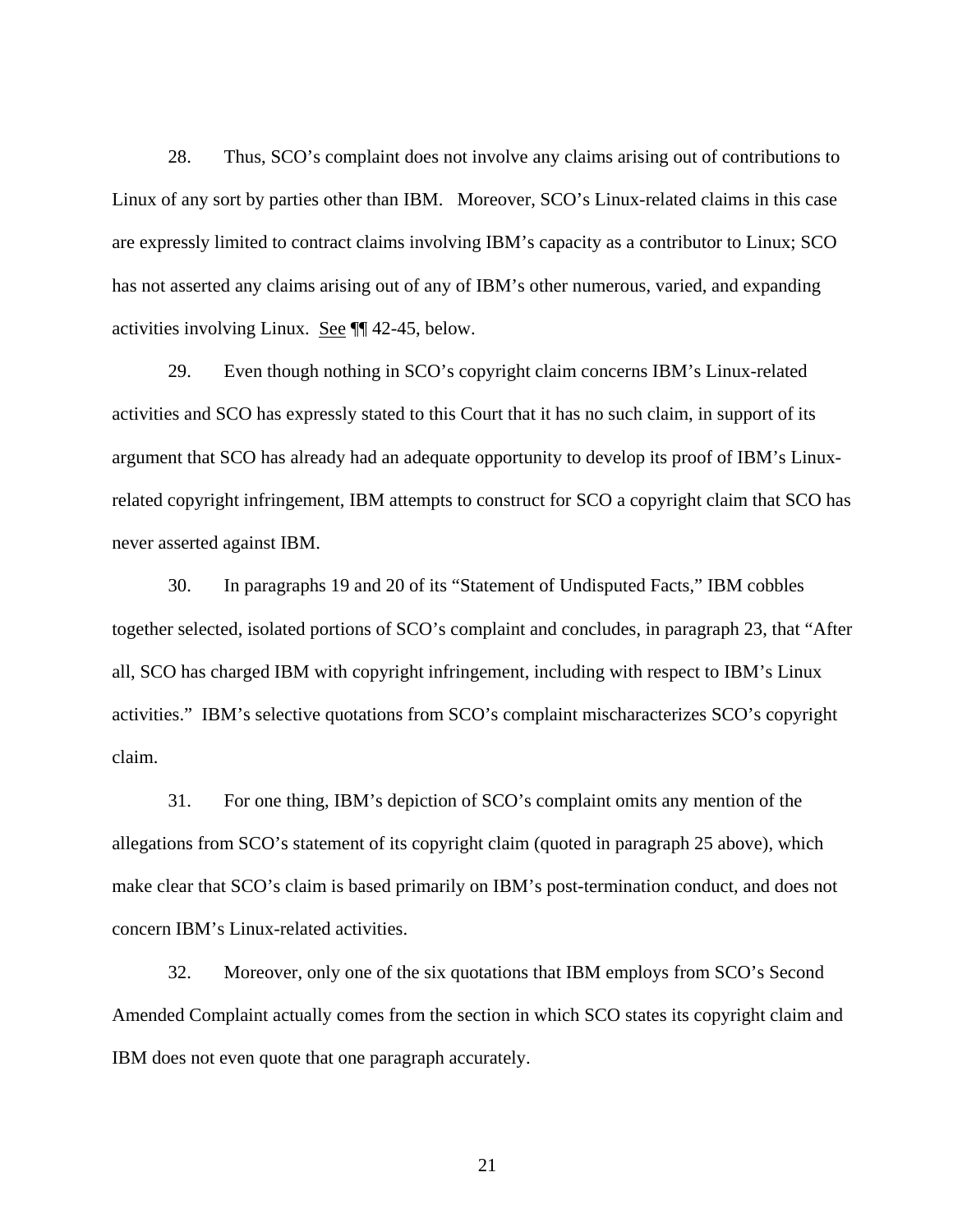33. In fact, that allegation, stated in full, makes clear that that SCO's copyright claim arises from IBM's breaches of its license agreements and its use and distribution of AIX and Dynix after the licenses were terminated:

 IBM's breaches of the IBM Related Agreements and the Sequent Agreements and its post-termination actions have infringed*,* have induced infringement of, and have contributed to the infringement of, copyright registrations of SCO and its predecessors. Second Am. Compl. ¶ 179 (emphasis added).

In its repeated recitation of this quotation, however, IBM removes the portion underlined above, to suggest that SCO's copyright claim involves Linux-related activities. See IBM SJ Mem. **II** 19, 23, 42.

34. The remainder of the quotations that IBM extracts from portions throughout SCO's sixty-four-page Second Amended Complaint do not state a copyright claim against IBM for any of its Linux-related activities. Indeed, each of the selected portions on which IBM relies were also included in SCO's First Amended Complaint, which did not include any copyright claim. See First Am. Compl.  $\P$ [ 5(c) (Exh. 2) (stating that IBM is responsible for "incorporating (and inducing, encouraging, and enabling others to incorporate) SCO's proprietary software into Linux open source software offerings"); 81 ("As a result, a very significant amount of UNIX protected code is currently found in Linux 2.4.x and Linux 2.5.x releases in violation of SCO's contractual rights and copyrights."), 100 ("IBM has knowingly induced, encouraged, and enabled others to distribute [SCO's] proprietary information . . . ."); 102 (noting IBM's "coordination of the development of enterprise Linux, and the misappropriation of UNIX to accomplish that objective").

35. Finally, paragraph 21 of IBM's "Statement of Undisputed Facts" refers to SCO's pending suit against AutoZone in the District of Nevada and, ostensibly based on Paragraph 109 of SCO's Second Amended Complaint, asserts that "According to SCO, IBM is at least partially responsible for AutoZone's allegedly infringing conduct." IBM SJ Mem. ¶ 21 (citing SCO's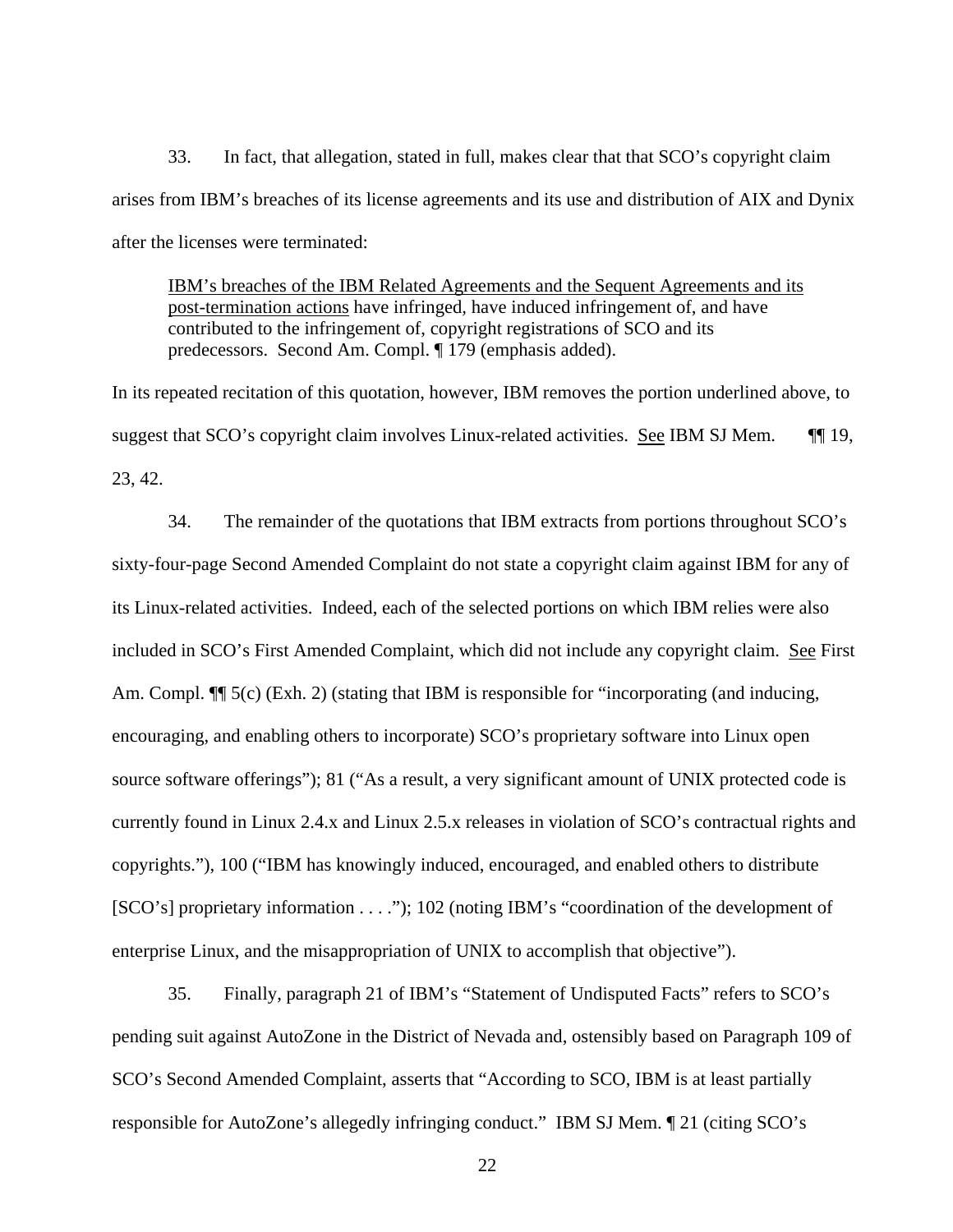Second Am. Compl. ¶ 109). But Paragraph 109 of SCO's Complaint does not include any such allegation. In any event, the fact is that SCO has not made IBM a party in the AutoZone case. Moreover, while SCO is now litigating against IBM in this suit, SCO has not alleged any copyright violation based on IBM's contributions to Linux and has brought only a single, limited copyright claim against IBM that is expressly based on IBM's use and distribution of AIX and Dynix after the termination of its licenses. $12$ 

### **E. IBM's Tenth Counterclaim and Summary Judgment Motion**

 $\overline{a}$ 

36. More than a year after SCO filed its lawsuit, on March 29, 2004, IBM attempted to insert into this case for the first time an extraordinarily broad counterclaim that seeks the following declaratory judgment:

IBM does not infringe, induce the infringement of, or contribute to the infringement of any SCO copyright through its Linux activities, including its use, reproduction and improvement of Linux, and that some or all of SCO's purported copyrights in UNIX are invalid and unenforceable. (IBM's Second Am. Countercl. ¶ 173.)

37. IBM's Tenth Counterclaim thus seeks to introduce into this case new and wide-

ranging issues concerning: (1) all of IBM's Linux-related activities, including (but not limited to) its end use, reproduction, distribution, and exploitation of Linux products (as distinct from its role as a contributor to Linux); (2) contributions to Linux that were made by literally thousands of parties other than IBM; (3) the propriety of Linux's content as a whole.

 $12$  Although SCO is currently engaged in a continuing investigation of improper contributions to Linux, SCO has made clear since at least SCO's counsel's public comments on November 18, 2003, that its litigation plan was to identify (at the time, within ninety days) "a defendant" to "illustrate the nature of the problem," i.e., "a significant user that has not paid license fees and is in fact using proprietary and copyrighted material." SCO Builds 'Significant' War Chest for Legal Fight, ComputerWeekly.com, Nov. 19, 2003 (Exh. 60). Since that time, SCO has sued one end-user of Linux (AutoZone) – "a defendant" – to "illustrate" the nature of the end-user problem. As SCO's actions have made clear, it continues to believe that the most rational route to an overall resolution of this end-user problem is through negotiation, not broad-based litigation.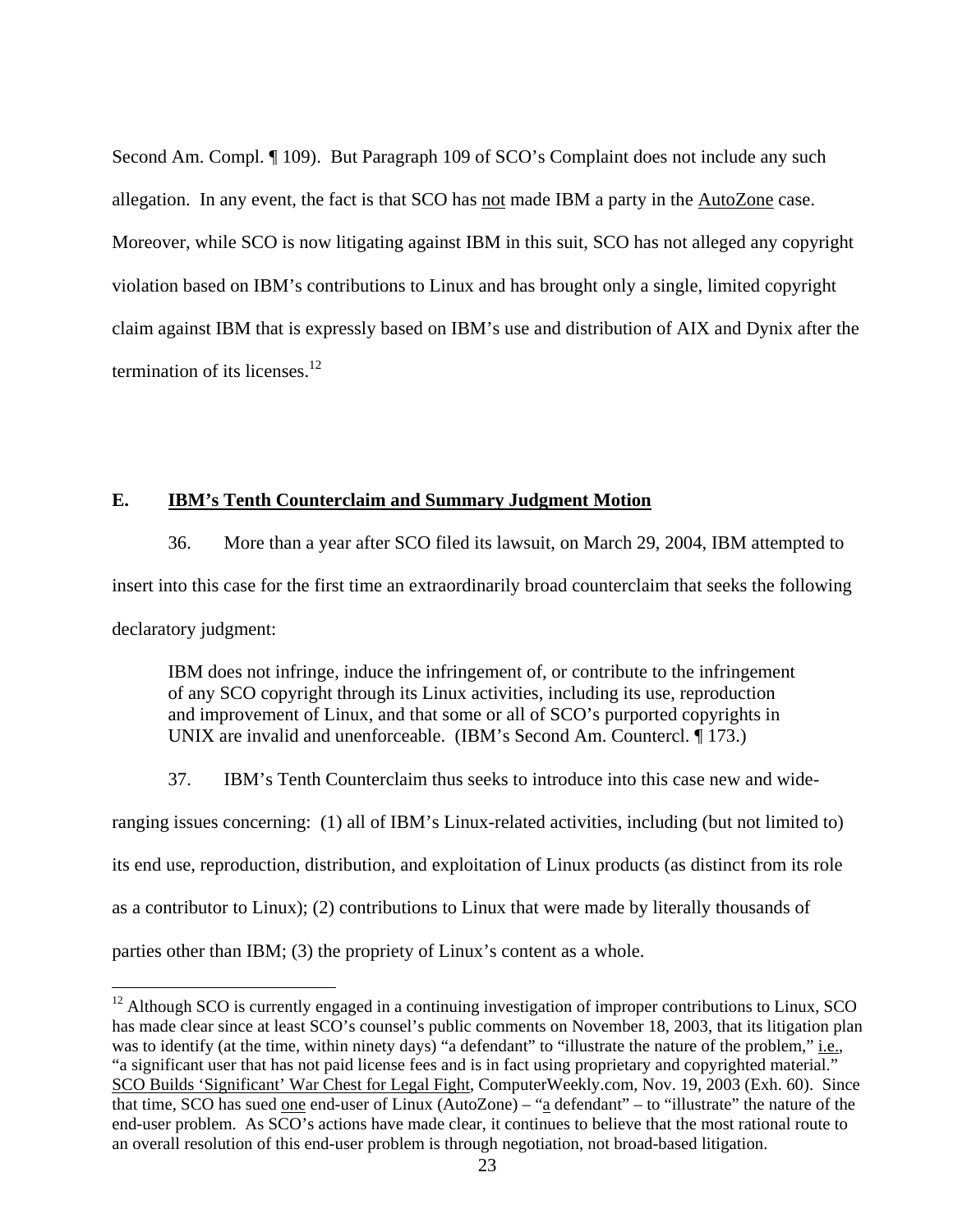38. On April 23, 2004, SCO moved to stay or dismiss IBM's Tenth Counterclaim. In its opening memorandum, SCO argued that the Court should exercise its discretion to grant the requested relief because the "newly added counterclaim raises issues separate and apart from the primary breach of contract and other direct claims and counterclaims in this case." Mem. in Support of Mot. to Dismiss or Stay IBM's Second Am. Countercl. at 2. IBM opposed SCO's motion on May 18, 2004 (Exh. 25B), and SCO will file its reply brief in support of its motion on July 26, 2004.

39. On the same day that IBM filed its opposition to SCO's motion to dismiss or stay the Tenth Counterclaim – and less than two months after IBM had interposed that claim for the first time – IBM moved for summary judgment on that claim. By that motion, IBM has asked the Court for a summary "declaration of non-infringement with respect to IBM's Linux activities." IBM SJ Mem. at  $2<sup>13</sup>$  IBM is thus seeking a summary declaration that it did not violate any of SCO's numerous relevant copyrights under any three types of infringement  $- (1)$  direct infringement; (2) contributory infringement; and (3) inducing infringement – through any of IBM's Linux-related activities, including (but not limited to) its capacities as (1) a contributor to Linux; (2) a distributor of Linux; and (3) an end-user of Linux.

40. IBM does not attempt to identify or describe all of its Linux-related activities (for which it seeks a declaration of immunity) with any degree of specificity. But what is clear is that IBM's motion amounts to a request for, among other things, a clean bill of health for the entirety of Linux – including each of its approximately 8,750 individual files and 4 million lines of code in the kernel alone. Sontag Decl. ¶¶ 8, 15. Because IBM's role as a distributor or end-user of Linux alone would be sufficient to demonstrate IBM's liability under black-letter copyright law if Linux

 $13$  IBM's motion expressly disclaims any intention of seeking summary judgment on the validity or enforceability of SCO's copyrights to UNIX. See IBM SJ Mem. at 3 n.3.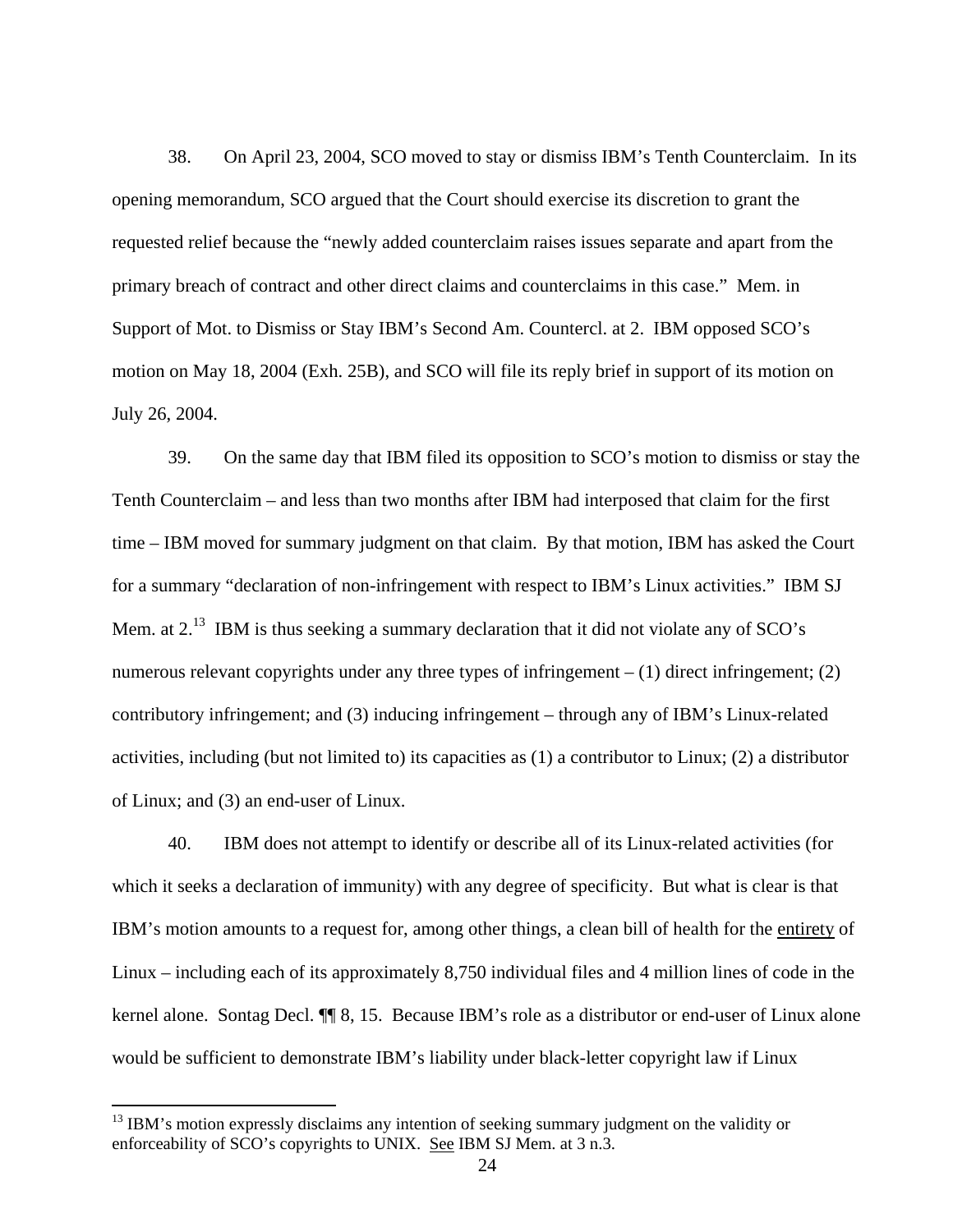contains any infringing content, no matter what the source of that content, see Argument Part II below, IBM's Tenth Counterclaim, and its motion for a summary declaration of non-infringement, requires at least a finding that nothing in Linux infringes any copyright of SCO's.

#### **F. IBM's "Linux-Related Activities"**

41. Various public sources have reported on IBM's vast, and expanding, Linux-related activities. For example:

- a. "The company has 250 developers working on 29 separate Linux projects worldwide, according to Ken King, director of technical strategy from I.B.M.'s software group," Steve Lohr, No Concession from I.B.M. in Linux Fight, N.Y. Times, June 14, 2003 (Exh. 58);
- b. "IBM Global Services offers the industry's most comprehensive portfolio of Linux consultive and support offerings, from planning and design, to implementation and technical support. IBM consultants skilled in Linux are available worldwide to help customers design, build, enhance and operate their Linux solutions." Linux Sweeps IBM Customers—From Smallest to Largest, IBM Press Release, Aug. 4, 2003 (Exh. 55);
- c. "IBM plans to invest about \$2 billion this year on open standards technologies such as Linux." Brazil, IBM Sign Deal to Develop Linux Technology, Forbes, Oct. 10, 2003 (Exh. 39);
- d. "'With the success of Linux on the server, the shift to deploy Linux on technical workstations, as well as a growing array of applications that run under Linux, many customers are seeing the productivity and cost benefits of these types of open platform services. IBM is leveraging its own industry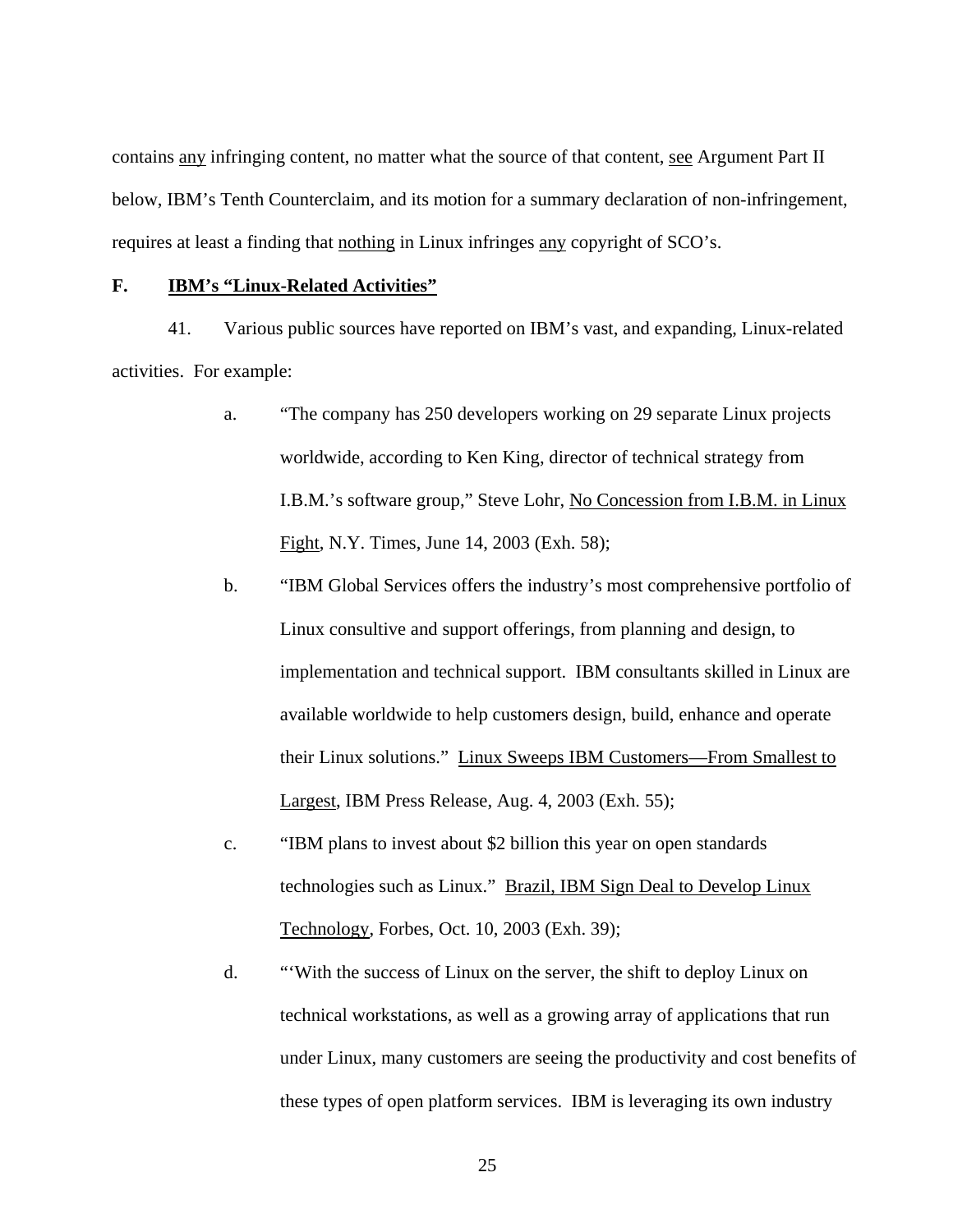consultants and worldwide services expertise to respond to growing customer demand in these emerging countries and niche segments of the market.'" IBM Blueprints Open Client Services for Customers in Brazil, IBM Press Release, June 14, 2004 (Exh. 43);

- e. "All told, more than 12,000 IBMers today devote at least part of their time to Linux. IBM has invested millions in two leading distributors, Red Hat and SuSe. It has spent millions more to cofound and fund the nonprofit organization that oversees Linux development." Daniel Lyons, Kill Bill, Forbes.com, June 7, 2004 (hereinafter Kill Bill) (Exh. 52);
- f. "IBM could generate hefty consulting fees installing and customizing Linuxbased hardware and software for clients." Kill Bill (Exh. 52);
- g. "IBM has been helping companies move their applications to Linux." Kill Bill (Exh. 52);
- h. "IBM has created 45 Linux tech centers in 12 countries, where programmers crank out Linux code. These are not the hippie hackers who created the early versions of Linux. They are experienced engineers with backgrounds designing IBM's own operating systems, including AIX, its version of the Unix operating system." Kill Bill (Exh. 52).

42. Moreover, IBM has submitted a Declaration from Daniel Frye, the co-founder and present director of IBM's Linux Technology Center, concerning several of IBM's Linux-related activities. Beyond participating in the development of Linux, including by contributing source code to Linux, Frye Decl. ¶ 5 (Exh. 21), the following additional Linux-related activities are listed in Mr. Frye's declaration: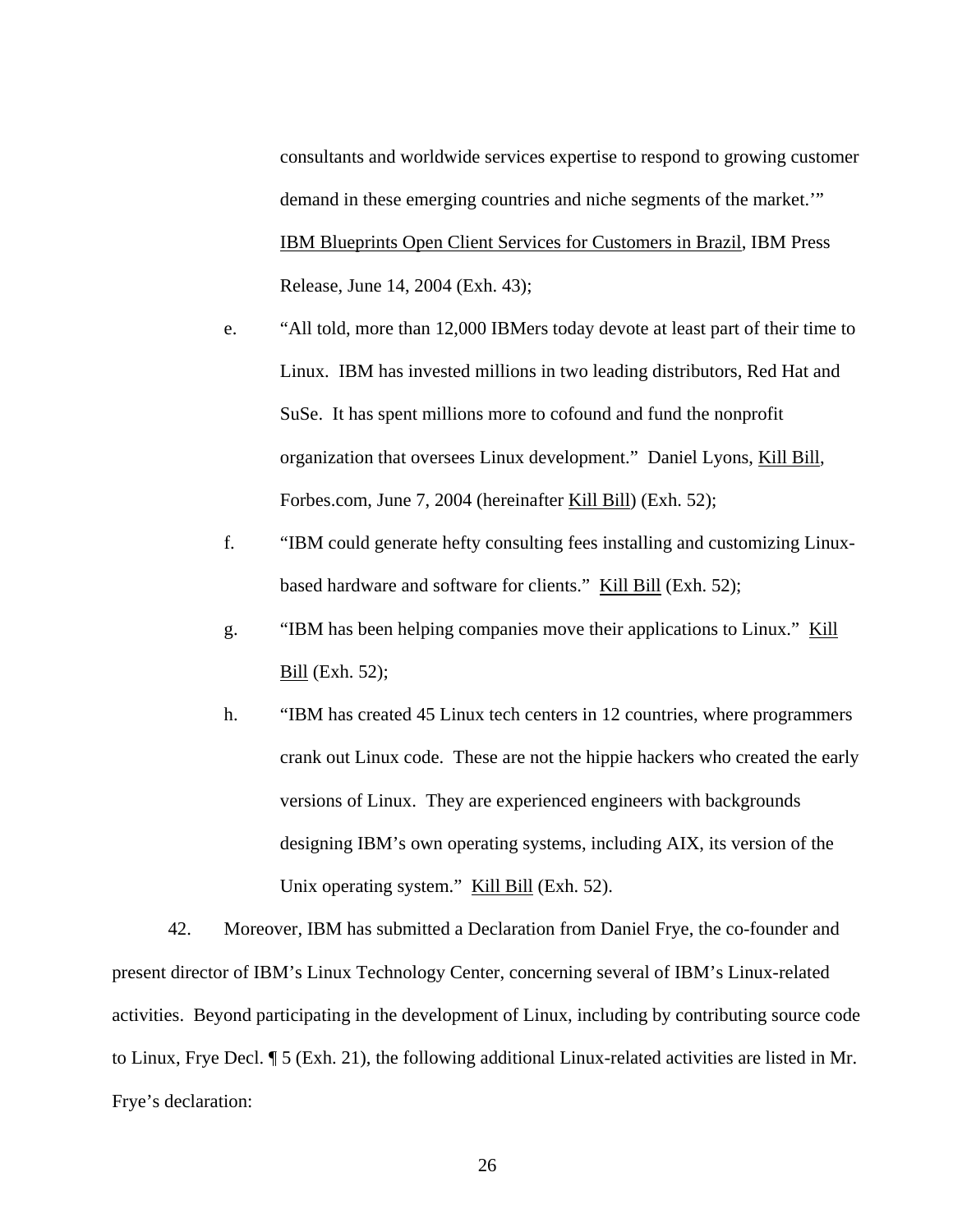- a. providing "Linux training and support, applications testing, technical advice and a hands-on environment in which to evaluate Linux and Linux-based applications," id*.* ¶ 5;
- b. offering "mainframes and servers that run Linux," "memory solutions for Linux environments," and "a broad range of Linux-compatible software," id*.*  $\P$  7;
- c. providing "services that assist companies in deployment of Linux-based computing environments, migration of database applications and data to Linux systems, support for Linux-based cluster computing, server consolidation, and a 24-hour technical engineering support line," id.  $\P$  7;
- d. "reproduc[ing] Linux and making Linux available to others, both in developing and producing hardware, software and services for customers, and for other, internal business purposes," id. ¶ 8; and
- e. using Linux internally within IBM, as "many IBM employees particularly those who work in the IBM Linux Technology Center – use Linux as their platform for day-to-day business computing, running office productivity applications, developing software (including Linux itself), and exchanging email," id. ¶ 9.

43. Even though SCO is aware of certain of IBM's Linux-related activities through public sources and through IBM's own statements in this litigation, SCO does not have sufficient information to know the specifics of what such activities entail or, indeed, the full extent of IBM's Linux–related activities. Thus, although certain information about Linux activities may be "public knowledge," SJ Mem. 30, neither IBM's submissions to this Court nor Mr. Frye's Declaration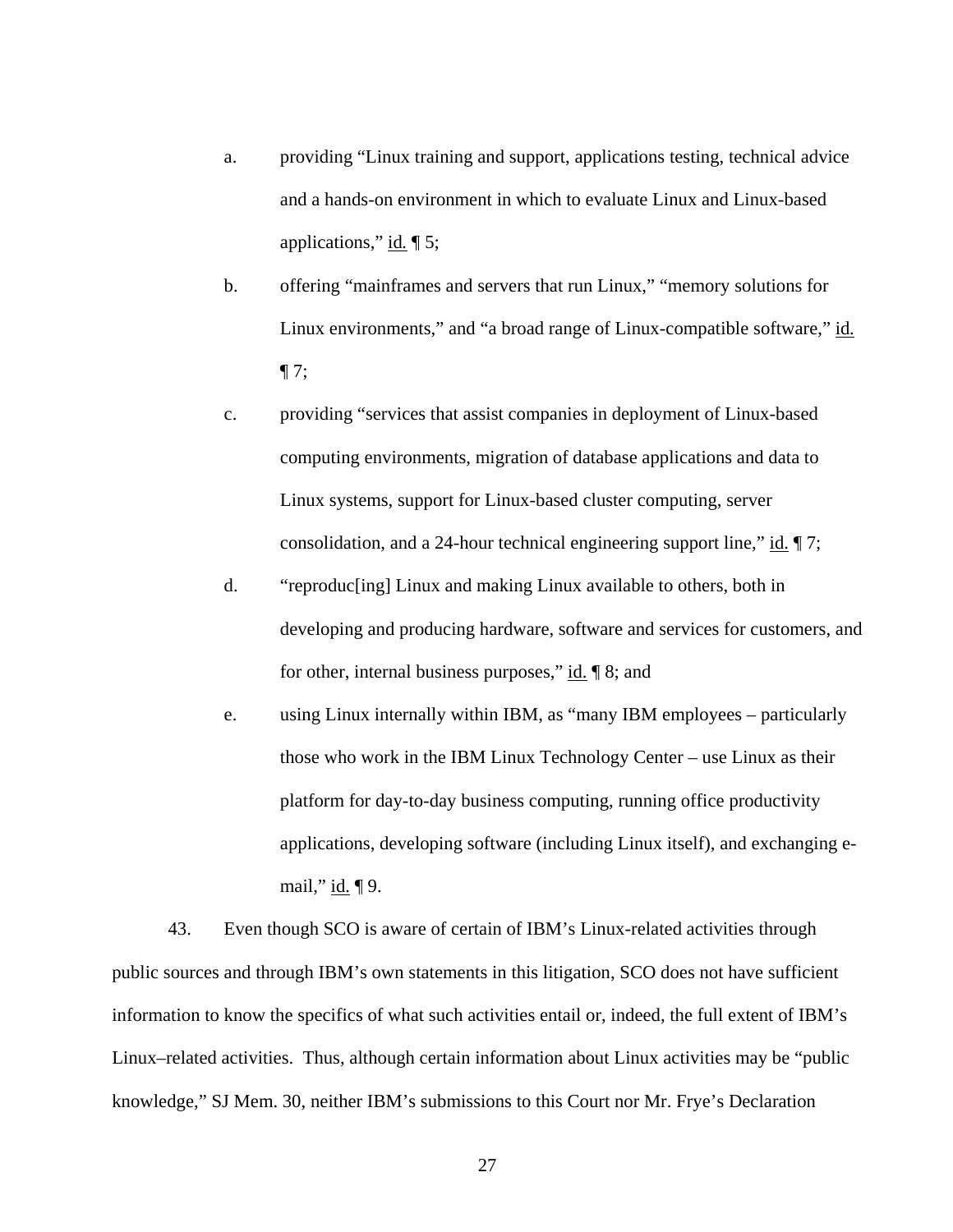purports to identify all of IBM's Linux-related activities or to describe with any degree of specificity IBM's conduct with respect to each such identified activity.

44. Whatever the full extent of IBM's Linux-related activities, according to public reports, IBM's Linux business is thriving. For example:

- a. "Last year [2003] IBM's Linux-related revenues grew 50% to more than \$2 billion. Even IBM's supposedly moribund mainframe hardware business grew 7% to just over \$3 billion, thanks to Linux, which shipped on 20% of the mainframe horsepower IBM delivered last year." Kill Bill (Exh. 52).
- b. IBM earned "\$1 billion in Linux-based revenues in 2002 more than double what it got in 2001." The Big Guys Latch Onto Linux, Bus. Wk., Mar. 3, 2003 (Exh. 38);
- c. "Today IBM Senior Vice Present William Zeitler will announce at the Linux World Conference that IBM has already recouped nearly all of its investment in Linux development, which has totaled about \$1 billion over the past few years." Lisa DiCarlo, IBM Revives The Mainframe, Forbes.com, Jan. 30, 2002 (Exh. 47).
- d. "'As recently as three years ago Linux was not a household name,' [Ann] Altman [manages IBM's business with federal government] told Reuters, 'Today, Linux is growing at a tremendous clip with the federal government and we really aimed to deliver a robust security classification for Linux.'" IBM Clinches Security Certification for Linux, Forbes.com, Aug. 5, 2003 (Exh. 44).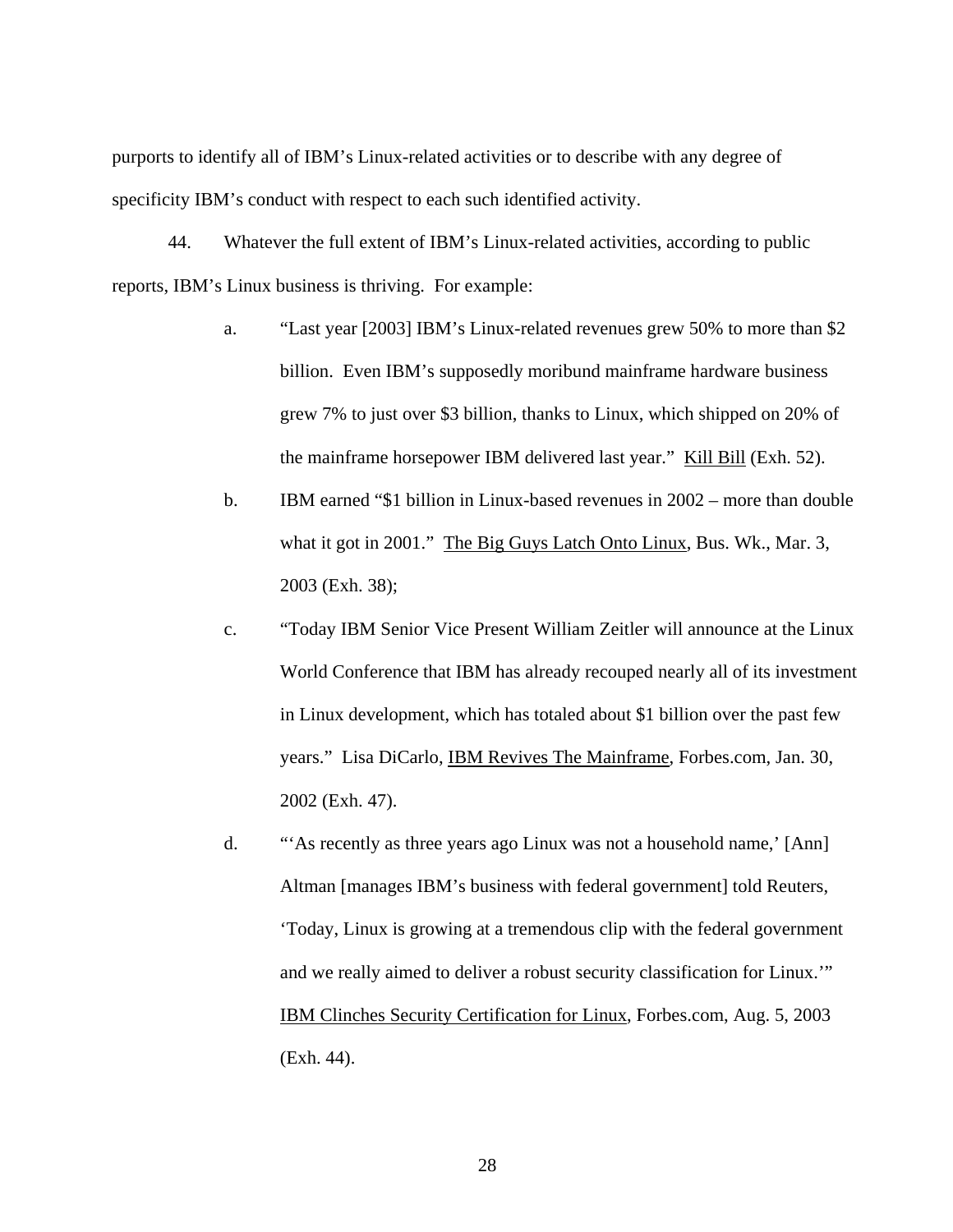e. "But 2500 customer engagements on Linux in a single year by just our company speak to how pervasively this movement has taken hold in the commercial world in which we operate." Linux, Open Movement to Transform E-business, Zeitler Says, IBM Press Release, Feb. 1, 2001 (Exh. 54).

#### **G. SCO'S Compliance With Its Discovery Obligations**

45. SCO has diligently complied with its discovery obligations and with the Magistrate Judge's discovery orders. To date, SCO has produced 241 CDs containing hundreds of thousands of pages of documents. SCO's Source Log (Exh. 35). As requested by IBM, SCO has produced all of the source code for its products in its possession, which exceeds over 700 million lines of code. Id. Moreover, over the span of dozens and dozens of pages, SCO has detailed its claims, provided file and line numbers for source code IBM contributed to Linux in violation of its contractual obligations, and otherwise provided all information in its possession requested by IBM or ordered by the Magistrate. See SCO Reply Mem. in Support of Mot. to Amend Sched. Order at 9-13 (Exh. 22). Indeed, in the most recent discovery order, Magistrate Judge Wells expressly found that SCO had responded to IBM's discovery requests in "good faith,"  $3/3/04$  Order at 3 (Exh. 15) – a fact that is conspicuously absent from IBM's motion.

46. An accurate recitation of SCO's efforts to obtain basic, but critical, discovery from IBM and of IBM's unrelenting efforts to stymie those efforts demonstrates that SCO in fact has complied with its discovery obligations to the fullest extent possible. SCO initiated discovery on June 24, 2003, when it asked for a variety of documents, including all versions or iterations of AIX and Dynix since 1999, and also a listing of all persons who worked on AIX and Dynix and the precise contributions of each of these persons to the source code. See SCO's First Request for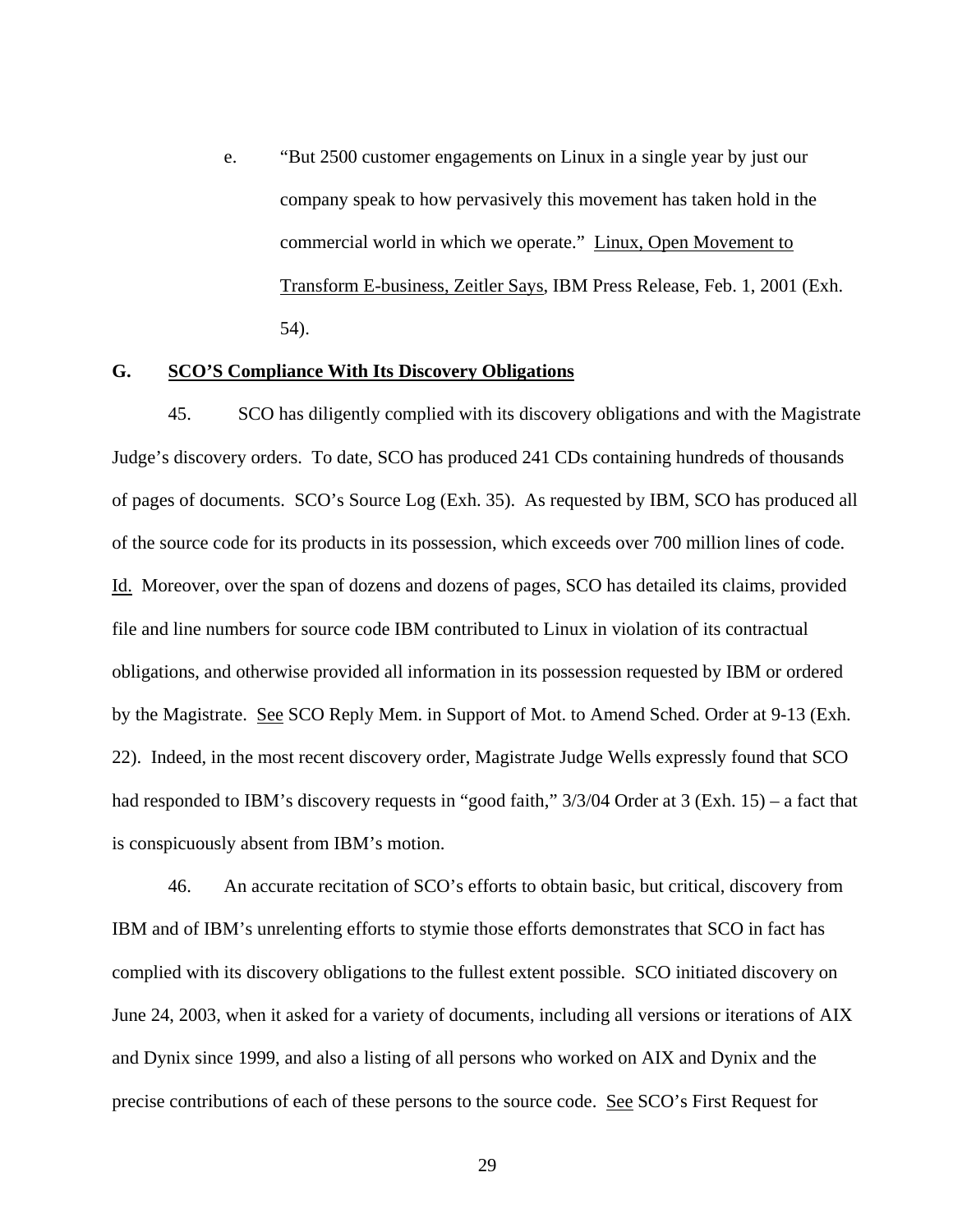Production of Documents, Items 2 and 3 (Exh. 1); SCO's First Set of Interrogs., Interrogatory 5 (Exh. 1). After lengthy meet-and-confer sessions, IBM claimed compliance or ongoing efforts at compliance, IBM's Memo. in Opposition to SCO's Mot. to Compel, Nov. 19, 2003, at 2, 6 (Exh. 7), but SCO was left without this discovery and eventually was forced to file a motion to compel to receive it. On the eve of the hearing on SCO's motion to compel, in early December 2003, IBM produced limited Dynix source code but still no AIX code. In fact, IBM did not produce AIX code until March 2004 – one year after suit was filed and after ordered to do so by Magistrate Judge Wells.<sup>14</sup> Of course, when IBM finally produced the first portions of the necessary source code in December 2003 and March 2004, it provided only selected snapshots of AIX and Dynix and failed to identify the precise contributions of the IBM individuals involved in the development of AIX and Dynix. Without even this rudimentary information from IBM, SCO was hampered in its ability to undertake focused and meaningful discovery and, as SCO has maintained each time it answered IBM's interrogatories, it was not in a position to provide the specificity that IBM was demanding.

47. As detailed below, each time IBM was ordered to and actually did produce critical discovery, SCO was able to provide, and provided, increasingly detailed responses to IBM's requests. As more of this code and information is turned over to SCO, it expects to be able to make further disclosures of IBM's violations of SCO's rights. Rather than provide SCO with the information that SCO requires and that this Court has ordered IBM to produce, however, IBM is again making it virtually impossible for SCO to provide further responses, while continuing to claim that SCO is disregarding its discovery obligations. For example, IBM's continuing refusal to specify its own engineers' contributions to AIX and Dynix, even after being specifically ordered to

<sup>&</sup>lt;sup>14</sup> In addition, as SCO's renewed motion to compel also addresses, IBM's overall document production is obviously incomplete as it apparently omits documents from key members of IBM's Linux group, such as IBM's Vice President of Technology and Strategy Irving Wladawsky-Berger, as well as from any of the members of IBM's Board of Directors (other than an obviously under-inclusive set of documents from Samuel Palmisano, who is also the Chief Executive Officer). Renewed Mot. to Compel at 2-5 (Exh. 25).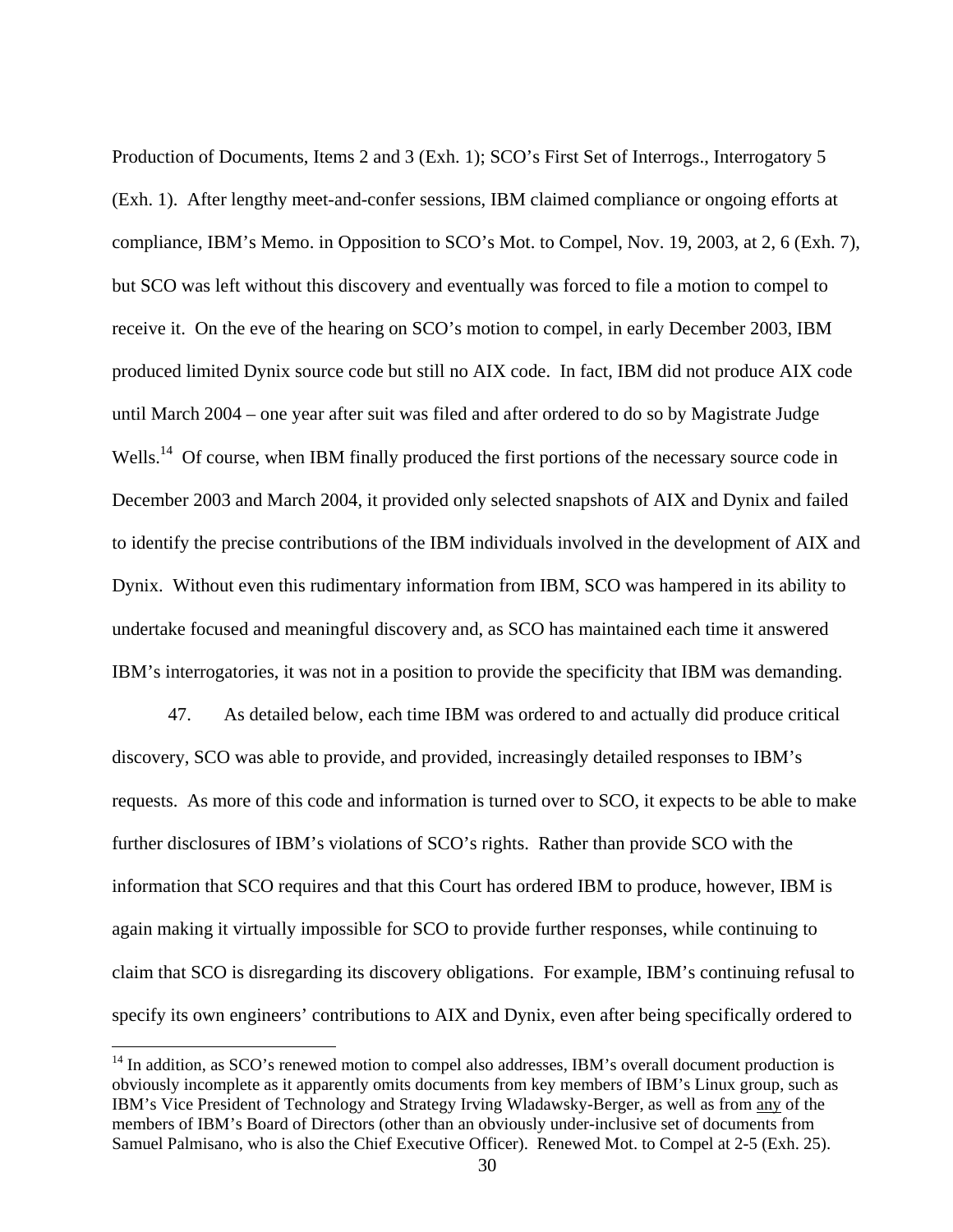do so by the magistrate, has prevented SCO from noticing depositions and otherwise focusing its discovery to seek evidence that would flow from this underlying information. Due to the great length and complexity of the relevant computer code in this case, and the enormous amount of labor and time that is involved in performing the necessary code comparisons, see Sontag Decl. ¶¶ 5-9, such discovery is critical to identifying leads for potential "hot spots" in Linux and, therefore, indispensable to SCO's ability to take, and produce, adequate discovery in this case. By steadfastly refusing to provide this critical discovery while simultaneously demanding that SCO answer interrogatories that unquestionably require access to this information, IBM has attempted to maximize the tactical advantage of its own stonewalling.

48. The discovery issues on which IBM focuses the accusations in its brief concern two

interrogatories that IBM propounded on September 16, 2003. IBM's Interrogatory 12 (Exh. 3)

states:

 Please identify, with specificity (by file and line of code), (a) all source code and other material in Linux (including but not limited to the Linux kernel, any Linux operating system and any Linux distribution) to which plaintiff has rights; and (b) the nature of plaintiff's rights, including but not limited to whether and how the code or other material derives from UNIX.

Interrogatory 13 (Exh. 3) states:

For each line of code and other material identified in response to Interrogatory No. 12, please state whether (a) IBM has infringed plaintiff's rights, and for any rights IBM is alleged to have infringed, describe in detail how IBM is alleged to have infringed plaintiff's rights; and (b) whether plaintiff has ever distributed the code or other material or otherwise made it available to the public, as part of a Linux distribution or otherwise, and, if so, the circumstances under which it was distributed or otherwise made available, when it was distributed or made available, to whom it was distributed or made available, and the terms under which it was distributed or made available (such as under the GPL or any other license).

49. When IBM served these interrogatories, no claim for copyright infringement existed

in this case, not even SCO's narrow claim for IBM's use and distribution of AIX and Dynix after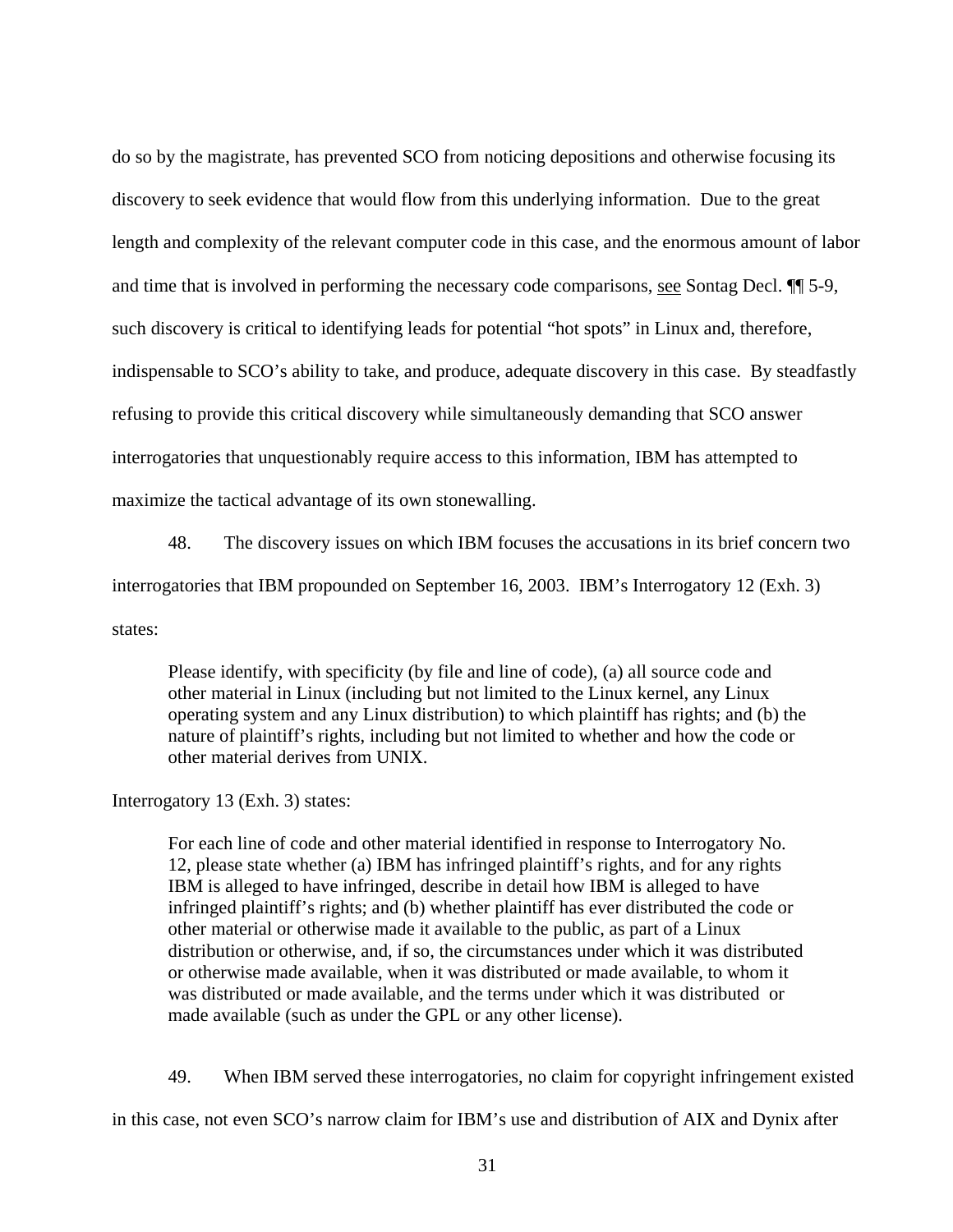the termination of the license agreements. Rather, the case was focused on SCO's claims concerning IBM's breach of its obligations under the license agreements by contributing code from AIX and Dynix to Linux. Accordingly, on October 23, 2003, SCO initially answered Interrogatories 12 and 13 as follows:

In addition to the General Objections, SCO notes that it has not received responsive discovery from IBM that would allow it to fully answer this question because part of this information is peculiarly within the knowledge of IBM. In addition, SCO objects to this question as overly broad and unduly burdensome, and on the basis that it seeks information neither relevant nor calculated to reasonably lead to the discovery of admissible evidence insofar as it requests the identity of source code and other material in Linux contributed to Linux by parties other than IBM or Sequent. Subject to and without waiving these objections, as it pertains to SCO's rights involving IBM's contributions, SCO incorporates its answers to its revised and supplemental answers to Interrogatory Nos. 1 and  $2^{15}$  (Exh. 13)

SCO's revised and supplemental responses to Interrogatories 1, 2, and 4 at that time were over 20 pages and detailed the numerous ways that SCO believed IBM had violated the terms of its license agreement. Id. SCO specifically noted, however, that it needed further discovery from IBM in order to effectively identify the offending code in further detail. In fact, as noted above, at the time SCO answered these questions, it had not received a single line of code from AIX or Dynix from IBM.<sup>16</sup> Thus, contrary to IBM's claim, SCO did not "refuse" to identify with specificity IBM's contributions to Linux, IBM Statement ¶ 32, but instead was limited in what it could discover and produce by IBM's failure to provide requested discovery, such as AIX and Dynix source code.

50. IBM claimed that these answers were inadequate and, on November 6, 2003, filed a motion to compel. At the time, IBM stated that its Interrogatories 12 and 13 were "relevant to

 $15$  The response to Interrogatory 12 incorporated SCO's response to Interrogatory 2 and the response to Interrogatory 13 incorporated the response to Interrogatory 4. These responses similarly noted SCO's need for additional information from IBM. Exh. 13.

<sup>&</sup>lt;sup>16</sup> SCO was able to identify certain code that IBM had contributed to Linux based on the limited public information available.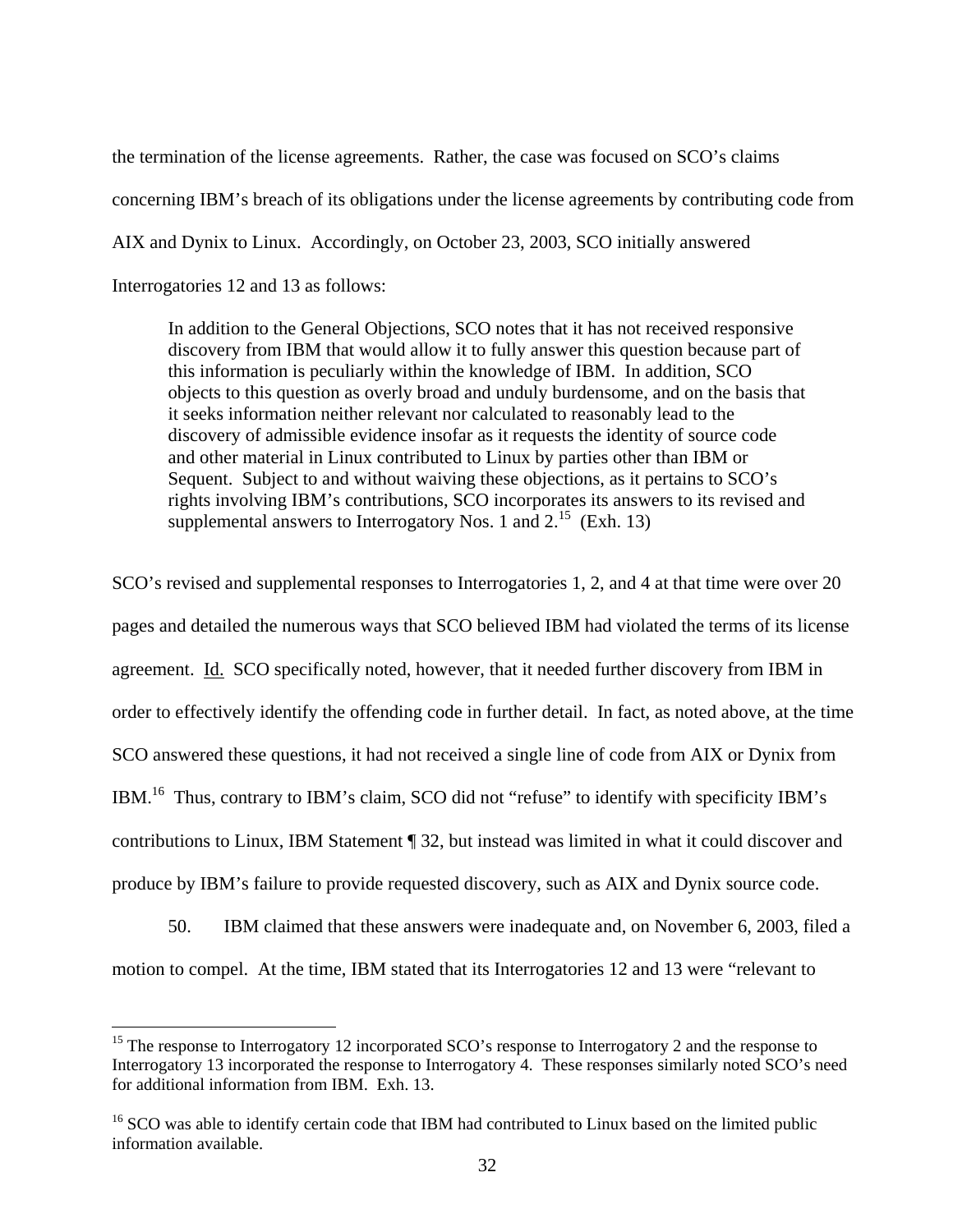IBM's defenses and counterclaims irrespective of whether SCO alleges IBM misappropriated" any material in Linux in which SCO claims rights. IBM Mem. in Support of Second Mot. to Compel at

6. IBM further specified how this information was purportedly relevant:

For example, IBM alleges that SCO has: violated the Lanham Act by misrepresenting SCO's rights to Linux by falsely claiming ownership of intellectual property created by the open source community (e.g., portions of Linux); tortiously interfered with IBM's prospective economic relations by making false and misleading statements to IBM's prospective customers concerning Linux; and engaged in unfair and deceptive trade practices by publishing false and disparaging statements about Linux. Id. at 6-7.

See also IBM's Reply Mem. in Support of Second Mot. to Compel, at 6.<sup>17</sup>

51. In response to IBM's motion to compel, on December 12, 2003, Magistrate Judge

Wells ordered SCO to "respond fully and in detail to Interrogatory Nos. 12 and 13 as stated in

IBM's Second Set of Interrogatories." Exh. 10 at 2. The Magistrate also directed SCO to "identify

and state with specificity the source code(s) that SCO is claiming form the basis of their action

against IBM." Id.<sup>18</sup>

<sup>&</sup>lt;sup>17</sup> Page 6 of IBM's reply memo also stated IBM's position as to precisely what SCO was to provide in response to Interrogatories 12 and 13. Contrary to the characterization in paragraph 34 of IBM's Statement, IBM's memo did not list matching files and lines of code and showing derivation by lines of code. Rather, IBM's reply memo simply stated that it believed that SCO's responses were deficient because SCO purportedly did not "(1) identify with specificity (by file and line of code) (a) all source code and other material in Linux to which SCO has rights and (b) the nature of those rights, (2) how (if at all) IBM has infringed SCO's rights, and (3) whether, and under what circumstances, SCO has itself ever made any of the material available to the public." IBM's Reply Mem. in Support of Second Mot. to Compel, at 6 (Exh. 8). SCO, as constrained by the limited discovery provided to it by IBM, has answered these questions as set forth in its January 2004 and April 2004 responses to this requested information.

<sup>&</sup>lt;sup>18</sup> In statements to this Court, IBM has previously attempted to recast the stay that the Magistrate imposed in December 2003 in a manner that places the blame for that stay on SCO. Contrary to IBM's depiction, however, the simple basis for the stay was the fact that because each side needed more discovery from the other, the Magistrate concluded it was "essential to get the ball rolling in this circumstance" and believed that SCO, as the plaintiff, should go first. 12/5/03 Tr. at 52. Indeed, on March 3, 2004, in addition to lifting the stay, the Magistrate granted SCO's pending motion to compel and, in numbered directives, ordered IBM to produce numerous items, including, specific information concerning the identities of, and contributions from, IBM's programmers that "work or worked on developing source code, derivative works, modifications or methods for AIX, Dynix and Linux"; documents from IBM's top level management; and contact information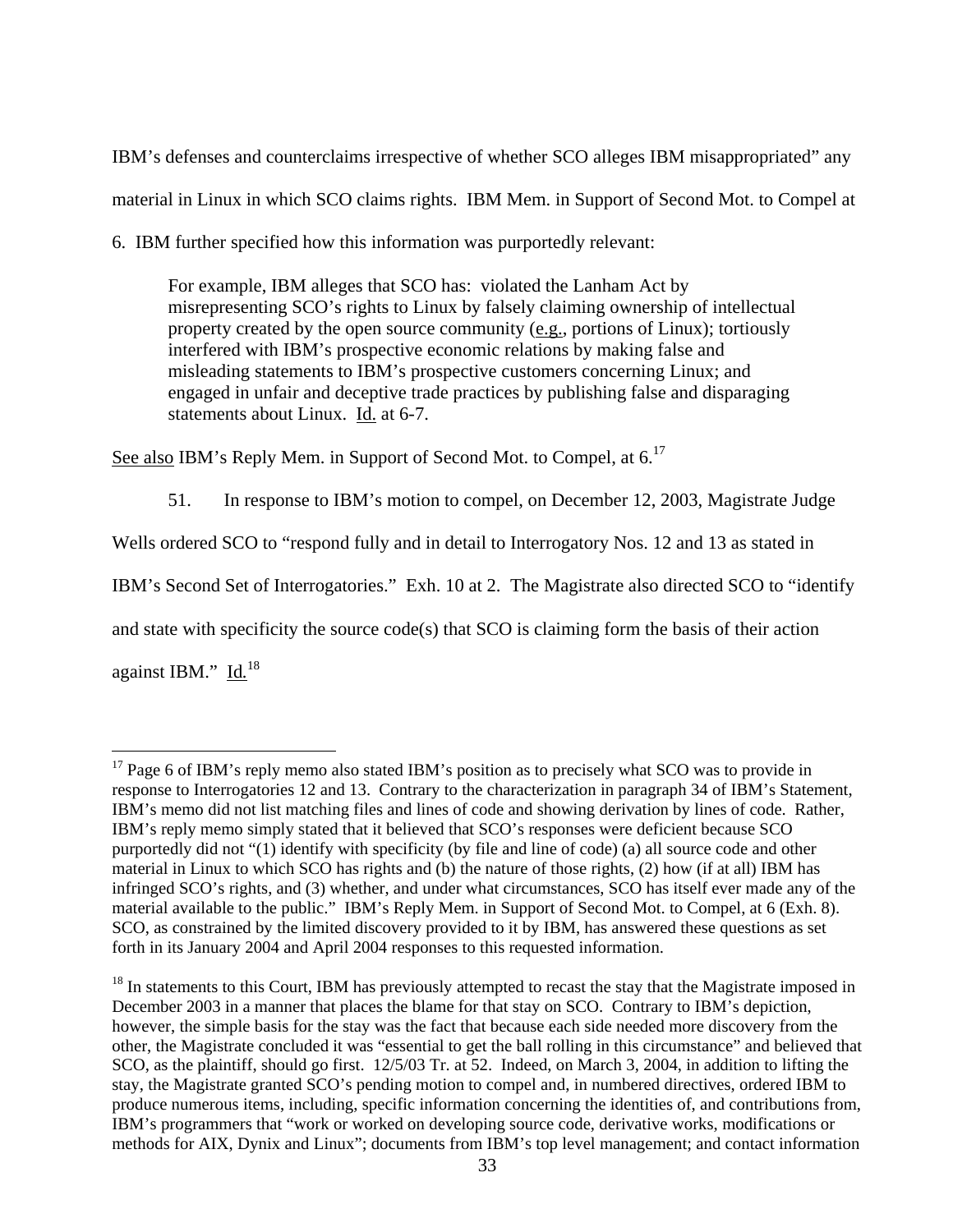52. Based on SCO's demonstration that it did not have sufficient information in its possession to provide much of the detail IBM was requesting, the Magistrate's December 12 Order also provided that in cases where "SCO does not have sufficient information in its possession, custody, or control to specifically answer any of IBM's requests that are the subject of this order, SCO shall provide an affidavit setting forth the full nature of its efforts, by whom they were taken, what further efforts it intends to utilize and the expected date of compliance." Id*.*

53. In response to the December 12, 2003 Order, SCO undertook exhaustive efforts during the thirty-day period provided by the Order. On January 13, 2004, SCO produced nearly seventy pages of detailed supplemental and revised answers to IBM's Interrogatories 12 and 13 and other discovery requests. SCO's Revised Supplemental Resp. to IBM's First and Second Set of Interrogs.  $(Exh. 13).$ <sup>19</sup> In these supplemental and revised answers, SCO devoted fourteen pages to identifying, by file and line of code, those materials from Dynix that IBM had copied into Linux. Id. at 3-17. SCO was able to provide this detailed information because IBM had produced limited versions of Dynix source code on December 4, 2003, the day before the hearing on SCO's motion to compel the production of that code, among other items. SCO's Reply Mem. in Support of Mot. to Amend the Scheduling Order at 5-6 (Exh. 22). SCO also identified other areas of Dynix that

<u>.</u>

for IBM's potential witnesses. 3/3/04 Order (Exh. 15). Because IBM still has not produced each of these items, they are now the subject of SCO's renewed motion to compel.

<sup>&</sup>lt;sup>19</sup> SCO supplemented these responses two days later to identify a filing system (XFS) that had been contributed to Linux by another UNIX licensee (Silicon Graphics) in violation of its license agreement. SCO's Revised Supplemental Response at 61.This identification included a complete listing of all of the files that comprise this filing system that appear in Linux, and SCO identified this as code that SCO claims rights to in Linux. Id. at 61-66. As detailed in its answer, SCO was able to make this claim based on public statements Silicon Graphics had made about its contribution of XFS to Linux. Because SCO is without access to Silicon Graphics' source code, however, it is obviously impossible for SCO to identify the lines of the original XFS code that Silicon Graphics copied directly into Linux. IBM nonetheless proclaims that SCO's response regarding this unrelated third party's contribution to Linux is deficient because SCO did not identify line numbers. See IBM Statement  $\P$  37, 43. Again, IBM is ignoring the fact that without access to the original source code, identification of line numbers within source code is impossible. In any event, the code contributed by another licensee has no bearing on IBM's breach of its license agreements.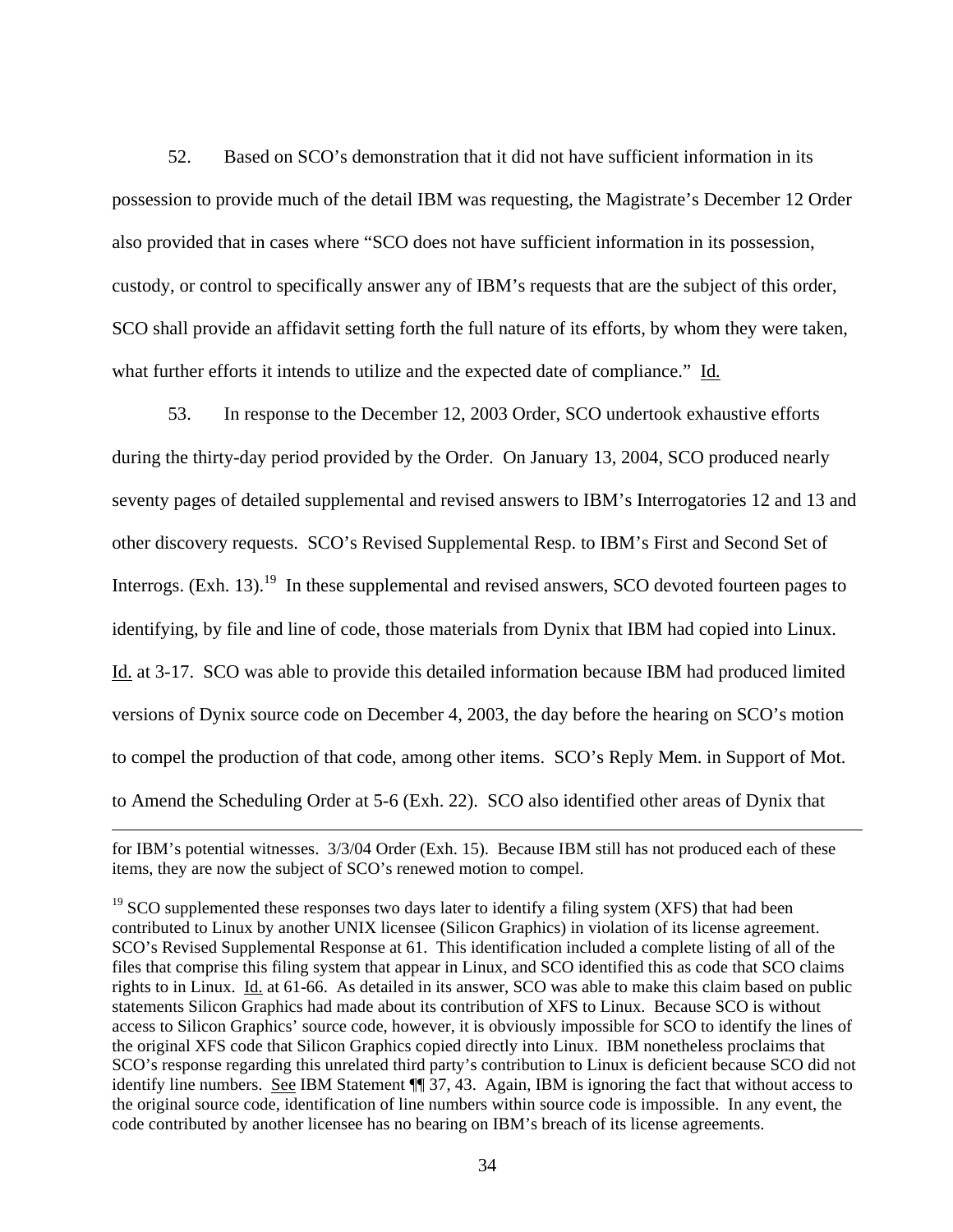appeared to have been contributed to Linux in violation of the license agreements, but because IBM's production of Dynix source code was incomplete, SCO could not provide the detail of identifying files and lines of code, which SCO explained in its responses.SCO's Revised Supplemental Response to IBM's First and Second Set of Interrogs. at 4, 30 (Exh. 13).

54. Although IBM provided at least some samples of Dynix source code, it refused to provide any source code for AIX. This severely hampered SCO's ability to supplement its answers to identify files and lines of AIX that IBM had contributed to Linux in violation of its license agreements; SCO only had in its possession a 1999 version of AIX and most of IBM's contributions to Linux came from later versions of AIX. Based on that limited information, over the next ten pages of its responses SCO was able to identify certain improper contributions by IBM of AIX source code to Linux.<sup>20</sup> SCO's Revised Supplemental Response to IBM's First and Second Set of Interrogs. at 17-26 (Exh. 13). SCO concluded its supplemental and revised response by identifying other technologies that SCO believed IBM had contributed to Linux in violation of its license agreements, including specifying the bases for its belief and its need for IBM's comprehensive source code in order to provide further details. Id. at 26-30.

55. Based on these thirty pages of answers detailing the code IBM had contributed to Linux in violation of its license agreements, SCO further supplemented its responses to Interrogatories 12 and 13. Specifically, SCO incorporated this detailed information in its response to Interrogatories 12 and 13 in order to identify code from IBM that SCO claimed rights to in Linux and to indicate that those rights arose from the license agreements. Id. at 58-69. SCO further supplemented its response by identifying specific code that other UNIX licensees had improperly

 $20$  IBM ignores SCO's detailed responses, including its identification of the lines of code from AIX and Dynix that IBM contributed to Linux, when it incorrectly claims that SCO "declines" to identify such lines of code. IBM Statement ¶ 43.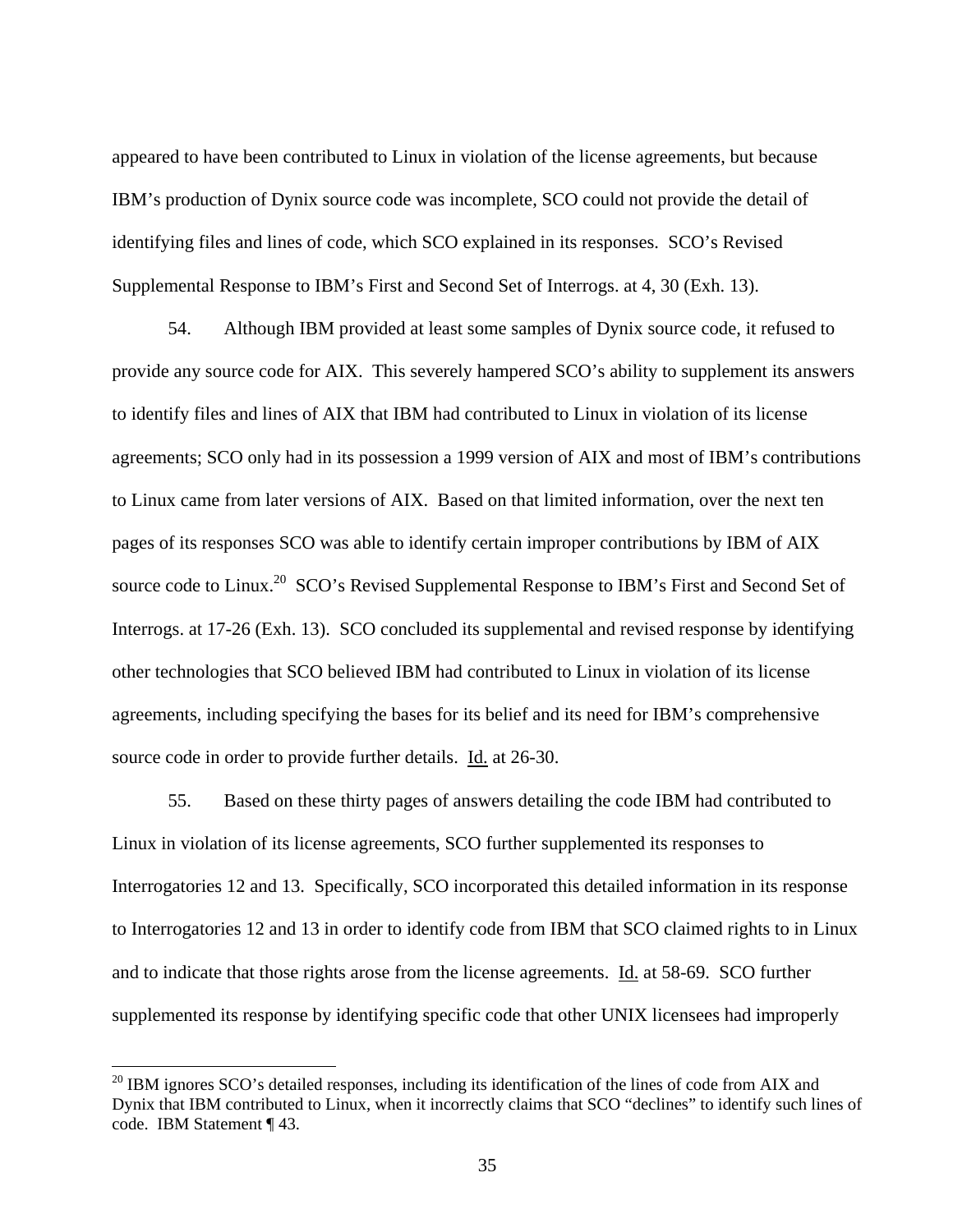contributed to Linux in violation of their license agreements<sup>21</sup> as well as code from unknown sources that had been copied from UNIX System V. Id. at 59-66.

56. In addition to providing the supplemental answers required by the Magistrate's December 12 Order, SCO supplied a declaration, pursuant to that Order, detailing its extensive compliance efforts. Decl. of Ryan Tibbitts, Jan. 13, 2004 (Exh. 12). SCO's declaration detailed the difficulties created by IBM's refusal to provide the necessary source code to SCO and specifically identified the need for complete disclosure of IBM's source code and complete disclosure of IBM's contributions to Linux. Id. ¶¶ 19-20 ("In order to fully answer IBM's interrogatories, we require access to the missing versions of the software. . . ."). While IBM repeatedly makes reference to SCO's certifications in which SCO stated that it had responded "fully and in detail" to IBM's discovery requests, see, e.g., IBM Statement ¶¶ 36-37, 40-41, IBM nevertheless consistently ignores that the certifications and the discovery responses themselves uniformly stated that SCO needed additional discovery (and, once such discovery was provided, additional time) to provide any further information. See ¶¶ 45, 57, 49, 54 above.

57. Magistrate Judge Wells thereafter considered SCO's supplemental responses and SCO's motion to compel discovery from IBM. By Order dated March 3, 2004, the Magistrate Judge specifically noted "SCO's good faith efforts to comply with the Court's prior order," and

<sup>&</sup>lt;sup>21</sup> IBM claims that even when SCO identified instances of exact copying of UNIX System V code into Linux, SCO did not specify the nature of the rights. IBM Statement ¶ 45. This is wrong. In the example referred to by IBM, SCO's answer specified that the code had been copied from UNIX System V by Silicon Graphics in violation of the terms of its UNIX license. That is certainly specifying the nature of SCO's rights and how they were violated. Nor is there any merit to the remainder of IBM's criticisms (set forth in paragraph 45) regarding SCO's purported failure to specify whether and how IBM or others infringed SCO's rights, including copyrights. First, at the time of this question, copyright infringement of any type was not an issue in this case, so there would have been no reason to discuss such violations of SCO's rights by IBM. Second, again because copyright infringement was not an issue in the case, SCO had not undertaken any discovery to determine what versions of Linux IBM may have been using, copying, or reproducing and whether such versions included the code in question. Without this information, SCO could not have provided such disclosure.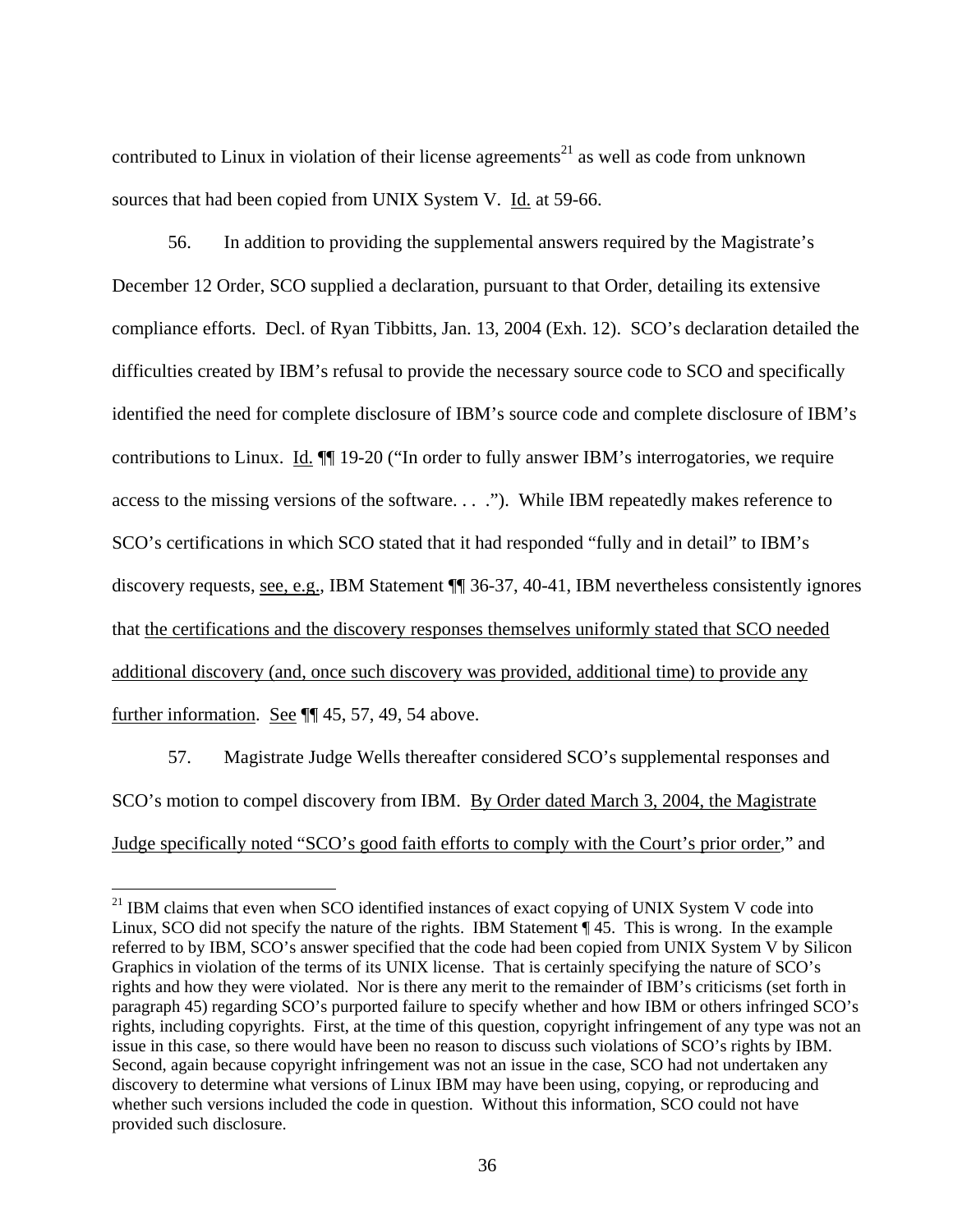accordingly directed IBM to produce necessary discovery (including prior versions of AIX and Dynix) much of which IBM still has failed to provide. Exh. 15 at 3 (emphasis added). In that Order, the Court also recognized that the thirty-day time limitation in its December 2003 Order had made it difficult for SCO to collect all requested documents<sup>22</sup> and to provide further responses to IBM's interrogatories. Id. at 2. Thus, the Magistrate gave SCO an additional forty-five days to provide further discovery pursuant to the earlier Order and "to provide and identify all specific lines of code that IBM is alleged to have contributed to Linux from either AIX or Dynix," to "identify all specific lines of code from UNIX System V from which IBM's contributions from AIX or Dynix are alleged to be derived,"<sup>23</sup> to "provide and identify with specificity all lines of code in Linux that it claims rights to," and to "provide and identify with specificity the lines of code that SCO distributed to other parties." Id. at  $2^{24}$  Again, however, the Magistrate recognized the limitations on SCO's ability to provide such information due to IBM's failure to produce the needed AIX and Dynix source code; indeed, the Court specifically stated that SCO would only be required to

 $22$  The record is undisputed that on January 13, 2004, SCO produced to IBM approximately seventy CDs containing source code for various products, executive files, press and media documents, Linux sales invoices, and financial documents filed with the Securities and Exchange Commission. SCO's Source Log, Exh. 35.

<sup>&</sup>lt;sup>23</sup> This request had not been included in IBM's interrogatories or in the Magistrate's December 12 Order.

<sup>&</sup>lt;sup>24</sup> Contrary to IBM's claims, neither of the Magistrate Judge's December 12 or March 3 Orders directed SCO to "match up the lines of Linux code to which it claims rights to the specific lines of the UNIX software code from which the Linux code is alleged to derive." IBM SJ Mem. ¶ 44 (citing 12/12/03 Order ¶ 4 (Exh. 10)). Rather, the December 12 Order (to which IBM cites) directed SCO to "identify and state with specificity the source code(s) that SCO is claiming form the bases of their action against IBM," Exh. 10  $\P$ 4, and the relevant provision of the March 3 Order directed SCO to "identify all specific lines of code from UNIX System V from which IBM's contributions from AIX and Dynix are alleged to be derived." 3/3/03 Order ¶ 4. SCO provided such detailed answers in its January responses and in its April 19 update. SCO's Revised Supplemental Response to IBM's First and Second Set of Interrogatories at 3-30, 40-43, 56-69 (Exh. 5); 4/19/04 Hatch Letter Tabs B-F (Exh. 19). What is also absent from IBM's Interrogatories and the Court's orders is any directive to "detail SCO's claims of copyright infringement," IBM SJ Mem. ¶ 33, or to "describe (let alone detail) how IBM's Linux activities infringe SCO's alleged copyrights related to the UNIX software." IBM SJ Mem.  $\sqrt{ }$  37. IBM's statement nonetheless points to these alleged shortcomings and incorrectly claims that SCO has not complied with its obligations. Id.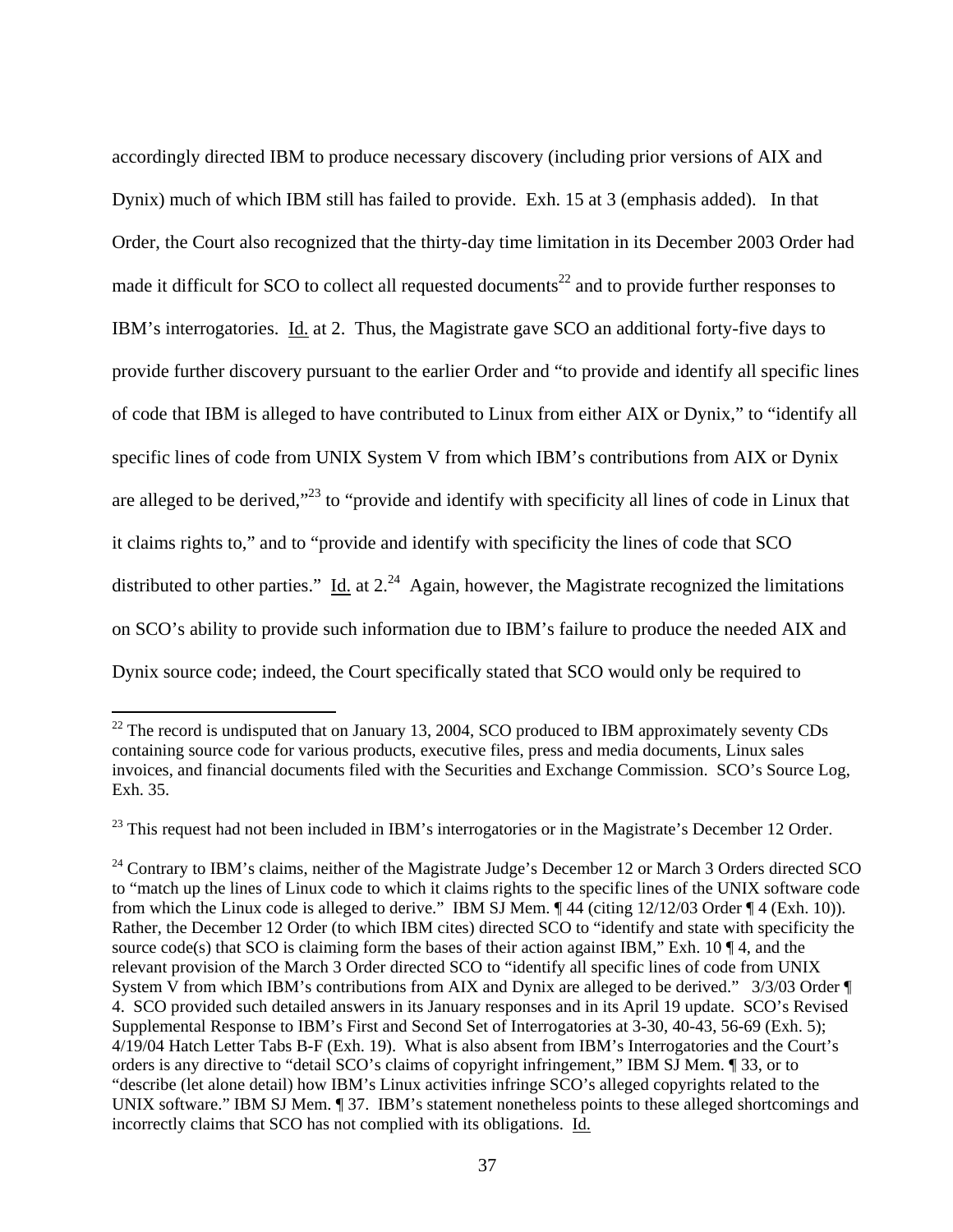identify those specific lines of code IBM had contributed to Linux that SCO could identify "at this time." Id. at 2.

58. On April 19, 2004, SCO provided detailed responses corresponding to each of the items in the Court's March 3 Order. Specifically, SCO provided the additional documents that it had difficulty in collecting and reviewing during the thirty days following the Magistrate Judge's December 12 Order. Sontag Decl. (Exh. 18). It then provided detailed exhibits that answered each of the items set forth in the Magistrate's March 3 Order. For example, SCO identified further "specific lines of code that IBM is alleged to have contributed to Linux from either AIX or Dynix." 4/19/04 Hatch Letter at Tabs B and C. SCO did so by attaching exhibits further specifying, by file and line, AIX and Dynix code that IBM had contributed to Linux. SCO's supplemental discovery represented an additional 21,000 lines of code. Id. SCO was able to provide this information because IBM had finally produced selected versions of AIX code and additional versions of Dynix code pursuant to the Court's March 3, 2004 Order. However, this code was not received in a usable format – the one both parties had been using throughout the case – until March 24, so SCO had only a few weeks to undertake the time-consuming and detailed analysis.

59. Similarly, on the question of the lines of UNIX System V code from which IBM's Linux contributions from AIX and Dynix had derived, SCO initially noted that IBM's refusal to provide the necessary versions of AIX and Dynix made it difficult, if not impossible, to answer this question in full detail. 4/19/04 Hatch Letter ¶ 3 (Exh. 19). Nonetheless, SCO responded that AIX and Dynix, as a whole, are modifications or derivative works based on UNIX System  $V<sub>1</sub><sup>25</sup>$  and

 $^{25}$  IBM's memorandum quotes only this single sentence from SCO's lengthy response and proclaims it to be insufficient. SCO, however, provided a detailed explanation of how the lines in AIX and Dynix were derived from UNIX System V. 4/19/04 Hatch Letter ¶ 3 (Exh. 19). Moreover, SCO attached charts detailing files and lines of code from UNIX System V from which AIX and Dynix are derived. Hatch Letter, Tabs E and F (Exh. 19). None of this information appears in IBM's memorandum.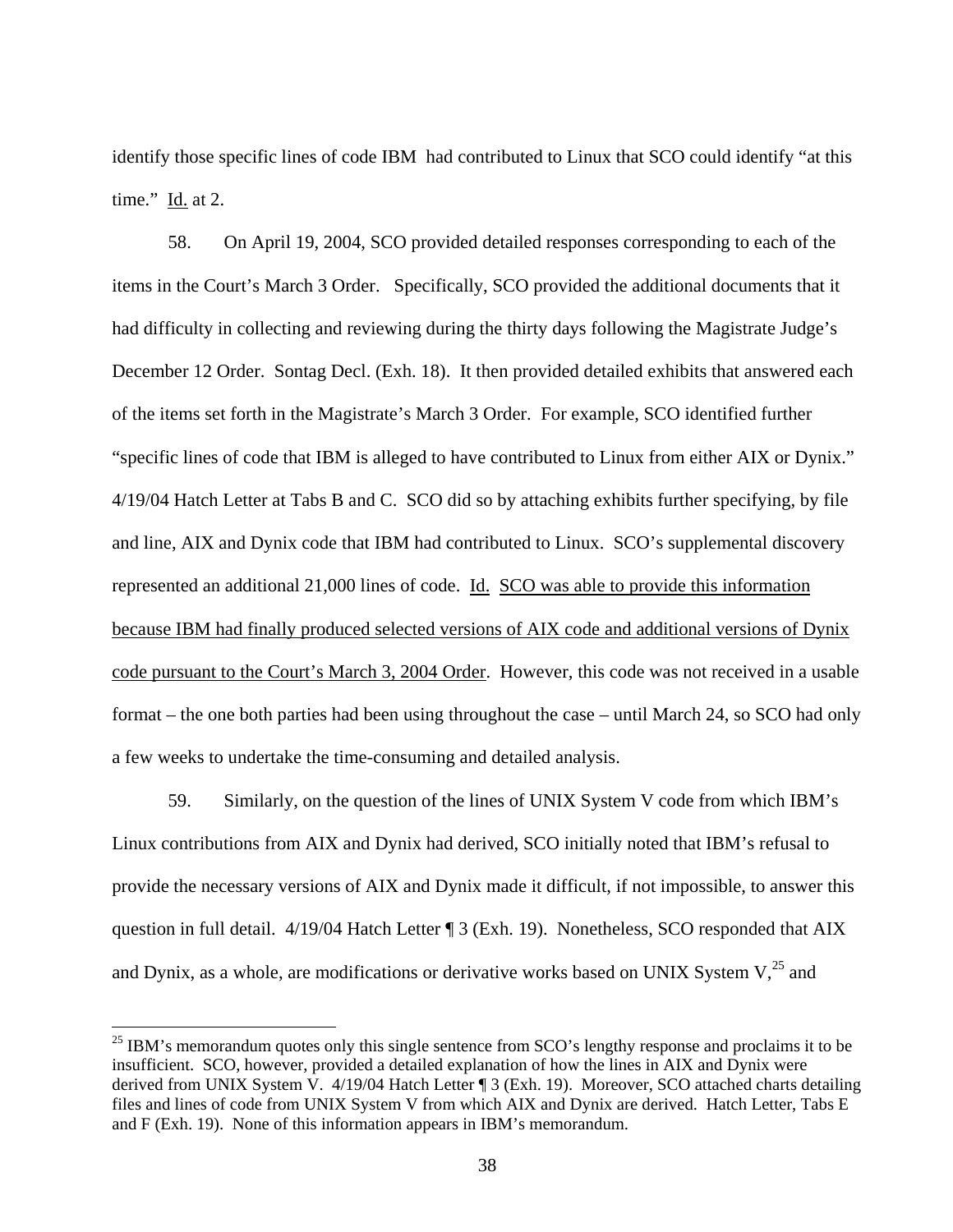provided two additional exhibits identifying, by file and lines, the UNIX System V code that remains in AIX and Dynix and from which AIX and Dynix are derived. Id. at Tabs E and F. Again, without being provided access to the evolution of AIX and Dynix, SCO explained that it could not further answer this question. Sontag Decl. ¶ 6.

60. SCO also specified additional "lines of code in Linux that it claims rights to." 4/19/04 Hatch Letter at Tab G (Exh. 19). In addition to the files and lines previously identified, SCO identified other lines in Linux to which it claims rights. Id. Because none of these lines were apparently contributed by IBM, the relevance of this information was questionable. In any event, SCO attempted to identify as much as possible under the limited time available.

61. As it has had to do in every discovery response, SCO noted that it was limited in its responses based on IBM's failure to provide all requested discovery. Sontag Decl. ¶ 9 (Exh. 18) ("Based on the information currently in SCO's possession, the answers given and materials produced in response to the Order are given to the best of SCO's knowledge and are complete, detailed and thorough."). For these April 19 supplemental responses, SCO only had the selected snapshots of AIX and Dynix source code and still had not received any identification of the contributors and specifically what they had contributed to this source code. Of course, had IBM timely provided that information, SCO could have used it to decide who to depose and what other discovery may be necessary, both the support its own claims and to further respond to IBM's discovery requests. IBM, as noted, did not provide this information to make this discovery possible and, even today, after being ordered to do so by this Court has not provided the necessary materials.<sup>26</sup>

<sup>&</sup>lt;sup>26</sup> With these same limitations caused by IBM's failure to provide complete discovery, SCO more recently filed its amended responses to IBM's Fourth Set of Interrogatories on June 25, 2004. (The original responses were filed on May 28, 2004.) As with the SCO's other discovery responses in the case, SCO noted that its responses to these two interrogatories were "based on the evidence SCO has discovered independently and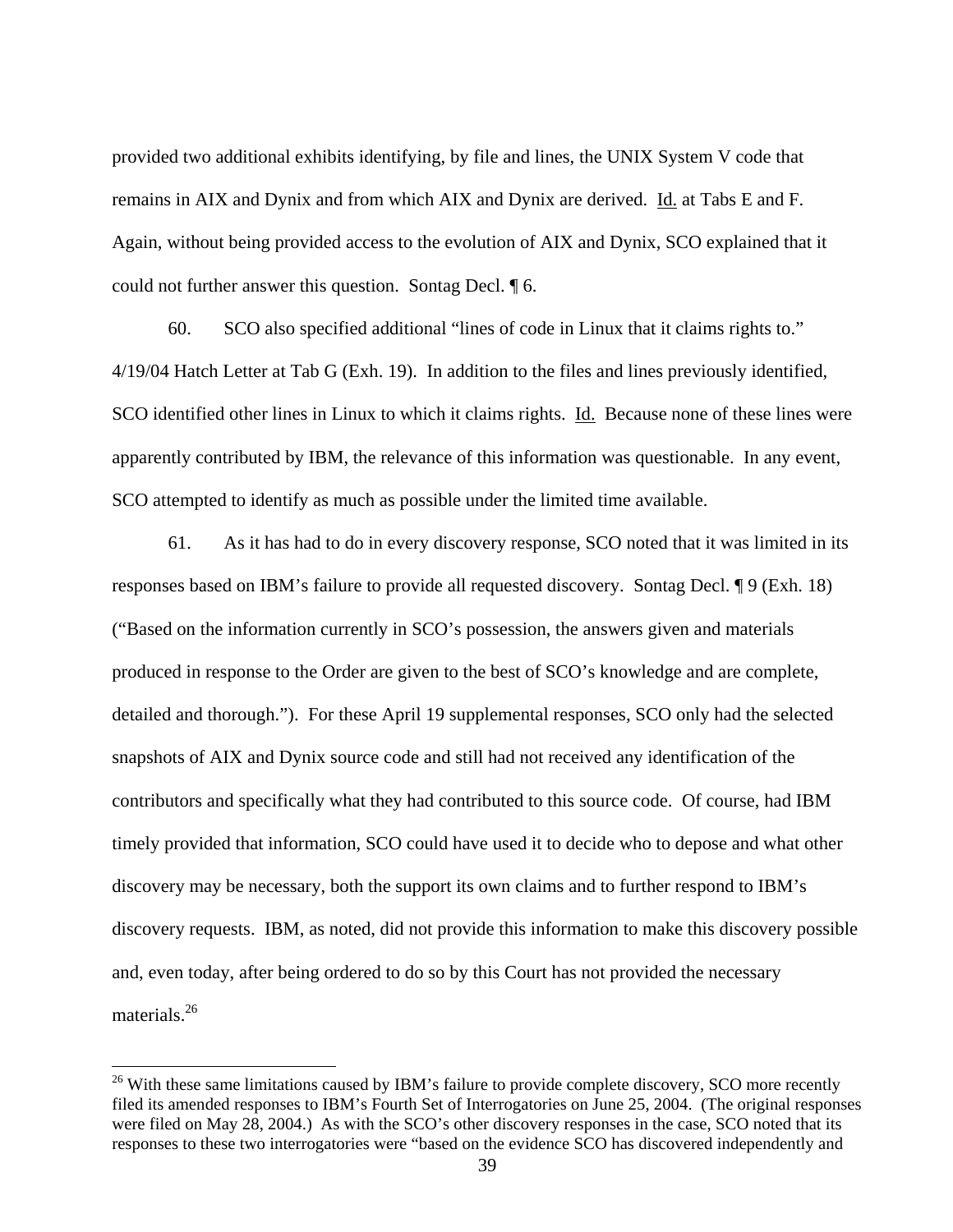62. Despite SCO's detailed answers and IBM's refusal to provide critical discovery, IBM repeatedly claims that "SCO still has not identified the specific code contained in UNIX System V that IBM allegedly misused in violation of its licenses to that software," IBM SJ Mem. at 5, and that "SCO has not identified a single line of UNIX source code that IBM is alleged to have dumped into Linux." IBM Statement ¶ 28. But no matter how many times IBM mischaracterizes it, this case is not about literal copying of UNIX source code into Linux. Instead, SCO has claimed from the very outset that IBM's contribution to Linux of the "resulting materials" it created as modifications to or derivative works based on UNIX System V (i.e., AIX and Dynix/ptx) constitutes a breach of IBM's licensing agreements, and that by continuing to use and distribute AIX and Dynix following the termination of its licenses, IBM's actions constituted copyright infringement. Second Am. Compl. ¶¶ 173-180 (Exh. 14). Without full and complete access to IBM's works based on UNIX System V (i.e., AIX and Dynix) and information about and from the programmers who contributed such code to Linux, SCO is left to guess as to the origins of large amounts of code IBM contributed to Linux and obviously would be unable to present to this Court and ultimately to a jury proof that the code IBM contributed was in violation of the license agreements.

#### **H. IBM's Mischaracterizations of SCO's Public Statements**

based on information contained in IBM's limited production to date" and that "[u]pon receiving complete discovery from IBM, including all versions of AIX and Dynix/ptx, there undoubtedly will be further evidence of IBM's contractual breaches and other violations of law." SCO's Am. Resp. to Fourth Set of Interrogatories at 2 (Exh. S-1). Again, within the constraints imposed by IBM's failure to provide foundational discovery, including but not limited to all versions of AIX and Dynix, SCO identified, among other items, what the code identified in its earlier answers constituted (idea, procedure, process, expression, etc.), the limits on its expression, if any, its location in the public domain (if at all), and whether it had been distributed without a copyright notice. IBM has never contacted SCO about any purported deficiency in these answers.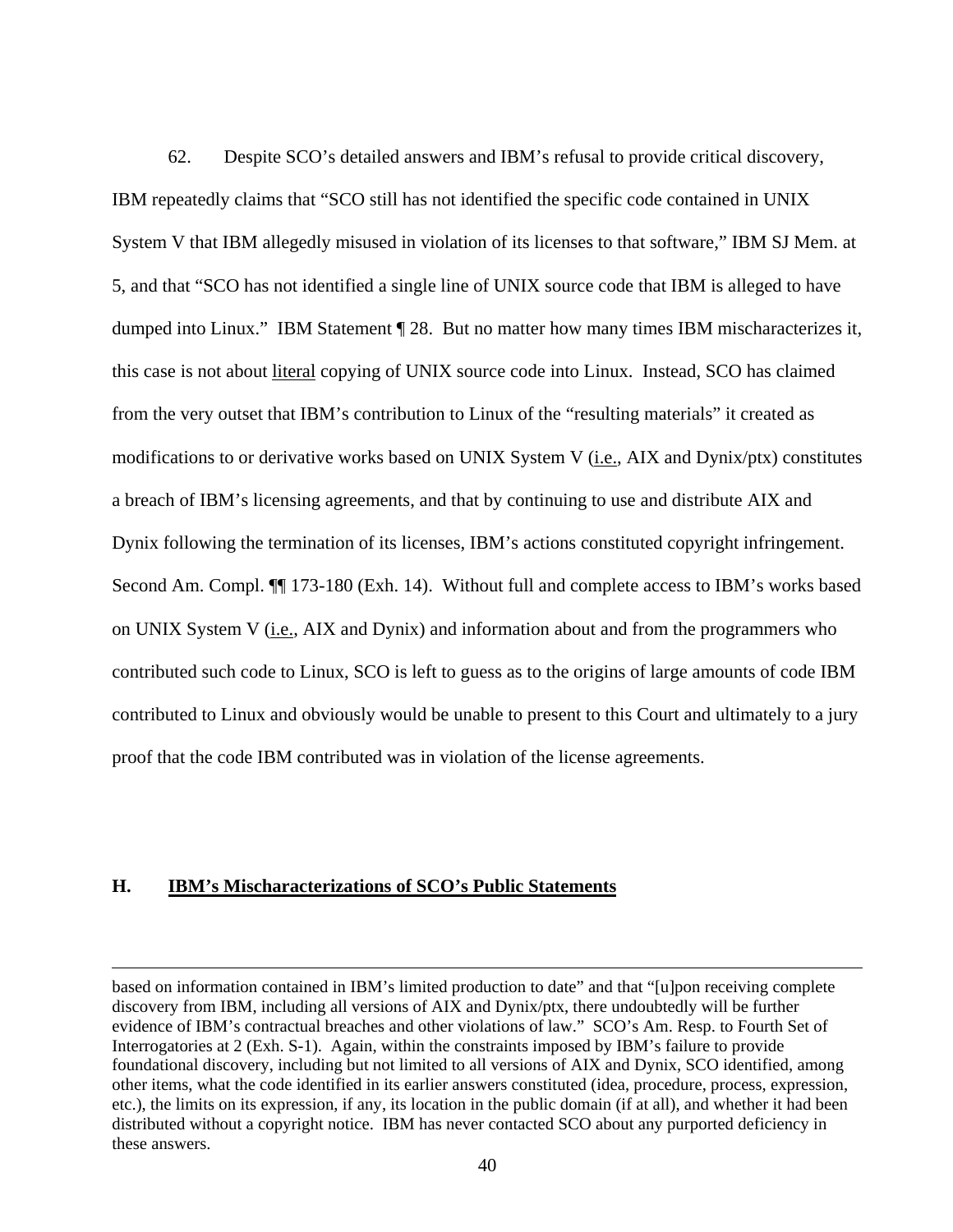63. IBM's "Statement of Undisputed Facts" also inaccurately describes public statements made by SCO representatives outside of this litigation. Contrary to IBM's claim, SCO's representatives have not "stated" that "it has been the company's strategy to obfuscate its alleged evidence," IBM Statement ¶ 29, and SCO has no such strategy. To the contrary, as described above, SCO has fully complied with its discovery obligations and has, since the beginning of this litigation, disclosed precisely how IBM has violated its obligations under the IBM and Sequent license agreements.

64. IBM pulls out of context and misleadingly abridges a statement made by SCO's Vice President responsible for its licensing business, Gregory Blepp, in an April 2004 "Spiegel Online" article. See IBM Statement ¶ 29. The article quoted Mr. Blepp as saying: "There you don't put everything on the table at the start, but instead you bring out arguments and evidence piece by piece." Holger Dambeck, Linux Hunter SCO Puts Everything on the Line, Spiegel Online (emphasis added) (Exh. 53). As the article makes clear, Mr. Blepp made that statement in the context of explaining the procedures that govern "legal actions in the United States" and the role of confidentiality ("non-disclosure") agreements in preventing certain information from being released publicly. By omitting entirely the context of Mr. Blepp's statement, as well as the word "There" at the beginning of his statement, IBM distorts the meaning of Mr. Blepp's statement and draws the unjustifiable conclusion that the statement evinces SCO's "stated . . . strategy to obfuscate its alleged evidence."

65. IBM also claims that "SCO's counsel indicated in an interview with Maureen O'Gara of LinuxWorld in March 2003, at the beginning of the case, that SCO 'doesn't want IBM to know what they [SCO's substantive claims] are."" See IBM Statement 129 (alteration in original). A review of this article, however, demonstrates that the quoted statement on which IBM relies was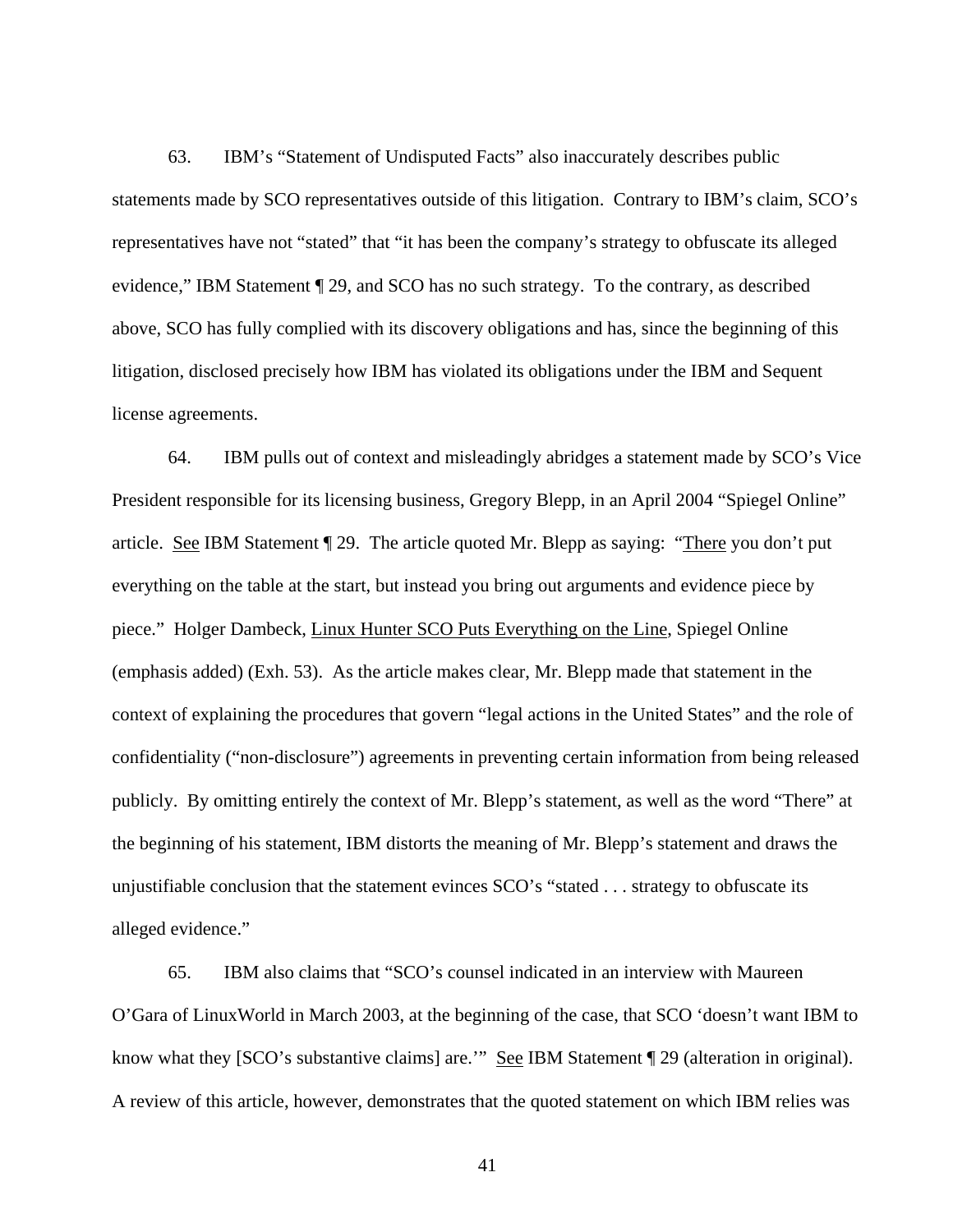the opinion of the author and cannot be attributed to SCO's counsel. Maureen O'Gara, SCO's Lawyer Speaks, Says Nothing, LinuxWorld, Mar. 21, 2003 (Exh. 62). That SCO's counsel would not discuss the substance of SCO's claims with a reporter no more evinces a design to obfuscate than does IBM's spokesperson's refusal "to spell out [for The New York Times] what steps it [IBM] was taking to monitor the technology it contributes to open-source projects like Linux and to ensure that its Linux development does not violate the intellectual property rights or licenses of others" – even though the article revealed that "I.B.M. contends that these matters will be evidence if the SCO suit goes to trial." Steve Lohr, No Concession from I.B.M. in Linux Fight, N.Y. Times, June 14, 2003 (Exh. 58).

#### **ARGUMENT**

There are numerous substantive reasons why this Court should deny IBM's motion for summary judgment on the broad and complex issues that IBM's copyright counterclaims introduced into this case less than three months ago. For the reasons discussed below, IBM's dispositive motion is meritless both (1) as a request for discovery sanctions under Rule 37(b)(2) and (2) as a motion for summary judgment under Rule 56.

## **I. IBM'S REQUEST FOR A RETROACTIVE DISCOVERY CUT-OFF, AND THE SANCTION OF SUMMARY JUDGMENT, ON ITS RECENTLY-ADDED TENTH COUNTERCLAIM IS MERITLESS AS A MATTER OF FACT AND LAW**

IBM argues that the Court should enter judgment on its recently-added Tenth Counterclaim on the ground that SCO has not identified evidence of Linux-related copyright infringement by IBM to date, and should not be permitted to do so in the future – even in response to IBM's early dispositive motion. IBM's motion thus rises or falls with its claim that SCO should have produced any evidence relating to copyright infringing materials in Linux – even though no such copyright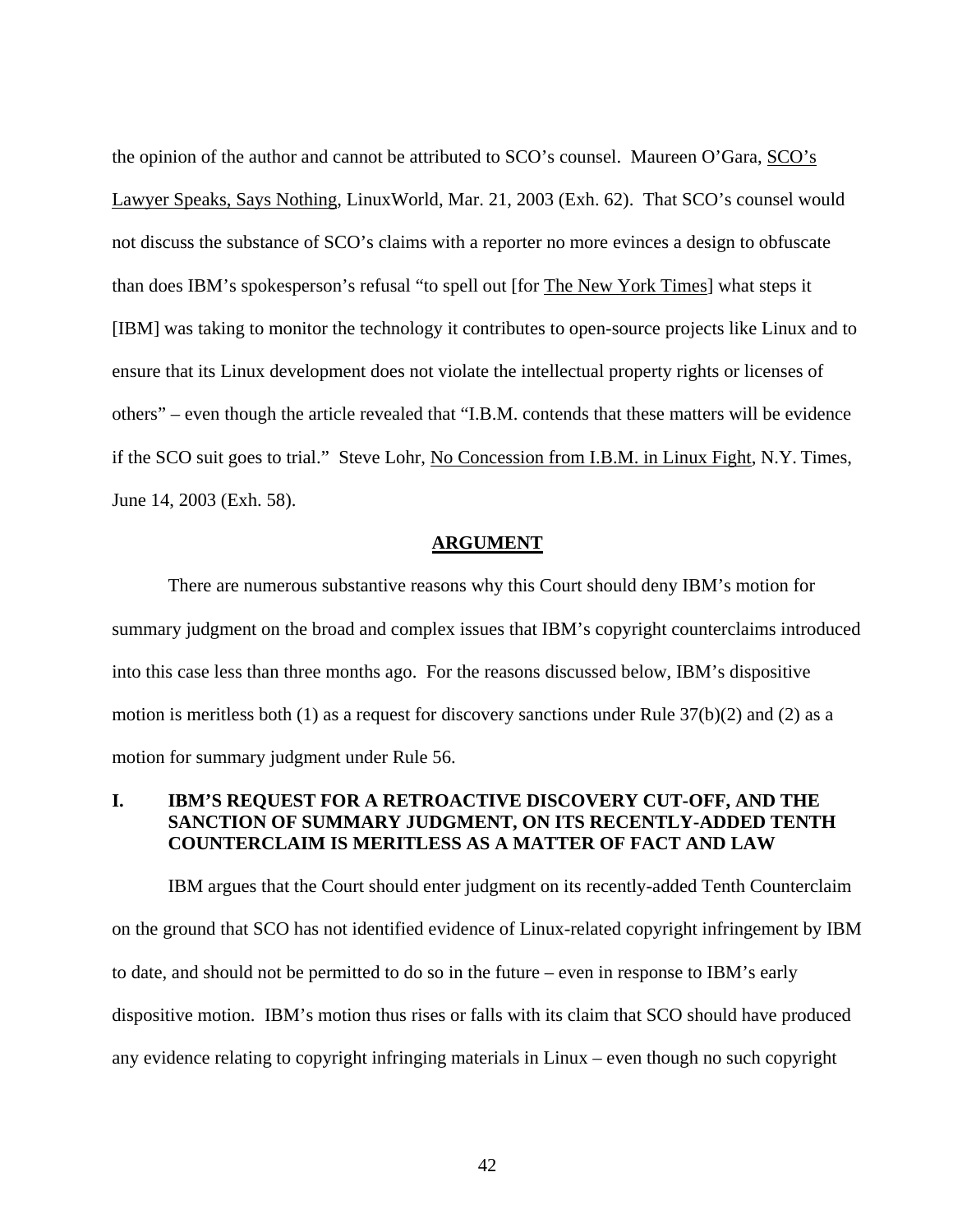infringement claims were in this case until IBM attempted to add its Tenth Counterclaim on March 29, 2004 – by the time SCO supplemented its discovery responses on April 19, 2004.

But IBM makes no attempt to show that SCO has had an adequate opportunity to conduct complete discovery concerning such issues; indeed, for reasons explained herein, SCO has been deprived of such an opportunity in large part due to IBM's failure to supply critical, and courtordered, discovery. Nor does (or can) IBM identify any information in SCO's possession, custody, or control that SCO has failed to disclose in response to IBM's discovery requests.

Rather, IBM's dispositive motion is, in effect, a Rule 37(b)(2) motion for the entry of "sanctions against  $SCO" - i.e.,$  by summarily entering a declaratory judgment for IBM on its wideranging copyright counterclaim – as punishment for SCO's purported discovery misconduct. Id. at 32-33; see also id. at 7 (arguing that because of SCO's alleged discovery misconduct, "the fact of IBM's non-infringement should simply be established against SCO, and SCO should not even be allowed to adduce evidence on this issue under Rule  $37(b)(2)$ "). IBM requests such sanctions from this Court even though, as IBM neglects to mention, the Magistrate Judge supervising discovery in this case – the same Magistrate Judge who has heard all of the issues presented in IBM's motion and who issued the two orders that IBM claims SCO has violated – expressly found, when last presented with these issues in March, that SCO was responding to IBM's discovery requests in "good faith." 3/3/04 Order at 3 (Exh. 15). Moreover, IBM's motion effectively requests a retroactive cut-off of discovery related to its Tenth Counterclaim even though (1) this Court just granted SCO's motion to extend, for all issues in this case, the fact discovery cut-off to February 11 and the expert discovery cut-off to April 22, 2005; and (2) IBM's motion is based on the same misguided accusations about discovery conduct that IBM hurled at SCO when IBM unsuccessfully opposed extension of the discovery cut-off dates.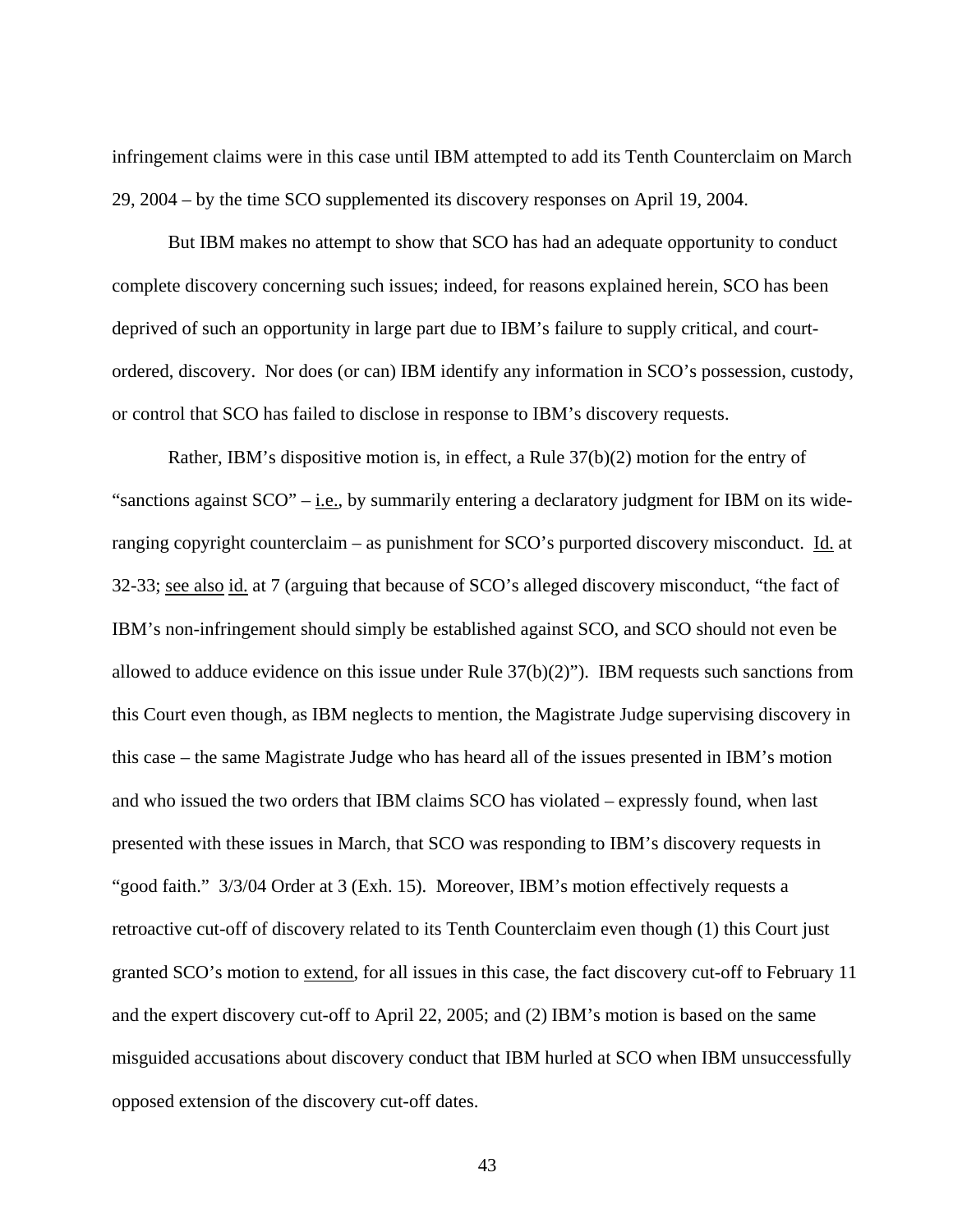The Court should reject IBM's request for the sanction of summary judgment on its recently-asserted Tenth Counterclaim because (A) far from acting in bad faith noncompliance of its discovery obligations – a legal prerequisite to such a sanction – SCO has diligently complied with its discovery obligations in good faith; and (B) the extreme dispositive sanction that IBM requests would be as manifestly unjust and incongruous as it is legally unprecedented.

### **A. IBM's Misguided Accusations Fail to Establish Any Discovery Noncompliance, Much Less Bad Faith Noncompliance, by SCO, A Legal Prerequisite to the Imposition of Any Dispositive Sanction**

# **1. SCO Has Complied With Its Discovery Obligations In Good Faith.**

IBM's request for a retroactive discovery cut-off and dispositive sanctions against SCO is based on its inaccurate, but repeated, assertions that "SCO has twice certified to the Court that it has provided complete, detailed, and thorough responses to IBM's discovery requests and the Court's orders," IBM SJ Mem. at 23, but that SCO has "consistently refused to provide the information" sought by two IBM interrogatories "despite two court orders requiring it to do so." Id. at 2, 7, 26, 32. These conclusory assertions are blatant mischaracterizations of the discovery record in this case, as are the factual predicates to those statements, which IBM inaccurately attempts to portray as "undisputed facts."

As an initial matter, there is no factual basis for IBM's suggestion that SCO has represented – in its discovery responses or court-ordered certifications – that SCO has, or has been able to, provide full responses to IBM's interrogatories concerning material in Linux to which SCO claims rights. Although SCO has fully complied with its discovery obligations, and has provided "complete, detailed, and thorough" responses to all of IBM's discovery requests based on the information SCO has, SCO has never represented (or been required to certify) that it has exhausted its information about IBM's contract breaches.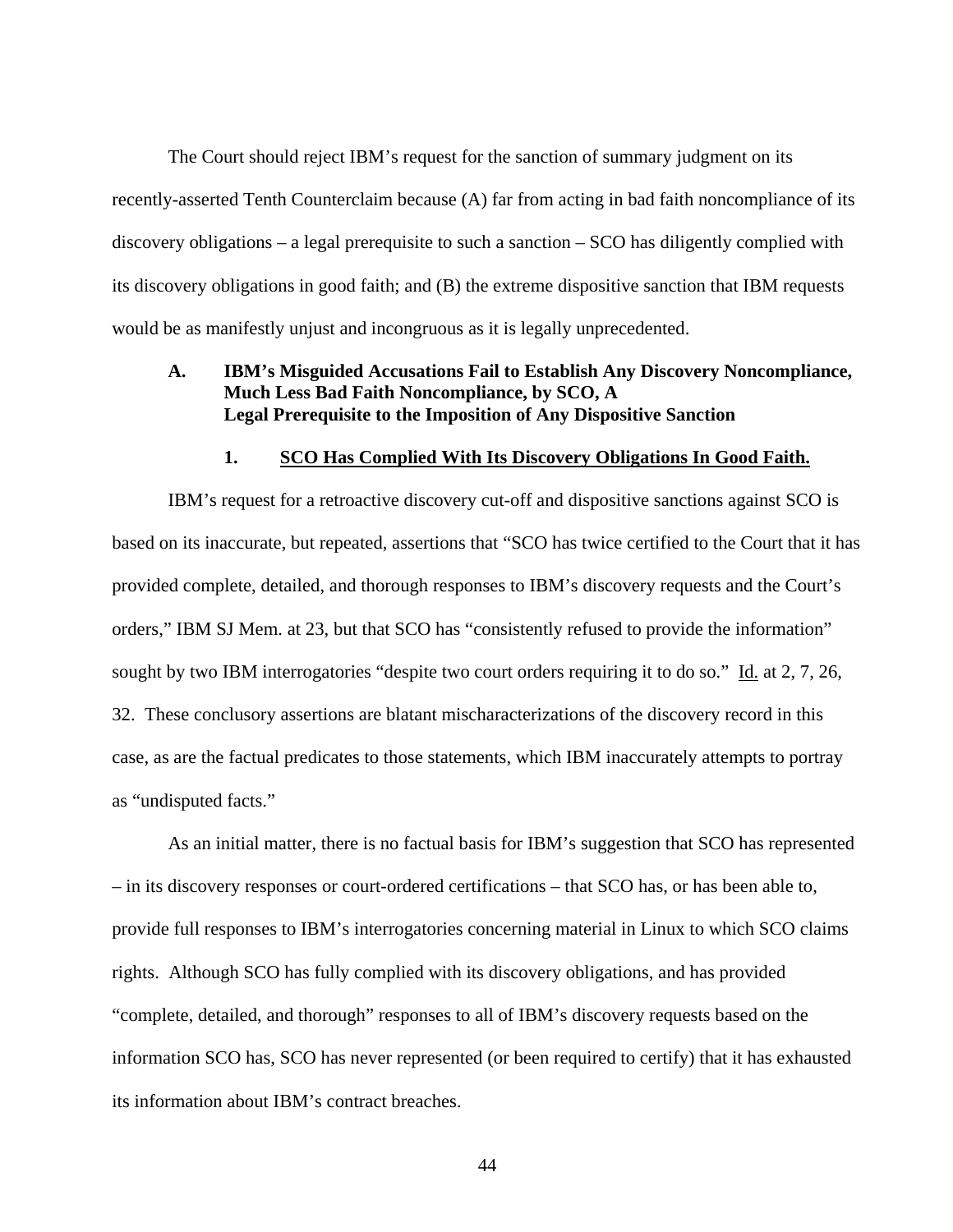To the contrary, SCO's investigation of IBM's improper contributions to Linux is continuing and, in every one of its discovery responses, including the two certifications that SCO provided pursuant to the Magistrate Judge's December 12 and March 3 Orders, SCO has specifically explained that its ability to identify the source code information that IBM requested has been significantly impeded by IBM's failure to produce necessary discovery. See Exhs. 4, 5, 13, 17, 18, S-1. Specifically, SCO has explained that its ability to provide the discovery IBM seeks has been hampered by IBM's failure to produce adequate discovery concerning AIX and Dynix source code as well as design documents, programmer notes, and other information that would assist SCO in identifying contributions that IBM made to Linux in violation of the UNIX license agreements.

The two certifications on which IBM relies were submitted at the Magistrate Judge's direction pursuant to its December 2003 and March 2004 discovery orders. The Magistrate's December 12, 2003 Order expressly provided for an explanation, by affidavit, that SCO did "not have sufficient information in its possession, custody, or control to specifically answer any of IBM's requests that are the subject of this order." 12/12/03 Order ¶ 6 (Exh. 10) (emphasis added). Similarly, the March 3, 2004 Order – in which the Court gave SCO more time to produce additional discovery and ordered IBM to produce key information SCO needed for its responses – directed the parties to certify that their "answers and materials provided are given to the best of each parties' knowledge and are complete, detailed and thorough." 3/3/04 Order at 6 (Exh. 15) (emphasis added).

But IBM's selective quotation from SCO's certifications and accompanying affidavits omits the important language that SCO specifically included to comply with the Magistrate's orders. For example, while IBM quotes SCO's January 12, 2004 certification as saying that "SCO has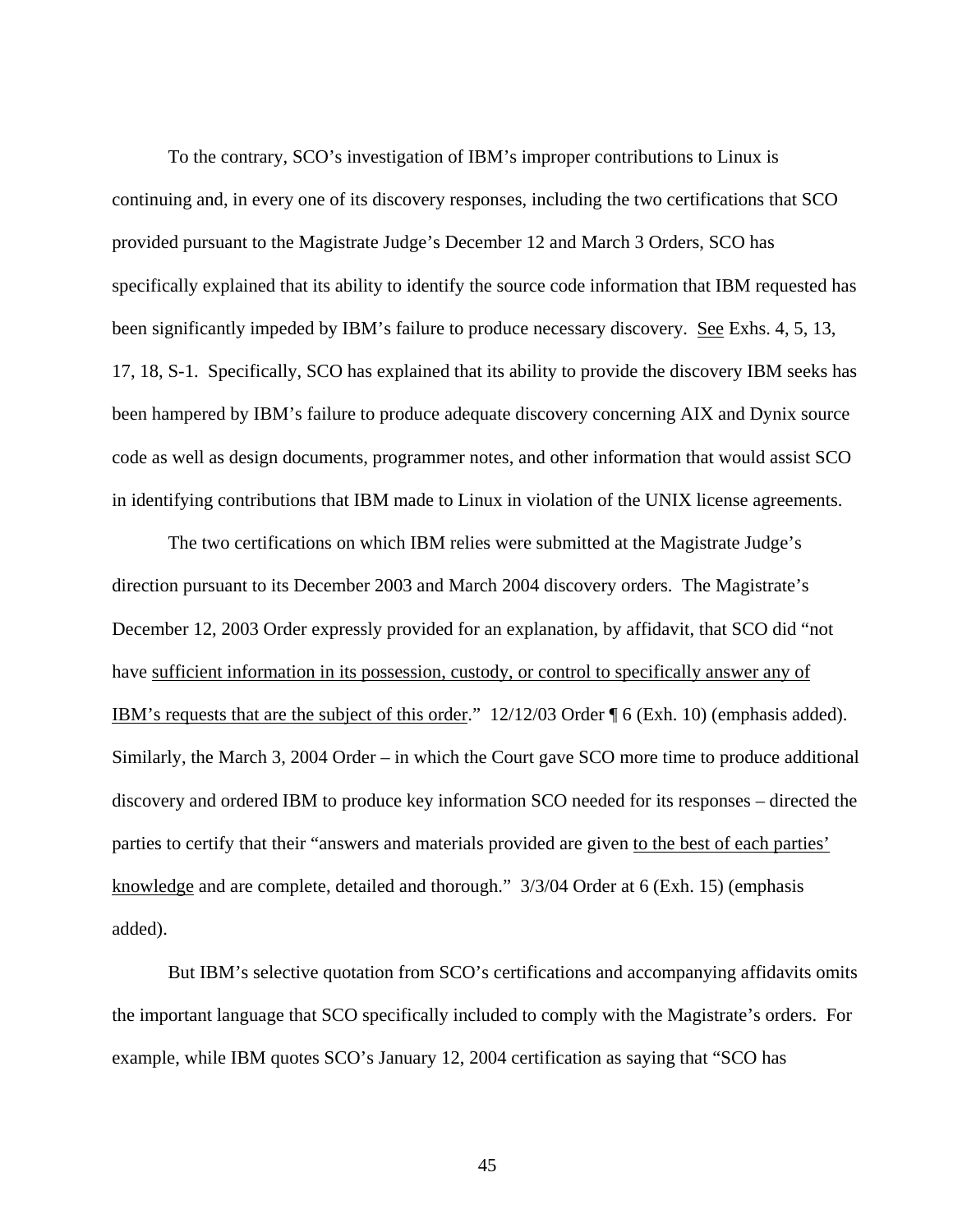responded fully and in detail to Interrogatories 1-9, 12 and 13," IBM Statement ¶ 36, IBM omits the following key language from the remainder of that certification:

These Supplemental Responses, which exceed 60 pages, fully respond to the interrogatories based on the information in SCO's possession. Upon receiving complete discovery from IBM, including all versions of AIX and Dynix/ptx, there undoubtedly will be further evidence of IBM's contractual breaches and other violations of law, as detailed in the attached Declaration of Ryan Tibbitts. Accordingly, SCO reserves the right to further supplement or amend its answers as discovery or further investigation may reveal. Exh. 12  $\P$  1 (emphases added).<sup>27</sup>

IBM's similar mischaracterization of SCO's April 19 submission, IBM Statement ¶ 40, neglects to include any mention of the specific statements therein concerning SCO's need for further IBM discovery in order to fully answer IBM's interrogatories, Exh. 18 ¶ 6, as well as the express statement that the answers given in that submission were "complete, detailed, and thorough" to the extent that they were "[b]ased on the information currently in SCO's possession." Id. 19 (emphasis added). Thus, contrary to IBM's misguided accusations, SCO's certifications not only fully complied with the Magistrate Judge's Orders, but also expressly indicated (as those Orders directed) that SCO's investigation of IBM's improper contributions to Linux had not been (and could not be) completed.

Nor is there any other basis for IBM's claims of SCO's non-compliance with the Court's orders or its discovery obligations. SCO has diligently complied with its discovery obligations and, as detailed above, has conscientiously endeavored to respond to all of IBM's discovery requests. See Statement of Disputed Facts ¶¶ 45-62. SCO has provided IBM with detailed answers, to the extent the information was available to SCO, to all of IBM's interrogatories and other requests, specifically including IBM's requests for detailed information about the source code in Linux on

 $^{27}$  IBM also omits any mention of the Declaration of Ryan Tibbitts that accompanied IBM's certification, which further detailed SCO's need for additional IBM discovery (i.e., additional versions of AIX and Dynix and "depositions of IBM individuals involved in programming the actual Linux modules in question"). Tibbitts Decl. ¶¶ 14-17, 19-21 (Exh. 12).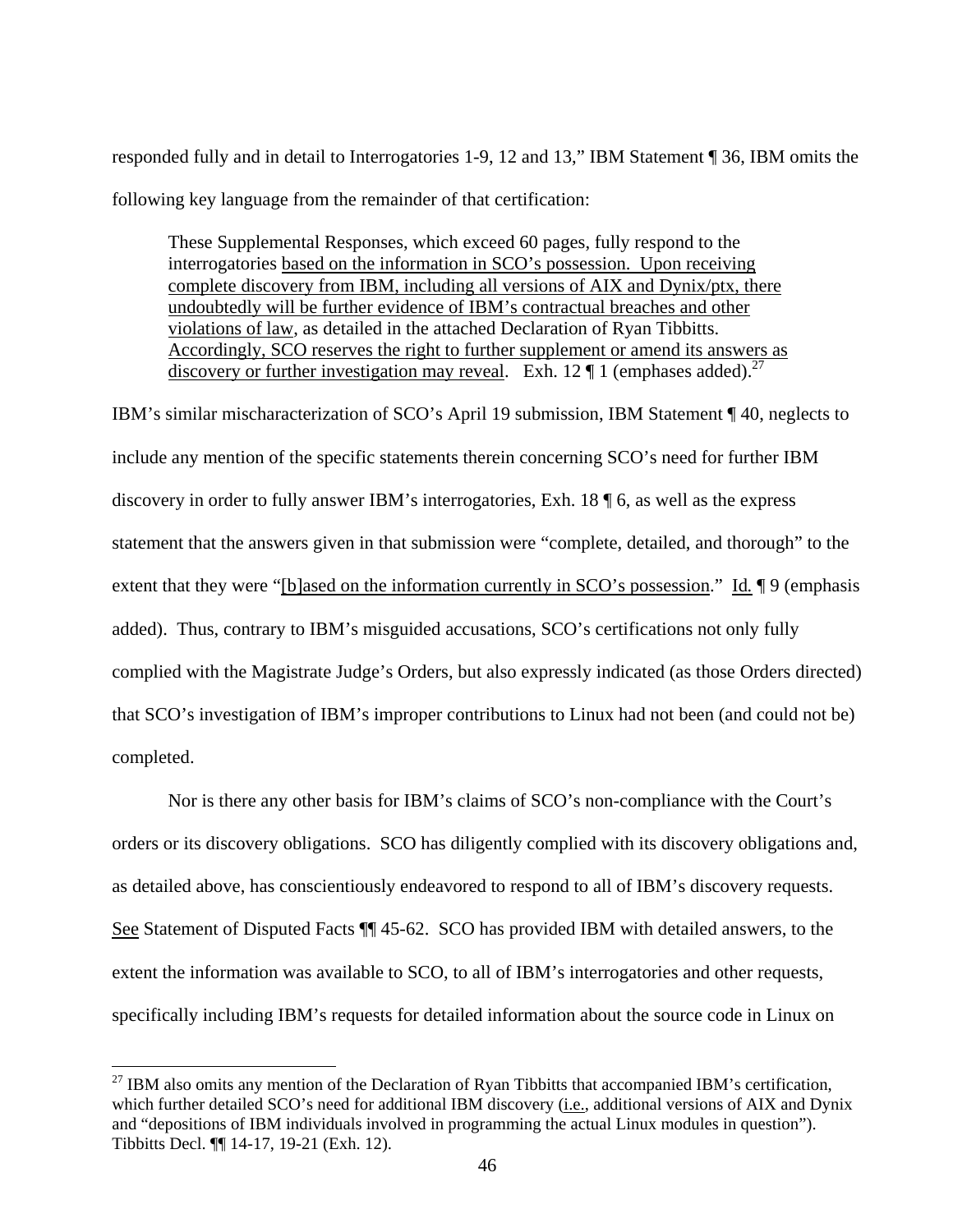which SCO bases its claims in this case. Id.  $\P$  46, 52, 53, 56, 58. Where SCO could not produce information because IBM had not provided needed discovery (including earlier versions of AIX and Dynix and information concerning IBM's contributions and contributions to Linux), SCO so indicated in its responses. Indeed, the last time these issues were presented to Magistrate Judge Wells, she expressly found in her March 3, 2004 Order that SCO had made "good faith efforts to comply with the Court's prior order." Exh. 15 at 3.

 As noted above, SCO provided an additional supplemental response to IBM's Interrogatories 12 and 13 on April 19, 2004. 4/19/04 Hatch Letter (Exh. 19). In that submission, SCO identified additional lines of code in Linux to which SCO claims rights, including specifying, by file and line, over 21,000 lines of additional code that IBM contributed to AIX and Dynix. Id. at Tabs E, F. SCO had previously detailed for IBM the specific provisions of the IBM and Sequent license agreements violated by such IBM contribution, SCO's Supplemental and Revised Supplemental Responses to IBM's First Set of Interrogs. 1 and 9, Aug. 4, 2003 (Exh. 4), and in its April 19 submission SCO provided a detailed explanation of how the lines in AIX and Dynix were derived from UNIX System V. 4/19/04 Hatch Letter ¶ 3 (Exh. 19). Moreover, in Exhibits E and F to SCO's submission, SCO specifically identified all lines of code from UNIX System V from which IBM's contributions to AIX or Dynix were derived. In Exhibit G, SCO identified other Linux files and lines to which it claimed rights; even though this information was of questionable relevance because it had not apparently been contributed by IBM, SCO attempted to identify as much as possible under the limited time available. And, as discussed above, SCO certified, pursuant to the Court's March Order, that "[b]ased on the information currently in SCO's possession, the answers given and materials produced in response to the Order are given to the best of SCO's knowledge and are complete, detailed, and thorough." Sontag Decl. ¶ 9 (Exh. 18).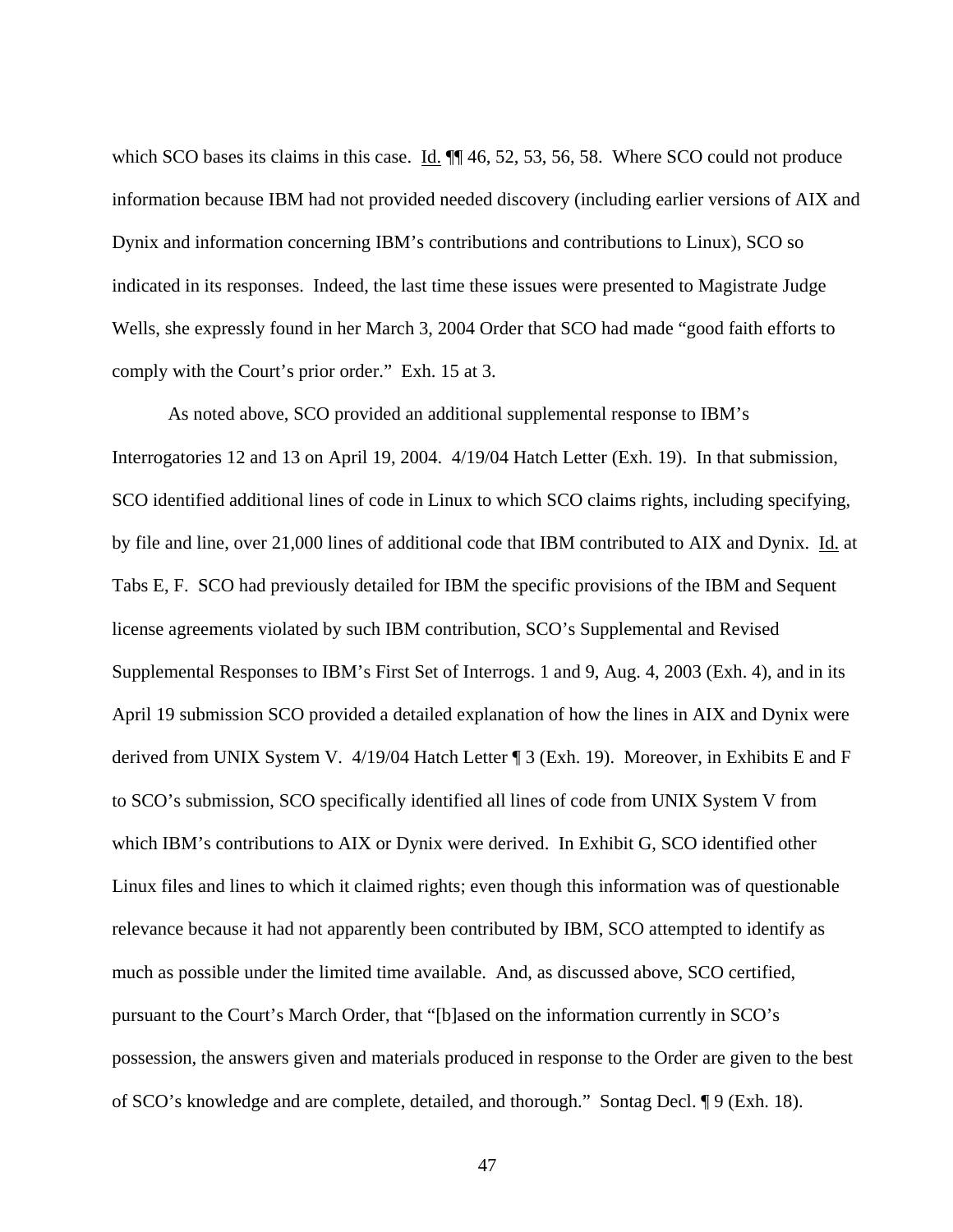In light of the information SCO supplied in its April 19 submission, there is no merit to IBM's general and conclusory assertion that SCO's supplemental response failed to "identify the precise location of all the material in Linux to which it claims rights," "failed properly to allege the nature of its alleged rights, including in particular whether and, if so, how the material derives from UNIX," and "declined to state how IBM infringes SCO's alleged rights." IBM SJ Mem. at 28. To the contrary, as explained above, SCO's April 19 submission included precisely that information, to the extent that SCO could provide it based on the information available to it. Furthermore, while IBM suggests that SCO could have provided the supplemental information it supplied on April 19 in response to the Court's December Order, SJ Mem. 28, the fact is that SCO was able to provide the supplemental information because, pursuant to the Court's March 3 Order, IBM had finally produced selected versions of AIX code and additional versions of Dynix code. Because IBM did not produce this code until March 24, however, SCO had only a few weeks to undertake the timeconsuming and detailed analysis required to respond by April 19. Id. ¶ 60. Moreover, at the time SCO prepared its supplemental April 19 response, SCO still only had selected portions of AIX and Dynix source code and no information identifying the contributors and what they had contributed to this source code.

 The one, and only, portion of any of SCO's response about which IBM provides any degree of specification for its complaint – that relating to the "IRIX/XFS" files that UNIX-licensee Silicon Graphics (SGI) contributed to Linux – highlights the emptiness of IBM's position. As to those files, IBM complains that "SCO still declines to identify the lines of code, as opposed to just the files, to which it claims rights." IBM SJ Mem. at 28. What IBM ignores, however, is that because SCO does not have access to Silicon Graphics' source code, and based its identification of those files on Silicon Graphics' public statements, SCO could not possibly identify the lines of source

<sup>48</sup>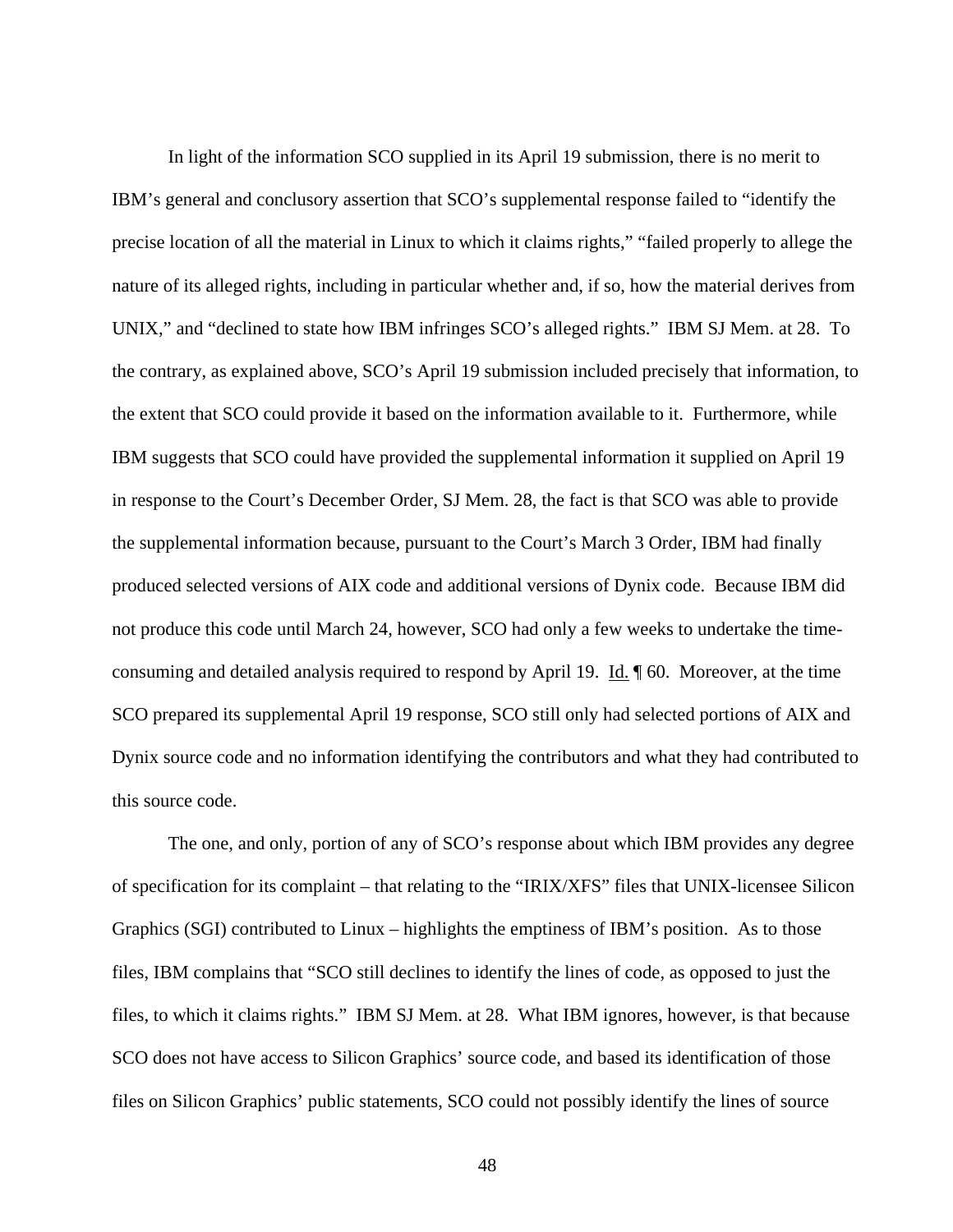code. In any event, although SCO produced such information because it was responsive to IBM's very broad discovery requests, it is difficult to fathom IBM's complaint with respect to this code, given that another licensee's violation of its UNIX license agreement does not bear in any way on any of the claims in this case against IBM.

Finally, IBM mischaracterizes the nature of the discovery at issue based on its repeated mischaracterization of SCO's complaint. IBM argues:

To establish that IBM 'copied' protected elements of SCO's alleged copyrights, one critical element SCO must show is that Linux is 'substantially similar' to the allegedly copyrighted work (here, the UNIX software), so that the 'copying' of Linux could be said to constitute 'copying' of UNIX. This necessarily requires SCO to identify the precise lines of Linux code in which it claims rights and the precise lines of code in the UNIX software from which SCO alleges the Linux code is copied or derives. SJ Mem. at 28 (emphasis added).

But the express premise of IBM's claim (underlined above) is incorrect because, as explained above, SCO to date has not asserted any copyright claim against IBM based on copying of code (by IBM or anyone else) to Linux. See Statement of Disputed Facts ¶¶ 21, 25-29. Moreover, as further explained above, none of IBM's claims in this case – which are based on the license agreements at issue – require SCO to prove copying of UNIX code (as opposed to code from the UNIX-derived AIX and Dynix flavors) to Linux. See id. ¶¶ 15-24.

# **3. Bad Faith Noncompliance Is an Indispensable Legal Prerequisite to the Extreme Dispositive Sanction That IBM Seeks.**

IBM's accusations thus fall far short of establishing SCO's noncompliance, much less bad faith noncompliance, with any of its discovery obligations. Such a showing is an indispensable legal prerequisite to the extreme sanction that IBM seeks.

Because the law favors the resolution of legal claims on their merits, Meade v. Grubbs, 841

F.2d 1512, 1520 (10th Cir. 1988), dismissal of claims is a strongly disfavored sanction. As the Tenth Circuit has repeatedly recognized, "Dismissal under circumstances that defeat altogether a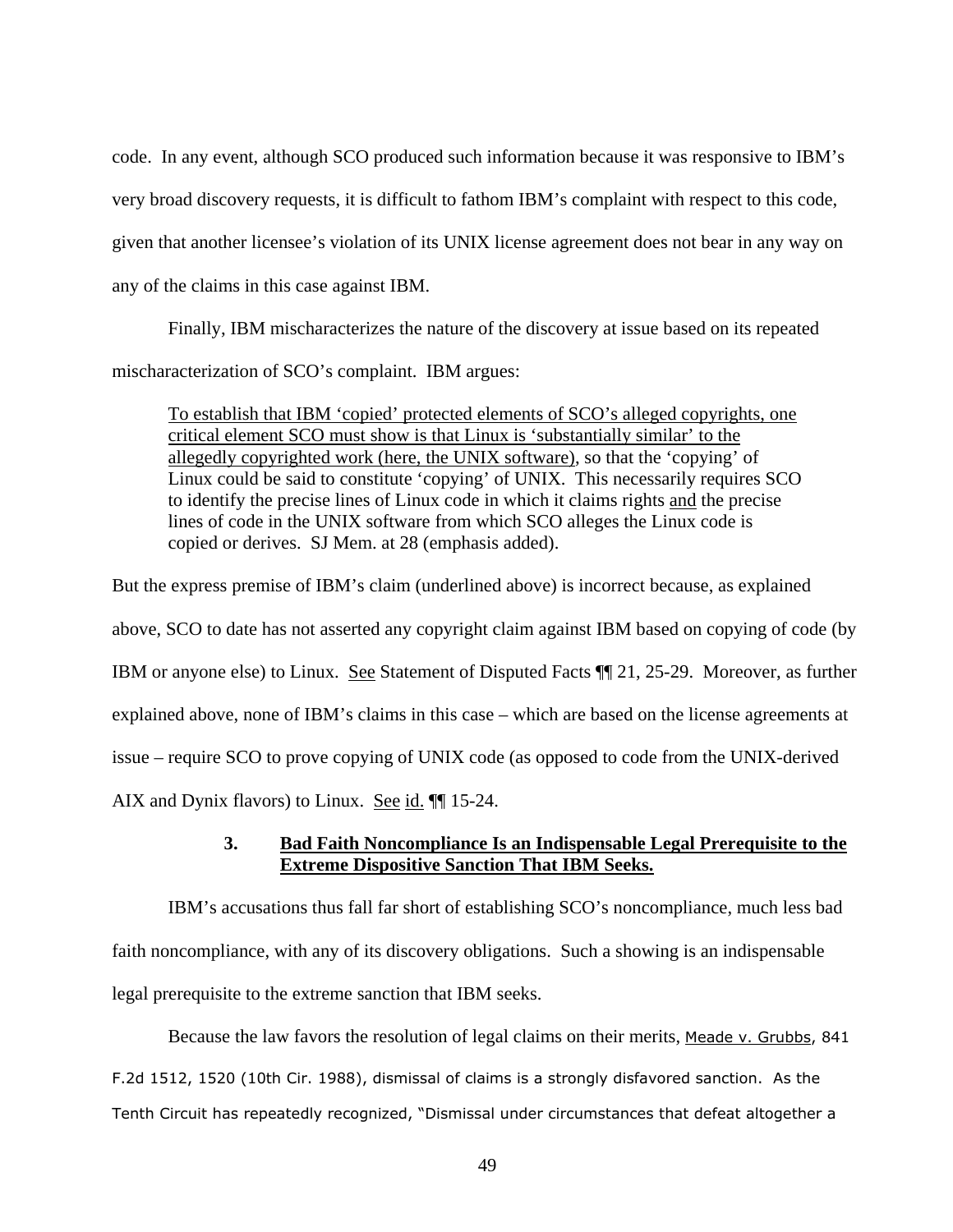litigant's right to redress grievances in the courts is a severe sanction, applicable only in the extreme circumstances [and] should be used as a weapon of last, rather than first, resort." Gocolay v. N.M. Fed. Sav. & Loan Ass'n, 968 F.2d 1017, 1021 (10th Cir. 1992) (internal quotations omitted; alteration in original); Ehrenhaus v. Reynolds, 965 F.2d 916, 920-21 (10th Cir. 1992). It is thus well-settled that a violation of discovery rules may not justify a dispositive sanction unless that violation is the result of willfulness or bad faith on the part of the noncompliant party. Ehrenhaus, 965 F.2d at 920-21 ("[D]ismissal represents an extreme sanction appropriate only in cases of willful misconduct."); Toma v. City of Weatherford, 846 F.2d 58, 60 (10th Cir. 1988) ("Because of the harshness of dismissal, considerations of due process require that violation of the discovery rules is a sufficient ground only when it is a result of willfulness, bad faith, or [some] fault of petitioner rather than inability to comply." (internal quotations omitted)).  $^{28}$ 

#### **B. The Extreme Sanction That IBM Requests Lacks Any Legal Basis**

The impossibility of IBM's position is only further underscored by controlling law that limits the Court's discretion under Rule 37(b)(2) to impose discovery sanctions: "First, any sanction must be 'just'; second, the sanction must be specifically related to the particular 'claim' which was at issue in the order to provide discovery." Ins. Corp. of Ir. v. Compagnie des Bauxites de Guinee, 456 U.S. 694, 707 (1982); see also Myers v. Colgate-Palmolive Co., 26 Fed. Appx. 855, 862 (10th Cir. 2002) (same); Ehrenhaus, 965 F.2d at 920 (same). IBM's motion makes no effort to apply this test to its request for the drastic sanction of summary judgment on its Tenth

<sup>&</sup>lt;sup>28</sup> Indeed, all of the cases cited by IBM agree that dispositive or otherwise substantial sanctions are based on bad faith misconduct. See Knowlton v. Teletrust Phones, Inc., 189 F.3d 1177, 1182 n.6 (10th Cir. 1999) ("'We recognize that dismissal represents an extreme sanction appropriate only in cases of willful misconduct.'" (quoting Ehrenhaus, 965 F.2d at 920-21)); Volkart Bros., Inc. v. M/V "Palm Trader", 130 F.R.D. 285, 290 (S.D.N.Y. 1990) ("It is evident that [the sanctioned party's] non-compliance was sufficiently 'willful' to authorize the imposition of substantial Rule 37 sanctions."); Burns v. Imagine Films Entm't, Inc., 164 F.R.D. 594, 598 (W.D.N.Y. 1996) ("Although drastic sanctions such as striking the answer or entering a default judgment are available, they ordinarily are not imposed unless disobedience has been willful, in bad faith, or otherwise culpable.").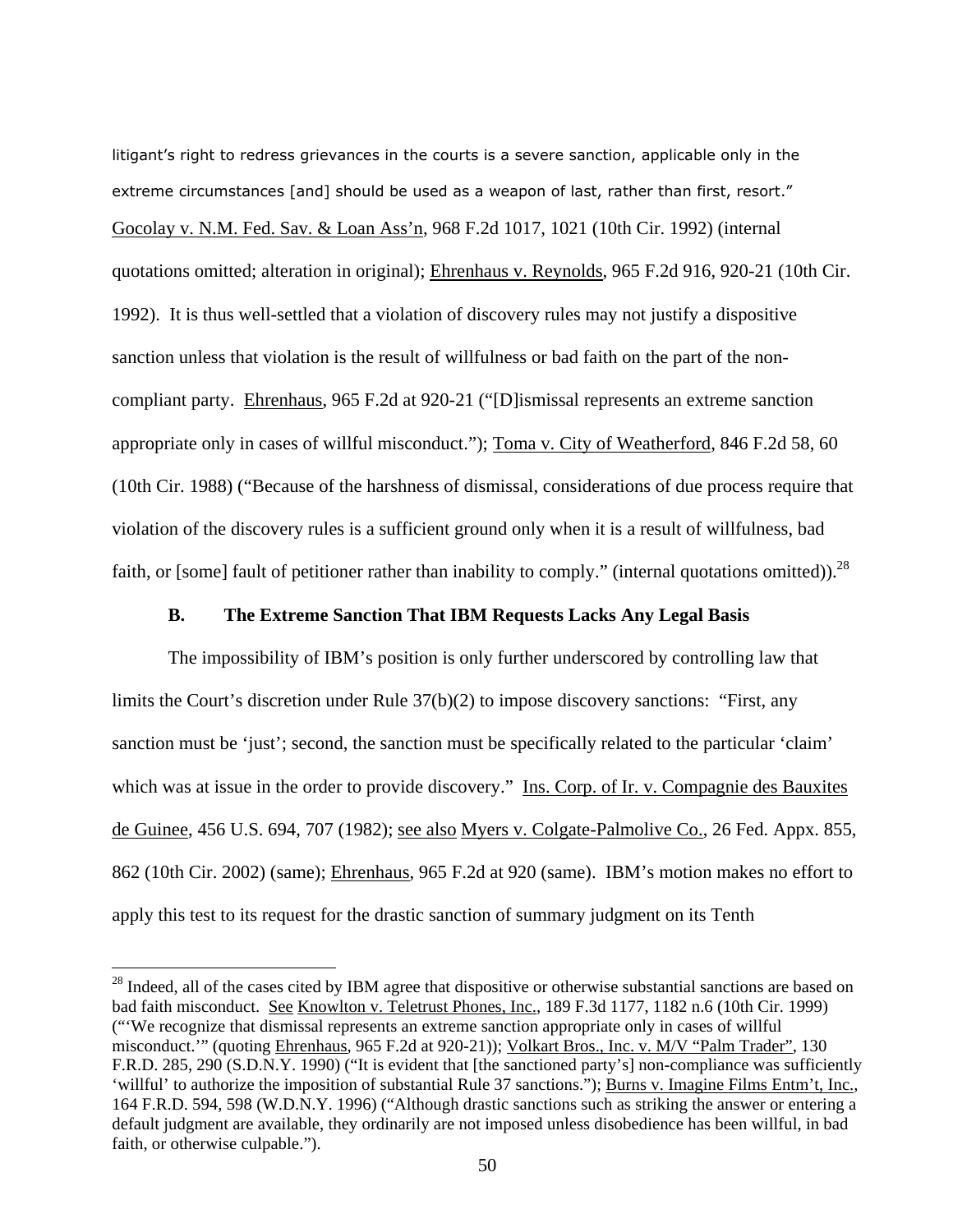Counterclaim, and that extreme request does not come close to meeting either of the Rule 37(b)(2) requirements.

# **1. IBM's Motion Ignores, and Miserably Fails, All Five Prongs of This Circuit's "Just Sanction" Test.**

To assist courts in applying Rule 37(b)(2)'s "just sanction" requirement, in Ehrenhaus, the

Tenth Circuit outlined the following five factors for consideration:

(1) the degree of actual prejudice to the defendant; (2) the amount of interference with the judicial process; (3) the culpability of the litigant; (4) whether the court warned the party in advance that dismissal of the action would be a likely sanction for noncompliance; and (5) the efficacy of lesser sanctions.<sup>29</sup> 965 F.2d at 920-21 (internal citation and quotations omitted).

See also Rueb v. Morales, 91 Fed. Appx. 95, 97-98 (10th Cir. 2004) (overturning dismissal sanction where neither magistrate judge nor district court addressed Ehrenhaus factors). "'Only when the aggravating factors outweigh the judicial system's strong predisposition to resolve cases on their merits is dismissal an appropriate sanction.'" Ehrenhaus, 965 F.2d at 921 (quoting Meade, 841 F.2d at 1521 n.7).

 $\overline{a}$ <sup>29</sup> Although Ehrenhaus upheld the district court's imposition of dispositive sanctions, that case is readily distinguished because it involved blatant and willful defiance of multiple court orders. The plaintiff in Ehrenhaus had been ordered to attend a deposition in a federal courthouse, and the court warned him that if he failed to attend, he should "expect a motion from the defendants that [the] case be dismissed for failure to cooperate in discovery." 965 F.2d at 919. The plaintiff moved for a protective order to delay the deposition so he could attend a business meeting, but the protective order was denied and the court again warned him that failure to attend the deposition would subject him to sanctions under Rule 37. Id. Nevertheless, the plaintiff failed to appear at the deposition. Id. Indeed, the plaintiff's behavior in Ehrenhaus was so extreme that the district court "apparently believed that dismissal might in fact be too lenient a sanction and that jailing Ehrenhaus for contempt might be more appropriate." Id. at 922.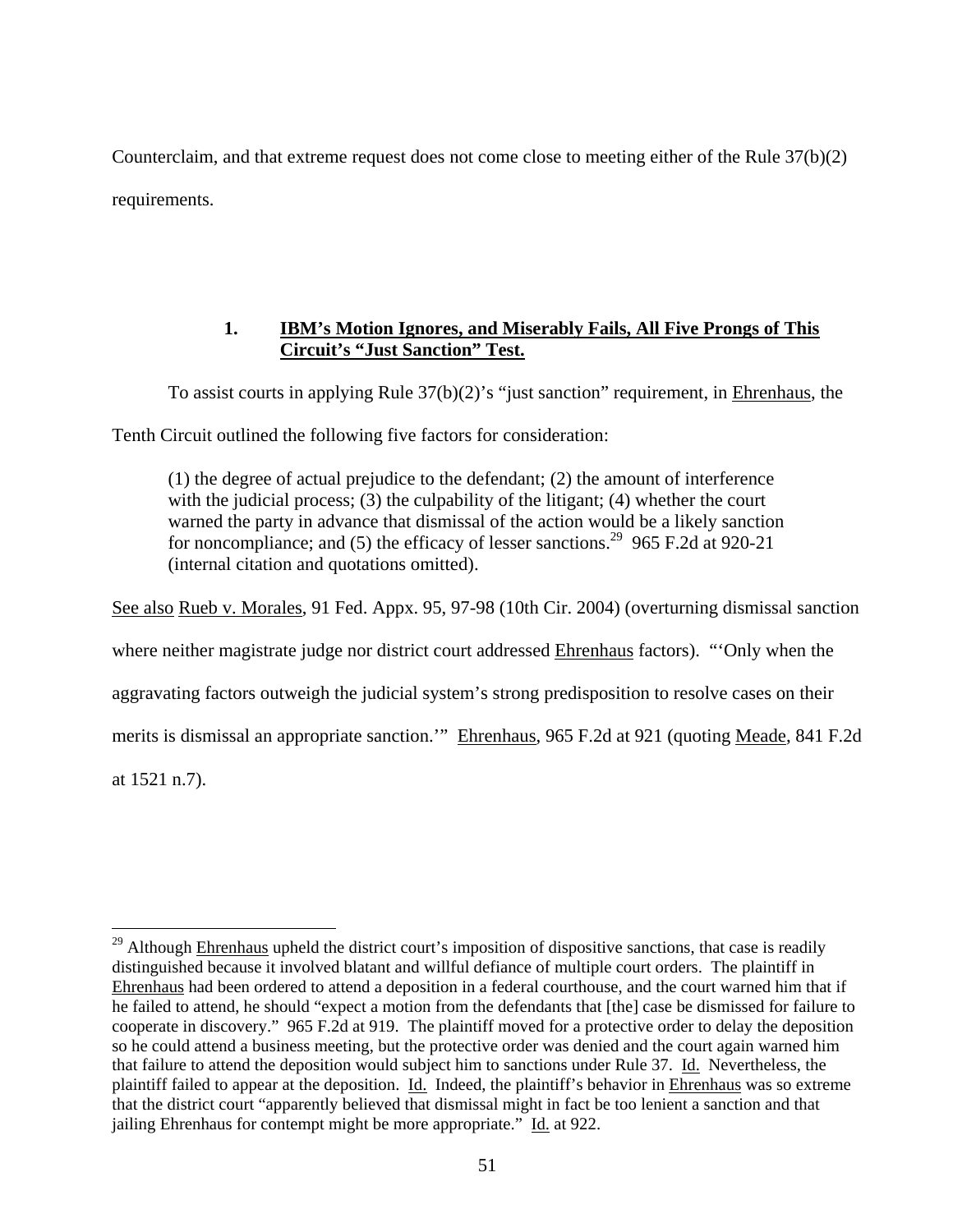IBM does not even cite Ehrenhaus in its brief, let alone attempt to apply its controlling Tenth Circuit test to this case. This is not surprising, because IBM cannot satisfy any of the Ehrenhaus factors.

First, IBM does not, and cannot, identify any cognizable prejudice it has suffered from the discovery certifications it misquotes or the other conduct it inaccurately describes.<sup>30</sup> Second, IBM's misplaced accusations provide no basis for any finding of "interference with the judicial process." Interposed for the first time on March 29, 2004, IBM's Tenth Counterclaim is still in the very early stages. Moreover, given IBM's failure to provide key discovery in this case, it should not be heard to complain about interference with the discovery process. Third, as detailed above in Part I.A, SCO has no culpability, but rather has acted, and has been found by the Magistrate Judge to have acted, in "good faith."  $3/3/04$  Order at 3 (Exh. 15).<sup>31</sup> Fourth, the Court's prior "good faith" finding certainly did not provide SCO with any warning that summary judgment on IBM's subsequentlyadded counterclaim could result if SCO sought to develop proof to defend against such a counterclaim after it was actually filed.<sup>32</sup> Fifth, IBM has not addressed lesser sanctions, nor can it

<sup>&</sup>lt;sup>30</sup> See Baker v. IBP, Inc., No. 02-4067, 2002 U.S. Dist. LEXIS 23869, at \*3 (D. Kan. Dec. 5, 2002) (Exh. 67) (finding dismissal improper where "the degree of actual prejudice to the Defendant is low"); Resolution Trust Corp. v. Williams, 162 F.R.D. 654, 661 (D. Kan. 1995) (refusing to strike plaintiff's pleadings even though plaintiff had failed to produce court-ordered documents where there was no prejudice in light of court's extension of discovery period); see also Quinn v. City of Kansas City, 64 F. Supp. 2d 1084, 1095 (D. Kan. 1999) (refusing to dismiss plaintiffs claims even though plaintiff had provided false testimony because defendants were not prejudiced in their ability to present their case at trial).

<sup>&</sup>lt;sup>31</sup> See Biocore Med. Techs., Inc. v. Khosrowshahi, No. 98-2031, 1998 U.S. Dist. LEXIS 20512, at \*18 (D. Kan. Nov. 6, 1998) (finding dismissal inappropriate where violations did "not involve bad faith, fault, or a willful violation" because defendant had no intention to violate scheduling order).

<sup>32</sup> See*,* e.g.*,* Zhou v. Pittsburg State Univ., No. 01-2493, 2003 U.S. Dist. LEXIS 1355, at \*20 (D. Kan. Jan. 29, 2003) (Exh. 87) (refusing to dismiss plaintiff's suit even though first three Ehrenhaus factors were satisfied, and even though plaintiff had been warned that continued failure to appear for scheduled depositions may result in "sanctions, up to and including dismissal of the case with prejudice," because warning contained some ambiguity); Resolution Trust Corp., 162 F.R.D. at 661 (refusing to strike plaintiff's pleadings even though plaintiff had failed to produce court-ordered documents required by the scheduling order where "there was no warning afforded for the conduct in issue").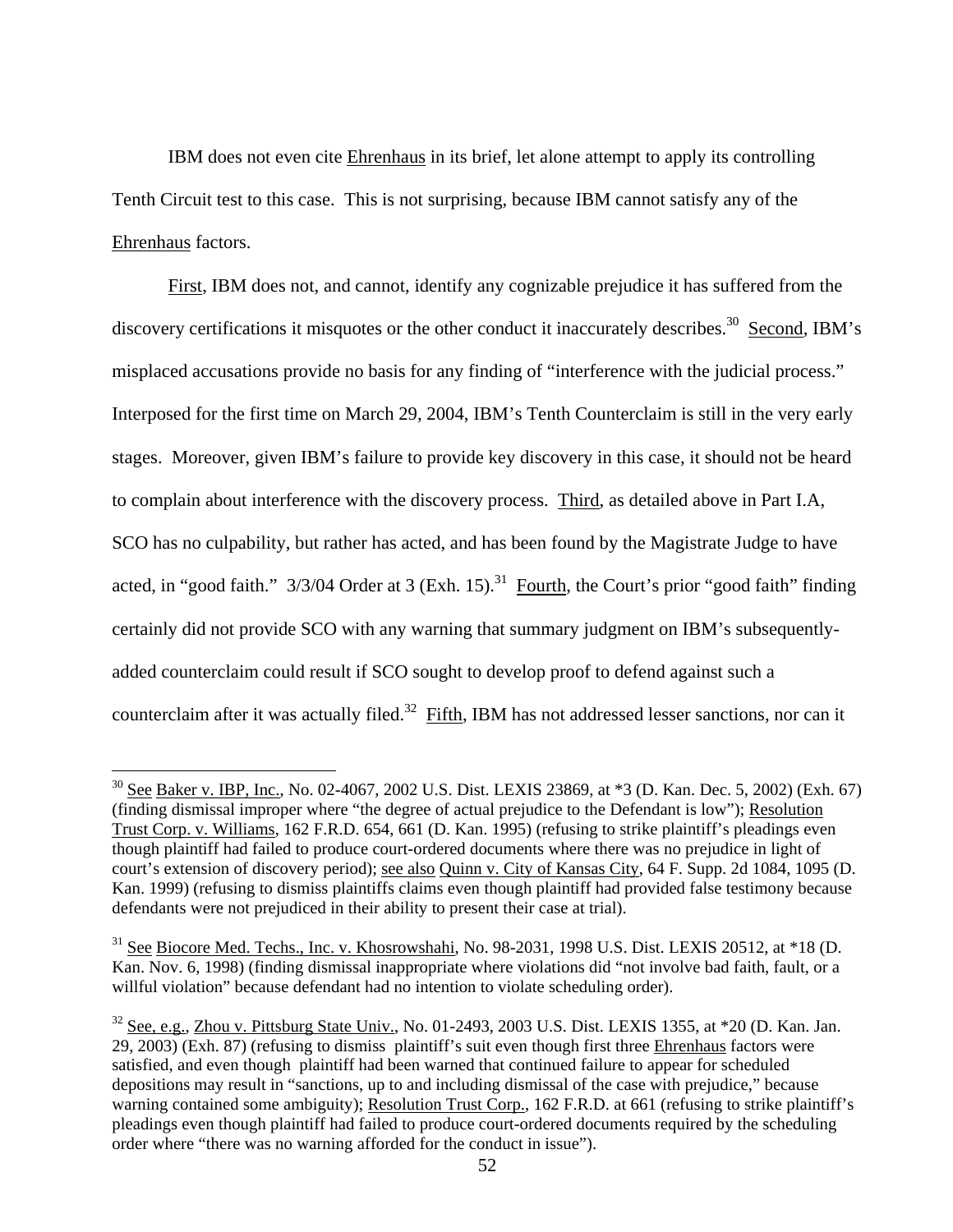provide any rational basis for concluding that the sanction of summary judgment on its newly added counterclaim would be necessary in this case.<sup>33</sup>

The cases on which IBM relies for its sanctions request only further undermine its argument. See SJ Motion at 32-33. In none of those cases did the courts find dispositive sanctions to be appropriate, even in response to a party's proven discovery malfeasance. Burns, 164 F.R.D. 597; Knowlton, 189 F.3d 1177; Volkart Bros., 130 F.R.D. 285. In fact, in two of the three cases that IBM cites, the courts explicitly rejected dispositive sanctions. In Knowlton, the district court concluded that granting the plaintiff's "motion for default judgment would be too severe a sanction," 189 F.3d at 1182, while in Volkart Bros*.* the court found that default judgment "would be inequitable under the circumstances of this case." 130 F.R.D. at 290. In the third case, the court expressly acknowledged that the sanctions it imposed were "non-dispositive." Burns, 164 F.R.D. at 601.

### **3. IBM's Requested Sanction Is Not Even Rationally, Much Less Specifically, Related to IBM's Discovery Complaints.**

IBM's requested sanction also fails the second prong of the Rule 37(b)(2) test because it is not rationally, much less "specifically related to the particular 'claim' which was at issue in the order to provide discovery." Ins. Corp. of Ir., 456 U.S. at 707; see Olcott v. Del. Flood Co., 76 F.3d 1538, 1555 (10th Cir. 1996) (same); Okla. Federated Gold & Numismatics, Inc., 24 F.3d 136, 139 (10th Cir. 1994) (same). As detailed in Part I.B.1, SCO's alleged (but unsubstantiated) failure to comply with IBM's discovery requests occurred at a time when this case did not include any

<u>.</u>

 $33$  See Cuenca v. Univ. of Kan., No. 98-4180, 2001 U.S. Dist. LEXIS 9942, at  $*10$  (D. Kan. May 14, 2001) (Exh. 71) ("Not convinced that the defendants' conduct even warrants a sanction, the court cannot rule out the efficacy of lighter sanctions."); see also, e.g., Baker, 2002 U.S. Dist. LEXIS 23869, at \*3 (holding that dismissal was improper where "Defendant provides no reason why lesser sanctions would not accomplish the stated goals"); Hite v. PQ Corp., No. 98-2088, 1998 U.S. Dist. LEXIS 19933, at \*8 (D. Kan. Dec. 10, 1998) (Exh. 75) ("The court finds no substantial prejudice to defendant which cannot be alleviated by imposition of lesser sanctions. In such a case, the remaining factors generally lose much of their importance.").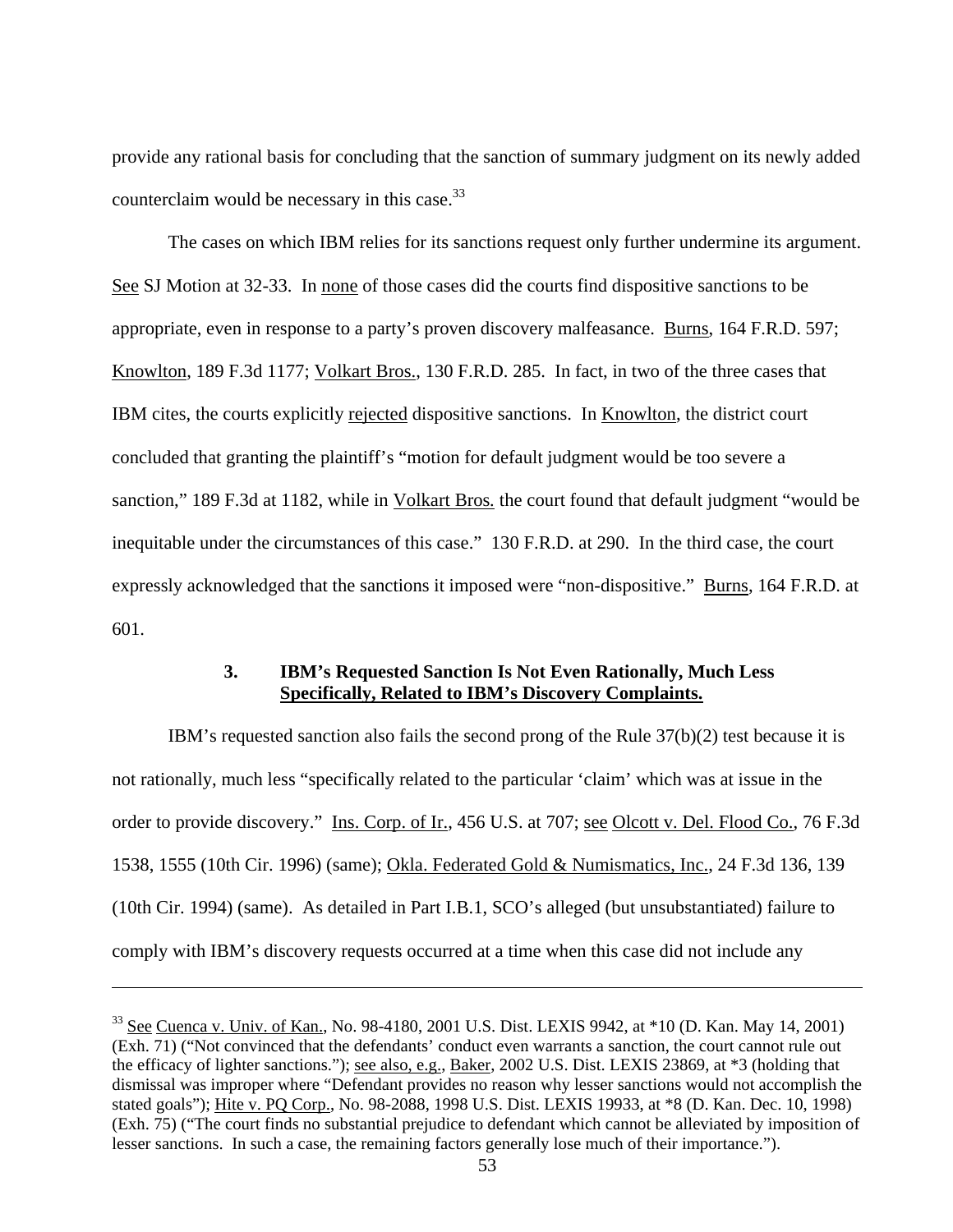copyright claim or any claim relating to contributions of UNIX code to Linux, much less a claim (like IBM's Tenth Counterclaim) involving the propriety of all of IBM's numerous, varied, and expanding Linux activities.

Not surprisingly, IBM does not cite a single case in which a court has granted summary judgment for a party on a claim – much less its adversary's counterclaim – that was not even in the case at the time of the alleged discovery misconduct. And the cases IBM does cite are inapposite because, in each such case, the sanction that the court applied against the offending party's pending claim or defense was directly related to the discovery request with which that party had failed to comply. See Burns, 164 F.R.D. at 596 (finding issue against party who had refused to provide documents related to that issue); Knowlton, 189 F.3d at 1182 (instructing jury that defendants should be treated as single employer where defendants had refused to produce evidence on that issue); Volkart Bros., 130 F.R.D. at 290 (deeming certain paragraphs of plaintiff's complaint about which defendant had refused to produce evidence to be admitted in order to "facilitate [the plaintiff's] litigation of this case without the requested information").

Because IBM's motion for the extreme sanction of summary judgment finds no support in either the facts of this case or by any remotely applicable law, it should be denied.

### **II. EVEN IF CONSTRUED AS A PROPER MOTION FOR SUMMARY JUDGMENT, IBM'S MOTION FAILS UNDER THE FACTS AND THE WELL-ESTABLISHED LAW**

IBM does not remotely satisfy its burden on summary judgment, and its motion fails for that reason alone. See Part II.A below. SCO also requests a continuance pursuant to Fed. R. Civ. P. 56(f) and has filed substantial materials in support of that request. If necessary, the Court should deny IBM's motion on several, separate bases in light of the procedural posture of this case, and on the additional grounds set forth in SCO's 56(f) materials. See Part II.B below. As to each of those independent lines of authority, IBM's only response is its contention that SCO represented its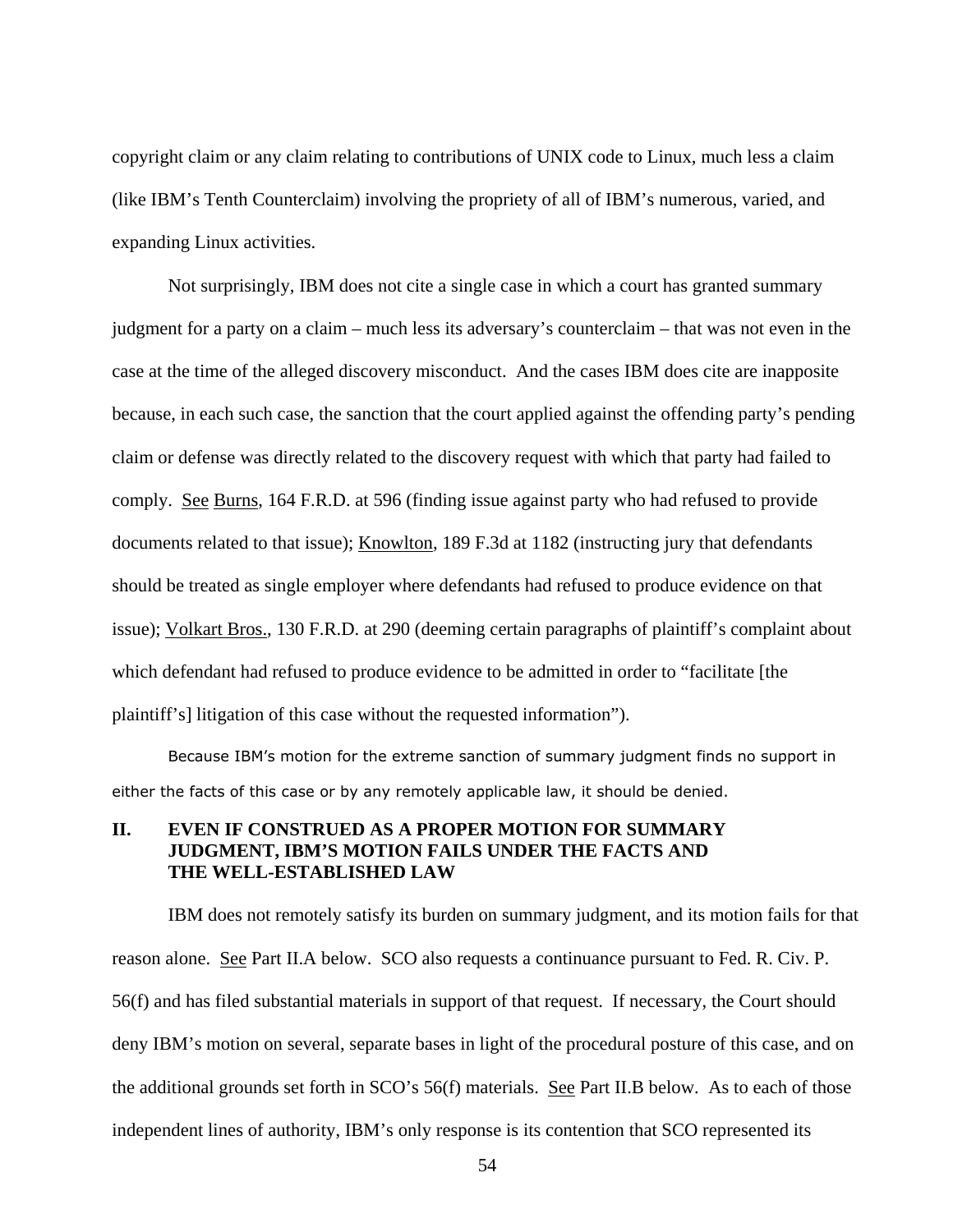previous discovery responses to constitute all of the evidence SCO could ever find on the subject of the requests. As shown above, that contention is not at all accurate.

#### **A. IBM Has Failed to Meet Its Burden of Production on Summary Judgment**

 "The moving party carries the burden of showing beyond a reasonable doubt that it is entitled to summary judgment, and the court must review the record in the light most favorable to the opposing party." Hicks v. City of Watonga, 942 F.2d 737, 743 (10th Cir. 1991). The moving party "has both the initial burden of production on a motion for summary judgment and the burden of establishing that summary judgment is appropriate as a matter of law." Id.; see also Celotex Corp. v. Catrett, 477 U.S. 317, 323 (1986).

"If a moving party fails to carry its initial burden of production, the nonmoving party has no obligation to produce anything, even if the nonmoving party would have the ultimate burden of persuasion at trial." Trainor v. Apollo Metal Specialties, Inc., 318 F.3d 976, 979 (10th Cir. 2002) (quotation omitted); see Adickes v. S.H. Kress & Co., 398 U.S. 144, 160-61 (1970) (holding that plaintiff was not required to come forward with material supporting her claim because defendant's initial production had failed to foreclose plaintiff's claim); see also MomsWIN, LLC v. Lutes, No. 02-2195, 2003 U.S. Dist. LEXIS 11713, \*16 (D. Kan. July 8, 2003) (Exh. 80) (denying plaintiffs' summary judgment motion for declaration that plaintiffs and one defendant were joint authors of programming code where plaintiffs did not produce evidence that their contribution to the code was independently copyrightable).

If the moving party would bear the burden of persuasion at trial, moreover, the moving party's burden of production on summary judgment is higher: "If the moving party will bear the burden of persuasion at trial on the claim addressed by the motion, that party must support its motion with credible evidence – using any of the materials specified in Rule  $56(c)$  – that would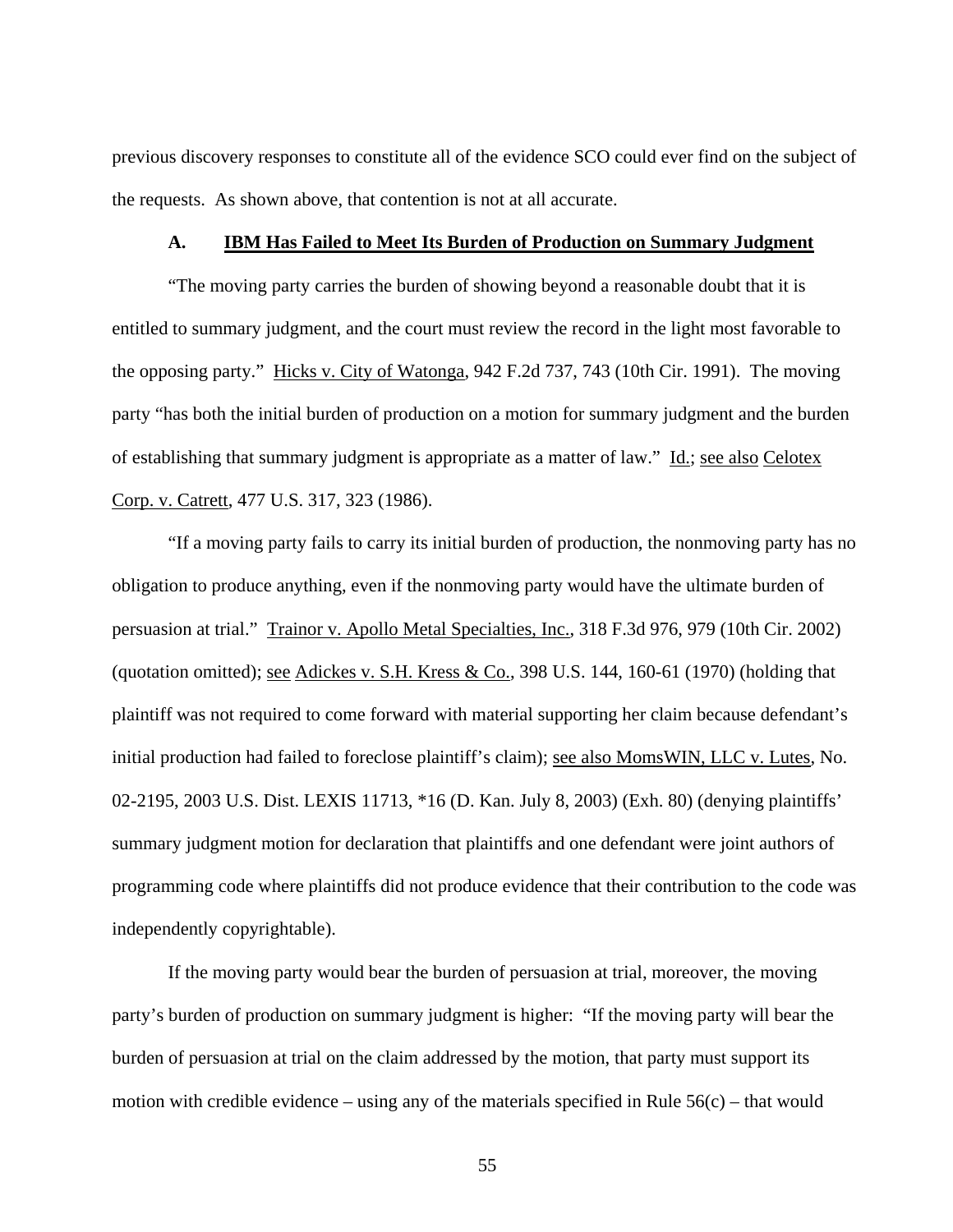entitle it to a directed verdict if not controverted at trial." Anderson v. Dep't of Health & Human Servs., 907 F.2d 936, 947 (10th Cir. 1990); accord Quaker State Minit-Lube, Inc. v. Fireman's Fund Ins. Co., 868 F. Supp. 1278, 1287 (D. Utah 1994).<sup>34</sup>

It has long been settled in the Tenth Circuit that the declaratory judgment claimant (here, IBM) bears the burden of persuasion at trial. In Steiner Sales Co. v. Schwartz Sales Co., 98 F.2d 999, 1011 (10th Cir. 1938), the Tenth Circuit held, in a suit for a declaration of invalidity as to patents and related license contracts, that the declaratory plaintiff had the burden of establishing that the contracts had tended to lessen competition and had resulted in loss or damage to plaintiff. This decision was followed more recently in Wuv's International, Inc. v. Love's Enterprises, Inc., No. 78-F-107, 1980 WL 30296 (D. Colo. Nov. 4, 1980) (Exh. 85), a trademark case in which the plaintiff sought a declaration of non-infringement. Citing Steiner Sales, the court in Wuv's recognized: "In this circuit, the plaintiff in a declaratory judgment action carries the burden of proving its claims." Id*.*; accord 10B C. Wright et al., Federal Practice and Procedure § 2770 (3d ed. 1998) (citing Steiner as standing for the view, for which "there seems to be a good deal to be said," that "the party who institutes an action . . . should carry the burden"); Ericsson Inc. v. Harris Corp*.*, No. CIVA3:98CV2903D, 1999 WL 604827, at \*3 (N.D. Tex. Aug. 11, 1999) (Exh. 73) (imposing burden of proof on party seeking declaratory judgment of noninfringement).<sup>35</sup>

<sup>&</sup>lt;sup>34</sup> Accord Timmer v. Mich. Dep't of Commerce, 104 F.3d 833, 843 (6th Cir. 1997); Smith v. City of Des Moines, Iowa, 99 F.3d 1466, 1471 (8th Cir. 1996); Fitzpatrick v. City of Atlanta, 2 F.3d 1112, 1115 (11th Cir. 1993).

<sup>&</sup>lt;sup>35</sup> The only Tenth Circuit case that IBM cites, *Lefler v. United Healthcare of Utah*, *Inc.*, 162 F. Supp. 2d 1310, 1314-15 & n.6 (D. Utah 2001), involved neither the Copyright Act nor the Declaratory Judgment Act, but instead concerned particular standards enumerated in the ERISA statute. See id. at 1316. The other two cases, Interactive Network, Inc. v. NTN Communications, 875 F. Supp. 1398, 1403 (N.D. Cal. 1995), and Larami Corp. v. Amron, No. Civ. A. 91-6145, 1993 WL 69851 at \*3 (E.D. Pa. Mar. 11, 1993) (Exh. 78), involved counterclaims for infringement that were the mirror images of the plaintiffs' preexisting declaratory judgment claims for noninfringement. Those cases show at most that the burden of proof may shift to a declaratory defendant only when it asserts such a mirror-image claim. See Reliance Life Ins. Co. v. Burgess, 112 F.2d 234, 239 (8th Cir. 1940) (where defendants did not seek affirmative relief in response to plaintiff's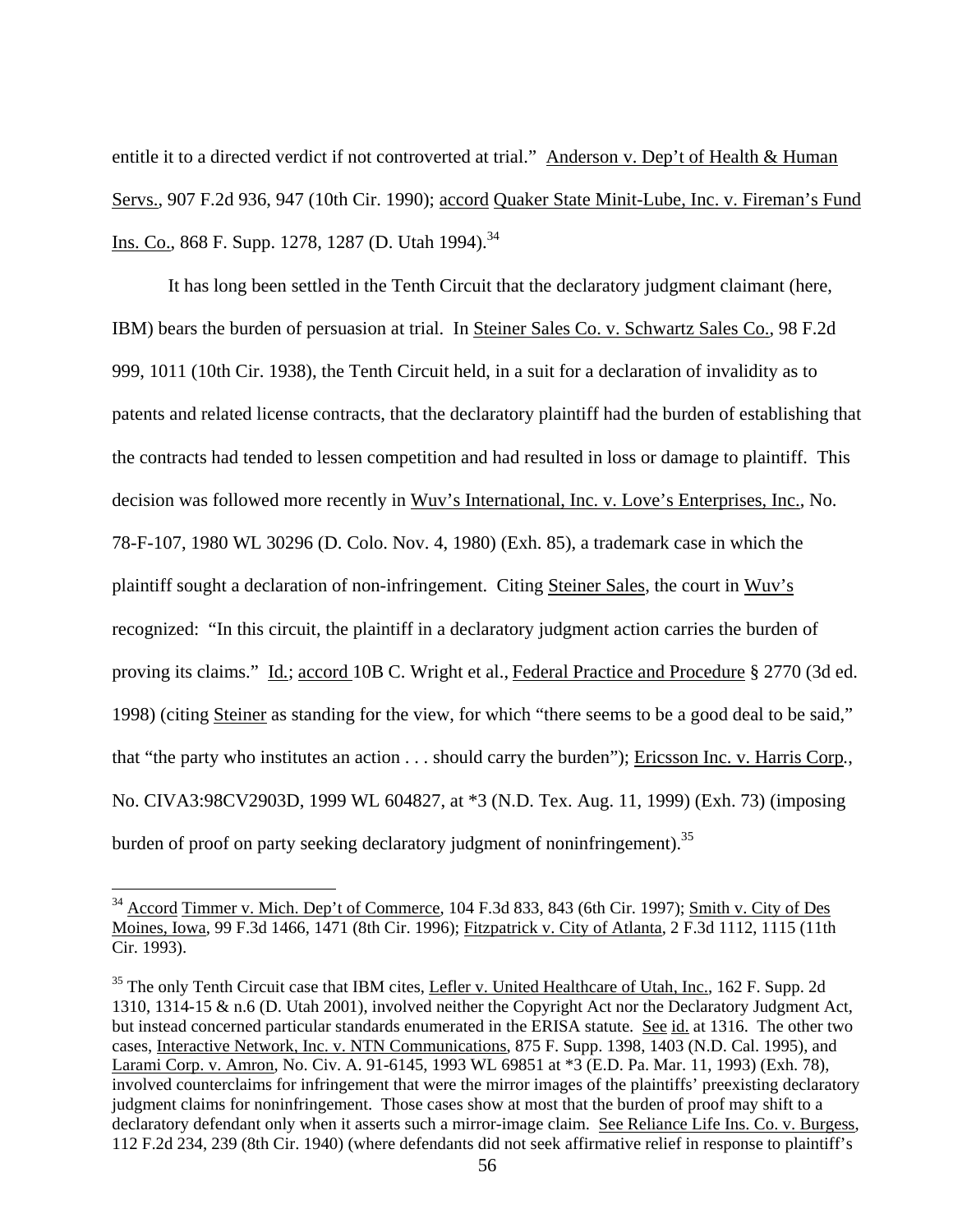Seeking a summary declaration that none of its Linux-related activities infringe on any of SCO's copyrights, IBM does not remotely satisfy its summary judgment burden under Rule 56. As an initial matter, although IBM asserts in its brief that its Linux activities "are public knowledge" (SJ Mem. ¶ 30), it does not anywhere purport even to identify all of its Linux activities – let alone to describe what they entail. Nor does the cursory declaration that IBM has supplied from the cofounder and present director of its Linux Technology Center purport to supply this critical information. IBM's activities appear to go beyond those identified in Mr. Frye's declaration, and to be continually expanding. See Part III.B.2 below. Without a complete catalog of the activities on which IBM seeks a declaration of non-infringement, IBM cannot possibly meet its burden of production on its extraordinarily broad counterclaim.

IBM in effect seeks a clean bill of health for the entirety of Linux, including each of its approximately 11,717 individual files and 5 million lines of code. Counter-Statement of Facts ¶ 40. IBM's role as distributor or end-user of Linux alone would be sufficient to make IBM liable under black-letter copyright law if Linux contains any infringing content, no matter what the source of that content. IBM's Tenth Counterclaim therefore requires a finding that nothing in Linux infringes any copyright of SCO's. See 17 U.S.C.A. § 106(1) (providing that using or loading copyrighted material onto a computer constitutes "copying" the program for purposes of the Copyright Act); Stenograph L.L.C. v. Bossard Assoc., Inc*.*, 144 F.3d 96, 100 (D.C. Cir. 1998) (interpreting the Copyright Act as holding that loading copyrighted material onto a computer constitutes "copying"); Vault Corp. v. Quaid

declaratory judgment claim, plaintiff retained burden of proof). But see Ericsson, 1999 WL 604827, at \*3 (Exh. 73) ("Merely because Harris [the declaratory defendant] is now asserting infringement counterclaims does not remove the burden of proof from Ericsson on its declaratory judgment claim."). SCO alleges that IBM violated SCO's copyrights by continuing to use and distribute AIX and Dynix after the termination of IBM's licenses. See Statement of Disputed Facts ¶¶ 26-28, above. IBM's election to seek much broader relief in its Tenth Counterclaim comes with a price: the burden of persuasion at trial and the burden of producing credible evidence to support its summary judgment motion. In any event, to the extent that Interactive Network and Larami conflict with Steiner Sales and Wuv's, they do not apply.

-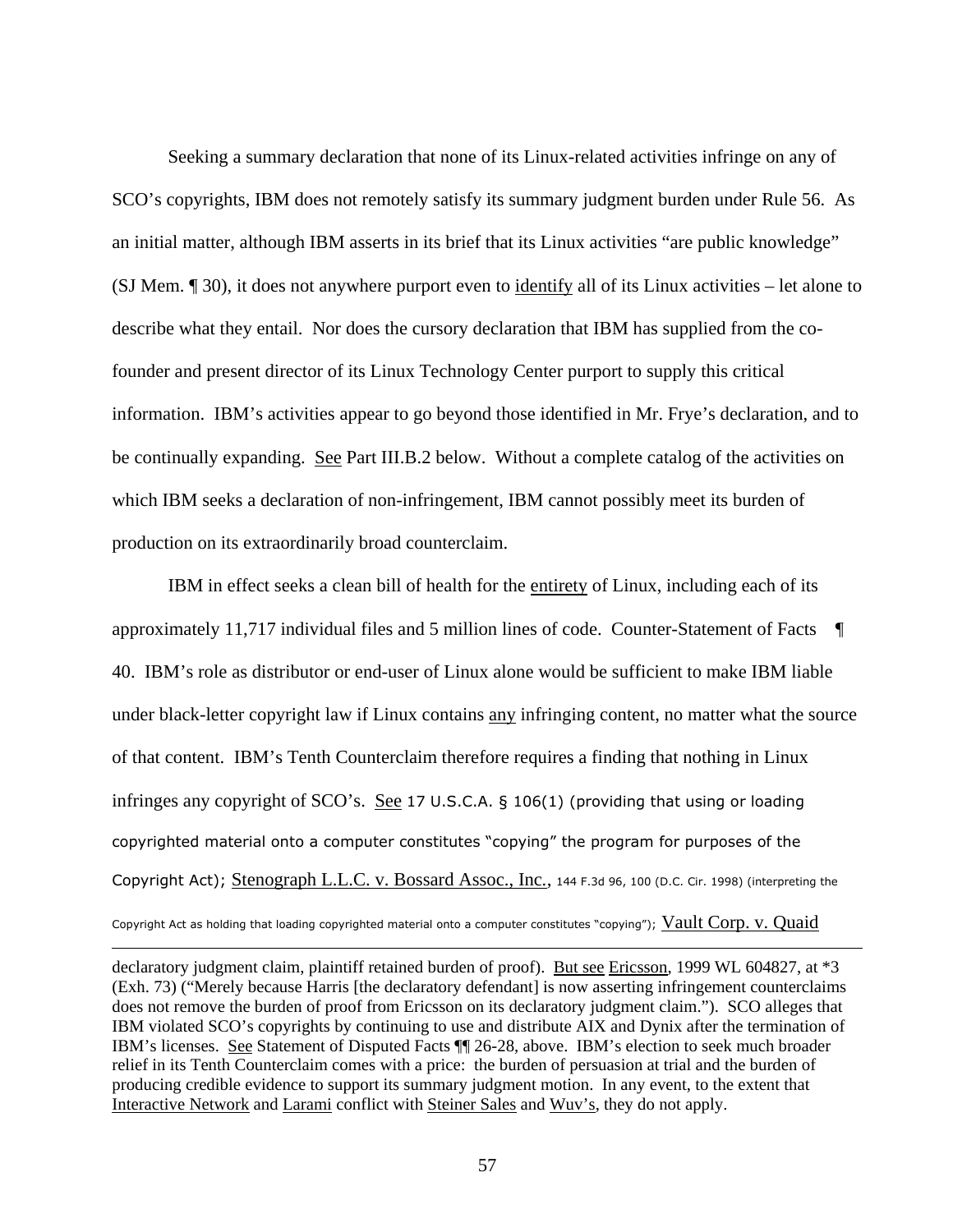Software Ltd., 847 F.2d 255, 260 (5th Cir. 1988) (same). It follows that on its motion IBM must at least establish, through credible evidence, the absence of any material factual issues as to whether Linux contains any material that infringes a SCO copyright. In fact IBM has not attempted to make even the most minimal showing that Linux does not contain material that infringes SCO's copyrights. IBM has not provided any analysis (expert or otherwise) of Linux and UNIX. Nor has or could IBM show that reasonable steps were taken to prevent Linux from becoming polluted by infringing content.

 IBM's bare claim that SCO cannot demonstrate copyright infringement based on IBM's "Linux activities" is not "credible evidence," but merely conclusory legal argument. Having failed to meet its initial burden, IBM's summary judgment motion fails out of the gate. See Adickes, 398 U.S. at 161 ("No defense to an insufficient showing is required."); accord Reed v. Bennett, 312 F.3d 1190, 1195 (10th Cir. 2002) (same).

### **B. IBM's Motion for Summary Judgment Is Premature Under Federal Rule of Civil Procedure 56(f)**

 Under Rule 56(f), summary judgment is premature where "the nonmoving party has not had an opportunity to make full discovery." Celotex Corp. v. Catrett, 477 U.S. 317, 326 (1986); see also Anderson v. Liberty Lobby, Inc*.*, 477 U.S. 242, 250 n.5 (1986) (summary judgment should be refused "where the nonmoving party has not had the opportunity to discover information that is essential to his opposition"). It is fundamental that summary judgment is improper "at a stage of the case when all of the facts and circumstances material to a just determination of the controversy [are] not before the court." Morrison Flying Serv. v. Deming Nat'l Bank, 340 F.2d 430, 432 (10th Cir. 1965). Summary judgment "is drastic and should be applied with caution to the end that litigants will have a trial on bona fide factual issues." Id. at 433. Further, "because the purpose of Rule 56(f) is to provide an additional safeguard against an improvident or premature grant of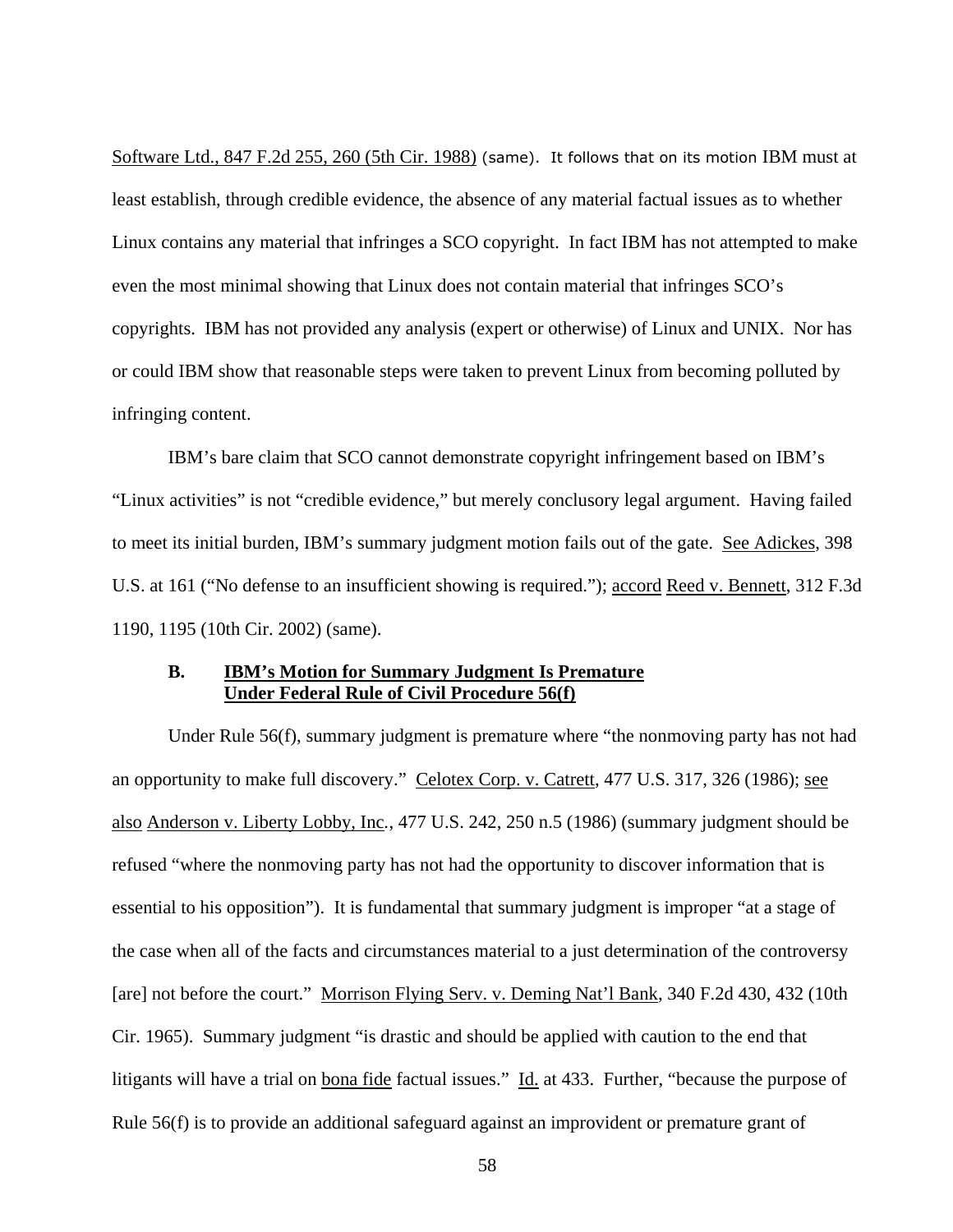summary judgment, the rule should be applied with a spirit of liberality." King Airway Co. v. Routt

County, No. 97 CJ C.A.R. 563, 1997 WL 186256 (10th Cir. Apr. 17, 1997) (quotations omitted)

(Exh. 77); accord Committee for the First Amendment v. Campbell, 962 F.2d 1517, 1522 (10th Cir.

1992).

 $\overline{a}$ 

The procedural posture of this case bears directly on the application of Rule 56(f). See

Harrop Decl. ¶¶ 28-29, 35-36. Indeed, when the summary judgment motion is filed prior to or early

in discovery on the claim at issue and the courts specifically consider the application of Rule 56(f),

they have imposed a reduced burden on the non-moving party:

When the parties have had the opportunity to conduct discovery, an insistence that one claiming a need for additional discovery specify the information he seeks and how it would preclude summary judgment is a sensible requirement. The party is able to target specific areas of inquiry based on the discovery he has already conducted and explain why prior discovery was insufficient. It is unreasonable, however, to demand a detailed explanation of the evidence the appellants in this case hoped to discover. The appellants had no real opportunity to conduct discovery and, in terms of specifying how the desired evidence would preclude summary judgment, could do little more than state that it was relevant to one of their theories of recovery. Radich v. Goode, 886 F.2d 1391, 1403 (3d Cir. 1989) (Hutchinson, J. concurring in relevant part). $36$ 

In addition, the moving party's exclusive control of information essential to the non-moving party's

opposition "is a factor weighing heavily in favor of relief under Rule 56(f)." Price v. W. Resources,

Inc., 232 F.3d 779, 783 (10th Cir. 2000) (citation omitted).

<sup>&</sup>lt;sup>36</sup> See, e.g., Am. Maplan Corp. v. Heilmayr, 165 F. Supp. 2d 1247, 1254 (D. Kan. 2001) ("The court also notes that, unlike most Rule 56(f) requests that are made after the close of discovery, the discovery period in this case has not yet closed."); Superior-FCR Landfill, Inc. v. County of Wright, 59 F. Supp. 2d 929, 936 (D. Minn. 1996) (denying motion for summary judgment because, although the non-moving party should have filed a Rule 56(f) affidavit, the "motion was filed at an early stage of the proceedings" and the court would allow plaintiff "the opportunity to conduct discovery"); cf. Harris v. City of Seattle, 315 F. Supp. 2d 1112, 1120 (W.D. Wash. 2004) ("This is not a situation in which defendants file a summary judgment motion before plaintiff has had a full opportunity to pursue discovery and obtain the evidence necessary to defeat a summary judgment motion.").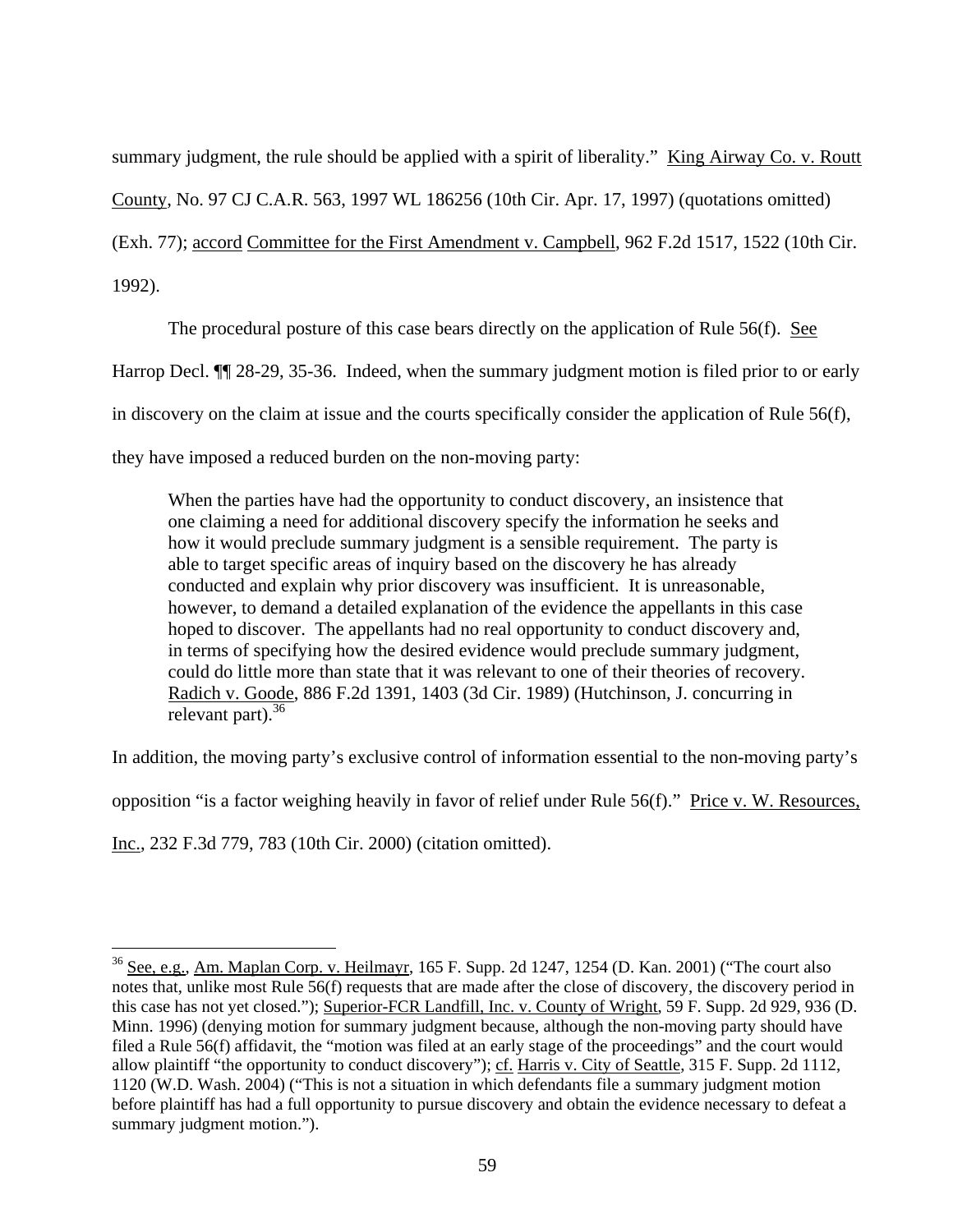SCO shows through accompanying declarations that it has not had sufficient time since IBM filed its counterclaim to analyze the millions of lines of Linux source code, to compare it to UNIX source code, and to trace the geneology, ownership, registration and licensing of that code.<sup>37</sup> Most importantly, SCO further shows through the declarations that SCO has not received discovery essential to oppose IBM's motion, nor even basic discovery that would permit SCO simply to efficiently identify targets for future, focused discovery and efficient investigation of facts to oppose IBM's motion. SCO explains below, and the accompanying declarations set forth in detail, that without such basic discovery SCO's investigation for non-literal copying would be made much slower and more inefficient than would otherwise be necessary.

 SCO sets forth below examples of copying discovered to date. SCO does so without waiving other instances of copying that SCO reasonably expects appropriate discovery to uncover. The fact is that SCO has not even been given the basic, court-ordered discovery on which SCO has now been required to renew a motion to compel necessary to permit SCO to build and prioritize its investigation of non-literal copying into Linux. SCO submits that neither logic nor the law requires SCO in such circumstances to submit a definitive discovery plan now or to make definitive statements about what is or is not copied now. Otherwise the law would invite defendants to refuse to produce even rudimentary discovery and then file summary judgment motions to force their adversary to freeze its case before it had been given even the beginnings of the information required to build it.

 In fact the law governing summary judgment motions does the very opposite. While IBM tries to withhold discovery, slow down the process of investigation, and then cut off the time for work, the law requires that discovery be used to make the process as efficient as possible -- and then

<sup>37</sup> <sup>37</sup> Although IBM excludes from its present motion issues of ownership, SCO's investigation would nevertheless need to encompass such issues. There is also a fact issue as to whether SCO owns copyright in one of the two IBM programs at issue in the case. See Part II.B.2 below.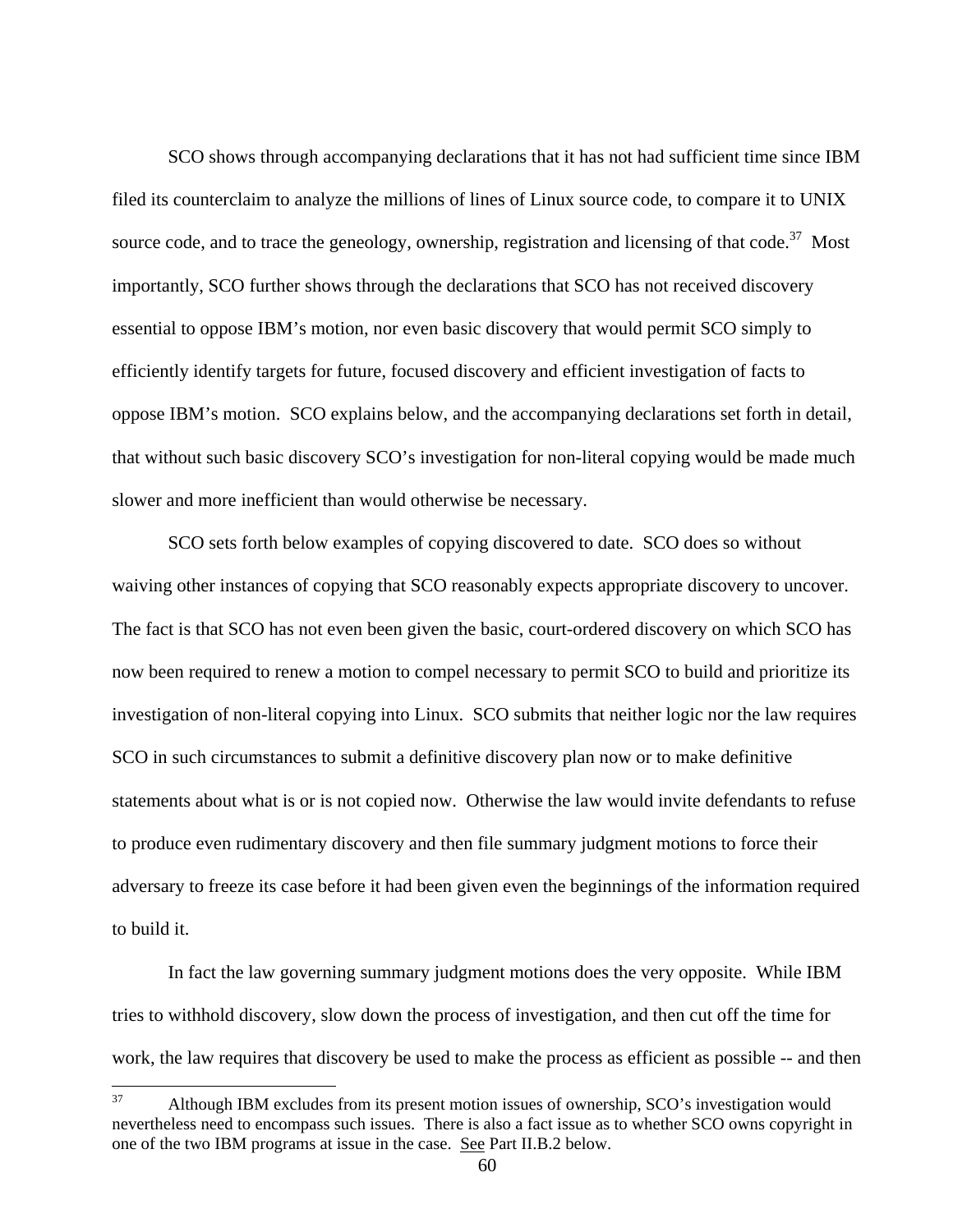requires that summary judgment motions such as the present one in complex software cases involving non-literal copying be deferred until after the filing of expert reports (where, even then, they are disfavored).

# **1. In Conjunction with SCO's Rule 56(f) Materials, The Procedural Posture of the Case Compels Denial Of IBM's Motion on Several Bases.**

 The Parties Have Not Submitted Expert Reports. In evaluating whether computer programs and/or portions thereof are "substantially similar" under the Copyright Act, the Tenth Circuit employs the "Abstraction-Filtration-Comparison" test. Gates Rubber Co. v. Bando Chem. Indus., Ltd., 9 F.3d 823, 834 (10th Cir. 1993); see also Computer Assocs. Int'l v. Altai, Inc., 982 F.2d 693, 706 (2d Cir. 1992). The test is fact intensive:

Application of the abstractions test will necessarily vary from case-to-case and program-to-program. Given the complexity and ever-changing nature of computer technology, we decline to set forth any strict methodology for the abstraction of computer programs. Indeed, in most cases we foresee that the use of experts will provide substantial guidance to the court in applying an abstractions test. Gates, 9 F.3d at 834-35 (internal citation omitted and emphasis added).

The determination of substantial similarity "is primarily a qualitative rather than a purely quantitative analysis, and must be performed on a case-by-case basis." Id. at 839. Further, "because substantial similarity is customarily an extremely close question of fact, summary judgment has traditionally been frowned upon in copyright litigation." Sturdza v. United Arab Emirates, 281 F.3d 1287, 1296 (D.C. Cir. 2002) (reversing summary judgment) (quotations omitted).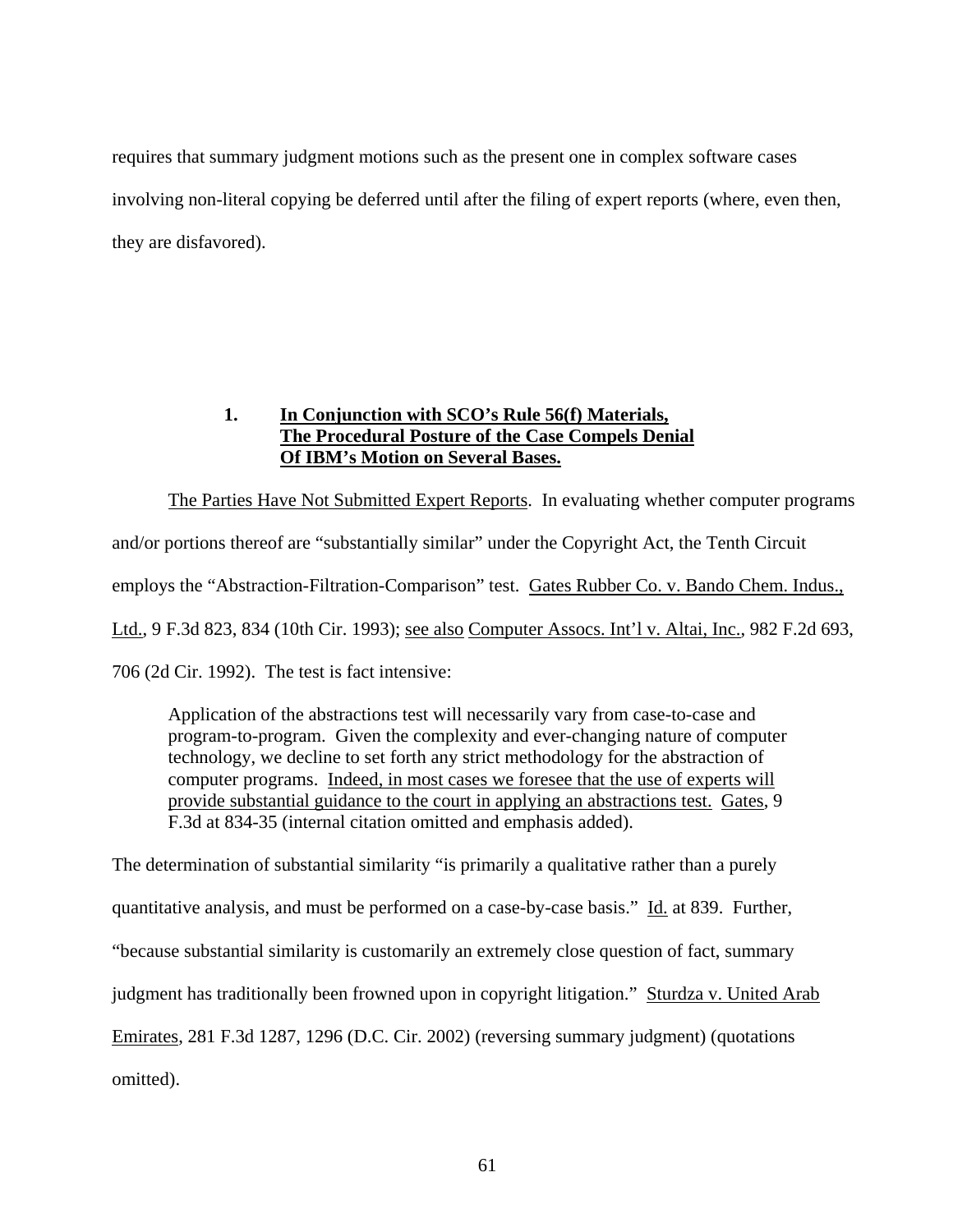The case law demonstrates the impropriety of summary judgment in copyright cases in which expert reports provide substantial guidance on the question of substantial similarity. The parties here indisputably have not submitted expert reports. In fact, because (among other reasons) SCO's principal claims in this case have always been for breach of contract and tort, SCO has not yet retained a testifying expert on copyright issues. See Harrop Decl. ¶ 72.

In Huthwaite, Inc. v. Sunrise Assisted Living, Inc*.*, 261 F. Supp. 2d 502 (E.D. Va. 2003), for example, the court considered a suit for infringement of a copyrighted sales manual. The defendant moved for summary judgment. Without even mentioning Rule 56(f), the court concluded: "This motion is premature at this point, as it is brought before the submission of expert reports on the substantial similarity question." Id. at 511. The rationale in Huthwaite is even more powerful here, given the emphasis the Tenth Circuit in Gates and numerous other courts have placed on expert reports in the context of comparisons among computer programs. Indeed, in Madrid v. Chronicle Books, 209 F. Supp. 2d 1227 (D. Wyo. 2002), which IBM cites, the court expressly carved out the comparison of computer programs as a task the court could not undertake on summary judgment through a naked comparison of the works at issue. In comparing the works (a novel and a movie), the court in Madrid explained that it could resolve the motion before it on summary judgment because "unlike technical computer programs and like that are copyright protected, the Court does not require further discovery to compare two literary works that are expressed in plain English." Id. at 1234 (emphasis added). The court then noted (the ellipses and emphases are its own):

See Gates Rubber Co. v. Bando Chemical Laboratories, Limited, 9 F.3d 823, 831 (10th Cir. 1993), which, when analyzing a computer program, states that it is "far preferable . . . in an area of legal and technological sophistication as complex as this area of copyright protection, to draw upon a larger arsenal of facts in order to design or derive the appropriate legally significant facts. Once these are gathered and expert testimony is heard, the court can then analyze which portions of the program, according to the expert testimony, infringes the protected expression." Id. at 1234 n.2.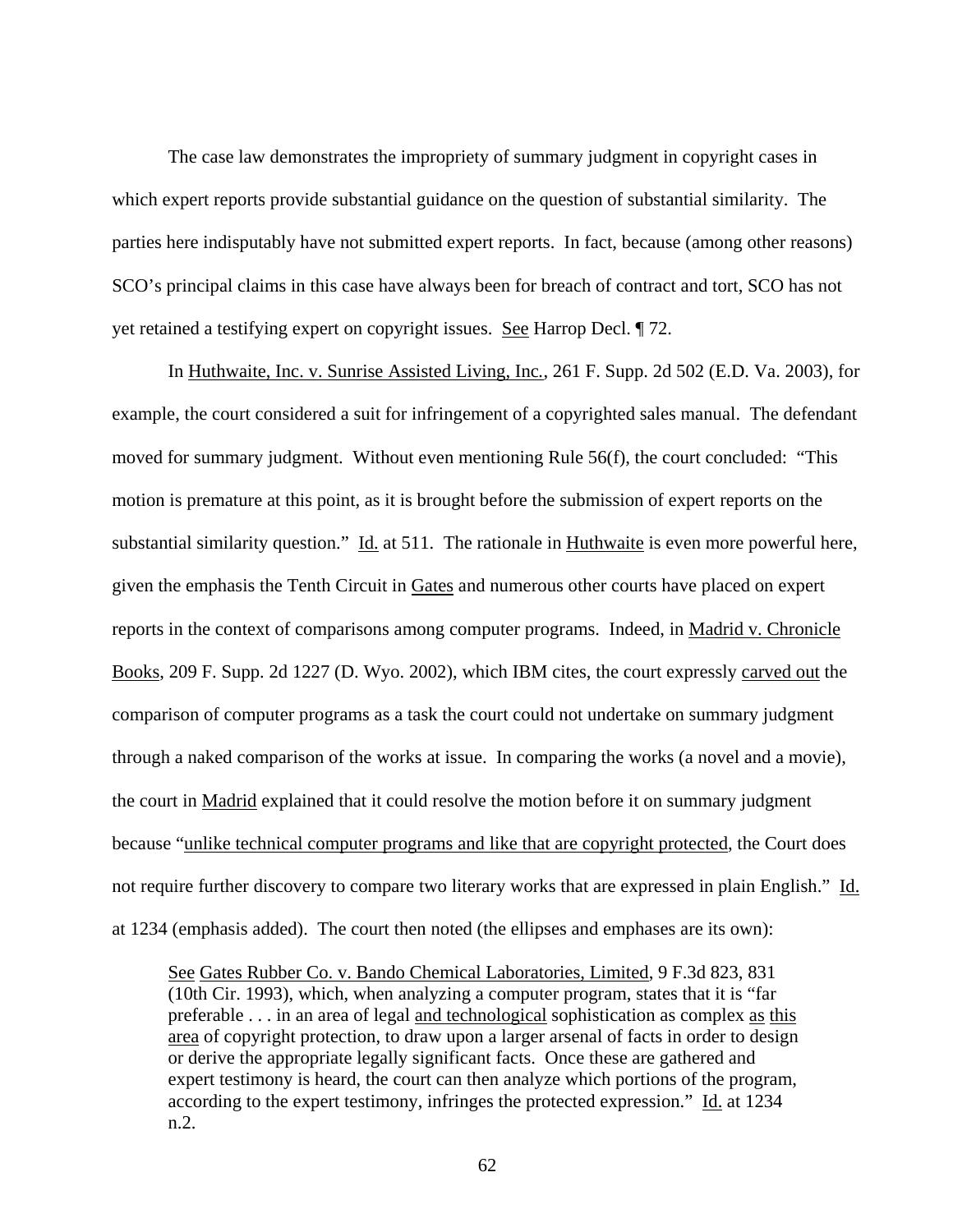The copyright issues that IBM's motion raises are of precisely the type that Gates and Madrid court make clear cannot be resolved on summary judgment.

Other courts, both within and outside the Tenth Circuit, agree. In Autoskill, Inc. v. National Educational Support Systems Inc., 793 F. Supp. 1557, 1568 (D.N.M. 1992), aff'd, 994 F.2d 1476 (10th Cir. 1993), the court noted that reliance on expert testimony "is particularly appropriate in the complex area of reading software programs." Accord Kohus v. Mariol, 328 F.3d 848, 857-58 (6th Cir. 2003); see also Whelan Assocs., Inc. v. Jaslow Dental Lab., Inc*.*, 797 F.2d 1222, 1232 (3d Cir. 1986) (noting that "when the subjects of the copyright are particularly complex, such as computer programs," the applicable analysis of copying must recognize that "the expert testimony is essential to even the most fundamental understanding of the objects in question"); Altai, 982 F.2d at 713 (acknowledging "the reality that computer programs are likely to be somewhat impenetrable by lay observers – whether they be judges or juries").

The Court should await the submission of expert reports before resolving the copyright issues raised in IBM's Tenth Counterclaim.

The Parties Have Not Remotely Completed Relevant Discovery. IBM filed its Tenth Counterclaim on March 29, 2004, and fact discovery is not scheduled to end until February 11, 2005. The parties have not even begun to take discovery specifically on the Tenth Counterclaim. Harrop Decl. **[1]** 35-36, 40, 47-48, 56, 58, 62. SCO does not contend that the Court may enter summary judgment only if all discovery has been completed. But see 10B Federal Practice and Procedure § 2741 ("[T]he granting of summary judgment will be held to be error when discovery is not yet completed, and summary judgment has been denied as premature when the trial court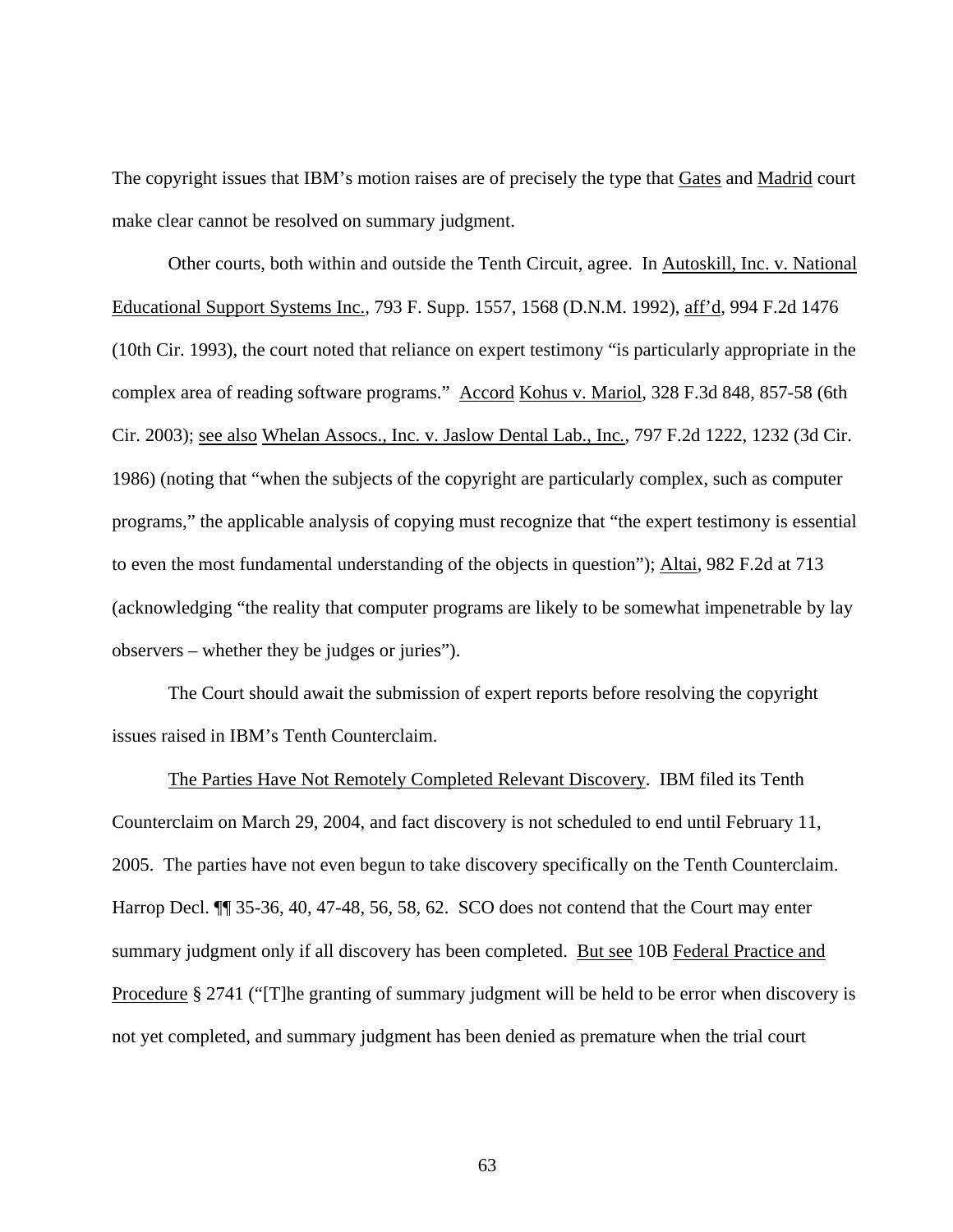determines that discovery is not finished."). Rather, in factually analogous circumstances, courts have held that summary judgment motions are premature.<sup>38</sup>

 It is also undisputed that the parties have consumed much of the time since IBM brought the Tenth Counterclaim by addressing for the Court and Magistrate Judge whether the Court shall have jurisdiction over the Counterclaim at all, the extent to which IBM has complied with the Magistrate Judge's Order regarding SCO's first motion to compel, and the scheduling order that this Court amended. Harrop Decl. ¶¶ 11-17. See Burnside-Ott Aviation Training Ctr., Inc. v. United States, 985 F.2d 1574, 1582-83 (Fed. Cir. 1993) (denying summary judgment where discovery on the claim was allowed for only two months and the parties consumed much of that time moving to extend the discovery deadline and to compel discovery, and the moving party had not responded to the nonmoving party's discovery requests). On the basis of those facts alone, pursuant to the foregoing cases, the Court should deny IBM's motion.

 The courts have specifically held, moreover, that when the non-moving party has had no reasonable opportunity to take depositions that could provide relevant testimony, summary judgment is inappropriate. See St. Surin v. Virgin Islands Daily News, Inc*.*, 21 F.3d 1309, 1314-15 (3d Cir. 1994) (reversing summary judgment where the plaintiff had not yet deposed third-party witnesses); Velikonja v. Mueller, 315 F. Supp. 2d 66, 79 (D.D.C. 2004) (noting that "in particular, plaintiff has yet to conduct any depositions"); Gallup, Inc. v. Talentpoint, Inc*.*, No. CIV.A. 00-5523,

<sup>38</sup> See, e.g., Rio Vista Oil, Ltd. v. Southland Corp*.*, 667 F. Supp. 757, 760 (D. Utah 1987) ("motions for summary judgment should not be granted if discovery has not been had and would be helpful"); see also Velikonja v. Mueller, 315 F. Supp. 2d 66, 80-81 (D.D.C. 2004) (noting the "undeveloped record" and holding that consideration of any summary judgment would occur after discovery was completed); Does v. Mercy Health Corp. of Southeastern Pa*.*, 150 F.R.D. 83, 85 (E.D. Pa. 1993) (granting Rule 56(f) continuance where "Defendants submit this motion for summary judgment in the early stages of discovery"); Magic Mktg., Inc. v. Mailing Servs. of Pittsburgh, 634 F. Supp. 769, 772-73 (W.D. Pa. 1986) (considering defendant American Paper's motion for summary judgment in action for copyright infringement and concluding that "Discovery has recently commenced and plaintiff must be given an opportunity to uncover evidence which may contradict American Paper's position").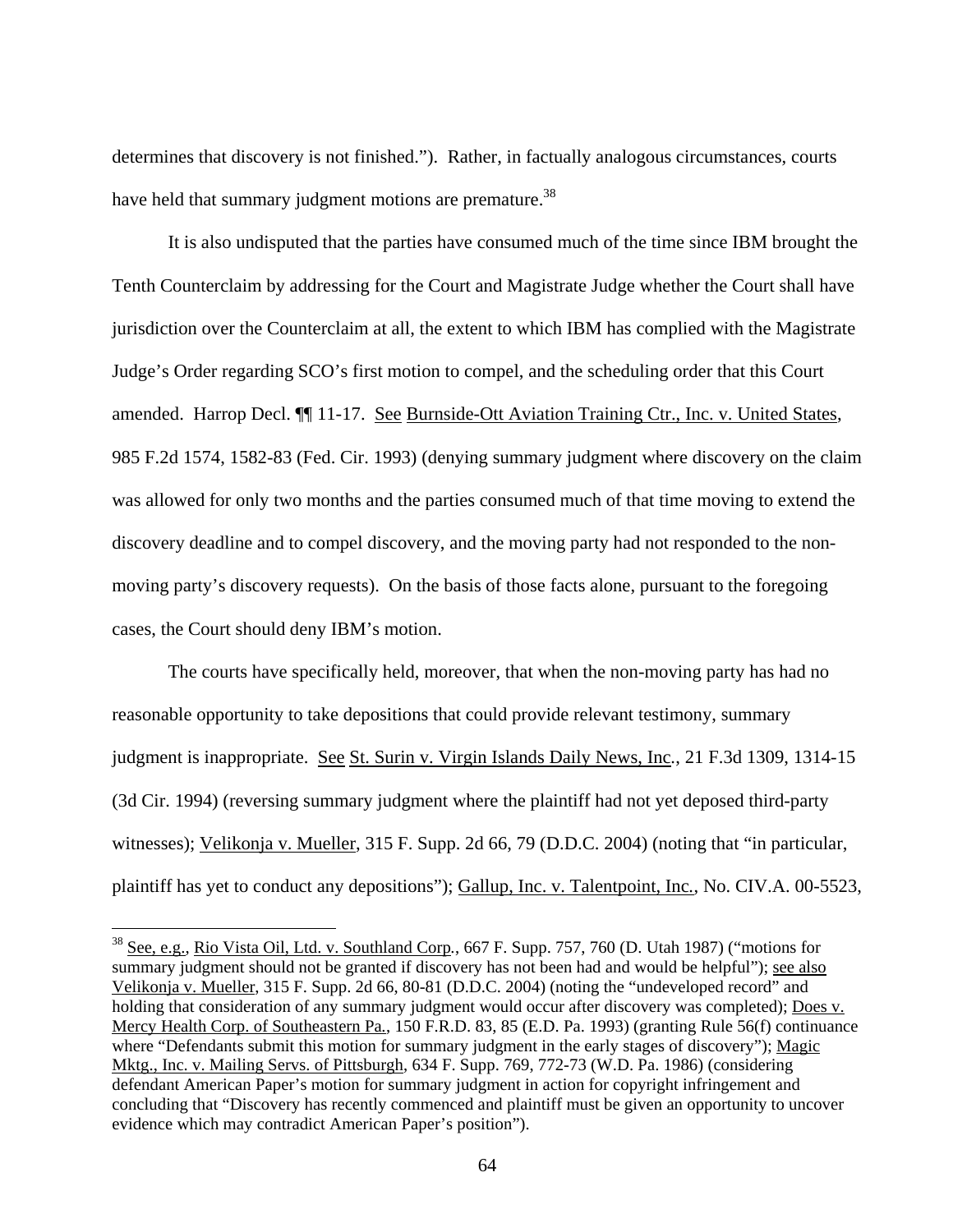2001 WL 1450592, at \*14 (E.D. Pa. Nov. 13, 2001) (Exh. 74) (denying summary judgment because the plaintiff had not been able to depose certain employees of the defendant). That factor applies with particular force here, for two principal reasons:

-- In cases involving comparison of computer programs under the copyright laws, the courts have held that lay testimony (in addition to expert testimony) is relevant to the "substantial similarity" inquiry. See, e.g., Whelan Assocs., 797 F.2d at 1232-33; Autoskill, 793 F. Supp. at 1569, aff'd, 994 F.2d 1476 (10th Cir. 1993); and

Only by deposing current and former employees of IBM (and its predecessor in interest) can SCO demonstrate the full extent of IBM's broad access to UNIX, which proof will reduce SCO's burden on the question of substantial similarity. See Gates, 9 F.3d at 833 n.7.

IBM improperly presupposes (for example) that no current or former IBM employee would acknowledge that portions of Linux – including portions that SCO may not yet have identified – are substantially similar to portions of protected UNIX material. See Part II.B.2 below.

Additional and analogous case law belies IBM's argument that deposition testimony would be irrelevant. In Sanders v. Quikstak, Inc., 889 F. Supp. 128 (S.D.N.Y. 1995), for example, in considering the defendant's motion for summary judgment regarding the plaintiff's claim of design defect, the court did not limit its inquiry to whether the plaintiff could at that time produce direct evidence of the alleged defect. Rather, the court recognized that prospective deposition testimony could support the plaintiff's claims:

Defendant argues that plaintiff should not be given additional time for discovery because plaintiff has had ample time, during the eleven months since his case was removed to this court, to inspect the hydraulic unit and to specify the defects he is alleging. While we wish to encourage the expeditious preparation of cases for trial, we do not find defendant's argument persuasive*.* Inspection of the hydraulic unit is not the only avenue of discovery through which plaintiff may gain information about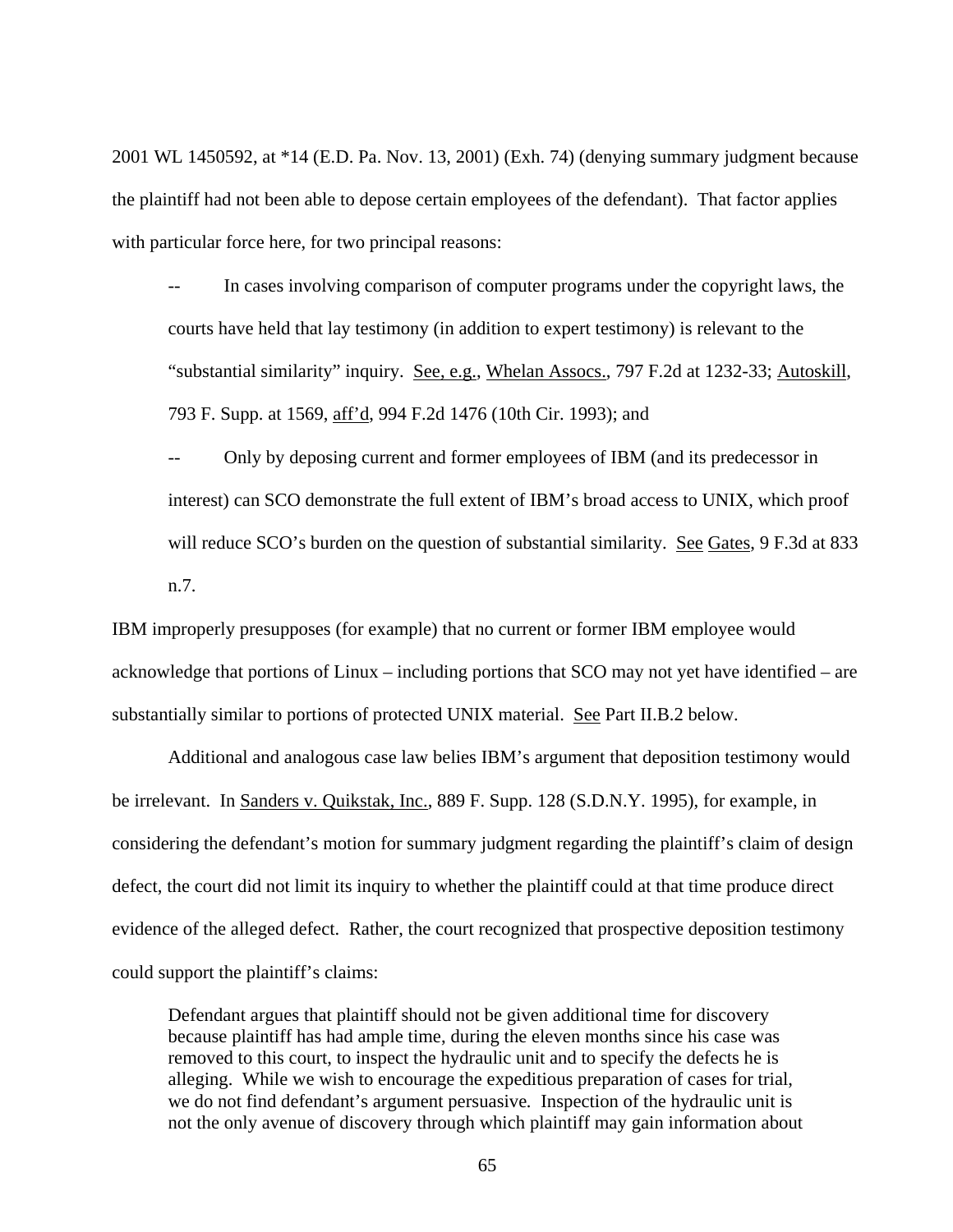the unit. Depositions of Rexroth personnel may reveal potential design flaws, manufacturing imperfections, or operating dangers that are not apparent from a visual inspection or even upon trial runs of the machinery. Id. at 132-33.

SCO indisputably has not yet had the opportunity to depose IBM employees who could have knowledge about the contribution of copyrighted SCO System V code into AIX, Dynix, and/or Linux, and has not yet had the opportunity to depose third-party contributors (such as Linus Torvalds) who also could have placed System V code into Linux. Sanders and the other cases cited above make clear that summary judgment is inappropriate where, as here, future deposition testimony could bear on issues of liability.<sup>39</sup>

SCO's Renewed Motion to Compel. Summary judgment is premature when the non-moving party has filed a pending motion to compel discovery. In Morrison Flying, 340 F.2d 430, the Tenth Circuit – without even mentioning Rule  $56(f)$  – denied summary judgment where the non-moving party's motion to compel answers to interrogatories was pending at the time the district court granted summary judgment. The court's reasoning demonstrates the reduced burden that the nonmoving party faces in a procedural posture such as the one here:

We do not conclude that these questions must be answered or that, if answered, they will finally permit Morrison to prevail in the case. The trial court should first have an opportunity to rule upon the matter. Nevertheless, some of this evidence may be very material for a final disposition of the litigation. Id. at 432 (emphasis added).

See also Vining v. Runyon, 99 F.3d 1056, 1058 (11th Cir. 1996) (holding that "it is error for a district court to decide a summary judgment motion before ruling on an outstanding motion to compel"); Snook v. Trust Co. of Georgia Bank of Savannah, 859 F.2d 865, 871 (11th Cir. 1988) ("The district court should have ruled on the motion to compel prior to entering summary judgment

<sup>&</sup>lt;sup>39</sup> IBM relies on <u>Gemisys Corp. v. Phoenix American, Inc.</u>, 186 F.R.D. 551 (N.D. Cal. 1999), but at the time of summary judgment in that case the Magistrate Judge had previously granted the non-moving party's Rule 56(f) motion and permitted it to depose numerous witnesses from the moving party. See id. at 565. In addition, the non-moving party's subsequent Rule 56(f) motion either sought only the right to depose individuals it had already deposed or else was based purely on "mere speculation." Id. at 565-66. Nor did the non-moving party present any evidence of substantial similarity. See Part II.B.2 below.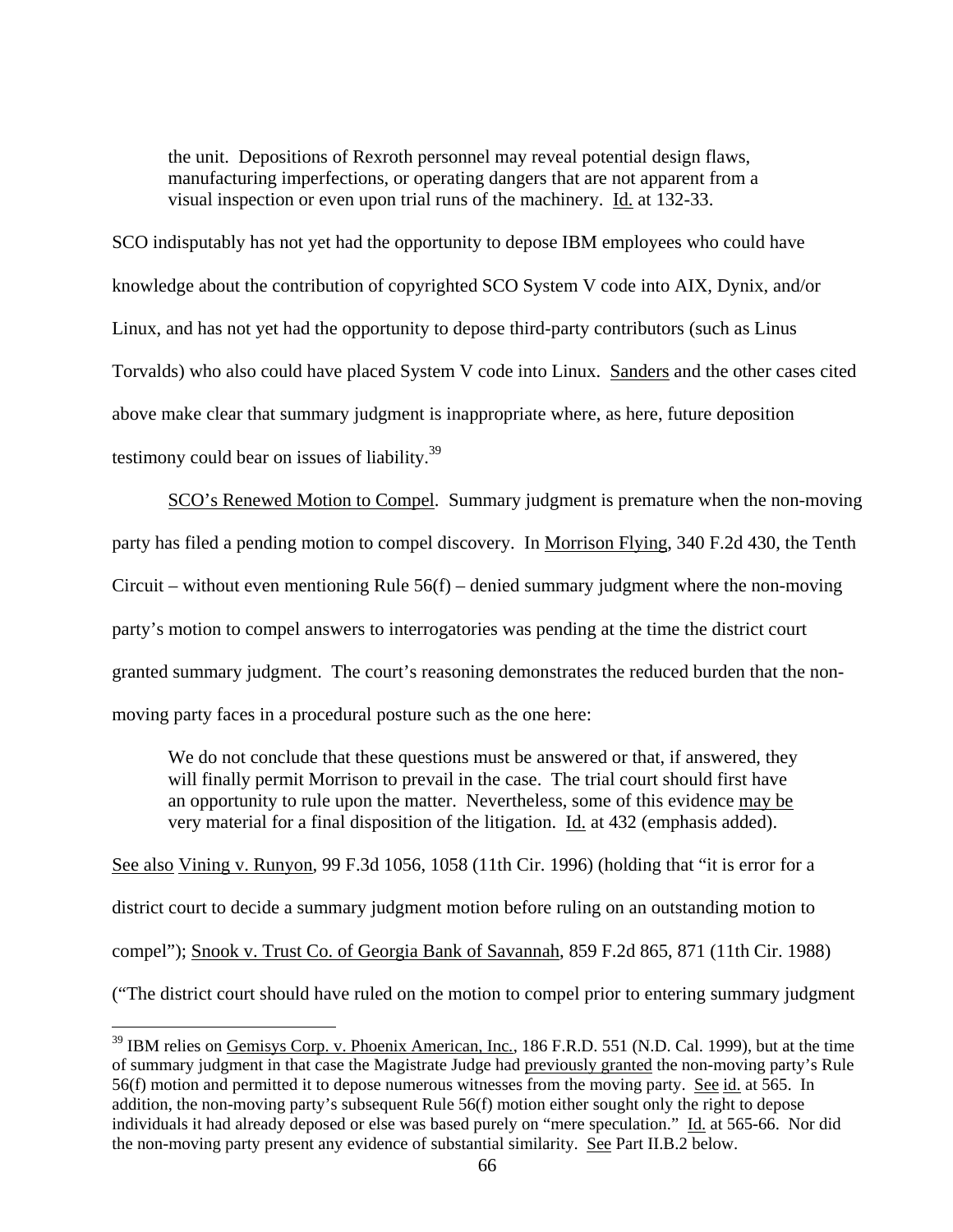for the defendants. Its failure to rule on the motion to compel circumvented the policy underlying discovery in cases in which a summary judgment motion is filed.").

 The holdings in these cases are perfectly sensible – otherwise a litigant would have an incentive to drag its feet in discovery and then move for summary judgment before the record was developed in any detail. The reasons for precluding summary judgment where such motions to compel are pending are manifest in this case. SCO served interrogatories and requests for production on IBM over a year ago. Because IBM's responses were incomplete or non-existent, SCO filed a motion to compel on November 3, 2003. In March 2004, the Magistrate Judge ordered IBM to comply with its discovery obligations by providing specified discovery and supplementing its deficient responses. See Order Regarding SCO's Motion to Compel Discovery dated March 3, 2004 (Exh. 15). IBM has failed to comply with the Order. Therefore, SCO has filed a motion to compel IBM to comply with the Court order prompted by SCO's initial motion to compel. See Mem. in Support of Plaintiff's Renewed Motion to Compel, dated July 6, 2004 (Exh. 25).

 Accordingly, if the distinct were even relevant, SCO's renewed motion to compel relates directly back to its motion to compel pre-dating IBM's motion for summary judgment. The cases, however, do not distinguish between motions to compel filed before or after the summary judgment motion. See, e.g.*,* Fernandez v. Bankers Nat'l Life Ins. Co*.*, 906 F.2d 559, 563, 571 (11th Cir. 1990) (reversing district court for granting summary judgment prior to resolving motion to compel filed after the motion for summary judgment); Lux v. Cox, 23 F. Supp. 2d 92, 103-104 (W.D.N.Y. 1998) (denying summary judgment motion in light of motion to compel filed the day before oral argument on the motion). And there certainly would be no basis for drawing any such distinction where, as here, the party files the motion to follow up on discovery ordered in response to a previous motion to compel. See, e.g., G-I Holdings, Inc. v. Baron & Budd, 213 F.R.D. 146, 146-47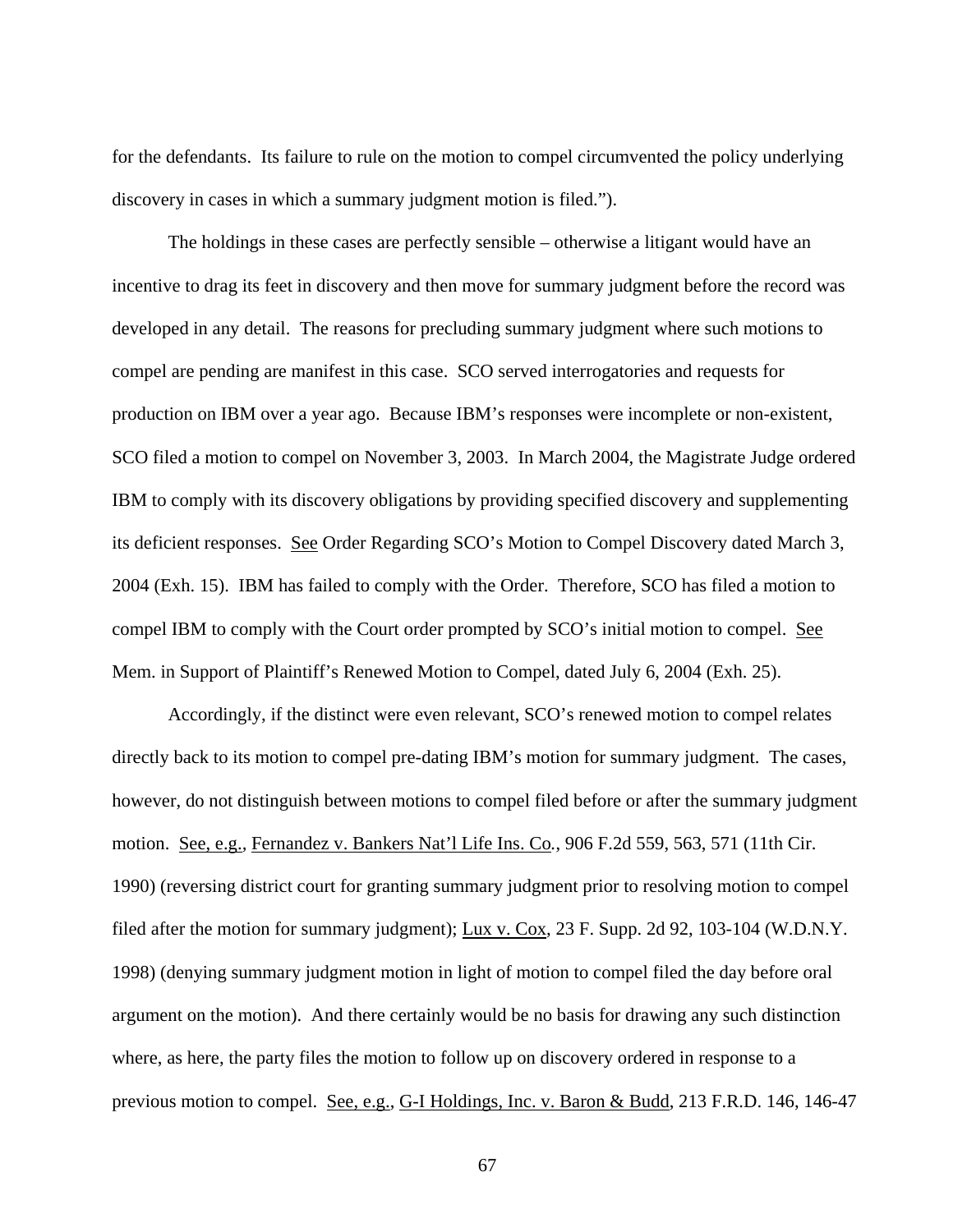(S.D.N.Y. 2003) (summary judgment denied as "premature" where the non-moving party has prevailed on a motion to compel but has not received the discovery to be produced). If the Magistrate Judge determines to require IBM to produce additional documents, SCO should be permitted to review and use them.

 The courts also have specifically held that summary judgment is premature when the moving party has failed to respond to interrogatories. See, e.g., Sames v. Gable, 732 F.2d 49, 51-52 (3d Cir. 1984) (reversing summary judgment against plaintiff where "plaintiff's interrogatories remained unanswered by defendant" and "the court had denied defendants' motion to limit the scope of those very discovery requests"). SCO demonstrates in its Renewed Motion to Compel that IBM has failed adequately to respond to SCO's Interrogatory 5, which seeks the identity of "IBM or Sequent personnel that work or worked on developing source code, derivative works, modifications or methods for AIX, Dynix, and Linux, specifying for each person their precise contributions to each." If IBM answers this Interrogatory appropriately, SCO will know (for example) the precise contributions made to AIX and Dynix. Such information would allow SCO to depose the significant authors of AIX and Dynix, and that information will enable SCO to streamline and prioritize its searches for source code in Linux derived over time from source code in UNIX. That testimony will also provide direct evidence (good or bad) relating to IBM's request for a declaration of non-infringement with respect to all of its activities relating to Linux. See Part II.B.2 below. On these additional bases, the Court should deny IBM's motion.<sup>40</sup>

 $^{40}$  The other cases IBM cites are not at all to the contrary. In Jean v. Bug Music, Inc., No. 00 CIV 4022, 2002 WL 287786 (S.D.N.Y. Feb. 27, 2002), the court relied extensively on the declaration and deposition testimony of the defendants' expert. Id. at \*3-6. In I.A.E., Inc. v. Shaver, 74 F.3d 768, 778 (7th Cir. 1996), which turned on the application of Indiana law to an implied license, the court had the benefit of extensive discovery, including a variety of depositions. In Scholastic, Inc. v. Stouffer, 221 F. Supp. 2d 425 (S.D.N.Y. 2002), the court premised its grant of summary judgment on the fact that the alleged infringer did not have access to the protected work. Id. at 339. In CACI Int'l, Inc. v. Pentagen Tech. Int'l, Ltd. 70 F.3d 111 (Table), 1995 WL 679952 at \*\*3 (4th Cir. 1995), the court granted summary judgment because, inter alia,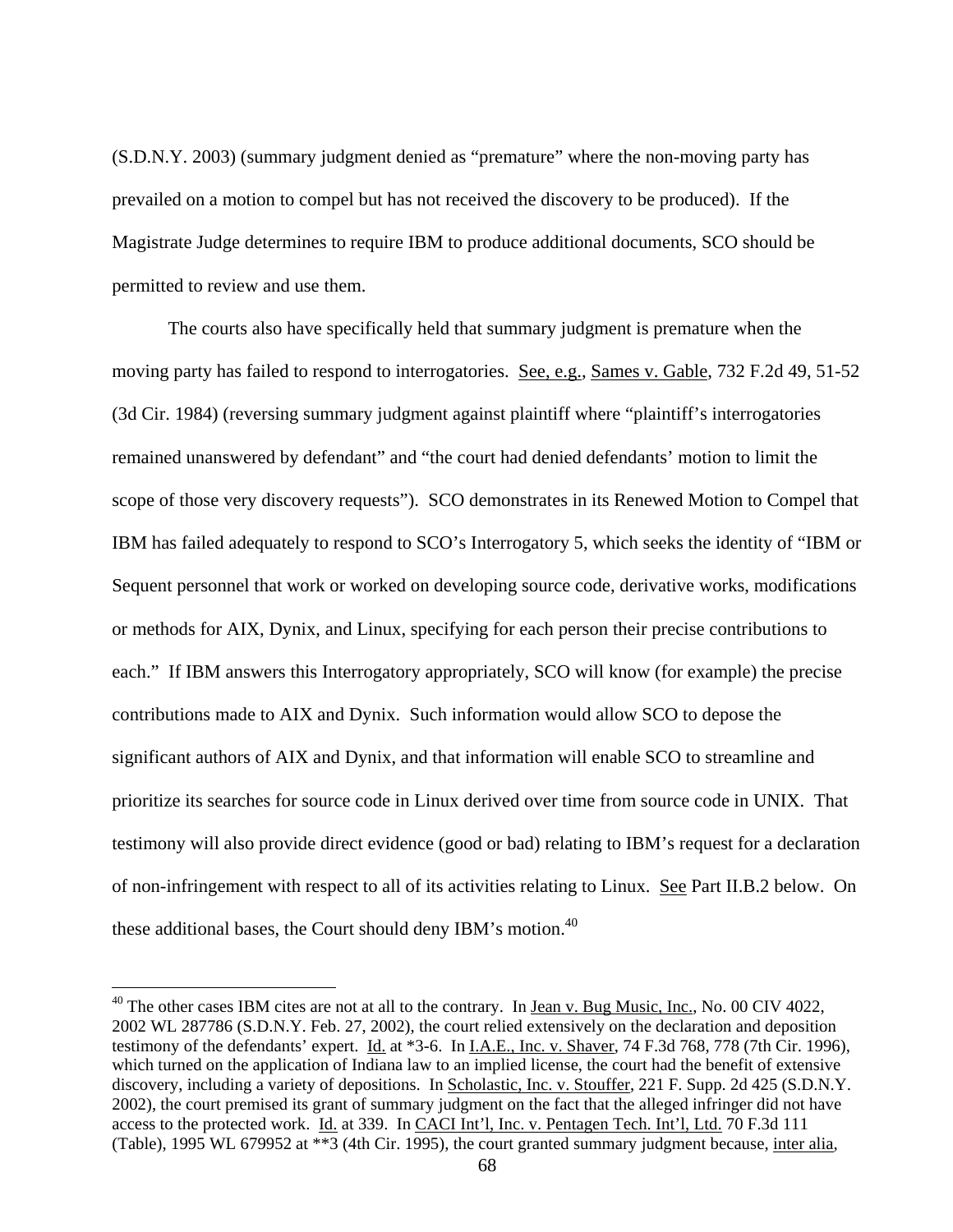### **2. The Materials SCO Has Filed Pursuant to Rule 56(f) Further Compel Denial of IBM's Motion.**

 Under Rule 56(f), the moving party must identify "the probable facts not available and what steps have been taken to obtain these facts," and must "demonstrate how additional time will enable him to rebut movant's allegations of no genuine issue of fact." Brightway Adolescent Hosp. v. Health Plan of Nev., No. Civ. 2:98CV0729C, 2000 WL 33710845, \*2-3 (D. Utah Sept. 20, 2000) (Exh. 69) (quotations and citations omitted); <u>see also Holt v. Wesley Med. Ctr., LLC</u>, No. 00-1318-JAR, 2002 WL 31778785, at \*1 (D. Kan. Nov. 25, 2002) (Exh. 76) (granting 56(f) continuance in light of pending and unanswered discovery requests); Am. Maplan, 165 F. Supp. 2d at 1254-55 (granting 56(f) continuance prior to completion of discovery where plaintiff "has demonstrated that it has been delayed in obtaining documents that might prove to be critical in its opposition of defendant's motion").

 SCO's 56(f) submissions fully meet the foregoing criteria. At the same time, in light of the very early stage of discovery regarding IBM's Tenth Counterclaim and IBM's failure to date to provide complete responses to the most basic discovery requests, SCO need not satisfy the same requirements as a party opposing summary judgment after substantial discovery on the claim at issue has been taken. SCO explains below its efforts to take relevant discovery, the discovery SCO would need to take to oppose IBM's motion, and illustrative facts demonstrating that SCO reasonably expects to discover additional facts precluding summary judgment.

#### SCO's Discovery Efforts to Date

 The procedural posture here is one in which (i) until February 2004, SCO had not asserted any claim for copyright infringement in this case, (ii) SCO has not filed any claim that IBM has

the statute of limitations had run. Further, the undisputed evidence demonstrated that the alleged infringer did not have access to the copyright holder's work and had not distributed it.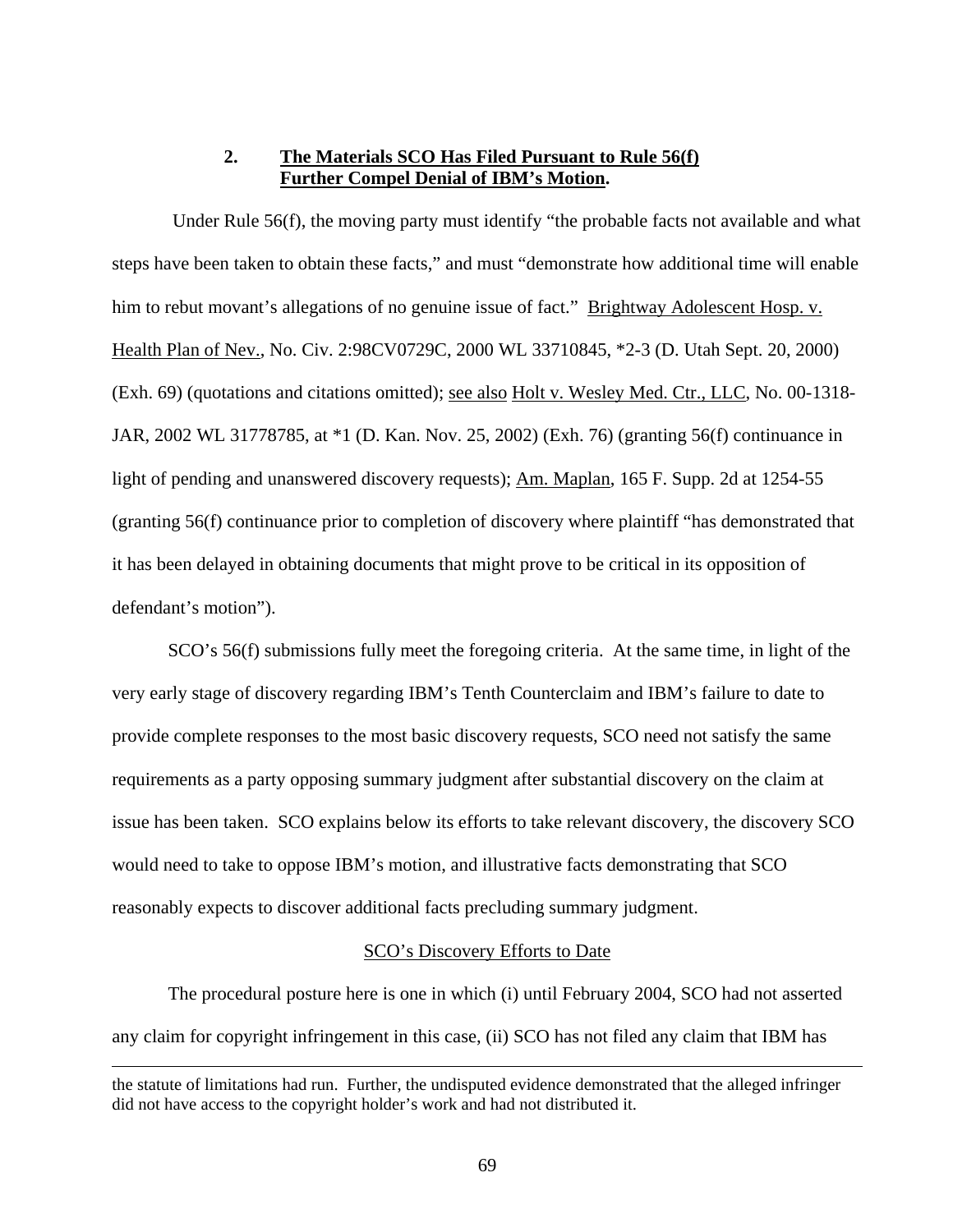contributed source code to Linux in violation of any SCO copyright, (iii) SCO has not brought any claim in this action against IBM relating to any of IBM's numerous activities relating to Linux, and (iv) SCO's motion to dismiss IBM's Tenth Counterclaim is pending -- and, in fact, IBM filed its motion for summary judgment with its opposition to SCO's pending motion to dismiss.

 By bringing the claims it did, SCO had specifically avoided the need for the broad and timeconsuming discovery necessary to determine (by way of example) the full scope of IBM's numerous activities relating to Linux, the source code thousands of third parties had contributed to Linux, the origins of the source code they contributed, the ways in and extent to which thousands of end-users use Linux, and all of the other discovery necessary to give SCO an opportunity to discover facts essential to oppose IBM's Counterclaim. The necessary (and foreseeable) effect of IBM's Tenth Counterclaim would be to introduce those substantial issues (among others) into the discovery process. Harrop Decl. ¶ 19.

 In addition, SCO has been unable to obtain facts essential to justify opposition to IBM's motion for summary judgment given IBM's inadequate responses to basic interrogatories and requests for production that SCO propounded over a year ago. The Magistrate Judge has already granted SCO's initial motion to compel adequate responses to that discovery. On March 3, 2004, the Magistrate Judge granted SCO's motion to compel and required IBM to provide specified discovery that it had refused to provide and also to supplement deficient responses. Yet IBM has still failed to comply with the Court's Order. IBM's failure has forced SCO to now renew its earlier motion to compel – simply to secure compliance with the Court's prior Order. See Mem. in Support of Plaintiff's Renewed Motion to Compel, July 6, 2004 (Exh. 25); see also SCO's Mem. Regarding Discovery, May 28, 2004 (Exh. 23).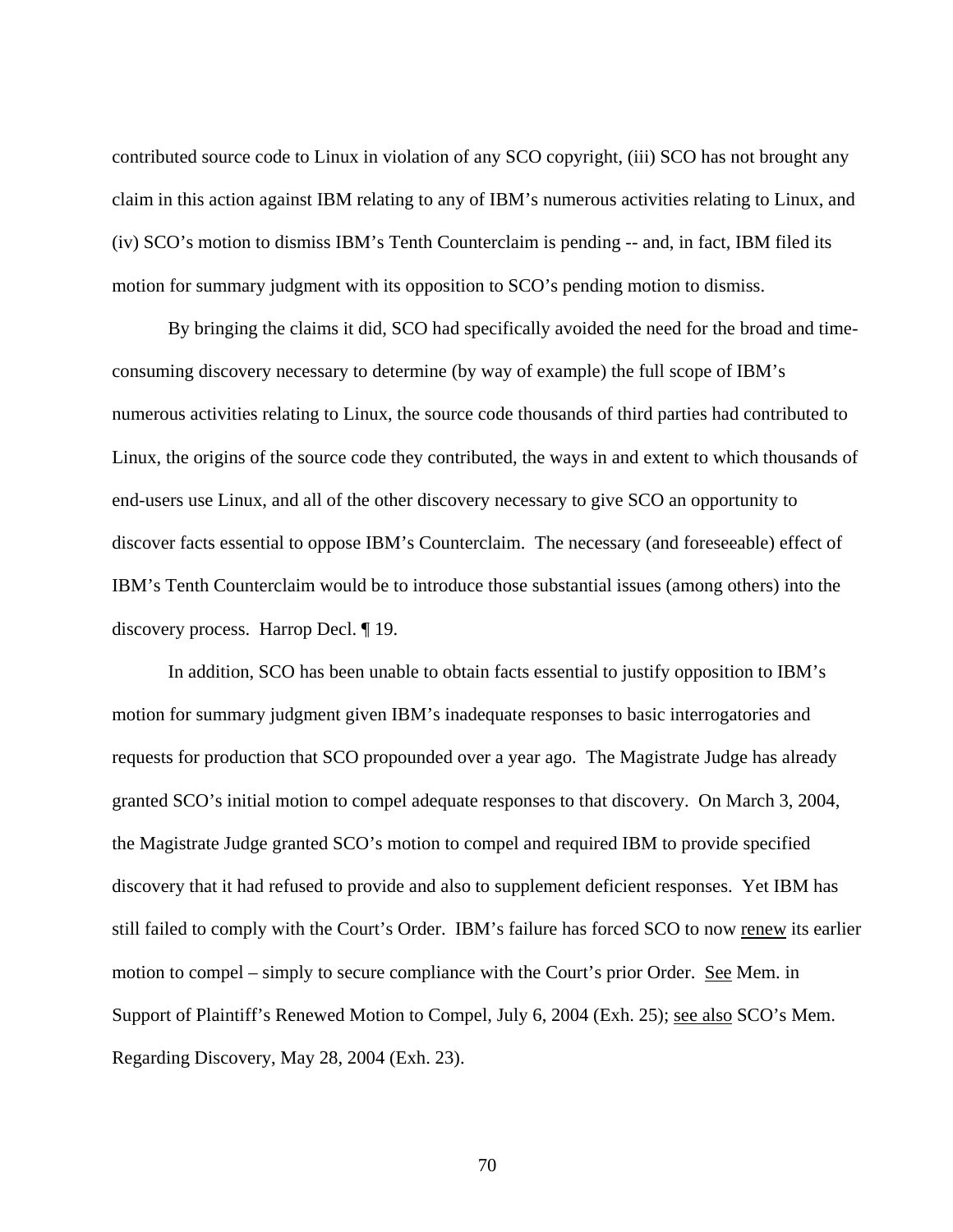IBM's refusal to provide the basic information set forth in SCO's Renewed Motion to Compel prejudices SCO's defense of all of IBM's counterclaims. The effect of IBM's failure adequately to respond to SCO's discovery requests is to have precluded SCO from deposing principal programmer contributors to streamline the otherwise extremely time-consuming investigation and discovery process with respect to issues of non-literal copying under the copyright laws on which IBM's Tenth Counterclaim is based. With full discovery responses, for example, SCO would have known the identities and precise contributions of each person to AIX, which in turn would have allowed SCO to take depositions of significant authors of AIX, which would have provided direct evidence relating to IBM's duplication, modification, and/or distribution of material in UNIX in which SCO holds copyright. Harrop Decl. ¶¶ 59-64, 77-90.

 After hearing argument on SCO's motion to compel, the Magistrate Judge also issued a specific numbered directive requiring that IBM finally produce at least some version of AIX code (and additional Dynix code). Only on March 24, 2004, almost nine months after SCO originally requested its production, did SCO finally receive limited versions of AIX and additional Dynix source code that were readable so that SCO could begin to conduct source code comparisons. Comparison of AIX and Dynix source code with source code in UNIX and Linux will enable SCO to identify the specific files and lines of AIX and Dynix that IBM contributed to Linux and to continue the complex and technically demanding analysis to identify all of the instances of IBM's copying from UNIX into AIX and Dynix and into Linux.

#### SCO's Proposed Discovery on the Tenth Counterclaim

 IBM's motion begs the question of the full scope of its "activities relating to Linux," which is an issue on which SCO has taken very little discovery. In addition to discovery to determine the nature and scope of IBM's activities relating to Linux, SCO would need to begin and take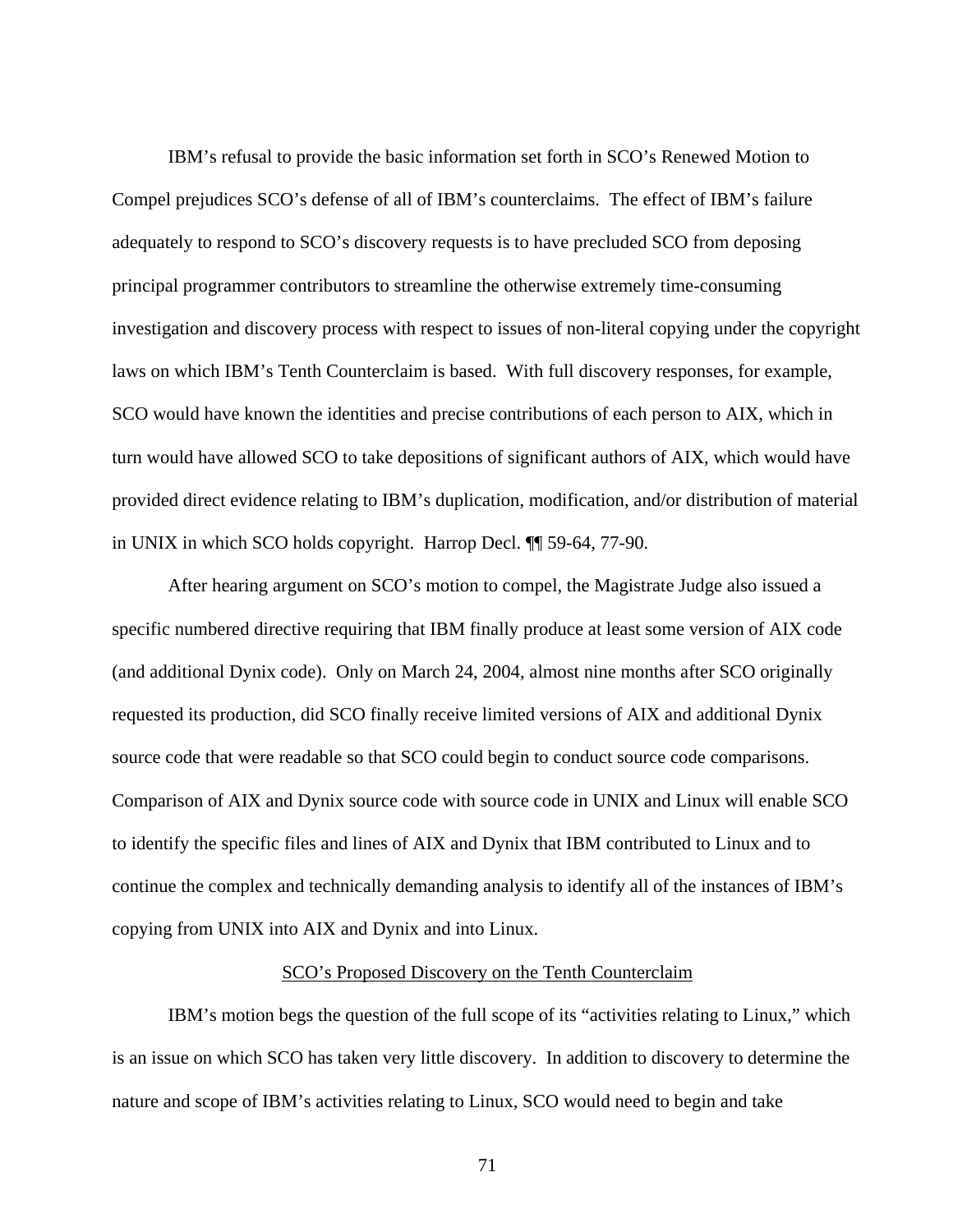substantial discovery of facts essential to oppose IBM's broad request for a declaration of noninfringement of SCO's copyrights. IBM seeks a declaration that it has not infringed SCO's copyrights through any of its "Linux activities" – as both a contributor and an end-user. IBM of course may be liable for contributing SCO's copyrighted material from UNIX into Linux. See, e.g.*,*  Gates, 9 F.3d 823. Further, as an end-user of Linux, if anyone has contributed protected material from UNIX System V into Linux, IBM can be held derivatively liable for copyright infringement. See, e.g., Intellectual Reserve, Inc. v. Utah Lighthouse Ministry, Inc., 75 F. Supp. 2d 1290, 1293-94 (D. Utah 1999).

 On the issue of copying, IBM places near-exclusive weight on SCO's purported ability simply to place the millions of lines of UNIX source code side-by-side with the millions of lines of Linux source code and compare them. Such comparisons are possible, but not within any reasonable time frame. They are in fact an extremely inefficient and time-consuming way of identifying similarities in code given the circumstances and the magnitude of the search required. Even using automated search tools, there are inherent obstacles in identifying all line-for-line similarities between two computer operating systems.

 But as shown below, and demonstrate concretely in the accompanying declarations, this is even more plainly true as to issues of non-literal copying, which does not depend on the presence of identical code and which therefore requires even more time and effort to investigate. Basic discovery SCO has sought but not received would have permitted and permit SCO to streamline the investigation of similarities in code that IBM's Tenth Counterclaim requires, by enabling SCO to prioritize and target areas to analyze. With such discovery investigation of non-literal copying is efficient; without it the investigation is much more time consuming and unnecessarily inefficient. Given the time constraints and inherent limitations on side-by-side comparison of source code in the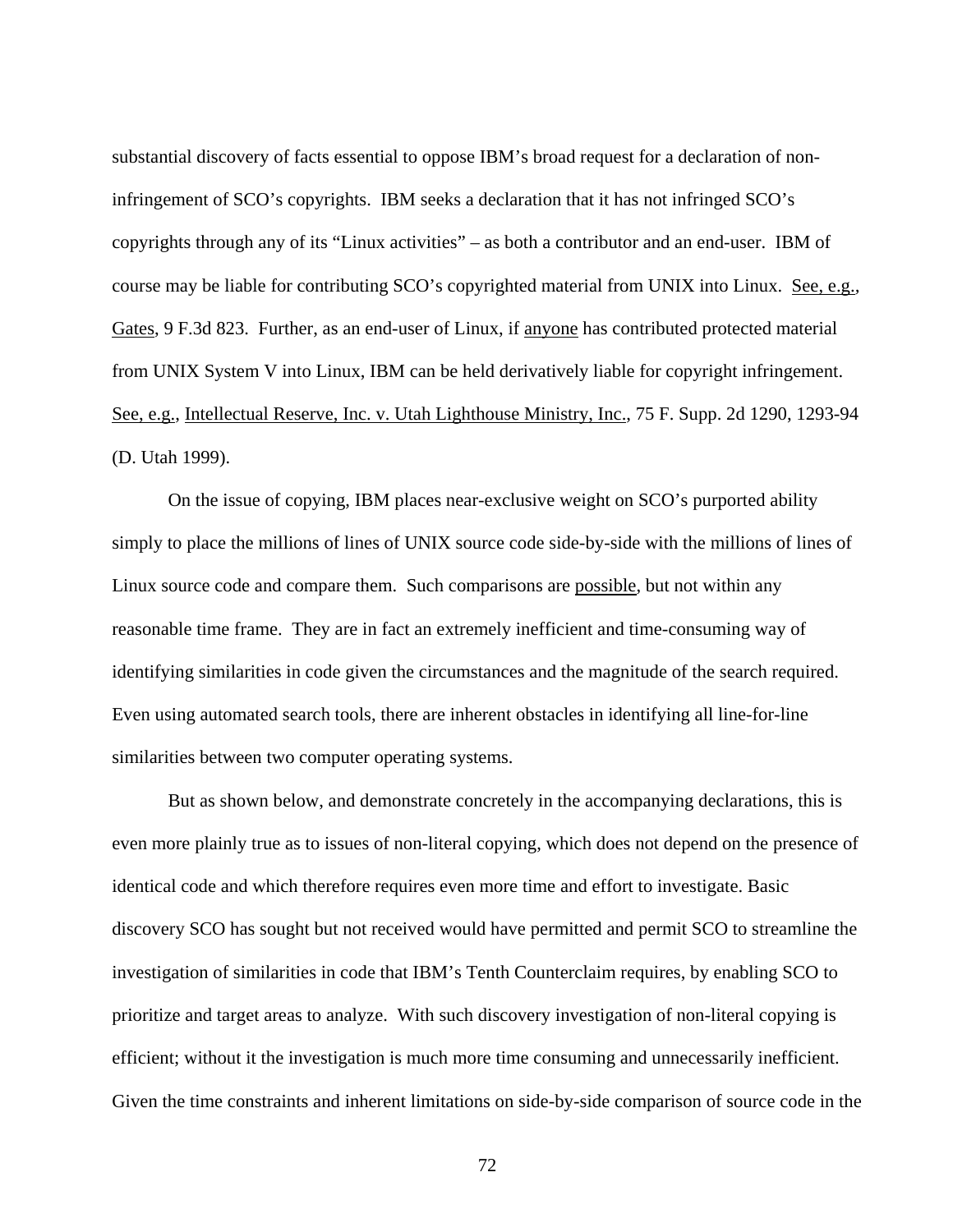absence of other information, the means summarized below of identifying copying between computer operating systems, and of the modification or derivation of source code from one operating system into the source code of another operating system, are crucial tools.

 IBM thus not only proposes that SCO is constrained to use only the most time-consuming search methods, but further proposes that SCO can use only the facts discovered through those methods before IBM filed its counterclaim. In a process where the plaintiff seeks to employ the most efficient means of discovering facts to support its claim, IBM seeks to constrain SCO to using only inefficient means; where the plaintiff would develop its case prior to opposing a motion for summary judgment, IBM proposes to cut that process off entirely. SCO demonstrates below that on both points the law compels the exact opposite outcome. The law further demonstrates that the discovery SCO seeks not only is the most reasonable means of discovering facts on the direct comparison of source code, but would permit SCO to obtain direct testimony essential for SCO to oppose IBM's Tenth Counterclaim.<sup>41</sup>

### *IBM's Activities Relating to Linux*

 IBM's own descriptions of the enormous extent of its worldwide Linux-related activities reveals the broad scope of the discovery the Tenth Counterclaim would entail. For example:

 $\overline{a}$ 

<sup>&</sup>lt;sup>41</sup> See, e.g., Williams v. Arndt, 626 F. Supp. 571, 579-81 (D. Mass. 1985) (in finding substantial similarity during bench trial, considering the defendant's testimony in evaluating his credibility, motivation and purpose for creating the substantially similar work); Midway Mfg. Co. v. Bandai-America, Inc., 546 F. Supp. 125, 153-54 (D. N.J. 1982) (in finding issues of material fact precluding summary judgment, citing defendant's later-rescinded decision to include another feature of the copyrighted work in the defendant's work, and the testimony of the creator of defendant's work that the work is similar to the plaintiff's work); cf. Plains Cotton Co-op Ass'n of Lubbock, Tex.. v. Goodpasture Computer Serv., Inc., 807 F.2d 1256, 1260- 61 (5th Cir. 1987) (affirming district court's decision that plaintiff was unlikely to succeed on the merits in copyright action and citing as relevant evidence defendant's testimony "that he did not rely on any material" belonging to plaintiff, his familiarity when designing defendant's work based on "just experience and industry knowledge," and the testimony of an employee of defendant that the program subroutines he wrote for defendant while employed there "were written without reference to any material relating to any of" plaintiff's software systems).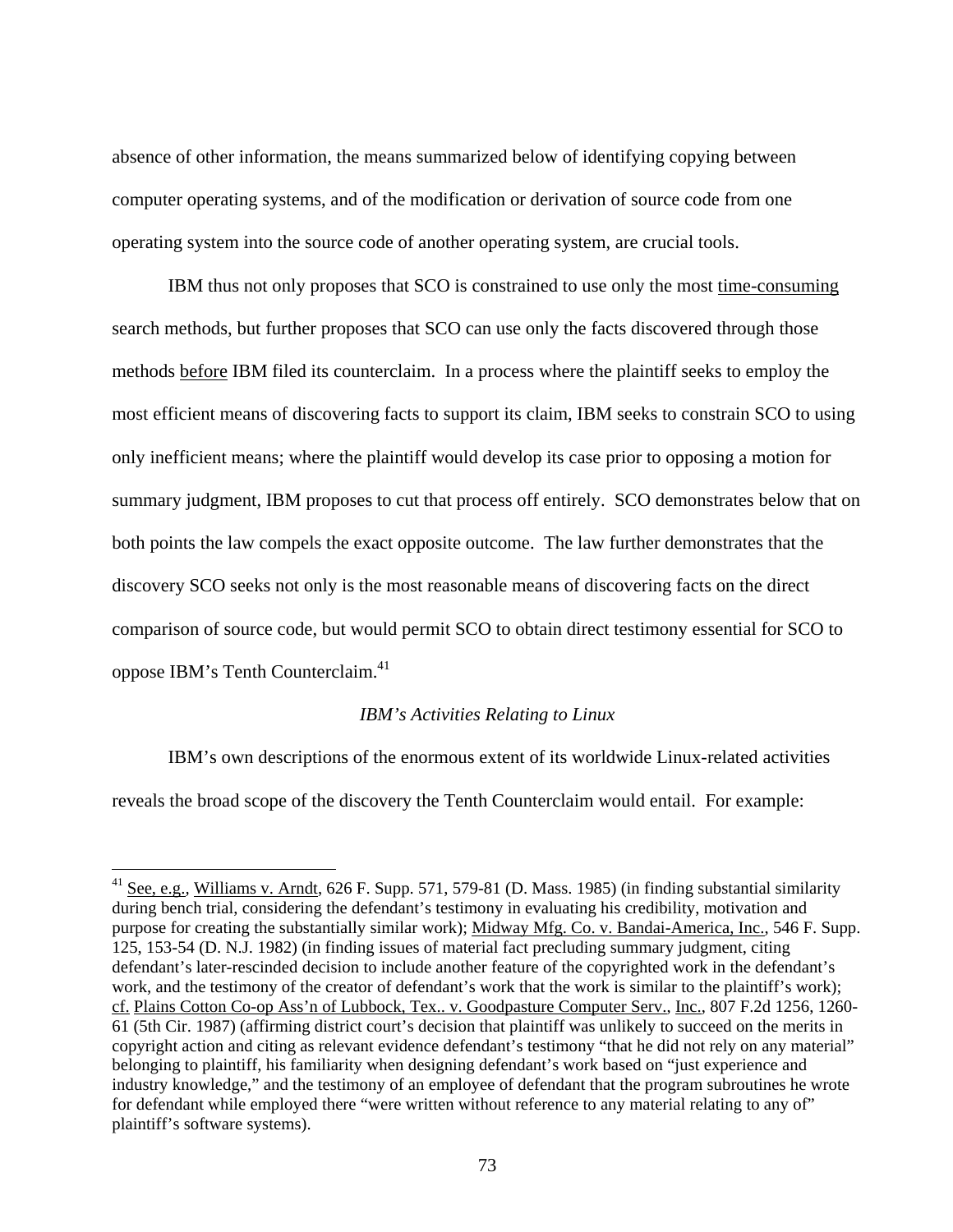As of a year ago, "The company has 250 developers working on 29 separate Linux projects worldwide, according to Ken King, director of technical strategy from I.B.M.'s software group." Harrop Decl. ¶ 37 (quoting No Concession from IBM IN Linux Fight, N.Y. Times, June 14, 2003)

In light of published reports, moreover, SCO reasonably believes that it would be entitled to

discovery regarding a great deal of subject matter relating to those activities, such as the following:

-- In 2001, IBM granted \$1 billion for the vice president of technology and strategy at IBM to build a Linux business;

-- In 2003 IBM's Linux-related revenues grew 50% to more than \$2 billion. IBM's mainframe hardware business grew 7% to just over \$3 billion; that growth is principally attributable to Linux, which shipped on 20% of the mainframe support IBM delivered in 2003;

-- IBM is helping at least hundreds of third parties migrate their computers off of other operating systems and onto the Linux operating system. Since 2001 IBM has trained at least 3000 employees in Linux in order to launch the practice to help customers migrate to Linux; and

-- IBM has created 45 Linux technology centers in 12 countries, where experienced engineers with backgrounds designing AIX contribute source code to Linux.

See Kill Bill, Exh. 52; Harrop Decl. ¶ 38.

Other published reports also indicate that IBM's Linux-related activities have grown and

expanded and continue to do so – making SCO's ability now to oppose IBM's request for a

declaration regarding all such activities even more inconceivable. For example:

-- IBM issued this press release on January 19, 2004: "IBM today announced new programs and supporting classes to help Business Partners and customers move from the legacy Microsoft Windows NT operating system to Linux, the fastest growing server operating system in the world." (Exh. 45);

-- IBM issued this press release on March 16, 2004: "IBM today announced new partners, programs and incentives that are helping to fuel Linux adoption and growth among small-to-medium-sized businesses." (Exh. 49); and

-- On June 6, 2004, the vice president of technology and strategy at IBM was quoted as saying: "Linux is helping us win business," and "If you become convinced that something is going to happen whether you like it or not, you are far better off embracing it." Kill Bill (Exh. 52).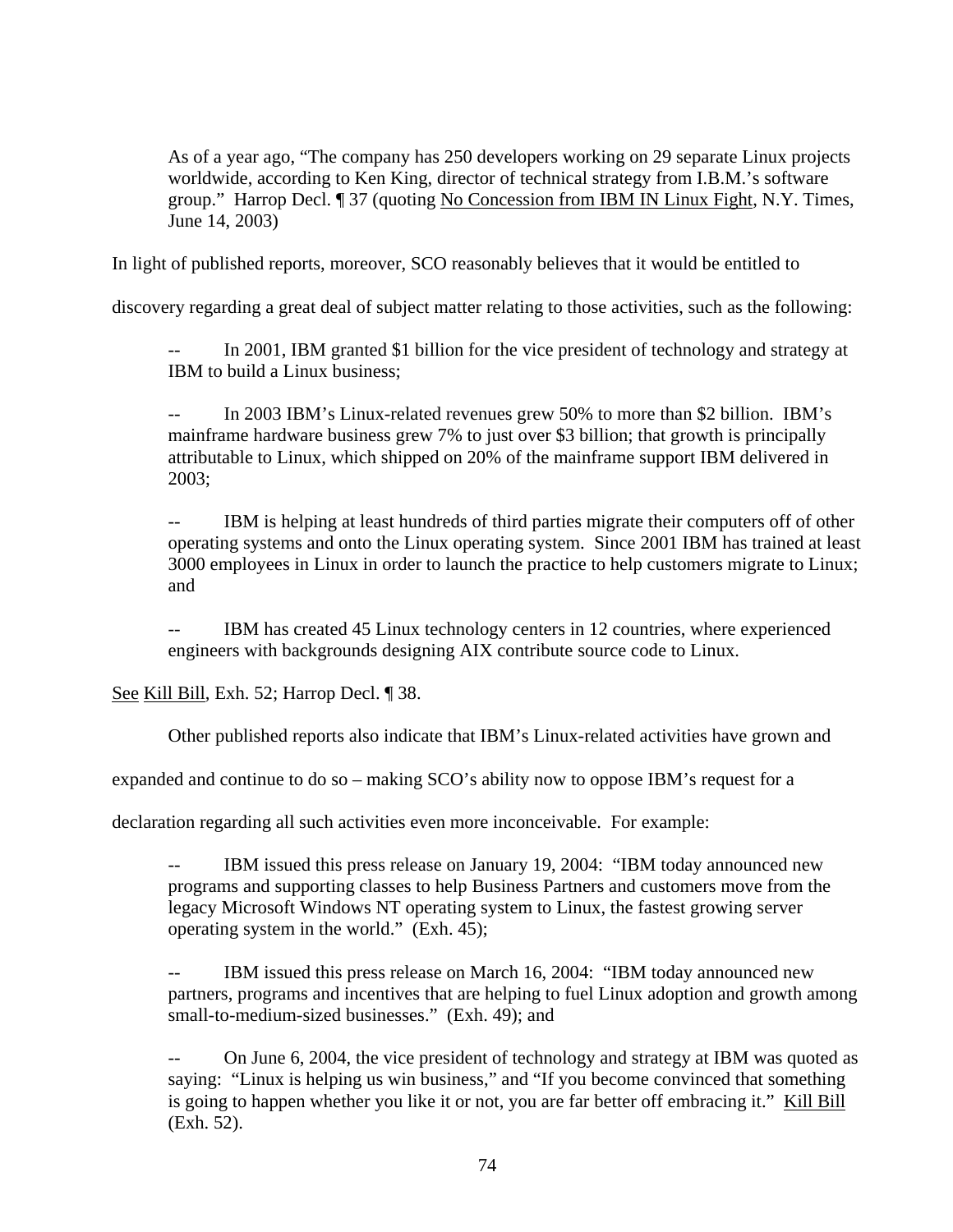Harrop Decl. ¶ 39.

 Discovery regarding all of IBM's Linux-related activities would thus be substantial and time consuming. Yet there is no question that IBM's sweeping Tenth Counterclaim would necessarily pull those issues into this litigation. That is one reason SCO believes the Court should not exercise jurisdiction over the counterclaim. If the Court does exercise jurisdiction, however, SCO would of course ask IBM to produce at least core documentation of the "activities relating to Linux" to which IBM refers in its Tenth Counterclaim. SCO would also depose, for example, the IBM principals who have been identified as those responsible for the decision to build a Linux business regarding the nature and extent of IBM's activities relating to Linux. See Harrop Decl. ¶¶ 40, 54.

*Discovery to Determine Identities of Contributors and Contributions to Linux* 

 As a result of how Linux evolved, there is no "road map" that will allow SCO to trace the migration of UNIX code into Linux completely. One principal way for SCO to discover some of the facts essential to oppose IBM's Tenth Counterclaim is to take discovery to determine who made contributions of source code to Linux, and what they contributed. To the best of SCO's knowledge, there is no existing list of all of the contributors to Linux, and no list of any sort that SCO could reasonably utilize to identify the principal contributors of such code. SCO does not propose to depose thousands of contributors worldwide to determine who made material contributions to Linux. Instead, SCO seeks discovery to pursue reasonable steps to identify at least the most important contributions made to Linux. Harrop Decl. ¶¶ 41-45; Sontag Decl. ¶ 57.

*Depositions of Contributors to Linux Are Essential*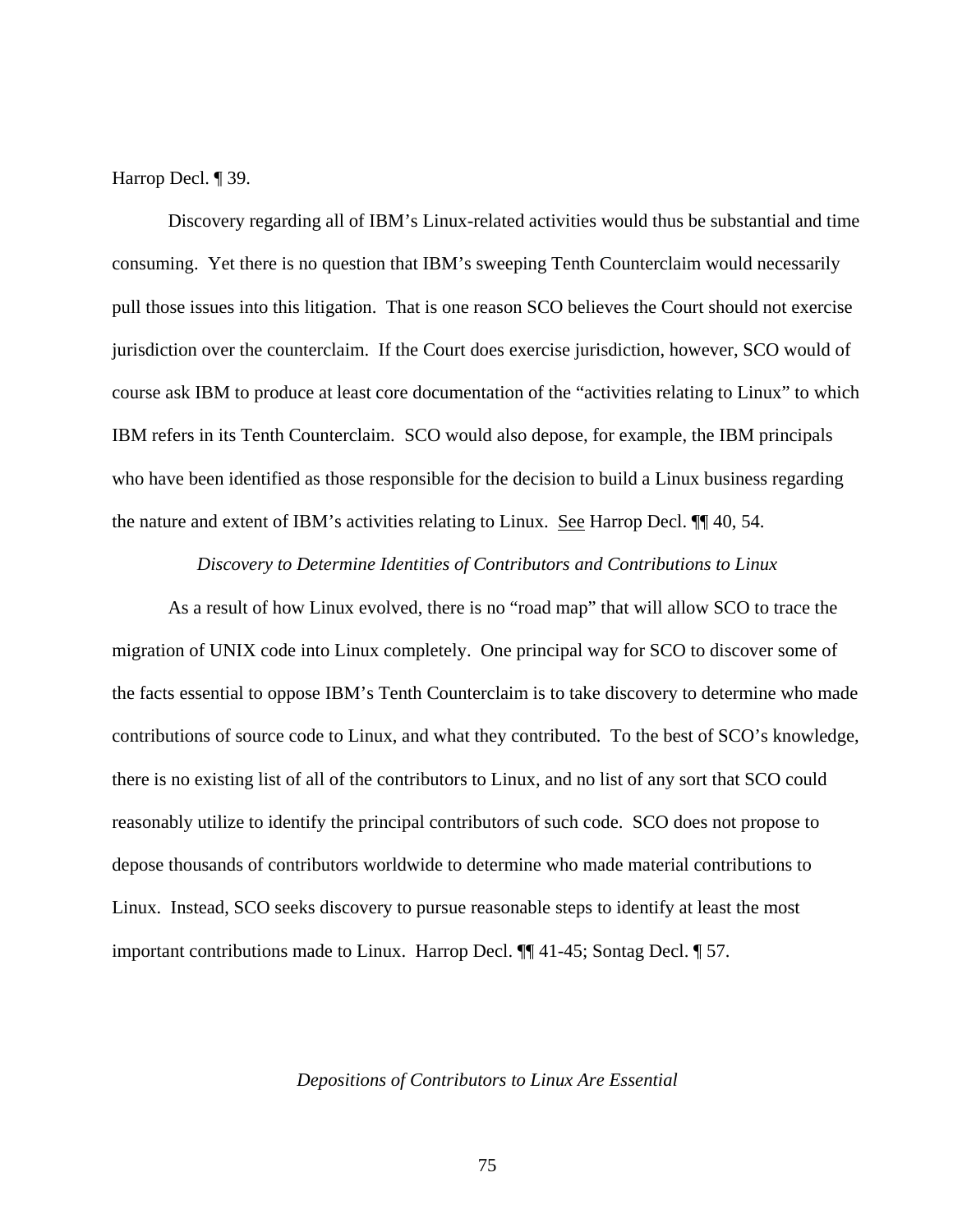Another principal way for SCO to discover some of the facts essential to oppose IBM's Tenth Counterclaim is to depose the persons and entities that contributed source code to Linux. If one company had compiled Linux, for example, SCO would be permitted to depose the principal employees who compiled the operating system. Such depositions will reduce the extremely timeconsuming direct comparisons of source code that would otherwise be required. Sontag Decl. ¶¶ 24-26, 57-58. This is an especially important form of discovery that will, SCO believes, lead to the discovery of admissions of copying of source code, structure and sequence, and/or the preparation of a derivative work by such contributors. Harrop Decl. ¶¶ 46-54, 73; Sontag Decl. ¶ 59.

SCO has not had the opportunity to depose <u>any</u> of the contributors of <u>any</u> source code into any version of Linux – much less the major contributors – and therefore has not had any opportunity to discover admissions highly relevant to IBM's copyright infringement counterclaim. Indeed, SCO has not had the opportunity to depose even the person (Mr. Torvalds) who is acknowledged to have compiled the first versions of Linux – and who indisputably did so after having studied an operating system expressly based on and derived from UNIX. Nor has SCO has the opportunity to depose any of the kernel maintainers. Mr. Torvalds and the kernel maintainers (and there have been numerous such individuals since at least the mid-1990s) are more likely than anyone else to be able to help identify who contributed source code to Linux. Harrop Decl. ¶¶ 46-48; Sontag Decl. ¶ 57.

 In addition, many corporations have made contributions to Linux, and SCO would take discovery on certain of these companies to determine the sources of their contributions. SCO also needs to depose the programmers who work for these companies and made the contributions to determine the sources of those programmers' code contributions. This discovery will show why the contributions were made and what features the contributions relate to, and will allow SCO to trace back from the Linux code to UNIX. Harrop Decl. ¶¶ 49-50.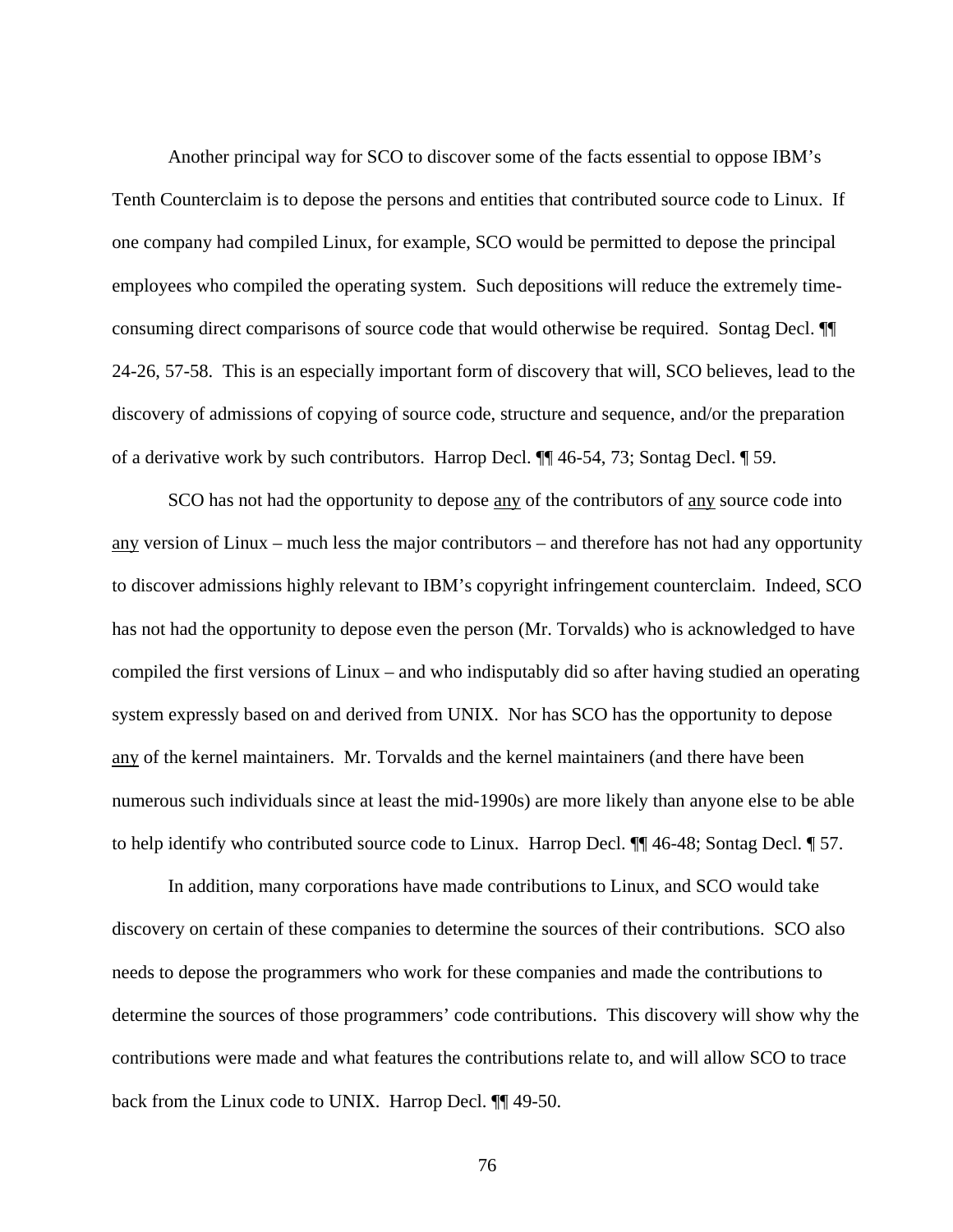SCO has identified with specificity some principal authors of various portions of Linux code. Those authors should know the sources of their code and should be able to provide information as to whether the code they contributed to Linux was obtained from SCO copyrighted code. Harrop Decl. ¶¶ 51-53.

### *Depositions of Persons with Access to UNIX*

 Another principal way for SCO to discover some of the facts essential to oppose IBM's Tenth Counterclaim is to depose the persons and entities that had access to the UNIX, AIX and/or Dynix software. (That class of persons of course may overlap with the individuals described above.) SCO has not had the opportunity to depose (for example) any of the persons employed by IBM or Sequent who had access to the UNIX software, nor any of the persons at IBM or Sequent who participated in producing AIX and Dynix, respectively. The depositions of (at least) the principal IBM and Sequent employees who were permitted to and did access the UNIX software prior to the advent of AIX and Dynix not only may provide evidence in support of SCO's claims, but also may permit SCO to identify other persons who in fact had access to UNIX. That information will, in turn, permit SCO more reasonably to determine which of the individuals who had access to UNIX to depose. Harrop Decl.  $\P$  55-58; Sontag Decl.  $\P$  24-28.

### *Examination of Multiple Versions of AIX and Dynix*

 Another principal way for SCO to discover some of the facts essential to oppose IBM's Tenth Counterclaim is to examine the lineages of IBM's programs. SCO can significantly streamline its efforts to discover facts essential to oppose IBM's Tenth Counterclaim examining the lineages of AIX, Dynix, ptx, and Dynix/ptx. By examining the source code in early and then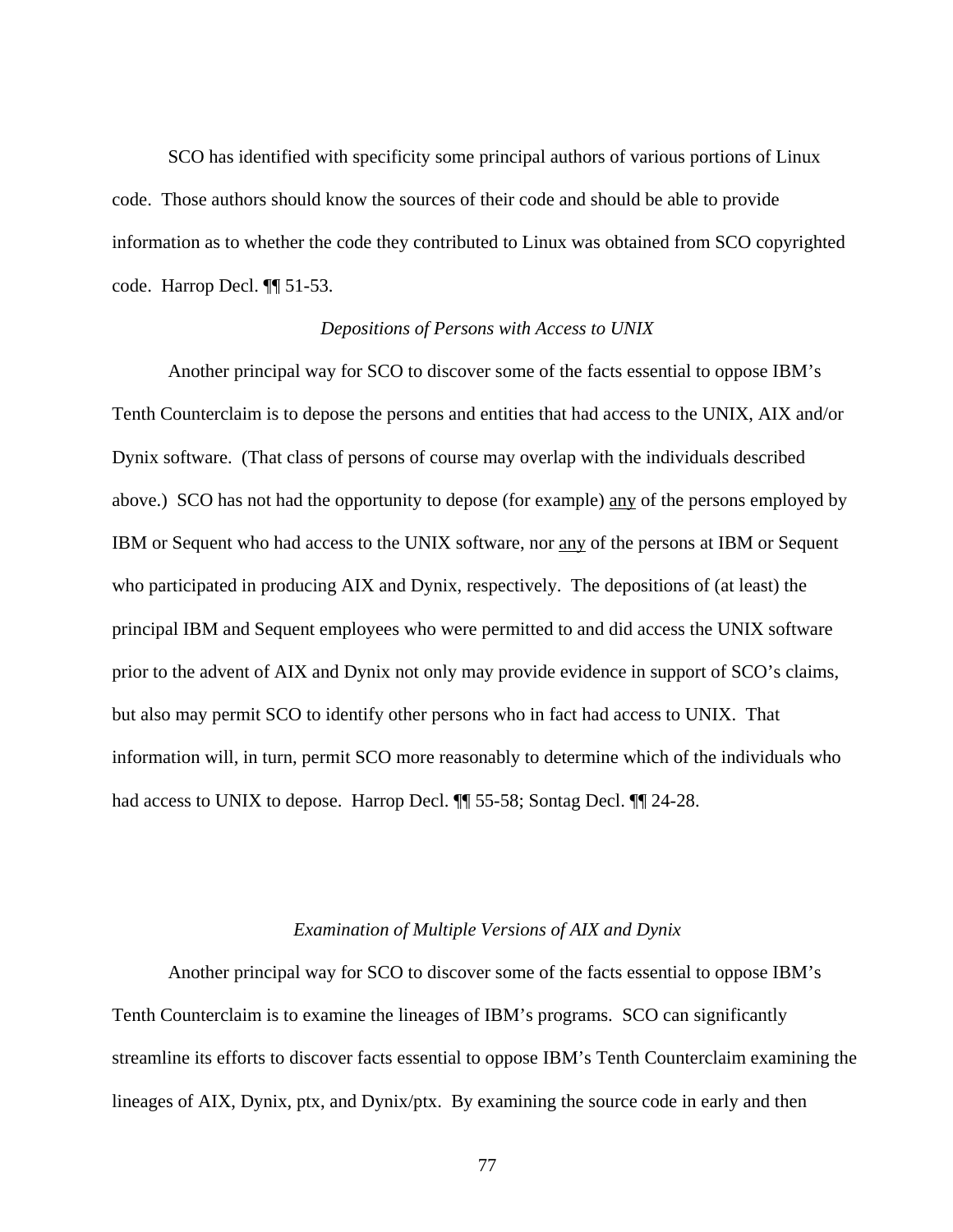subsequent versions of AIX, Dynix, ptx and Dynix/ptx, SCO can relate an existing version of AIX, Dynix, ptx, or Dynix/ptx code to UNIX code. Assuming that Linux code is similar to AIX. Dynix, ptx, and Dynix/ptx code, SCO can then prioritize its search effort to find evidence of substantial similarity between UNIX and Linux code. Without the ability to prioritize its search efforts, SCO may be required to spend an enormous amount of time, on the order of 35 man-years, searching Linux code for evidence of copying. Harrop Decl.  $\P$  59-65 & Exh. 12 thereto; Sontag Decl.  $\P$  15, 29-54.

 The evidence SCO currently has – a few versions of AIX that IBM selected, Linux code, and System V code – is insufficient to show infringement because IBM could have copied System V code into early versions of AIX and Dynix and subsequently modified in the later versions that SCO has. Tracing the derivation of SCO-owned UNIX code from System V into the code's current form in Linux will be facilitated by SCO's access to IBM's Configuration Management Version Control (CMVC) and the versions of AIX, Dynix, ptx and Dynix/ptx. Sontag Decl. ¶¶ 31-35. IBM has produced only later versions of AIX. IBM has not yet produced the earlier versions of AIX (or of Dynix, ptx, and Dynix/ptx). On that basis alone, SCO therefore has not had the opportunity to discover facts essential to oppose IBM's motion. Harrop Decl. ¶¶ 61-62.

 SCO seeks the following materials to prioritize its analysis of copying of UNIX code into Linux, and so that it can rebut IBM's Cross-Motion: (i) all version control system and bug-tracking information (including documents, data, logs, files, and so forth) for AIX, Dynix/ptx, ptx, and Dynix from 1984 to the present, and (ii) source code and log information for all interim and released versions of AIX, Dynix, ptx and Dynix/ptx from 1984 to the present. Harrop Decl. ¶ 60; Sontag Decl. ¶¶ 35-36.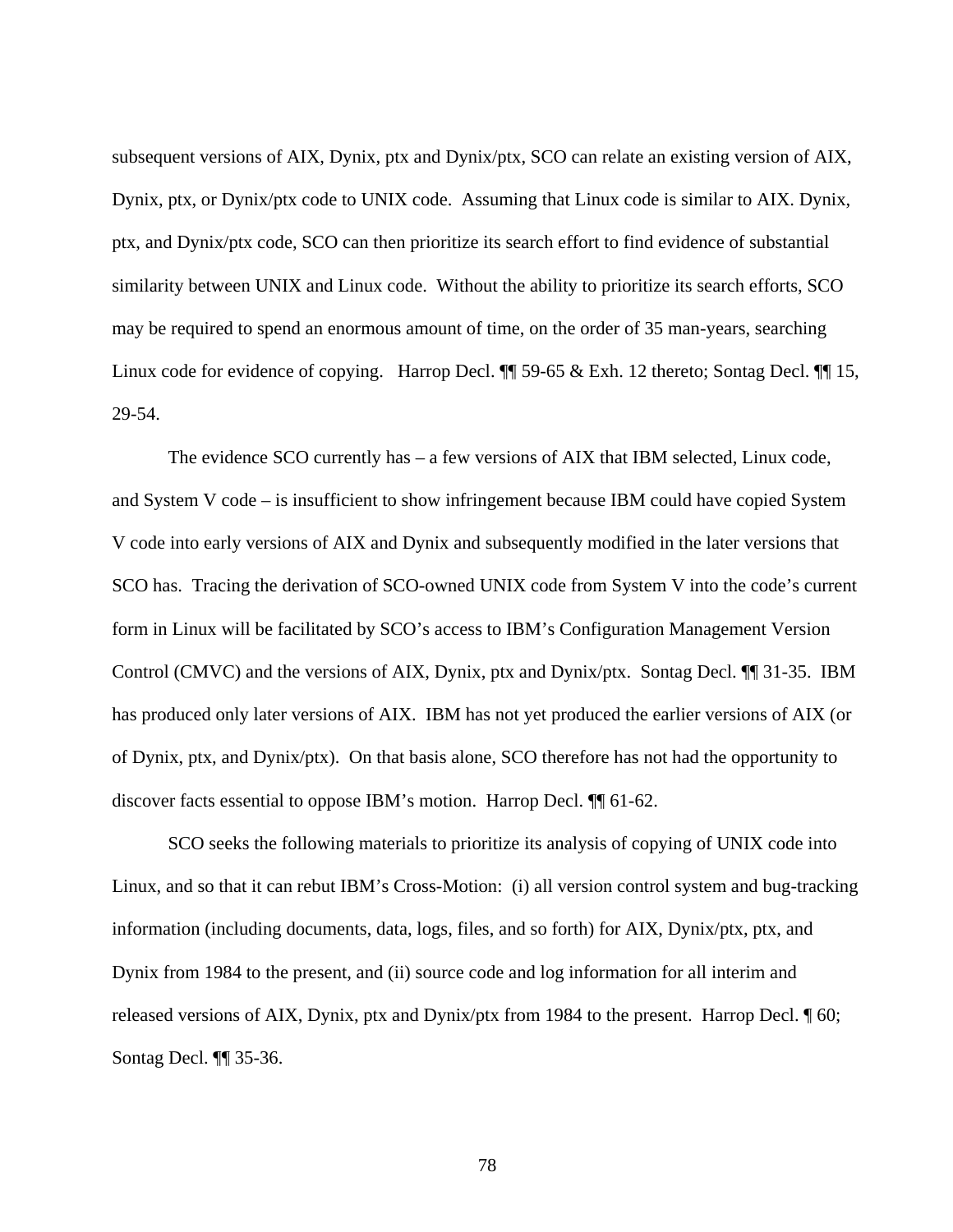The following materials also are relevant to prioritize SCO efforts to find evidence to rebut IBM's Cross-Motion: All design documents, white papers and programming notes, created from 1984 to the present. These materials provide a wealth of information related to code development beyond that which can be found in the source code testing, VCS and bug-tracking log. Design documents also list authors of code whom SCO can then depose to help SCO prioritize its search to find evidence of Linux code that is substantially similar to UNIX code. Harrop Decl. ¶ 63; Sontag Decl. ¶¶ 50-54.

 Further, programming notes contain the thought processes of individual programmers as they write and revise code sequences. For example, programming notes often list changes made to code, and sometimes list additional changes to consider. Thus, programming notes provide detailed rationale for code changes and an indication of how the code may change in the future. Programming notes also list authors of code whom SCO can then depose to help SCO prioritize its search to find evidence of Linux code that is substantially similar to UNIX code. Harrop Decl. ¶ 64; Sontag Decl.¶ 53.

 In addition, the examination of the lineage of any given code sequences faces substantial obstacles as explained further below. Harrop Decl. ¶¶ 91-95; Sontag Decl. ¶¶ 36-42.

## *Comparison of Source Code*

 Another principal way for SCO to discover some of the facts essential to oppose IBM's Tenth Counterclaim is to compare the source code (i) in UNIX and AIX/Dynix, (ii) in AIX/Dynix and Linux, and (iii) in UNIX and Linux. SCO has not been given a reasonable opportunity to complete any of the kinds of comparisons necessary to uncover facts essential to justify SCO's opposition to IBM's motion for summary judgment. There are inherent limitations on SCO's (and anyone's) ability to compare source code within a reasonable period of time. By way of example: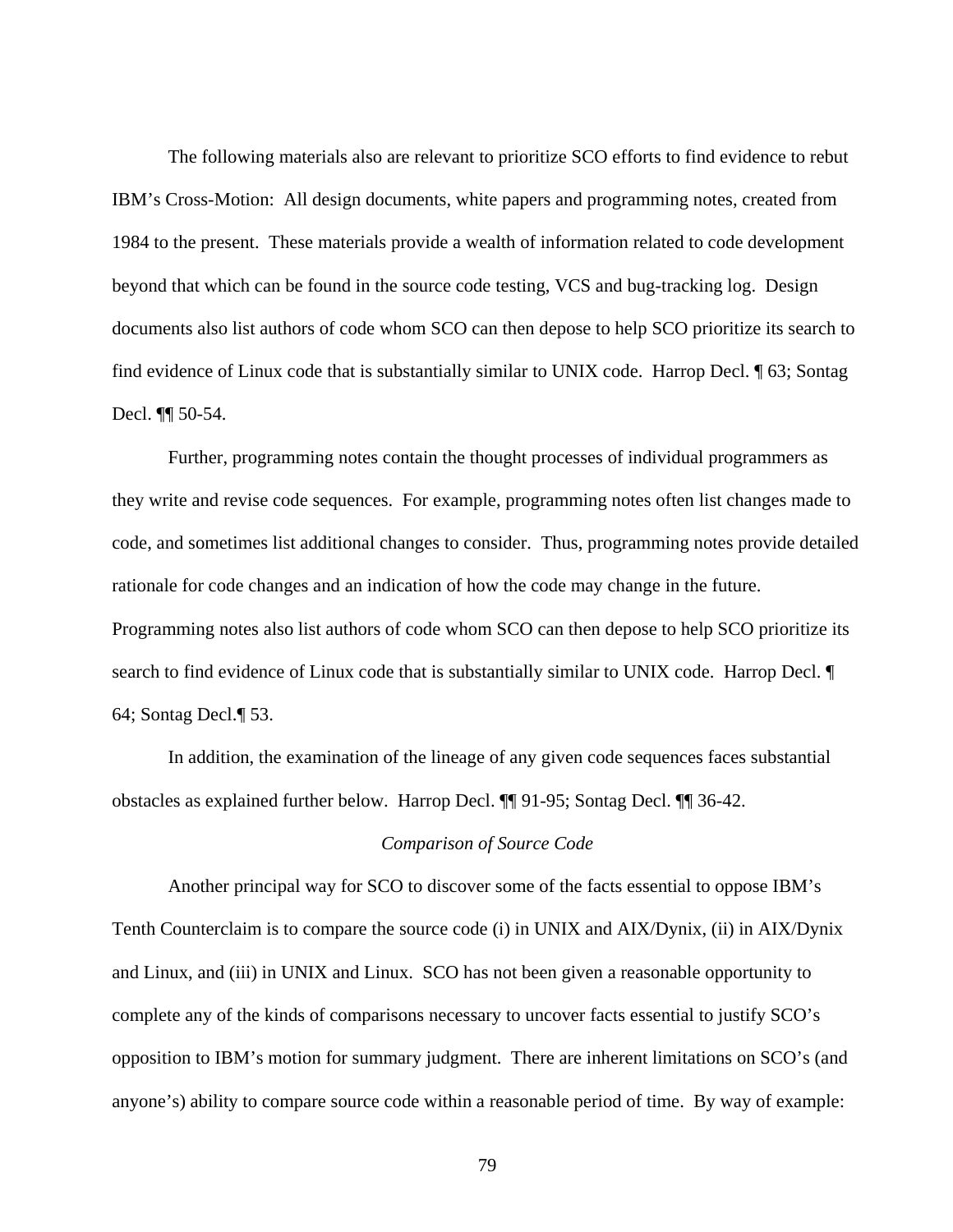Both the UNIX and Linux operating systems are large and complex computer programs with many lines of code to compare. Linux code that is modified or derived from UNIX code may not necessarily bear line-for-line character similarity.

-- To show that Linux code is substantially similar to UNIX code requires a comparison of that code. In other words, the 4 million lines of Linux code must be compared with the 3.5 million lines of UNIX code, line-by-line, or in groups of lines according to the structure, sequence or function of the group of lines.

Attempting to use an automated process to perform a complete comparison of all of the source code in UNIX and Linux computer operating systems is not feasible.

Because of shortcomings with automated code comparison processes, SCO and its experts must rely largely on manual comparisons. Such manual comparisons are very labor and time intensive. SCO and its experts must know or learn both the UNIX and Linux operating systems in detail. This process can take many months.

To execute the comparison, without some roadmaps or list of "hot spots" in Linux, SCO and its experts must compare page after page of code.

The 4 million lines of Linux kernel code takes up 66,000 pages; the 3.4 million lines of UNIX code takes up 58,000 pages. A simplistic manual comparison would involve placing the pages of code side by side in some ordered manner and then looking for the same or similar structure, sequence and organization of the code. Assuming each page comparison takes one (1) minute, and that there are 66,000 x 58,000 comparisons, this "initial" review could take on the order of 25,000 man-years. Following the initial review, SCO and its experts must conduct a detailed comparison of likely copying candidates. This "second-level" review would also be very lengthy. Harrop Decl. ¶¶ 66- 67, 91-95; Sontag Decl. ¶¶ 4-23.

As explained above, moreover, IBM indisputably has not produced multiple early versions of AIX or Dynix source code so that SCO could compare it with the source code in Linux and SCO's copyrighted UNIX code. Just as fundamentally, IBM has failed to produce the discovery that would allow SCO to depose principal programmer contributors to streamline the discovery process on issues of non-literal copying. See Harrop Decl. ¶¶ 45, 47, 49, 54; Sontag Decl. ¶¶ 24-28.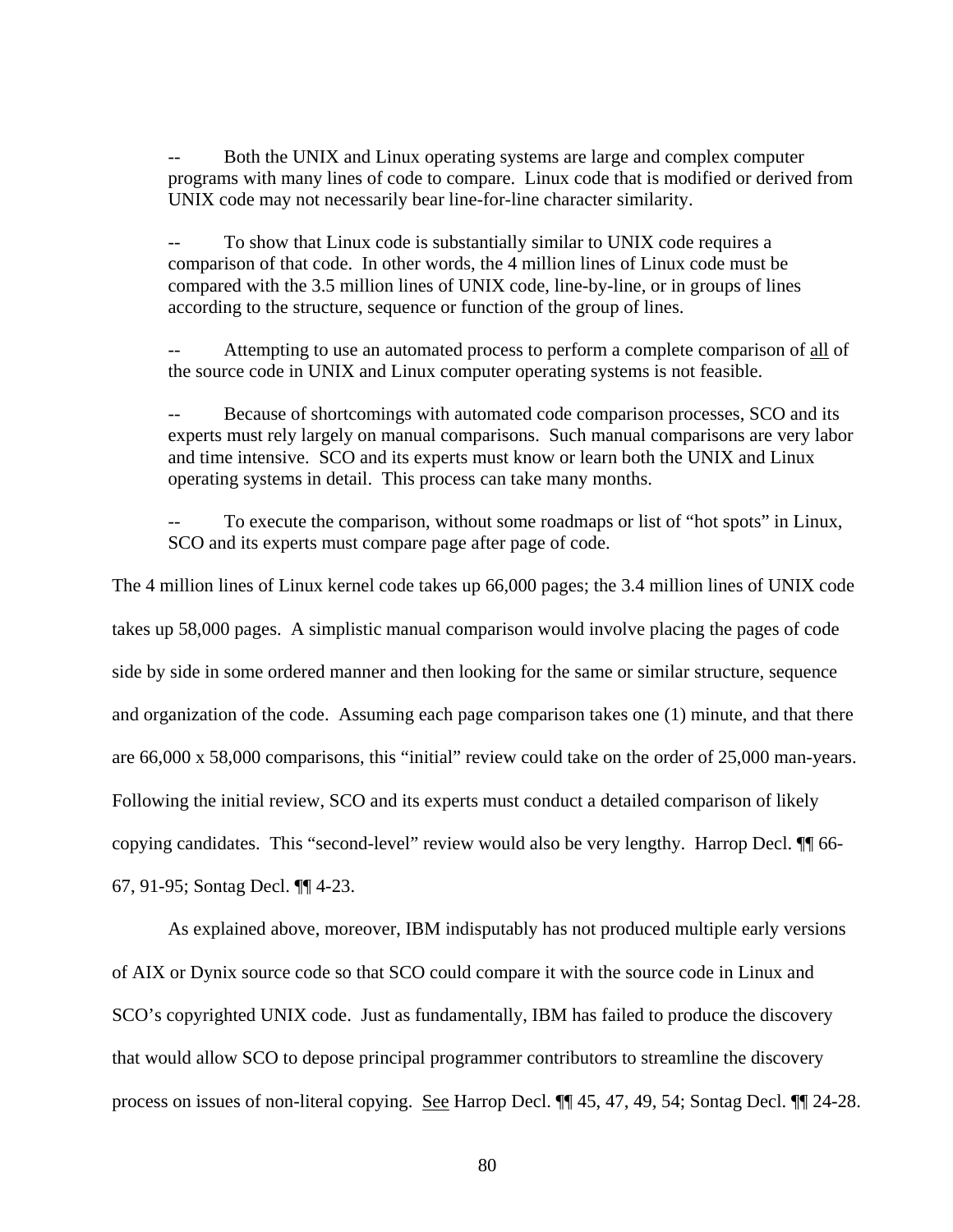# SCO's Proposed Discovery Is Likely to Create Additional Issues of Fact *Recognition of Potentially Infringing Material in Linux*

 The record demonstrates that many individuals familiar with Linux recognize that source code therein may infringe SCO's copyrights. SCO submits that such evidence alone establishes that in proposing to begin and take substantial discovery on IBM's Tenth Counterclaim, SCO reasonably expects to find evidence to create genuine issues of material fact regarding IBM's motion for summary judgment. Harrop Decl. ¶¶ 69-71; Sontag Decl. ¶ 4.

# *Comparison of Source Code*

 In addition to the foregoing, SCO reasonably expects that further comparisons of source code will permit SCO to present evidence that creates genuine issues of material fact regarding IBM's Tenth Counterclaim. Examples of facts from discovery to date that show copying of material from UNIX into Linux include (i) copying of SCO's UNIX Executable and Linking Format (ELF) codes in Linux; (ii) substantial similarity in the Read-Copy-Update ("RCU") routine in Linux version 2.6.5 and in patches to Linux and the RCU version in SCO's copyrighted work, specifically UNIX SVR4.2 MP; (iii) copying of UNIX SMP 4.2 System V initialization (SYS V init) code in Linux version 2.6; (iv) substantial similarity in the user level synchronization (ULS) routines in Linux and similar routines in UNIX; (v) copying of SCO's UNIX System V IPC code in Linux 2.4.20; and (vi) copying of SCO's copyrighted UNIX "header and interfaces" in Linux. Gupta Aff. ¶¶ 3-86. Another example of the results of SCO's comparison of source code is the copying of the journaled file system (JFS) module in IBM's successive later versions of AIX in Linux version 2.6. Id. IBM has not produced the early versions of AIX, so that SCO cannot (yet) establish how the JFS in Linux version 2.6 derives from the JFS in UNIX. Harrop Decl. ¶¶ 88-90.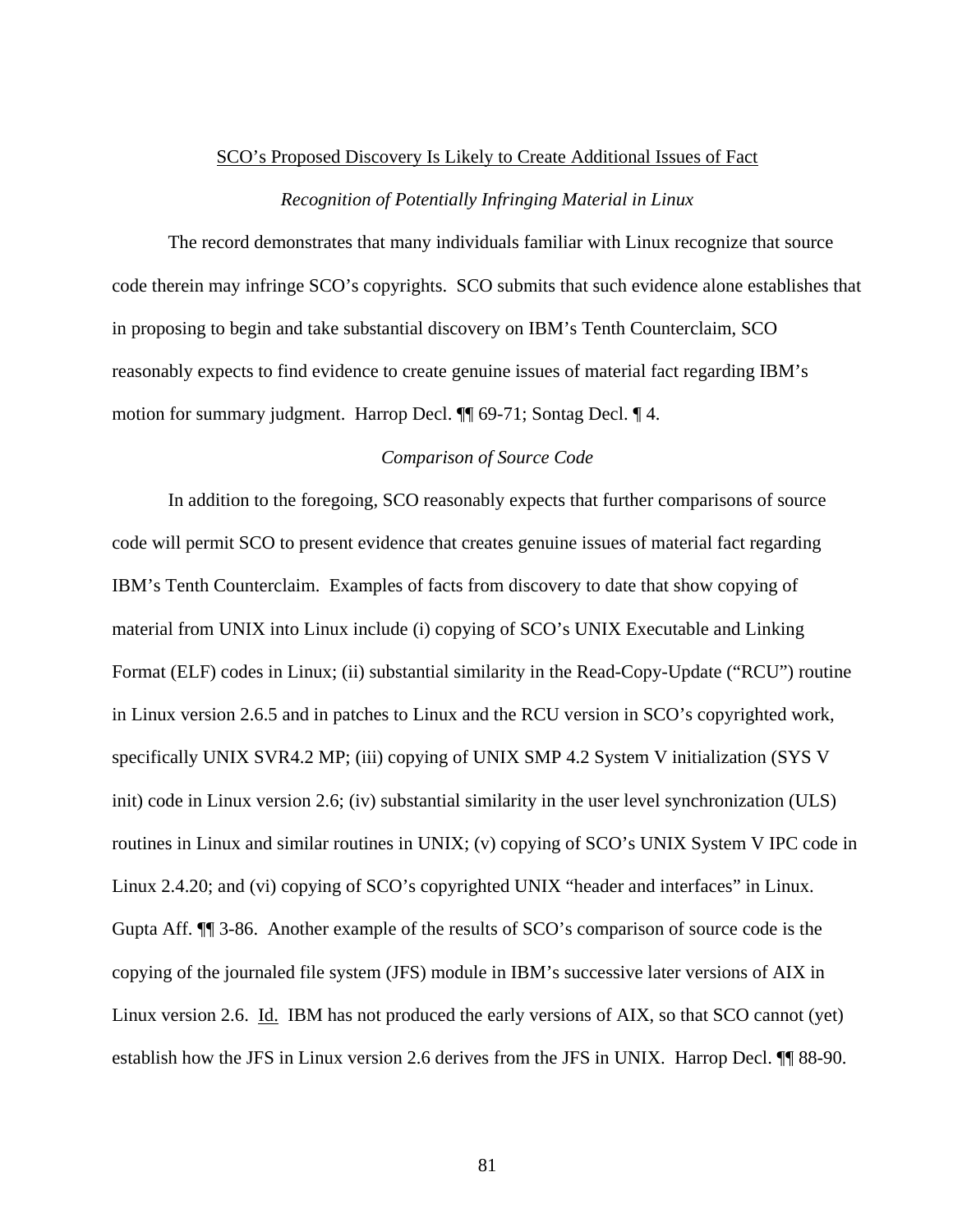The foregoing evidence demonstrates copying from UNIX into Linux – and is probative even if SCO is not seeking to assert copyright in the foregoing material. See Gates, 9 F.3d at 833 n.7.

 In addition, SCO has not retained a testifying expert on copyright issues, including the foregoing, because SCO has filed only a relatively narrow copyright claim in this action and did so only in February 2004. Such an expert would testify to the relative importance of the foregoing materials in Linux to the operation of that operating system. Harrop Decl. ¶ 72. The case law demonstrates that resolution of the issue of substantial similarity on summary judgment in this case without consideration of such expert testimony would be improper. See Part II.B.1 above.

 The foregoing examples are themselves sufficient to create genuine issues of material fact precluding summary judgment on IBM's Tenth Counterclaim. In addition, they demonstrate that SCO reasonably expects that further comparison of source code will further create additional genuine issues of material fact.

### *Depositions of Contributors to Linux*

 The depositions of contributors to Linux would permit SCO to discover facts essential to oppose IBM's Tenth Counterclaim, and to do so in a way that substantially reduces the extremely time-consuming direct comparisons of source code that would otherwise be required. Sontag Decl. ¶¶ 24-26, 46-54, 59, 73-75. SCO reasonably expects that it will discover through such depositions facts essential to oppose IBM's motion for summary judgment. In addition to the statements quoted above by others familiar with Linux, Sam Palmisano, then senior vice president of IBM and now its Chief Executive Officer, has acknowledged Linux to be "a community developed version of UNIX." I.B.M. to Use Linux In Software For Internet, N.Y. Times, Jan. 10, 2000 (Exh. 48). SCO reasonably expects that the depositions of individuals who (like IBM) acknowledge at the outset that they have participated in the development of a "version of UNIX" are likely to provide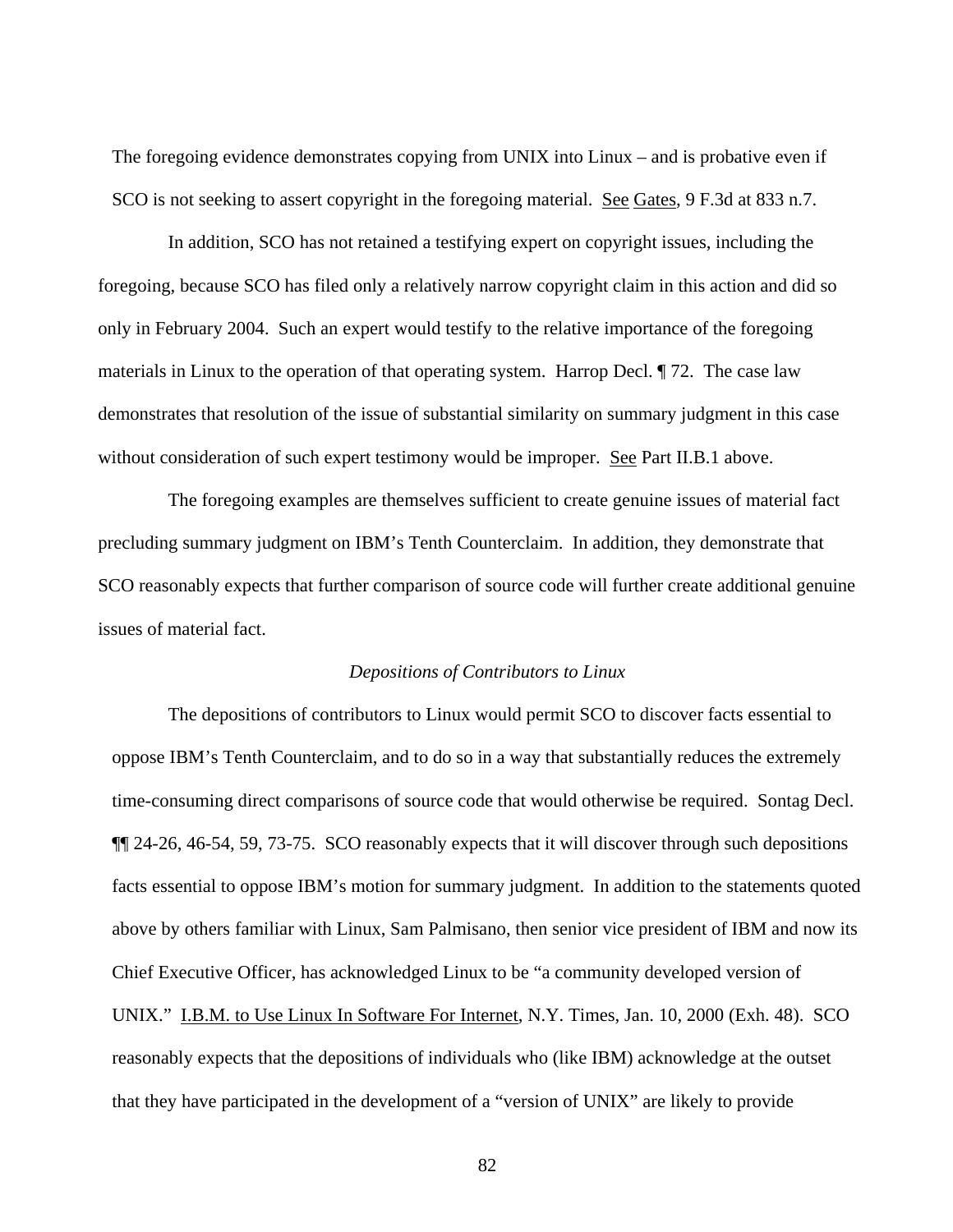testimony that would demonstrate (for example) that as a derivative of UNIX, Linux violates one or more SCO copyrights.

 The Linux kernel, for example, uses a ULS routine to block and unblock access to shared data. The Linux ULS routine is substantially similar to a ULS routine in UNIX. A Mr. Russel of IBM helped a Mr. Jamie Lokier contribute the UNIX ULS code into Linux. If SCO had access to IBM's CMVC, then SCO might have discovered that Mr. Russel worked on ULS for IBM, and could have deposed Mr. Russel to determine what specific help he provided in the contribution of ULS to Linux and to whom he provided that help. Using the CMVC, and by deposing individuals such as Mr. Russel of IBM, SCO can significantly reduce the burden of reviewing Linux and UNIX code. Mr. Russel and other programmers can identify areas of Linux code that are copies of or are derived from AIX and Dynix code. Mr. Russel and other programmers can also identify contributors to the Linux code and can show the necessary access to AIX and Dynix that these contributors had. Sontag Decl. ¶¶ 24-28.

### *Depositions of Persons with Access to UNIX, AIX and/or Dynix*

 The depositions of persons and entities that had access to UNIX, AIX and/or Dynix would permit SCO the opportunity to discover facts essential to oppose IBM's Tenth Counterclaim. As an initial matter, if SCO presents substantial evidence of IBM's access to SCO's copyrighted material, SCO faces a reduced burden to produce evidence of copying in order to create a genuine issue of material fact. See Gates, 9 F.3d at 833 n.7. On that basis alone, SCO's ability to prove IBM's full access to the UNIX source code is a basis for denying IBM's motion. Without such depositions, moreover, SCO will have no opportunity to discover (for example) IBM admissions of copying and distribution, which would be directly relevant to the Tenth Counterclaim.<sup>42</sup> SCO reasonably expects

 $\overline{a}$ 

<sup>42</sup> See, e.g.*,* Adobe Sys. Inc. v. One Stop Micro, Inc*.*, 84 F. Supp. 2d 1086, 1093 (N.D. Cal. 2000) (evidence supporting summary judgment for plaintiff included defendant's admissions of distribution of copyrighted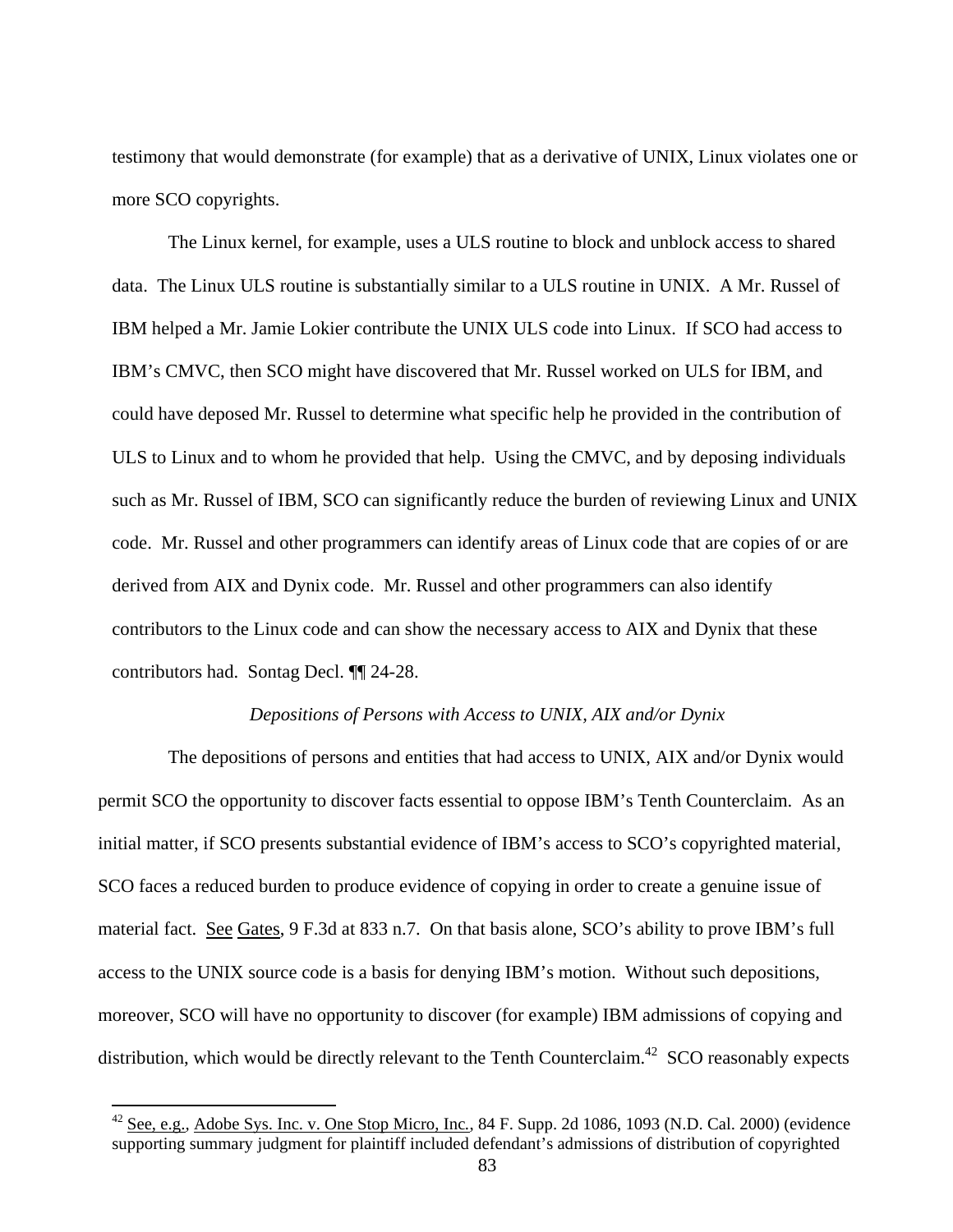that such depositions will enable SCO to overcome the otherwise substantial time restrictions that inhere in comparison of source code, and that SCO will discover through such discovery facts essential to oppose IBM's motion for summary judgment. Harrop Decl. ¶¶ 46-57, 59, 73-75.

The Sequent License Agreement Also Creates Genuine Issues of Fact on the Issue of Copyright. If the Tenth Counterclaim remains in the case, SCO's License Agreement with Sequent creates an additional fact issue precluding summary judgment, because the agreement is ambiguous as to whether SCO holds copyright to Dynix.

Under its choice-of-law provision, New York law governs the construction and

interpretation of the Sequent License Agreement. When a contract is ambiguous, such that "the

determination of the parties' intent depends upon the credibility of extrinsic evidence or a choice

among inferences to be drawn from extrinsic evidence, then the issue is one of fact." Manchester

Techs., Inc. v. Didata Inc., 757 N.Y.S.2d 439, 444 (N.Y. App. Div. 2003) (internal quotations and

citation omitted). The relevant provisions of the Sequent License Agreement are:

<u>.</u>

Section 2.01, which gives Sequent the right to prepare derivative works based on System V code, "provided the resulting materials are treated hereunder as part of the original SOFTWARE PRODUCT."

-- Sections 6.02 and 6.03, which require Sequent to either return or destroy "all copies of SOFTWARE PRODUCTS subject to this agreement" once Sequent's license is terminated (and regardless of whether SCO or Sequent terminates the license).

material); Dynamic Microprocessor Assocs., Inc. v. EKD Computer Sales & Supplies Corp., No. 92-CV-2787 (FB), 1997 WL 231496, at \*15 (E.D.N.Y. Apr. 14, 1997) (Exh. 72) (evidence supporting summary judgment for plaintiff included defendant's acknowledgement of plaintiff's copyright and admission of distribution of copyrighted material); In re Independent Serv. Orgs. Antitrust Litig., 910 F. Supp. 1537, 1540 (D. Kan. 1995) (evidence supporting preliminary injunction included defendant's deposition admissions that they were copying plaintiff's copyrighted materials); Peer Int'l Corp. v. Luna Records, Inc., 887 F. Supp. 560, 566 (S.D.N.Y. 1995) (evidence supporting summary judgment for plaintiff included defendant's admissions that it continued to distribute plaintiff's copyrighted material without a license); Zeon Music v. Stars Inn Lounge, Ltd., No. 92 C 7607, 1994 WL 163636, at (N.D. Ill. Apr. 28, 1994) (Exh. 86) (evidence supporting summary judgment for plaintiff included deposition admissions of the distribution of plaintiff's copyrighted material).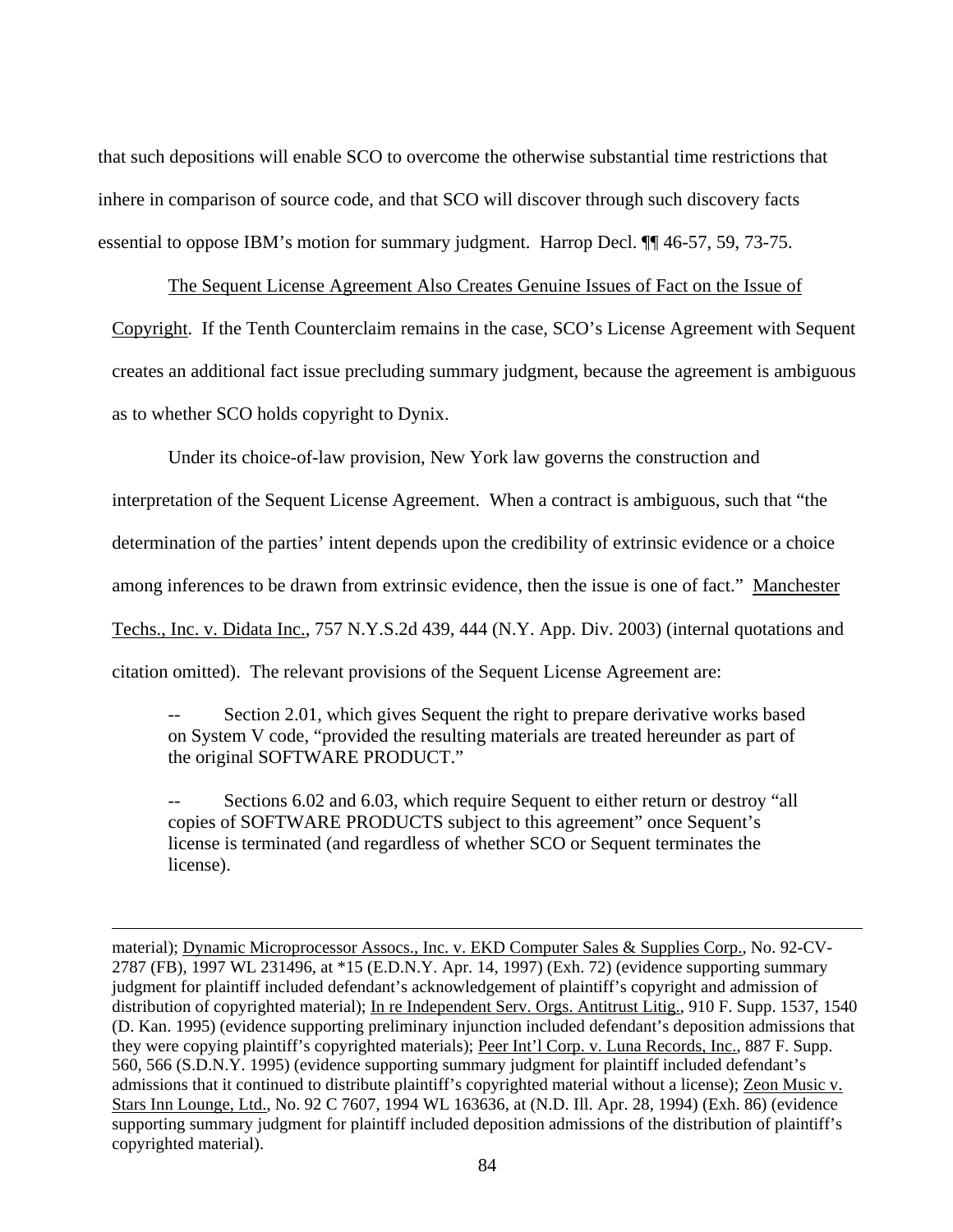-- Section 7.06, which requires Sequent to protect the confidentiality of "all parts of the SOFTWARE PRODUCTS subject to this Agreement" and prevents Sequent from disclosing any part (or the entirety) of such products to anyone other than Sequent employees when such disclosure is necessary.

The Agreement thus provides that any derivative work based on System V code is to be treated as a part of System V under the Agreement. In addition, pursuant to a reasonable reading of Sections 6.02, 6.03 and 7.06, SCO holds copyright in Dynix.

The relevant facts in Liu v. Price Waterhouse LLP, 302 F.3d 749 (7th Cir. 2002), demonstrate why summary judgment for IBM is inappropriate. Price Waterhouse agreed to provide Xioamei Yang with access to the copyrighted source code for its computer program ("RevUp32") so that Yang could develop a faster version. The parties contracted via a Letter Agreement which stated, in pertinent part:

It is clearly understood that the source code is the sole property of Price Waterhouse and Price Waterhouse gives no authority, implied or otherwise, to distribute or copy this source code in any way. Upon completion of the project, ALL source code will be given back to Price Waterhouse. Id. at 752.

Price Waterhouse then disclosed its "RevUp32" source code to Yang, who in turn disclosed it to programmers to do the work. Yang and her programmers completed their work and sent the object code of the derivative program, "China RevUp32," to Price Waterhouse. Yang refused, however, to return the source code of the derivative program. Id. Yang assigned the copyrights to her daughter, Xu Liu, and registered them in Liu's name. Both parties alleged copyright infringement. The jury found for Price Waterhouse. The case came before the Seventh Circuit on appeal from a motion for judgment as a matter of law. See id. at 753-54.

 The Seventh Circuit reasoned that Price Waterhouse, as the holder of the copyright in the original work, had the exclusive right to prepare derivative works therefrom. See id.; 17 U.S.C. § 106. The Court explained that under the copyright laws the parties to a license agreement may